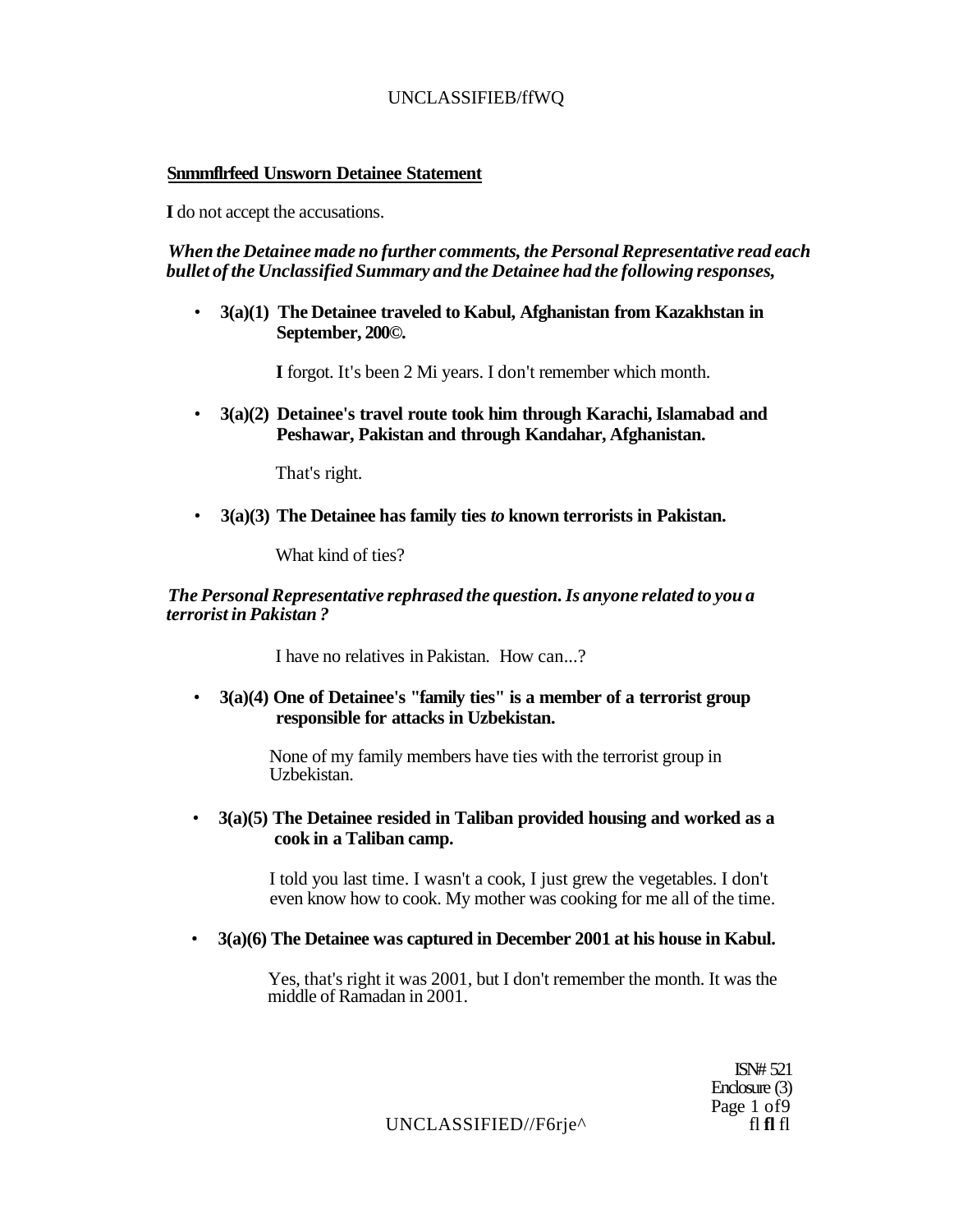# UNCLASSIFIEDi^Oyb

# **Questions by the Personal Representative**

- Q: Can you tell us who you traveled to Afghanistan with?
- A: There were 10 people, my grandmother, sisters and brothers.

### **Questions by the Tribunal Members**

Good morning.

Thank God.

We don't know much information about you. The only information we have about you is from the Unclassified Summary and what you have told us today. We have a few questions so we can figure out your story. Are you a citizen of Kazakhstan?

- A Yes.
- $\overline{O}$ Can you tell us why you went from Kazakhstan to Afghanistan with your family?
- A In Kazakhstan there are no jobs. It's hard to make money.
- $\overline{O}$ You and your entire family went to Afghanistan to look for work?
- A We heard that any immigrants to Afghanistan from other countries are provided with food.
- Q: Was that true? When you went to Afghanistan, did they provide you with food and a place to live?
- A: Yes, they provided
- Q: How did you know how to get from Kazakhstan all the way to Afghanistan?
- **A:** *The Detainee did not respond to the question.*
- Q: It was a very long journey. How did you know how to do it?
- A: There was no money. A guy named Jacob who knows the route. I went with Jacob.

ISN# 521 Enclosure (3) Page 2 of 9

UNCLASSIFIED//EDye-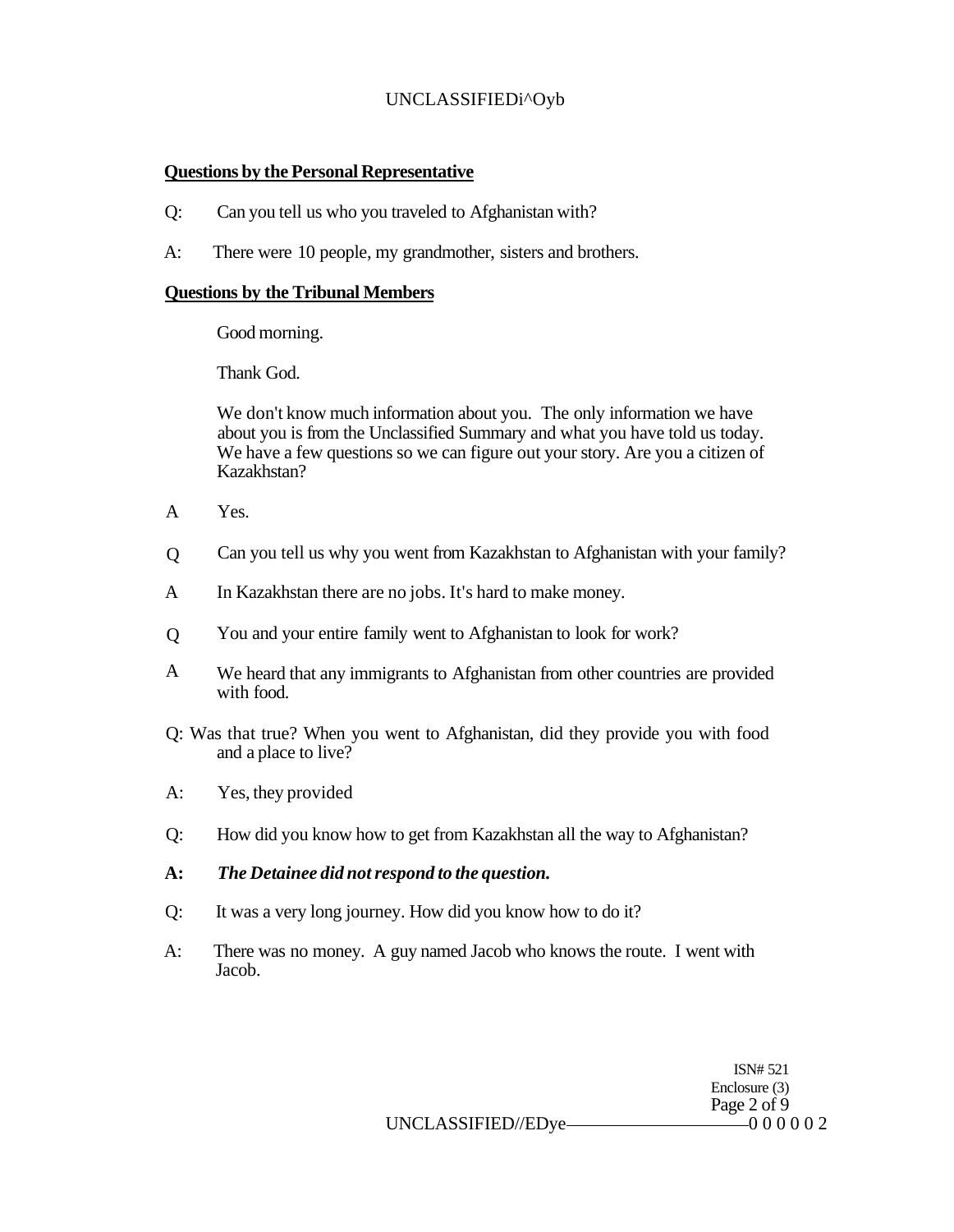### UNCLASSIFIED/ffiO^O

- Q: Do you remember how long it took you to get from Kazakhstan to Kabul?
- A: Approximately 2-3 days.
- Q: How did you get there [Kabul]. By plane, car?
- A: We went by plane from Kazakhstan to Karachi, Pakistan and then by bus from Karachi to Kabul.
- Q: So, you were in a house in Kabul and the only thing you did was grow vegetables. Did you do anything else?
- A: I looked on the house. Nothing else.
- Q: All of your family members lived in the same house?
- A: The rest of them were in the house. Jacob was working in the kitchen as a cook, The rest just stayed in the house.
- Q: You and your family didn't have to pay for any food or housing costs?
- A: We don't pay anything. All of the food and stuff is free. Jacob gets paid money from them [Afghanistan government].
- Q: Did they [Afghanistan government] ask anything from you in return?
- $A:$  No.
- Q: The government in Afghanistan didn't require any service from you?
- A: No.
- Q: You lived in Kabul for a year or so? Maybe a little longer?
- A: Approximately a year.
- Q: You found the situation in Afghanistan better than your home country of Kazakhstan?
- A: It was not a hard life. They bring everything, like food, to us. I helped with the backyard.

ISN# 521 Enclosure (3) Page  $3$  of  $9$ 

UNCLASSIFIEDZ/POriO—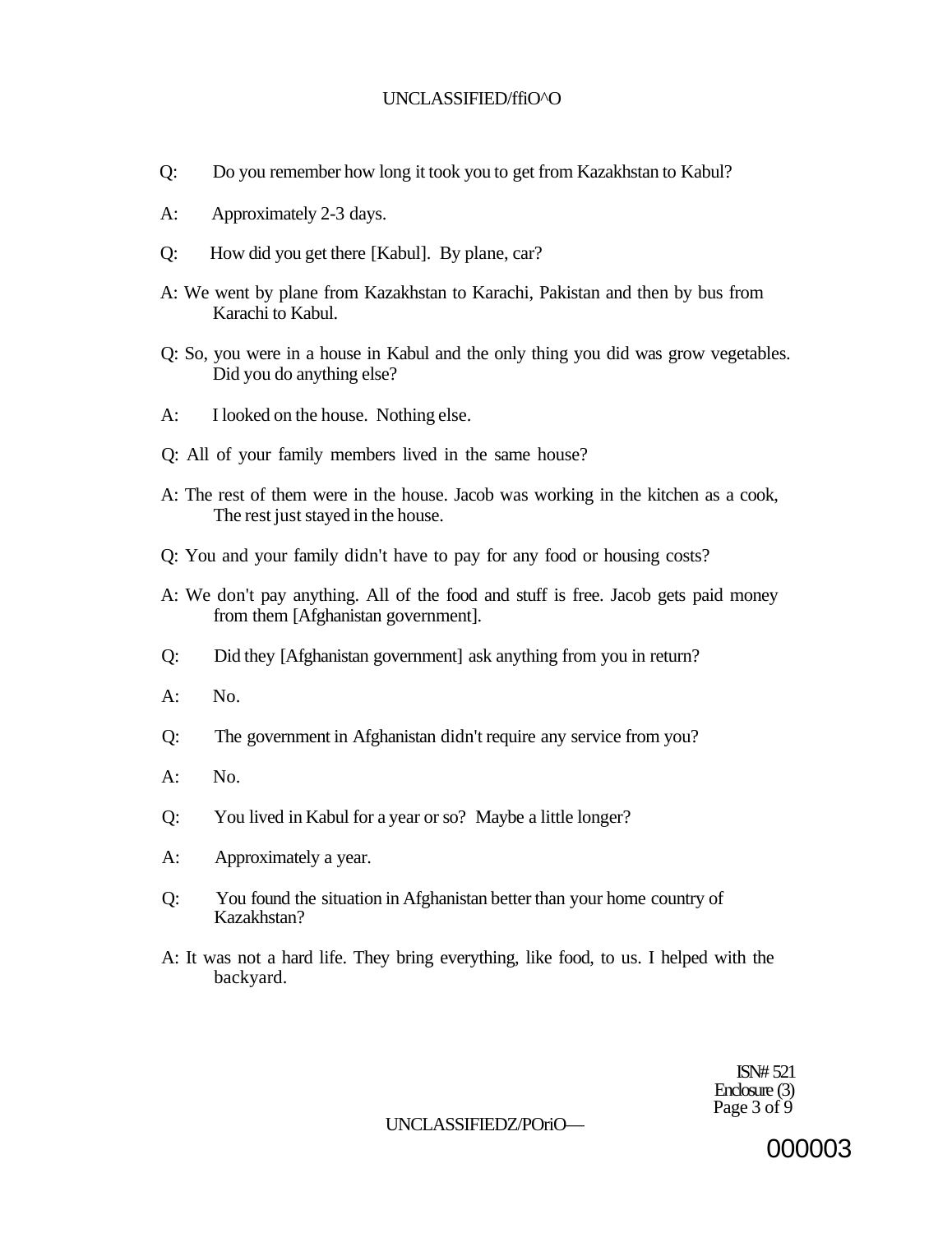### UNCLASSBFIEMFee©

- Q: When did you first realize that Afghanistan was in the middle of a civil war?
- A: Please repeat the question,
- Q: At some point did you realize that the country was at civil war?
- A: When you traveled on the road, you can see the broken houses and tanks and realize there is a war going on.
- Q: Was the place where you and your family lived ever in any danger of the civil war?
- A: No. The houses are safe.
- Q; Did anybody from the Taliban ever approach you and ask you to assist them?
- A: No.
- Q: Did they approach any members of your family?
- A: No. Most ofmy family isjust kids and a woman.
- Q: It seems most unusual that the government would be so generous to you and your family, but not ask anything of you in return. Can you explain this for us?

### **A:** *The Detainee did not respond to the question.*

- Q: What can you tell us about the other accusations you said were false? When it says you have "family ties" to known terrorists in Pakistan and Uzbekistan, what is the government talking about when it says these things?
- A: You mean how the Taliban government.. .how they feel about the terrorist groups in Pakistan and Uzbekistan, right?
- Q: No. What does the United States government mean *when,* it says you have "family ties" to terrorists?
- A: They are just blaming me. It's false.
- Q: Do you think this is about someone else in your family?
- A: We came to Afghanistan because we are all Muslim. They provide all the food and housing because of the Muslim religion.

ISN# 521 Enclosure (3) Page 4 of9

UNCLASSffIED//FOUO^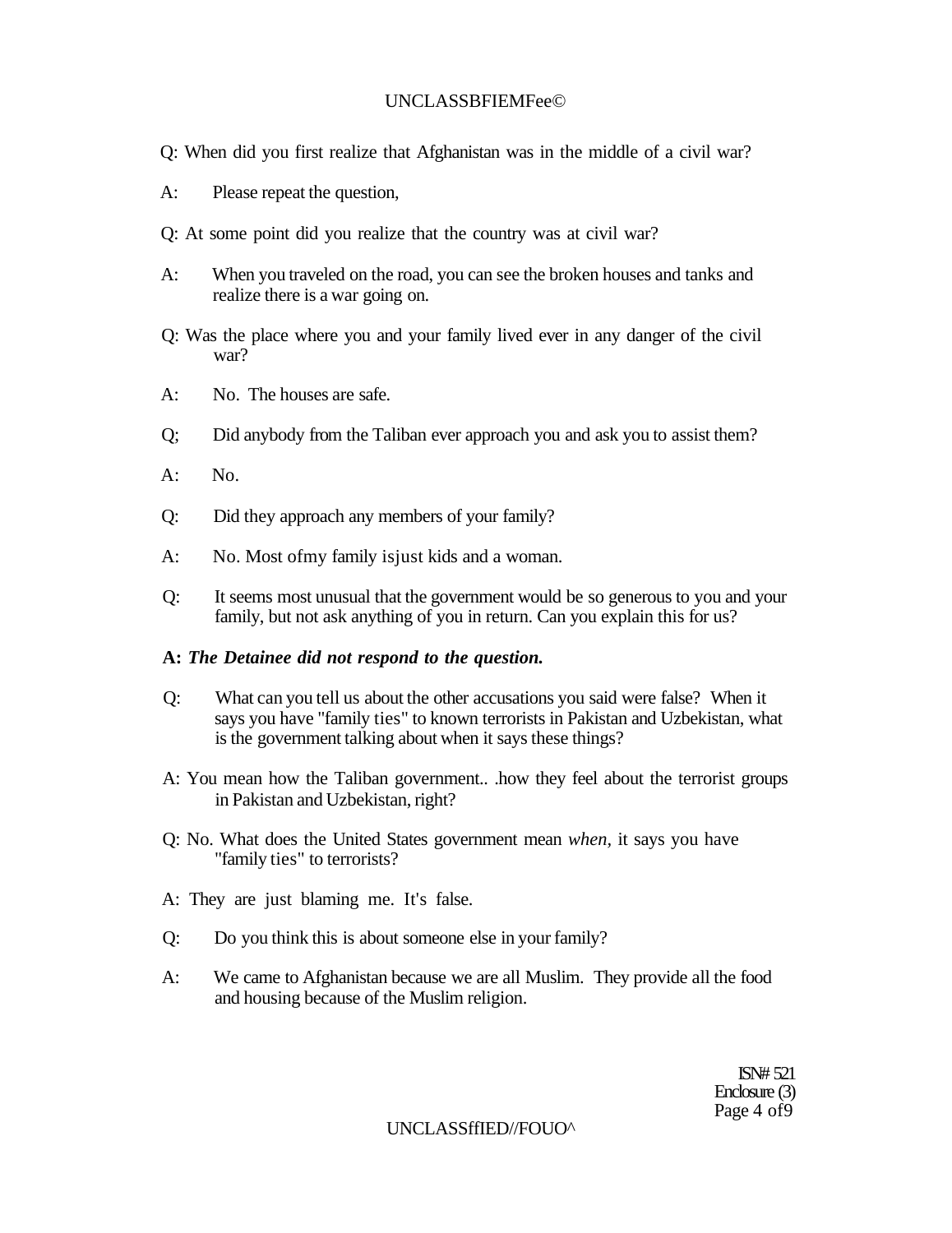### UNCLASSIFIED/^DW

- Q: We're trying to figure out why you're here. The United States wouldn't detain someone for more fhan 2 years for simply growing vegetables. Can you help us understand?
- A *The Detainee did not respond to the question\**
- $\Omega$ Do you want to tell us why you think you're here?
- A I'm here because I went to Afghanistan with my family for a better life. They captured me at that house. That's the reason I'm here.
- Q Who captured you in Kabul?
- A *The Detainee did not respond to the question.*
- $\overline{O}$ Was it Americans?

The Afghan people captured me. When I was in prison, I heard Massoud's people captured me.

- Q When you were captured, were members of your family in the house also?
- A There were 3 people in the house. Abdul was in that house too?
- $\overline{O}$ Jacob too?
- A Yes.
- Q Was there any resistance to the arrest?
- A I don't know, they just captured me at my house.
- Q You had nothing to defend yourself with?
- A There is nothing.
- Q Do you have any idea where the rest of your family is?
- A God knows.
- Did you ever have the opportunity to have any type of training while in Afghanistan?  $\overline{O}$
- A: For what reason?

ISN#521 Enclosure (3) Page 5 of  $\dot{9}$ 

UNCLASSIFlED//eO0Cr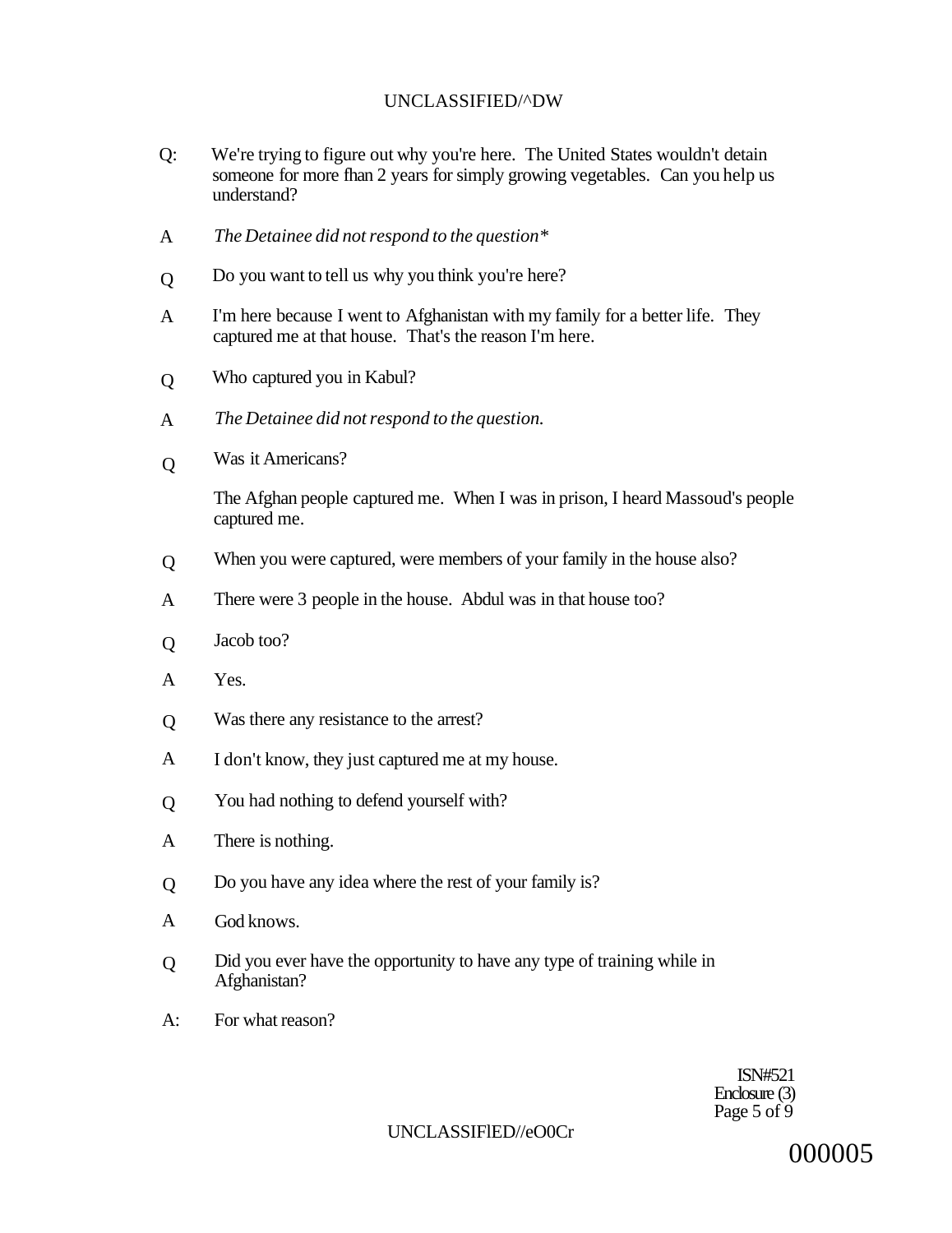### **UNCLASSMEBtfPQye**

- **Q: To do something other than growing vegetables, maybe help the government**
- **A: I can't do anything except grow vegetables.**
- **Q: Did anyone ask you if you wanted to do something else?**
- **A: No,**
- **Q: What kind of vegetables did you grow?**
- **A: Green peppers, tomatoes, green beans and some potatoes.**

### **Questions bv the Tribunal President**

- **Q: Was your garden large or confined to a small yard?**
- **A: It was only for my family.**
- **Q: The house you stayed in, did it house just your immediate family members or were other people living in this house?**
- **A: No, just my family members.**
- **Q: Yet, when you were captured, other people were with you, other than your family. Right?**

*The Detainee did not respond to the question,* 

**You said earlier other people were arrested with you at your bouse.** 

**I told you there were 3 people arrested in the house.** 

**You were with 3 people when you were arrested?** 

**Yes.** 

**What work did these people do to earn a living?** 

**They just ate whatever God provided.** 

- **They too were living off the good graces of the Taliban government in Afghanistan? Q**
- **A:** *The Detainee did not respond to the question,*

ISN#521 Enclosure (3) Page 6 of9

UNCLASSEFIED/^eye- ,, n n n n p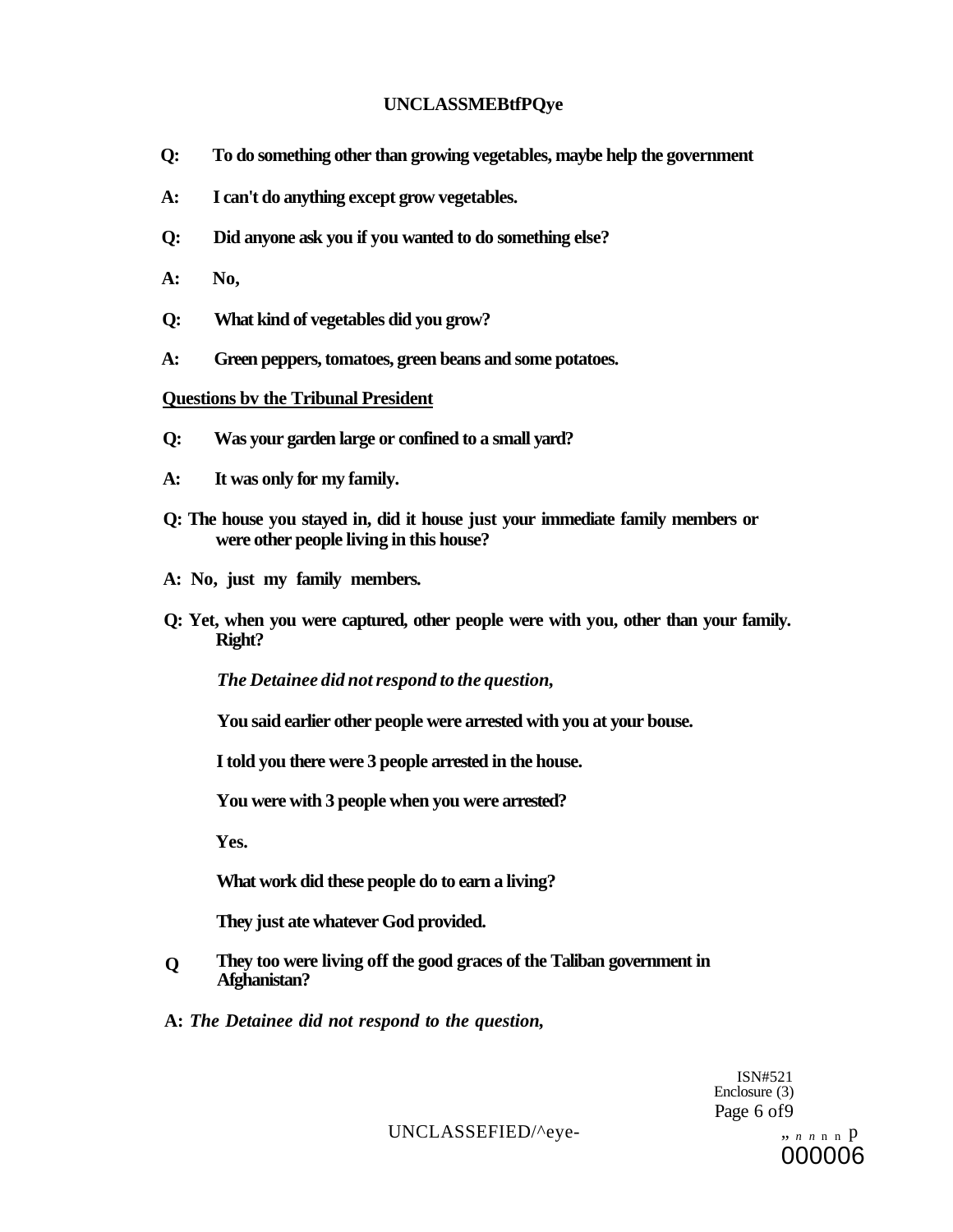### UNCLASSOTEDtfEQWe

Q: Do you know if the others received military training while in Afghanistan?

- A: Jacob was a cook for the back-up forces. Abdullah came from Pakistan, studying Islamic studies-and came from Pakistan to Kabul.
- Q: Do you know if they received military training from the Taliban?
- A: I don't know.
- Q: Did you receive military liaining ftom the Taliban or Al Qaeda while you were in Afghanistan?
- $A:$  No.
- Q: In your vegetable garden, did you also grow poppies?
- A: I do not know what a poppy is.
- Q: Flowers.
- A: Like a kind of drug?
- Q: Yes, opium.
- A: No, what I am going to do. growing this?
- Q: It's pretty popular in Afghanistan, and it's a pretty good cash crop from what I understand. So, your garden was for your family's use only? You didn't provide those vegetables to anyone else?
- A: The ground is not good. Vegetables don't grow well.

### **Questions by the Tribunal Members**

- Q: You were not able to sell any vegetables to make any money for yourself?
- A: *The Detainee did not respond to the question.*
- Q: It seems unusual to us that you would be in Afghanistan for over a year, but have no money yourself and have no source of income. Can you explain this for us, please?
- **A:** *The Detainee did not respond to the question.*

1SN# 521 Enclosure (3) Page 7 of 9

UNCLASSIFIED//FOCO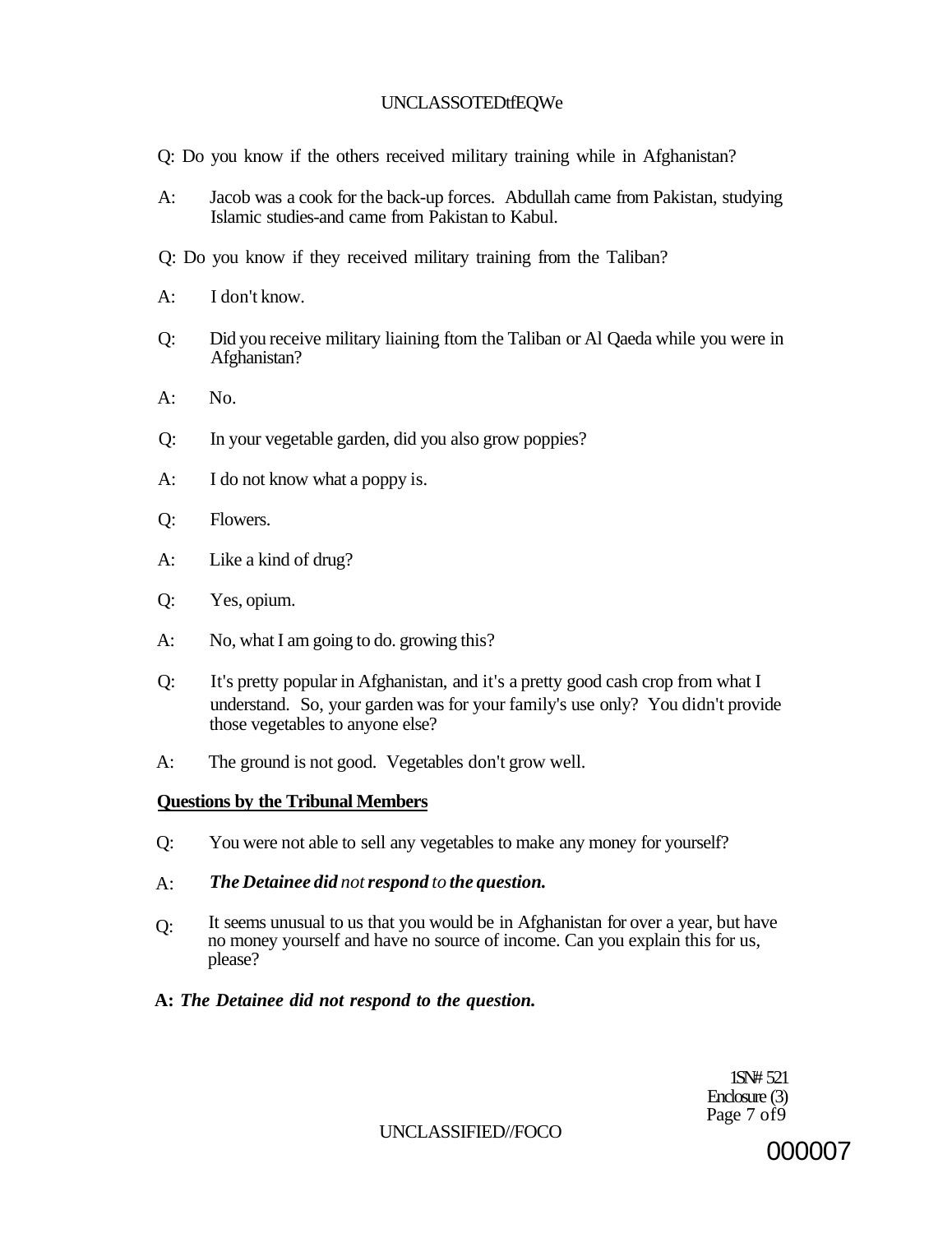# UNCLASSIFffiD^eyO

- Q: If you were released from Guantanamo Bay, where would you like to go?
- A: Mecca, it's a holy place. I know they are [Saudi Arabia is] a Muslim country.
- Q: I don't have any more questions, but Til give you one more chance to say anything you might want to say to help us understand why many of these things don't seem to make sense.

### **A:** *The Detainee did not respond to the question\**

Q: Is there anything else you can tell us to help us understand why you're here?

### **A:** *The Detainee did not respond to the question\**

Q: At your house, did you have neighbors?

### **A:** *The Detainee did not respond to the question\**

- Q: Was there anyone close by?
- A: It's a community and there are other houses around.
- Q: They all grew vegetables?
- A: I don't know.
- Q: Did Jacob get vegetables from you?
- **A:** *The Detainee did not respond to the question.*
- Q: He was a cook; he needed vegetables.
- **A:** *The Detainee did not respond.*
- Q: No answer?
- A: Sir, I told you the ground is really bad and it doesn't really grow anything. It doesn't really grow vegetables.

ISN# 521 Enclosure (3) Page 8 of 9

### UNCLASSIFIED/ZPOtTO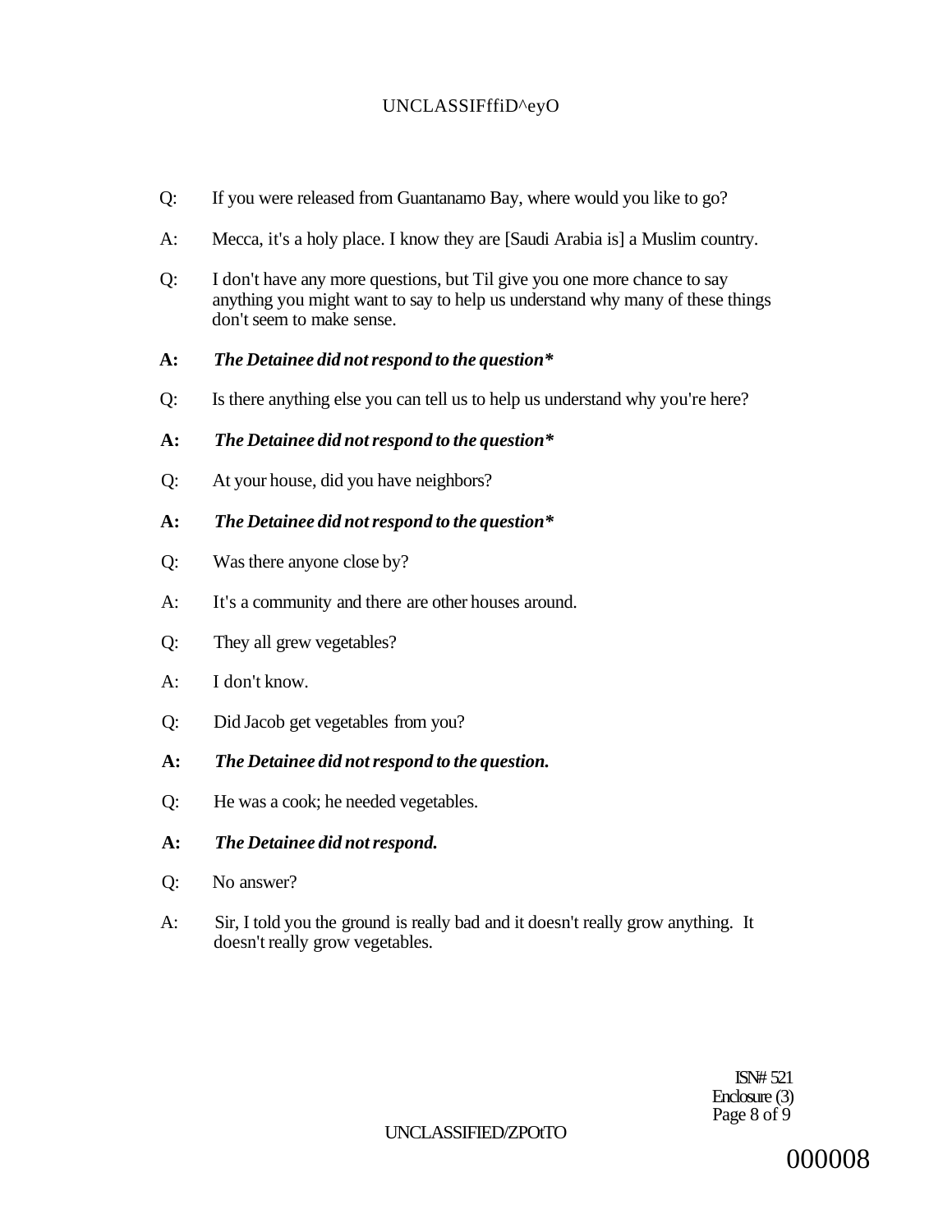### UNCLASSIFlED^EQa©\*

# **Questions by the Tribnnal President**

- Q: Do you have any other information that you would like to present to this Tribunal today?
- **A:** *The Detainee did not respond to the question,*

# **AUTHENTICATION**

I certify the material contained in this transcript is a true and accurate summary of the **testimony given during the proceedings** 

Colonel, U.S. Marine Corps **Tribunal President** 

> ISN#521 Enclosure (3) Page 9 of 9

UNCLASSIFlED//FetJO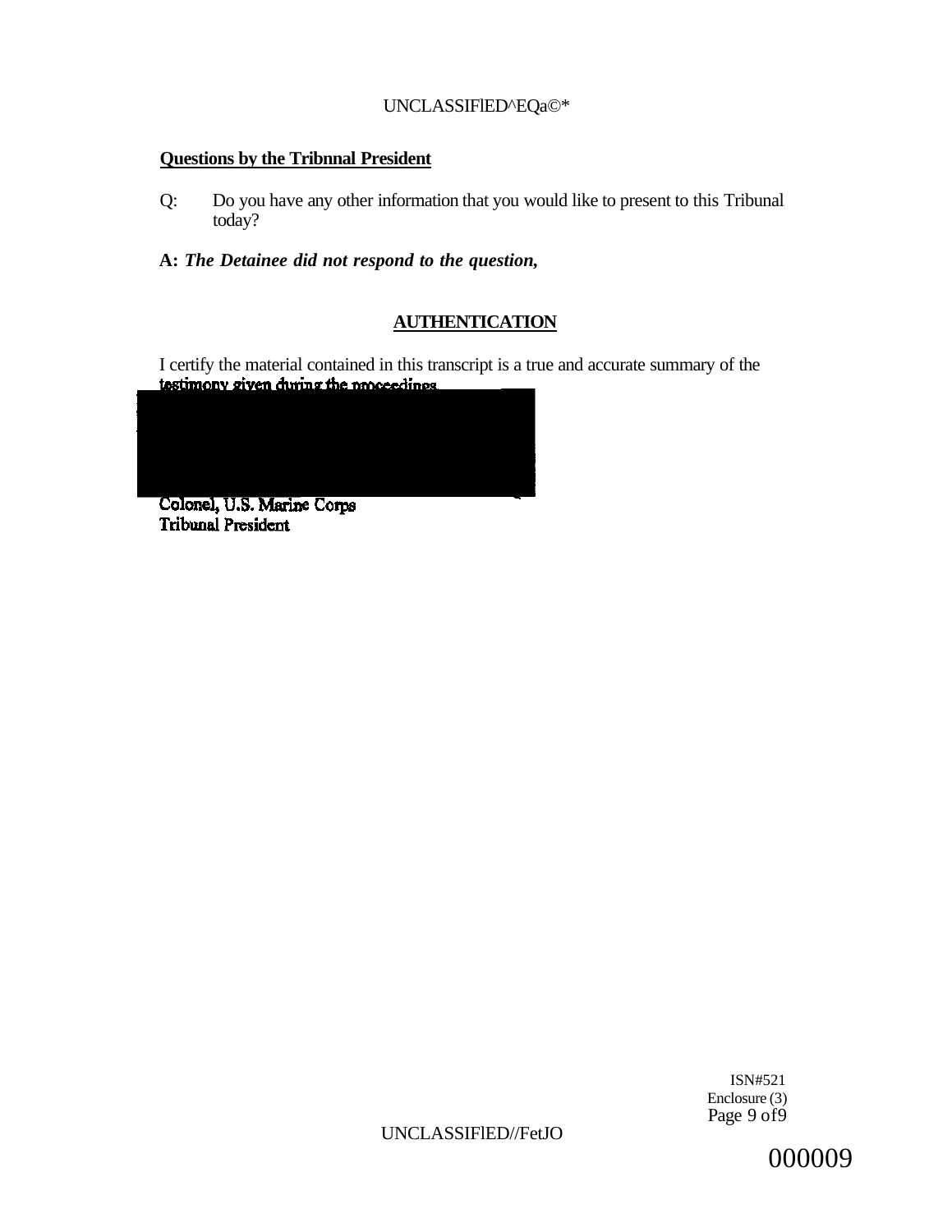### UNCLASSIFIEEWE0UO

### **S^mniftri^cd Unsworn Detainee Statement fas delivered** by hi\* **Personal Representative due to the Detainee forHning to participate in the Tribunal}**

Personal Representative reads statement on behalf of detainee marked as exhibit D-B,

### *3a. The detainee is associated with al Qaida and the Taliban.*

I do not know al Qaida, of course. I have no relations with al Qaida. As for the Taliban, I went to see them according to the Fatwa, which says if they applied the conditions in the Fatwa, 1 will go for Jihad with them. 1 went to see if they applied these conditions and this is all in my file. The Fatwa is photocopied from a Pakistani newspaper in Arabic. It has been declared in a Pakistani Newspaper and the associated Scholar's name is also there. He is a Saudi. All of the details of the above account are available in my file.

### *3a J. The detainee was recruited at a mosque in Saudi Arabia to participate in Jihad.*

I have not been recruited. I only took an address for Jihad in Kashmir [for a man]. (He is one of the Mujahadin.) All details are in my file.

### *3a2. Detainee received two weeks of weapons training on the Kalashnikov rifle.*

The part that refers to 2 weeks of training is correct

### *3a3. In November and December 2001*', *detainee met with al Qaida members while in Tora Bora, Afghanistan.*

1 passed through Tora Bora just to go to Pakistan. I truly meet some people who were Arabs but I truly did not know whether they were Taliban or Al Qaida. I thought they were with me because we were all retreating. I was late getting to the Front because I was part of the last group. Al Qaida do [does] not have a special uniform for me to recognize and avoid them.

### *3a4, One of the detainee's known aliases was on a list of captured al Qaida members that was discovered on a computer hard drive associated with a senior al Qaida member.*

I know nothing about this. I gave my name to nobody. The front line where I went had no electricity. As for the aliases, there is more than one person with the same name. My nickname is Abu Grafar or Abu Ibrahim. How would they prove that this Abu Grafar or Abu Ibrahim is me? For example, David is so common a name among interrogators. It will be true only if there is a picture with the name. This question is to be turned to the owner of the computer.

*3b. The detainee participated in military operations against the coalition.* 

1SN# 188 Enclosure (3) Page 1 of 2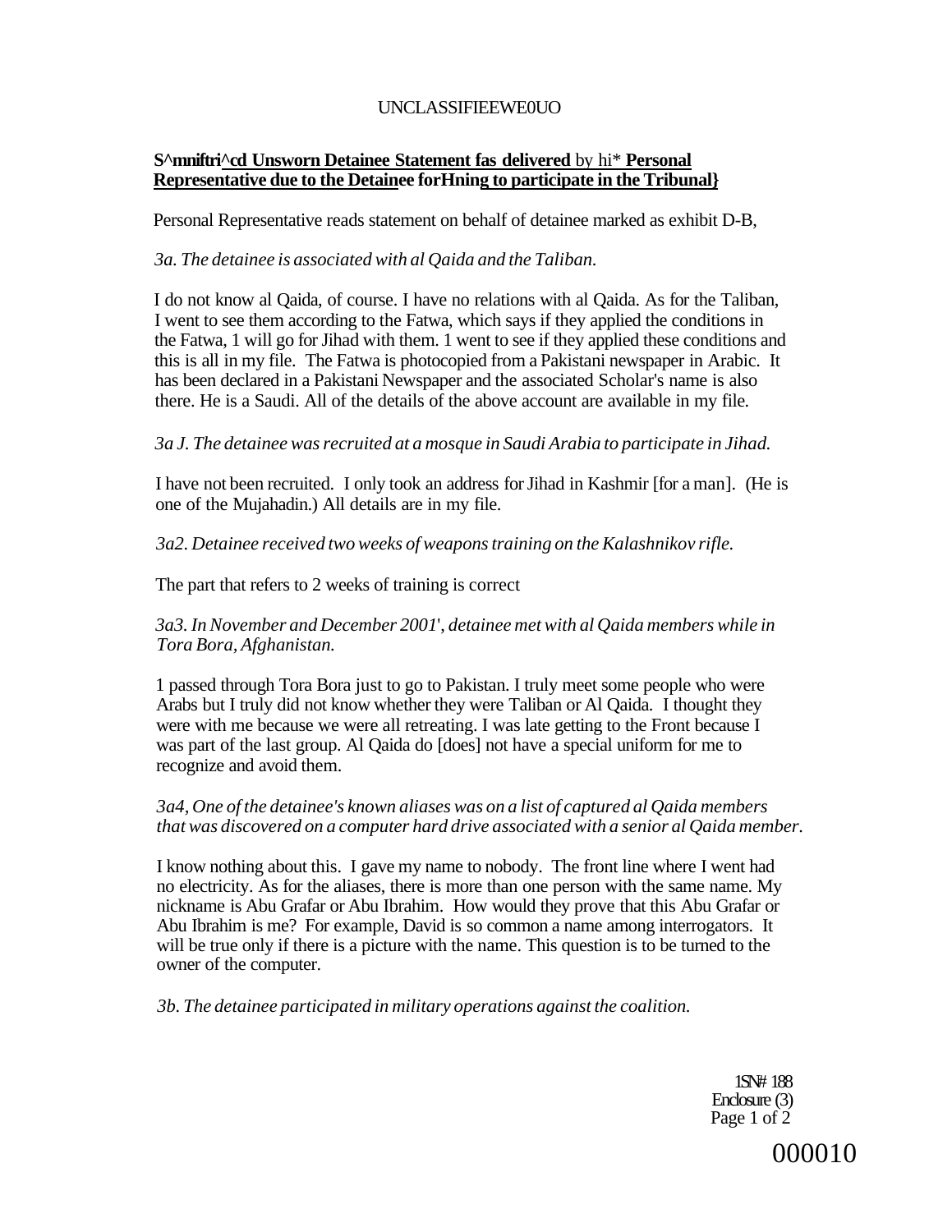## UNCLASSlFffiMEDUO

It is true I was in the front line but I did not fight because I went to see whether they applied the Fatwa conditions only.

*3bl. Detainee was issued a Kalashnikov rifle in Bagram, Afghanistan to fight on the lines.* 

It is obligatory to receive a gun in [the] front line. It is not my choice but I did not use it. I was only observing if the Fatwa applied and not fighting. I was even transferred to the back lines. I was not even able to share the fighting. Actually there was no fighting during my time there.

*3b2. Detainee fought the Northern Alliance from September through December 2001. 3b3. Detainee was instructed to flee Afghanistan and go to Pakistan via the mountains.* 

Tribunal President: All unclassified evidence having been provided to this tribunal, this concludes the open session of the tribunal.

# AUTHENTICATION

I certify the material contained in this transcript is a true and accurate summary of the testimony given during the proceedings,



JSN# 18\* Enclosure (3) Page 2 of 2

UNCLASSIFIED//PQye—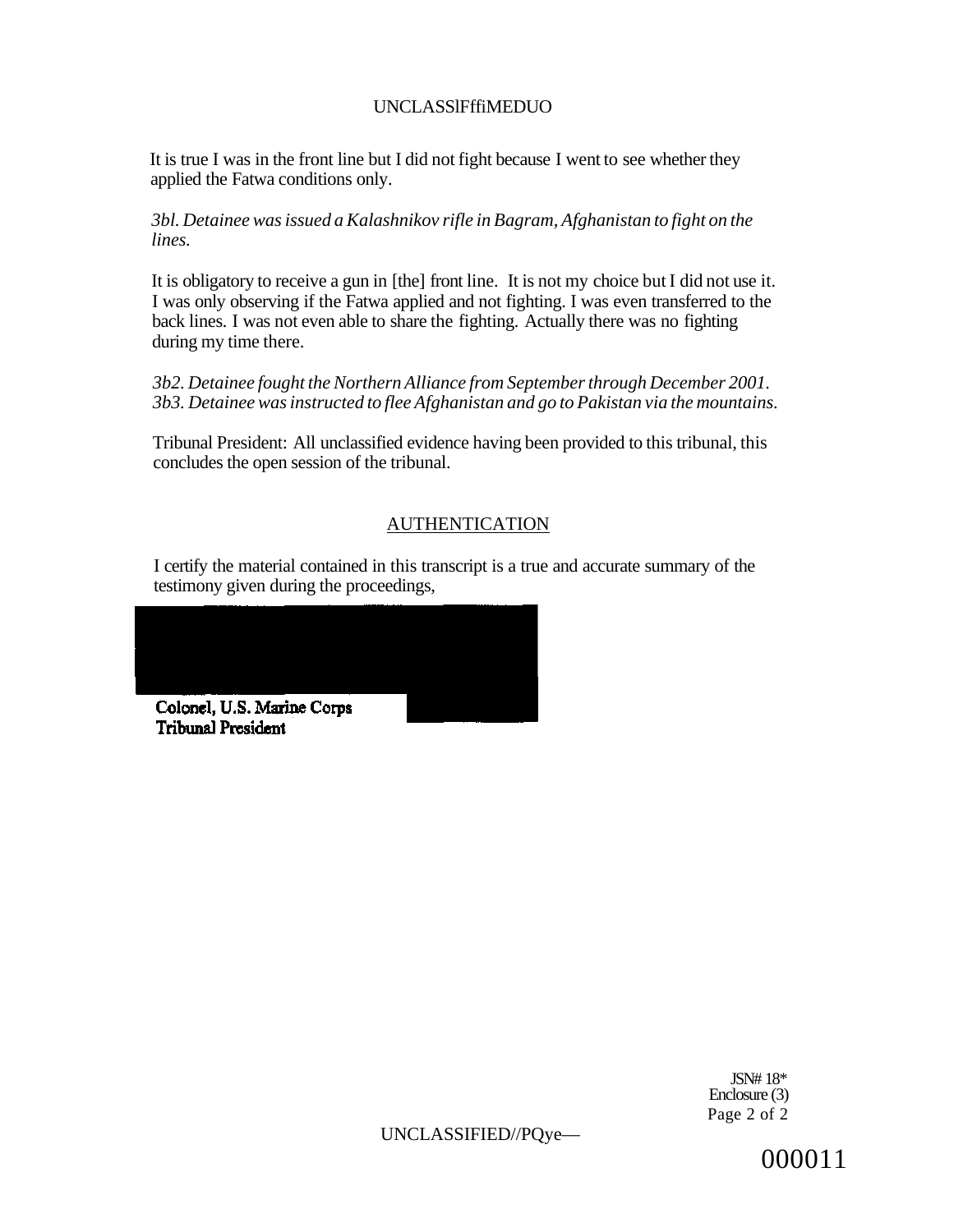# \%\$ Ifafe^vrt fidv-^f^ vow \*;LZJ

A-'-- .J^r 23-0.. \*).Qt....-gN6y\* .:&L.\$U(\./£ft .c.f.... GCM2&&\*.. X .j^-ftVC\_\_\_ ......NO Rei,citTuiki...-ix:.jtl... AL £u/fc2>&..\*-.-6.i...?e.R....tk..xatia©ju^\_JEl.......... ... .  $\text{tce}^{\wedge}$  r .  $\text{tp }$  tK-enA. .  $\wedge$ CC $\wedge$ IKIC . Tb. .."Ofe ..F.\*TV&J.. uttlnttSscyS- $\wedge$ ......

 $\overline{12}$ 

.....sc . Foa ..3T.\Hfi£> .. AJO'J+V mfer\*-.« \_ - ...\_ \_ ..............3\* AoEwv. ."to. see 'tf- "^W^ .<sub>ft</sub> .^>|^ +k«s«.... .co^iHo^s.

... . . . . ?. H^T^.Cc=pi^ ... . FRor^ ... fi\_ , Pfv^tPJoi.. . W£uoSp<V.p^ls! \_\_\_fA/.\_,,£)\*?A6./C •  $X - X - W$   $\geq$   $S5f$ )U  $X$ <sup>^</sup>cr.L^Re^... jKi .&.... &J <I £IAMI N.e^.3pcs^.R. ... . .  $/P'$ .v.V.-Vke  $\triangle$ 5SoOa>>>....S^koL^a.S iJaMvfi,  $\&$ s.  $\triangle$ scu\_ $\&$ .lk.B^...-He :S. .ex.. S. «-V-^ \* . ftU.......ft^r....^"K-e ^«.^oJL(.S . <r/v 1~)>£

frr I... - . JD. ..  $\sqrt{0.05t}$  K^T becM.....i^ecfo\At.-€i>. \* ..X L ojg\*-\*/.....

tfe }\*.- -. o.i^e .o.S.... +k, ...*Ii*\a.a..fi ,,H.i/Pix*ur* ft I.L .ogTa ?t,5

 $ft''^ Co^C T$ 

 $4$ - $*3$  - X ..£ «vs.s\*d "WVRDVXW  $To \wedge c \setminus$  T $\wedge$ ORCX JUST *ia* . 6 $\triangle$ P . ic?...  $PftK'^QwW - X$ . .Tfeu.L^.,..ft»\e7 \*>ar\*ve......^op(;£ ......LOiiO .u^-e&e (\.S?AJ5£., fe^x. X. TRU.\*U VVCJ (slot KJVCI <sup>O</sup>

\*X iltoi^VA  $iKe^{\lambda}$   $\mathcal{L}$   $f \in \mathcal{L}$   $\Lambda$  11L twe fceoam^^  $W e...U W W L...B$ | R?1«fiod.ijsl6........... $X.$  tetftt Ifitfe Ge.7Ti\'e. .Ht© ...Ake......fv^oKT ^ec^x^^c X, u\*\*s ^....o ? ik \*....... \.ft«A . &\V^. . .Al. .QVAVM.... -o.o NOT rtrt\ML..\_.eL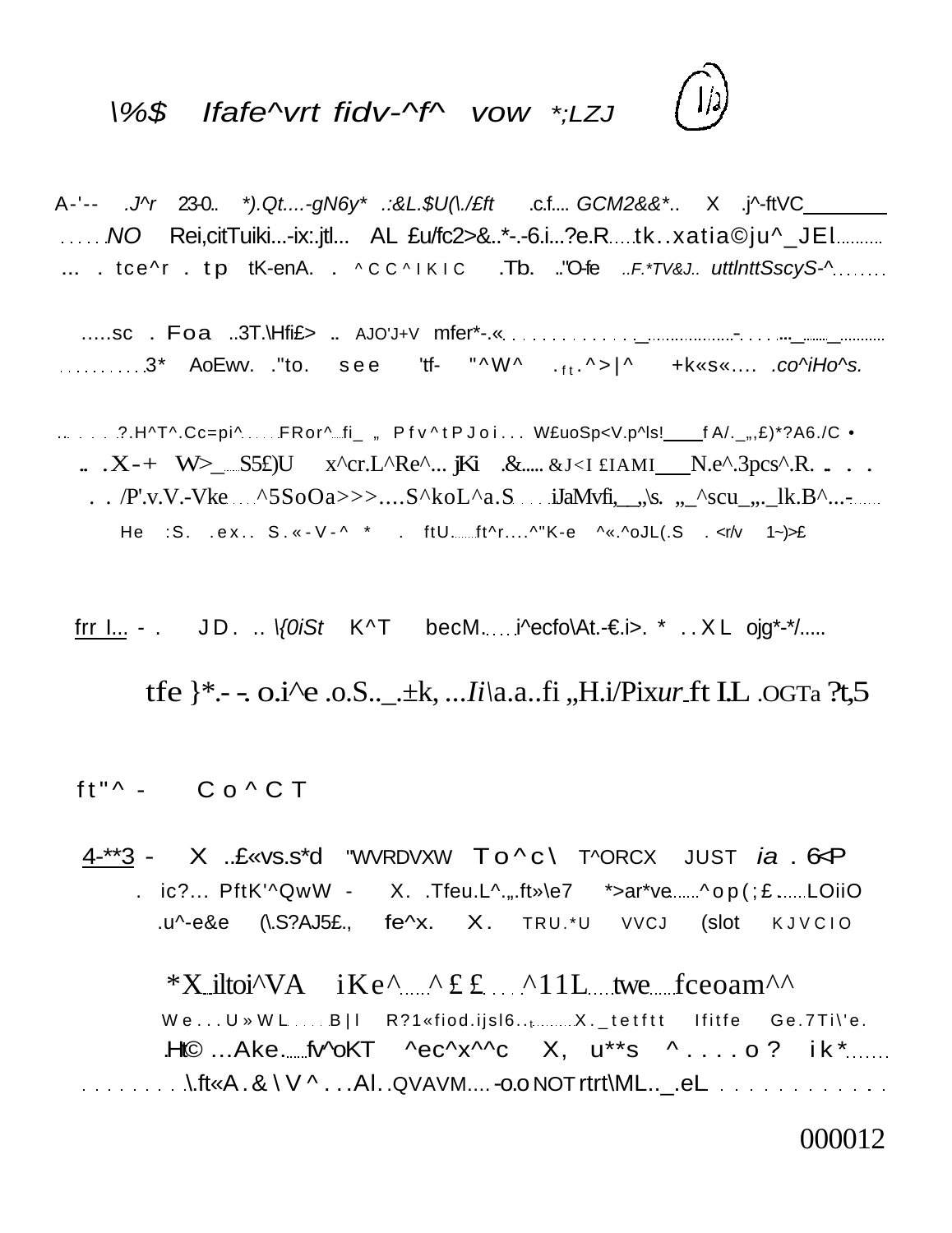# ] \$ \$ \$-UvWeuT



.f\-.H..- ... X .Ku^cco.. .NoHklut......ftfeoux\_....lkiS.-- .. X-jSAi&\_iQ^...... ..........iNi^wte To\_.^oM^..,,.-. ftse .PiSoAfr Lifje (Ai\*eftg X........... MJE.VJT Hfi5>. ..HC. eitfiCT ^ACi^H -. &<\*.. J.QfV\_tlh^. ...ftkiftSfiLS., ... T.vi ERa fc?x . mcs.e^. THAW.. O.MC peRScw LU^M, ... fAc ... S\_M«e. .N^Wfc... ft Cdy jsuC^O.^ ..i.s..-..ABU..££ftft.fie.ft. ...

o^ Rfev\ SftR.f.ttAJA (tg£&r&&«S' 'Vift^i.. .uvLt :n-}e>j........................

.....t'5...rn-e...k.... e~.^y . ^.a^o?..ib.\_sfi\_.\_.,rfl^w«i\*a \_\_\_\_& \_\_ w.&#

- . ..\* £. Trt<ise .'»\_.. ft ... gicm <fc. .... s<sub>at</sub> : >ik tKe Mfrme, ^ Thi s...... ^u.«fcofc rs To fee. TaftMCG. To. 7.tt£ OiCMCfL df ..Ttte Cor<>\$ uW> R\*
- g r t i . i s . .mi € \_\_£..\*\*>»£. J\* . il\*\_ . F«\*isl Li\*« bUl

SEE. cortci rtcV< -r«e^ . ft^i\*iet> "Vte Fftrofc conto'j^wS \*

<u>\*£>"".•'!•.</u>: X. + i3. otuioftTiQR.^ T<s .fte.ce.i»€ ft...<[sr.iA.xj 5](http://sr.iA.xj)JJ. T^£... FtoWT....UiM^e .,. X+. V5. NOT...TOA. tHQiC£/...&UX' . — "D) T} MOT . 0CS6 ... \* T. - . X .. .fjgei S <JMi»H.. cfttaftRV./JU©r  $\ldots$  I.F WE-. F^Tu^R .ftypites ON^. NOT f^Hrij^fir  $\ldots$  ."3^- $\ldots$ 

 $. X.$  fvrv  $.$  wat  $.$  £oeu  $.$  ftBte Tea  $.$  SHftRe. MJ.  $.$  Tle $.$   $, . . . . . . . .$ 

•JfeuBiufi riyj ..:T.)iflV€, TJtCfte^ \_

 $E^{\wedge}$ i T.T > B 000013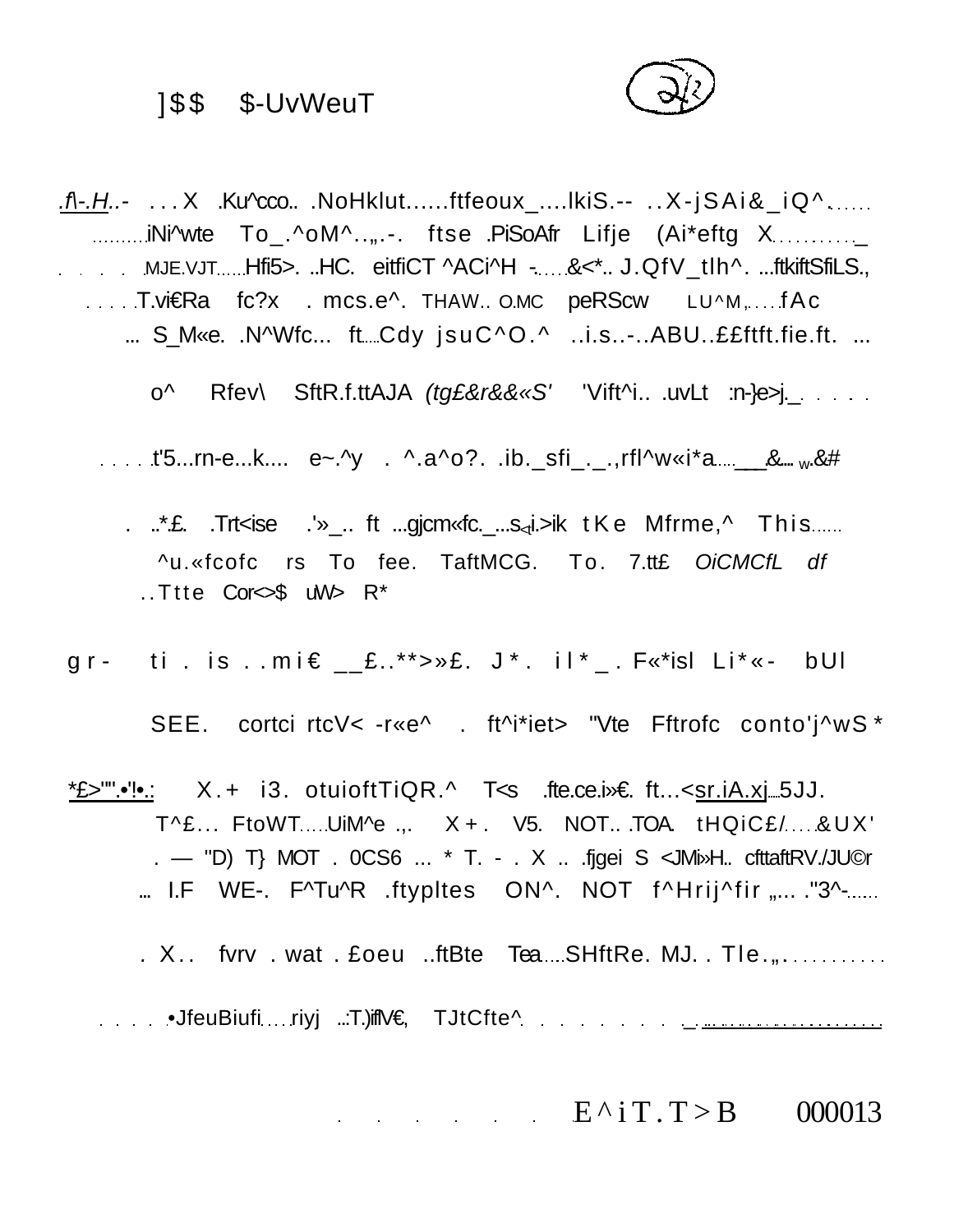# UKCLASSIFIED/yiOUO

### **SnifimflHyed Detainee Statement**

**The Tribunal President called the open session of the Tribunal to order and went on to explain the Tribunal process to the Detainee. The Detainee had the following question:** 

Detainee: What is testifying?

Tribunal President: You may speak at this Tribunal.

### **The Tribunal President continued to explain the Tribunal instructions. The Tribunal President confirmed that the Detainee understood the process and asked if the Detainee had any questions concerning it.**

Detainee: When will I swear?

Tribunal President: In just a moment, Til give you instructions on when to swear.

### **The Tribunal President continued to conduct the Tribunal by instructing the Personal Representative to submit the Detainee Election form (Exhibit D-a).**

Detainee: Is this the paper with my approval or with my consent?

Tribunal President: Yes. You consented to participate in the Tribunal. Is that correct?

Detainee: Yes.

### **The Tribunal President then instructed the Recorder to provide the Tribunal with the Unclassified Summary of the Evidence (Exhibit R-l).**

Detainee: The one that was with the Personal Representative before?

Tribunal President: Yes.

Recorder: In addition, I am handing to the Tribunal the following Unclassified Exhibit marked as Exhibit R-2. Copies of this exhibit have previously been provided to the Personal Representative.

Detainee: It's the same one that's with the Personal Representative?

Tribunal President: Yes, We'll review it in just a second. Recorder, please summarize the nature of the unclassified evidence.

> ISN#154 Enclosure (3) Page 1 of 13

### **UNCIASSIFIED//Feff©^**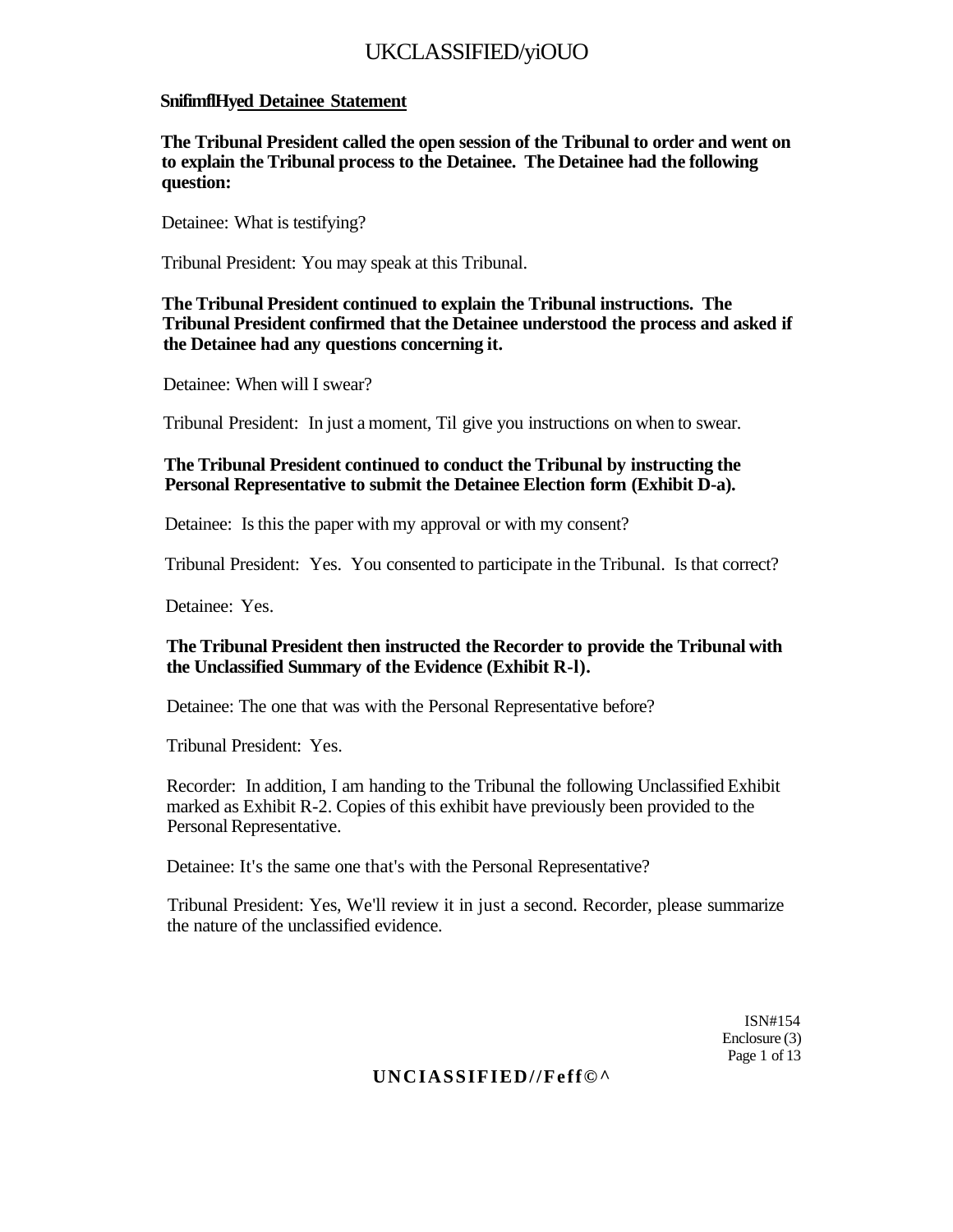# UNCLASSIFIED//FOTO

**The Recorder read the Unclassified Summary of the Evidence (Exhibit R-l).** 

**The Tribunal President confirmed that the Recorder had no further unclassified evidence or witnesses to present to the Tribunal. The Recorder then requested a closed Tribunal session to present classified evidence relevant to the detainee's status as an Enemy Combatant at a later time.** 

### **The Tribunal President opened the session to the detainee to make his statement**

Tribunal President: Do you want to present information to the Tribunal?

Detainee: Yes.

Tribunal President: Would you like to make your statement under oath?

Detainee: If you don't mind.

Tribunal President: No. We would Like for you to do that Recorder, please present the Muslim oath.

Detainee: Should I stand?

Tribunal President: No, if s not necessary.

#### **The Recorded administered the Muslim oath to the Detainee.**

Tribunal President: Mazin, how would you like to present your statement? Will the Personal Representative assist you?

Detainee: Yes.

Tribunal President: Will the Personal Representative be reviewing the allegations, and then Mazin will make a statement based on allegations?

Personal Representative: Ma'am I will present each of the allocations on the Unclassified Summary, and I will provide to the Tribunal the information that Mazin had provided. After, I have reviewed my notes I will give him the opportunity if he would like to add anything further.

Tribunal President: Mazin, I just need you to verify that the information that's being presented by the Personal Representative is what you want us to know. You are allowed to make statements after the Personal Representative has given us the response that's on the paper.

Tribunal President: Proceed.

**ISN#154 Enclosure (3) Page 2 of K' \*** 

# **UNCLASSIFIED//Feee~**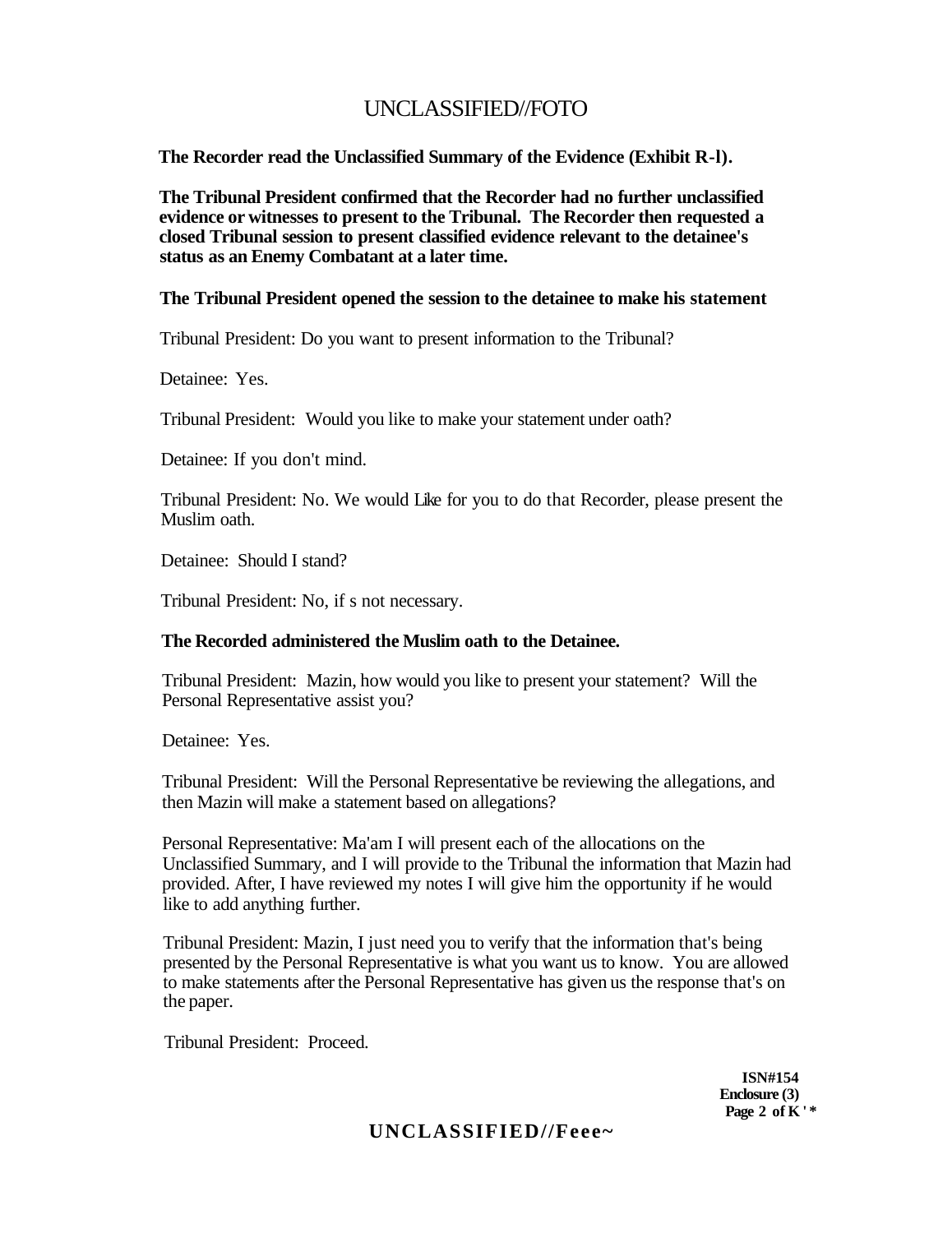# **UNCLASSIFIED//EGTO**

Personal Representative: Yes ma'am. Mazin and I met for our initial interview on 21 October, Our meeting lasted approximately one hour. He was very cooperative during the interview. When I presented the Summary of Unclassified Evidence, however, he was in disbelief as to the nature of the evidence. We went over each piece of evidence, one point at a time, and I took notes as to what he had provided me. I conducted a follow-up meeting with Mazin just yesterday. We reviewed the notes that were taken during the first session and made any updates in preparation for today.

### **The Personal Representative begins going through the allegations on the Unclassified Summary one at a time, providing the Detainee's response to each one.**

#### *3. a. The Detainee is associated with Al Qaida.*

*3.a. 1. Detainee \*s name and telephone number were on a list of Al Qaida members that was discovered on a computer hard drive seized during raids on Al Qaida safe houses in Pakistan.* 

Personal Representative on behalf of the Detainee: The name on mat list was not my name, nor was the phone number. During one of these interrogations approximately one and half years ago, an interrogator showed me a list from the Al Qaida. He showed me a list of the names of people. The rest of the names were darkened out. When I looked at the name, I told the interrogator that is not my name. The name on the List was Salah Al Awfi. That was the name I saw on list, but my name is Mazin Salih Musaid. My phone number is 831-2425. **The** telephone number on the list was not that number. The interrogator looked into this and came back to me and told me that Allah is with me, this is not your name. In the same meeting.

### *3.a.2. Detainee, at capture, had in his possession a Casio watch, model 4F-91W, which has been used in bombings linked to Al Qaida.*

Personal Representative on behalf of the Detainee: I am a bit surprised as to this piece of evidence. Millions and millions of people have these types of Casio watches. Ifthatisa crime, why doesn't the United States arrest and sentence all the shops and people who own them. This is not a logical or reasonable piece of evidence, because I had a watch.

#### *3.a.3. Detainee stated he offered to help the Taliban,*

Personal Representative on behalf of the Detainee: I did offer to help the Taliban. Like many Saudis did, to a legitimate government. Like many, I went for humanitarian (sic) and purposes of goodwill. Once I went to Afghanistan, I had later changed my mind about wanting to be back in Saudi Arabia. I did not go to fight I did not go to kill. I went solely for goodwill reasons. My departure from Saudi Arabia was before any problems happened with America. If had known, I would not have left.

> ISN#154 Enclosure (3) Page 3 of 13

# **UNCLASSIFIED//FG«T**

. 000016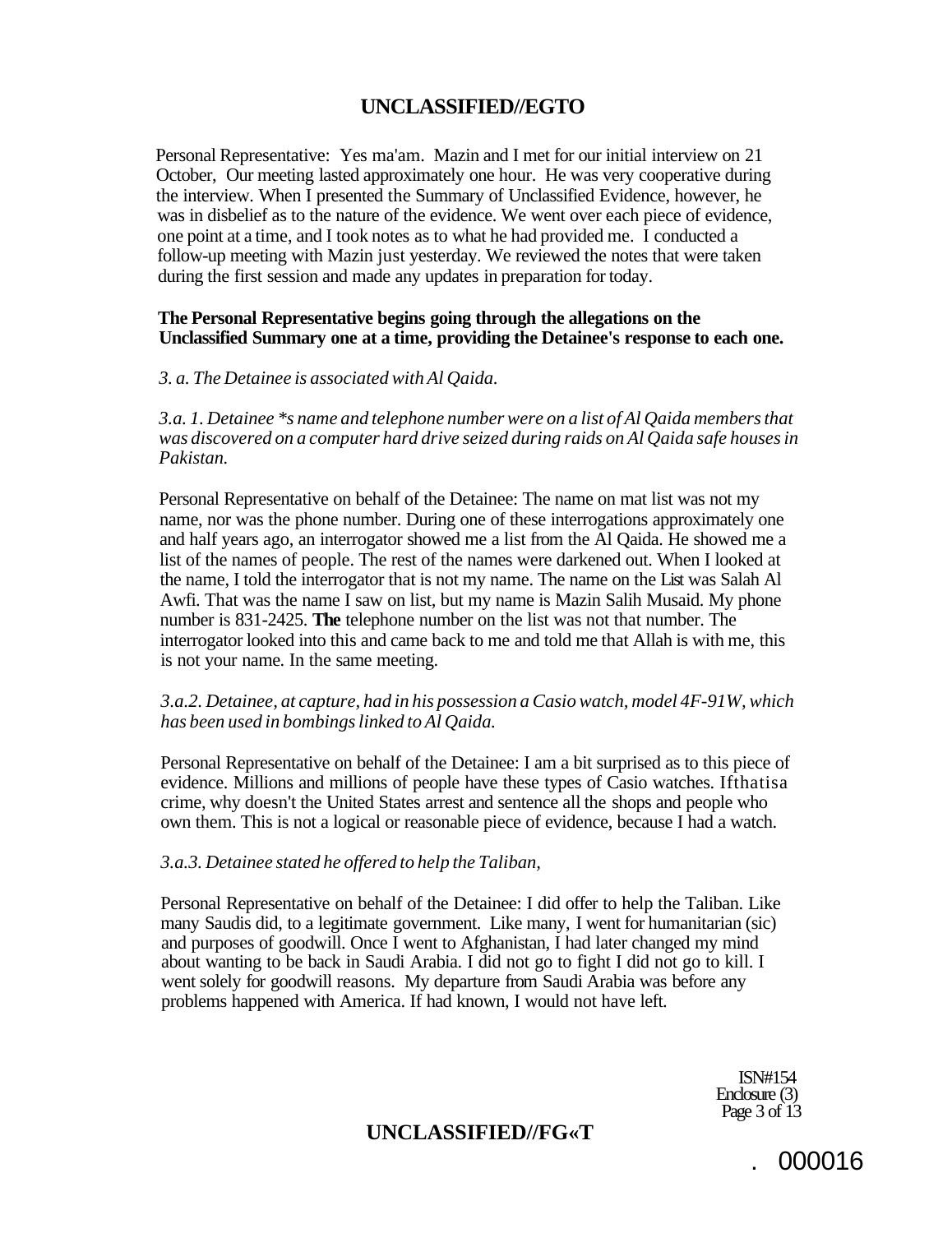# UNCLASSIFlED/^atfO

*3.b. 1. Detainee stated that he traveled to Afghanistan to fight the Jihad and fought with the Taliban in Kabul from June to December 2001.* 

Personal Representative on behalf of the Detainee: I did, in fact, state that I went to Afghanistan to support the Taliban, not to fight with them. It says that I was in Kabul from June through December 2001. However, I was Afghanistan a maximum of four months. Not more than four months. I was in Kabul for less than two weeks. You can verify this through the Saudi government, or any of the paperwork that's required to travel.

Detainee: During our first meeting (with the Personal Representative), we did not discuss the period of June through December 2001. During the second meeting, in the review, it became clear through the translation, the translated document of the Unclassified Summary, which I believe states that I was in Kabul between, sometime between, June and December 2001. The point I want to get across is that during the first meeting, I did not have the opportunity to dispute this piece of evidence on the dates because the translation said I was there *between* June and December. The evidence being presented to this Tribunal says that I was there *from* June to December 2001. I did not even leave for Afghanistan until the sixth month.

Personal Representative: Sixth month? Sixth month of Ramadan?

Detainee: No. Sixth month of the Islamic calendar, which is three months before Ramadan.

Personal Representative: Do you need more clarification on that, ma'am?

Tribunal President: No.

Personal Representative on behalf of the Detainee: Two or three points to walk away with this piece of evidence is one, yes, I did go to Afghanistan; point two is no, I did not go to fight with the Jihad and no, I was not there for the seven month period between June and December 2001. My entire time in Afghanistan was not more than a fourmonth period. I went with good intentions and then realized things bad were happening and I wanted to get out

### *3.b.2. Detainee was captured on the Pakistan border, by border guards, and processed into United States custody in Kandahar.*

Personal Representative on behalf of the Detainee: Yes, that is true. I went to Pakistan because I wanted to get back to my country. Because I had no passport, I was trying to get to the Saudi Embassy. I never made it to the embassy and I am here.

Personal Representative: Did I capture the content of our meeting?

ISN#154 Enclosure (3) Page 4 of 13

UNCLASSIFIED//FOnTJO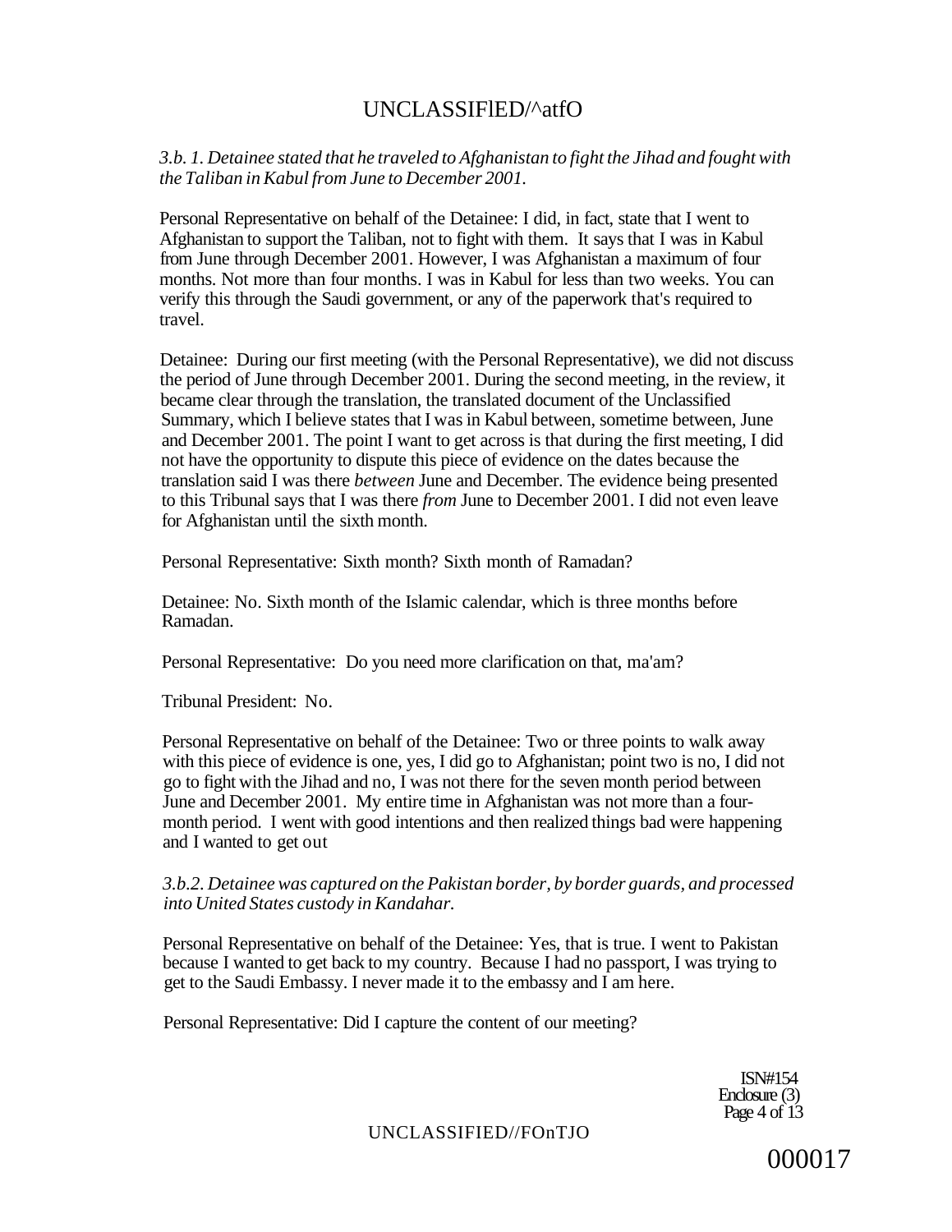# **UNCLASSIFIED//FOUO**

Detainee: Yes.

Personal Representative: Regarding the evidence, is there anything you would like to add or change?

Detainee: No.

Personal Representative: Then that concludes the presentation of the evidence as reflected in our meetings.

Tribunal President: Mazin, you may present more information if you like.

Detainee: Just that my departure was before the problems, not after the problems.

Tribunal President: Very well. Personal Representative, do you have any questions for the Detainee?

Personal Representative: Ma'am, I just have one question. You stated to me that you wanted to go to the Jihad. Can you explain what Jihad is?

Detainee: The term Jihad encompasses many things. One of these things is fighting. Another thing is helping people. This includes all kinds of help, for example, getting water or giving them food or any kind of humanitarian work.

Personal Representative: That is all, ma'am.

Tribunal President: Recorder do you have any questions for the Detainee?

Recorder: No ma'am.

Tribunal President: Do any Tribunal Members have any questions for the Detainee?

### Tribunal Members' Questions

- Q. Mazin, how did you get from Saudi Arabia to Afghanistan?
- A. From Saudi Arabia to Pakistan and then to Afghanistan.
- Q. Did you get a visa for Pakistan?
- A. No. I forgot a point I'm sorry. From Saudi Arabia to Dubai, and then United Arab Emirates to Pakistan to Afghanistan.
- Q. And you had your passport with you when you traveled?

ISN #154 Enclosure (3) Page 5 of 13

# **UNCLASSIFIEDZ/EBUQ <sup>n</sup>** *<>*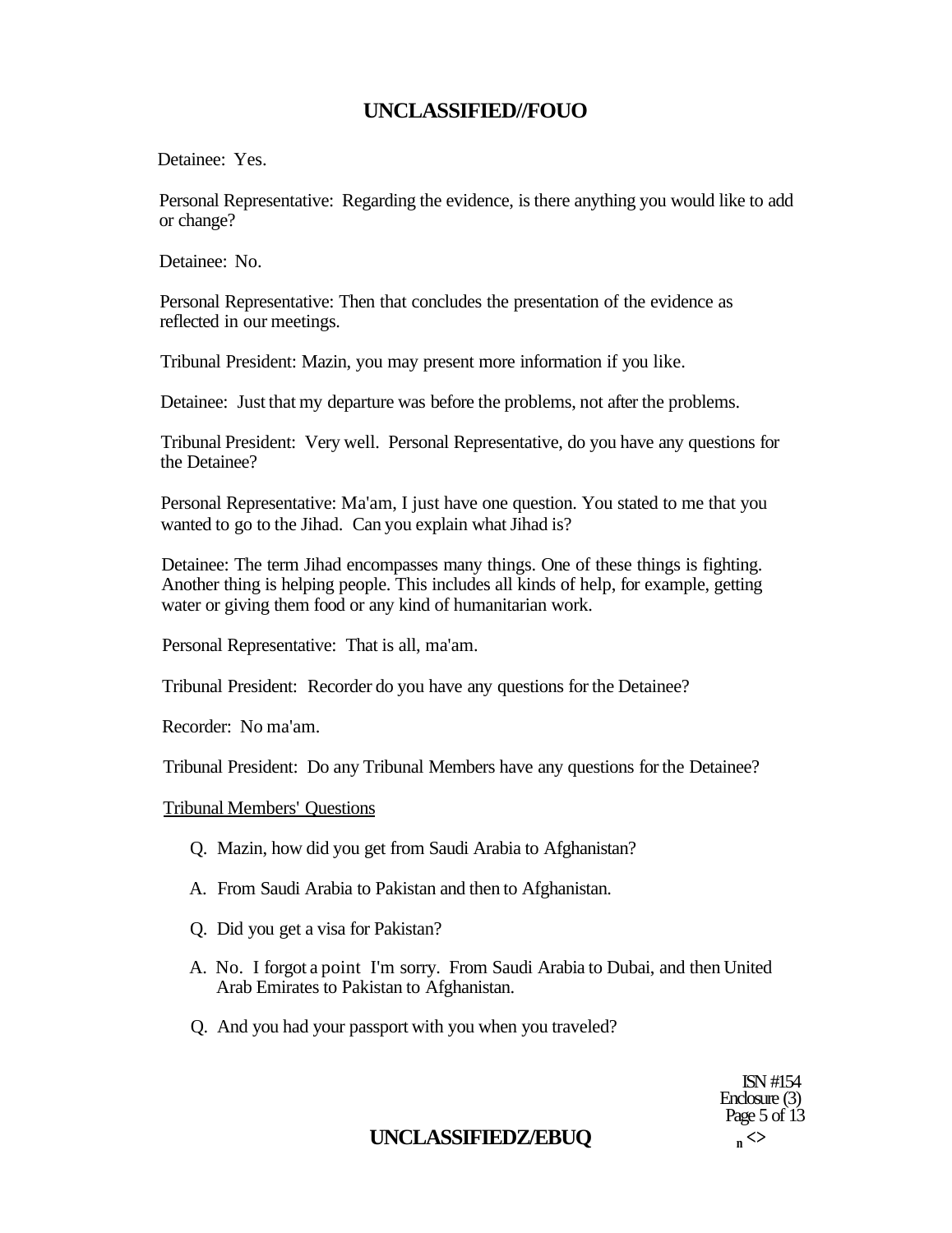### **UNCLASSIFIED//Fetrt)**

### A. Yes.

- Q. You said that you lost or did not have your passport when you were going into Pakistan. What happened to it?
- A. As soon as I entered Afghanistan, in one of the places a person said to me, "Keep this here so that nothing happens to it So it doesn't get lost or anything. If you wish, you can come back and get it"
- Q. Do you remember who that person was?
- A. Yes.
- Q. Who?
- A. Saqer.
- Q. Who was Saqer? Why did you give this person your passport?
- A. They're the ones that escorted me from Pakistan to Afghanistan. They took me to a house in Kandahar. He said this place would be a safe place for the passport. Because problems might come up, it might get lost or stolen and then you would not be able to return. So I left it with him.
- Q. Who else was in the house where you Left your passport?
- A. There were a few Afghani people, that's it
- Q. Did anyone have any weapons?
- A. No.
- Q. When you left Saudi Arabia for goodwill, were you traveling with an organization, or were just out by yourself?
- A. By myself.
- Q. How did you pay for your trip?
- A. I was a worker in Saudi Arabia,
- Q. While you were in Saudi, did you ever have any military or police training?
- A, Yes.

ISN#154 Enclosure (3) Page 6 of 13

### **UNCLASSIFIED//Fe\*JO~**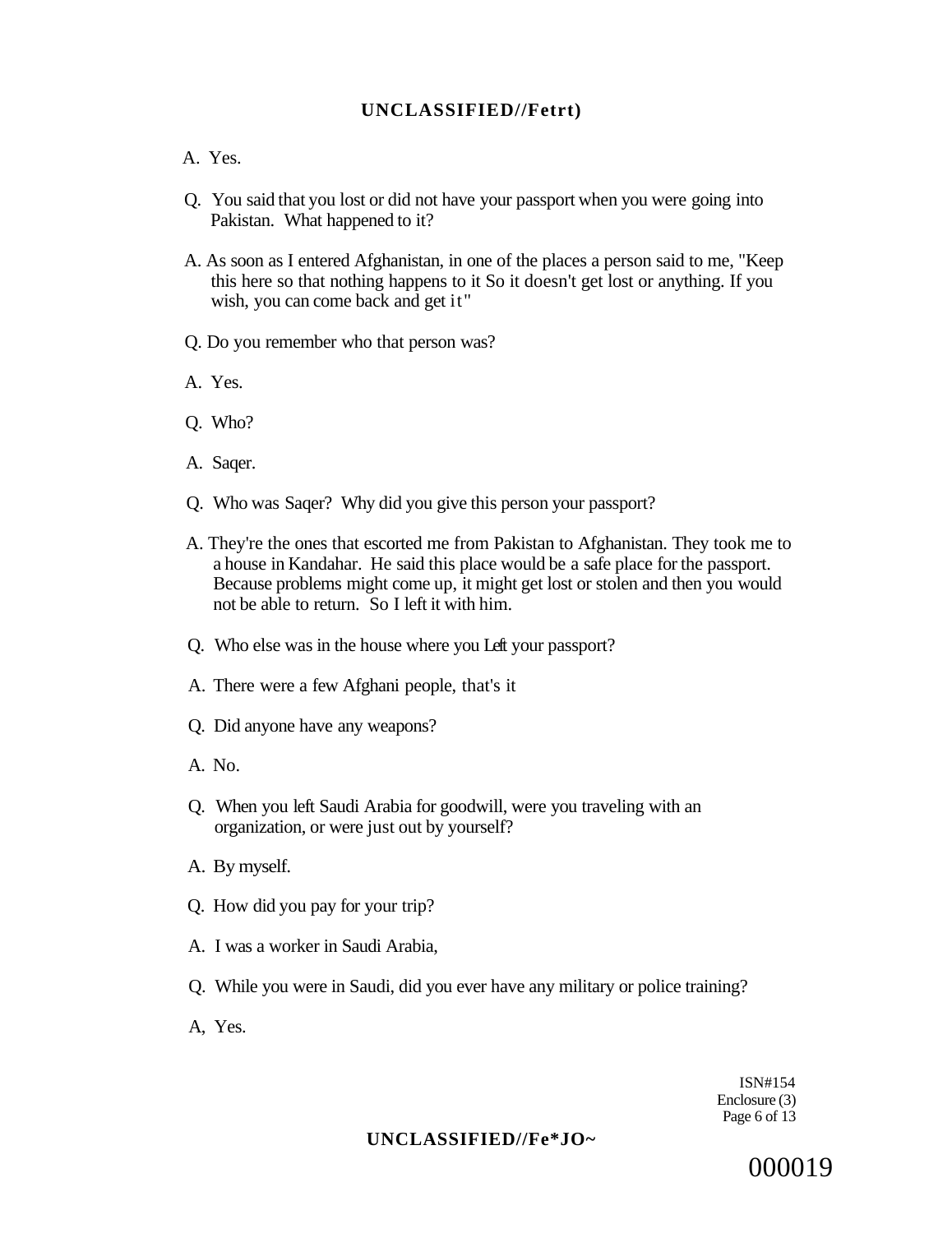# UNCLASSIFIEDOTOtf©

### Q. What type?

### A. Military.

Translator: I'm sorry, can I just clarify that, because yesterday a person who said \*\* military<sup>M</sup> meant "police\*\*? [Translator determines that it was not military training, but police training.]

- Q. When you were arrested trying to get to the Saudi Embassy, were you by yourself or were there other peopLe with you?
- A. With other people.
- Q. Do you know who they were? If you do, who were they?
- A. When we got to the borders, there were Pakistani individuals. At the borders, there was a big group, and they all got arrested with me.
- Q. Did you know anybody from the group?
- A, Now or before?
- Q. Before.
- A. Those who were with me were the Pakistanis.
- Q. You said that your trip from Saudi to Afghanistan was only four months and you were arrested in December. So did you go there in September? Does that sound correct?
- A. I don't know the English months.
- Q. Okay.
- A. If you speak in Arabic months ihen I would know.
- Q. I don't know the Arabic months. That's okay. You said that you traveled to Afghanistan before the problems. What problems are you talking about?
- A. What happened to America.
- Q. Okay. When you were in Afghanistan, did you ever see any of the bombing or fighting?
- A. Fighting no.

**ISN#154 Enclosure (3) Page 7 of 13** 

# UNCLASSIFIED//FOTO

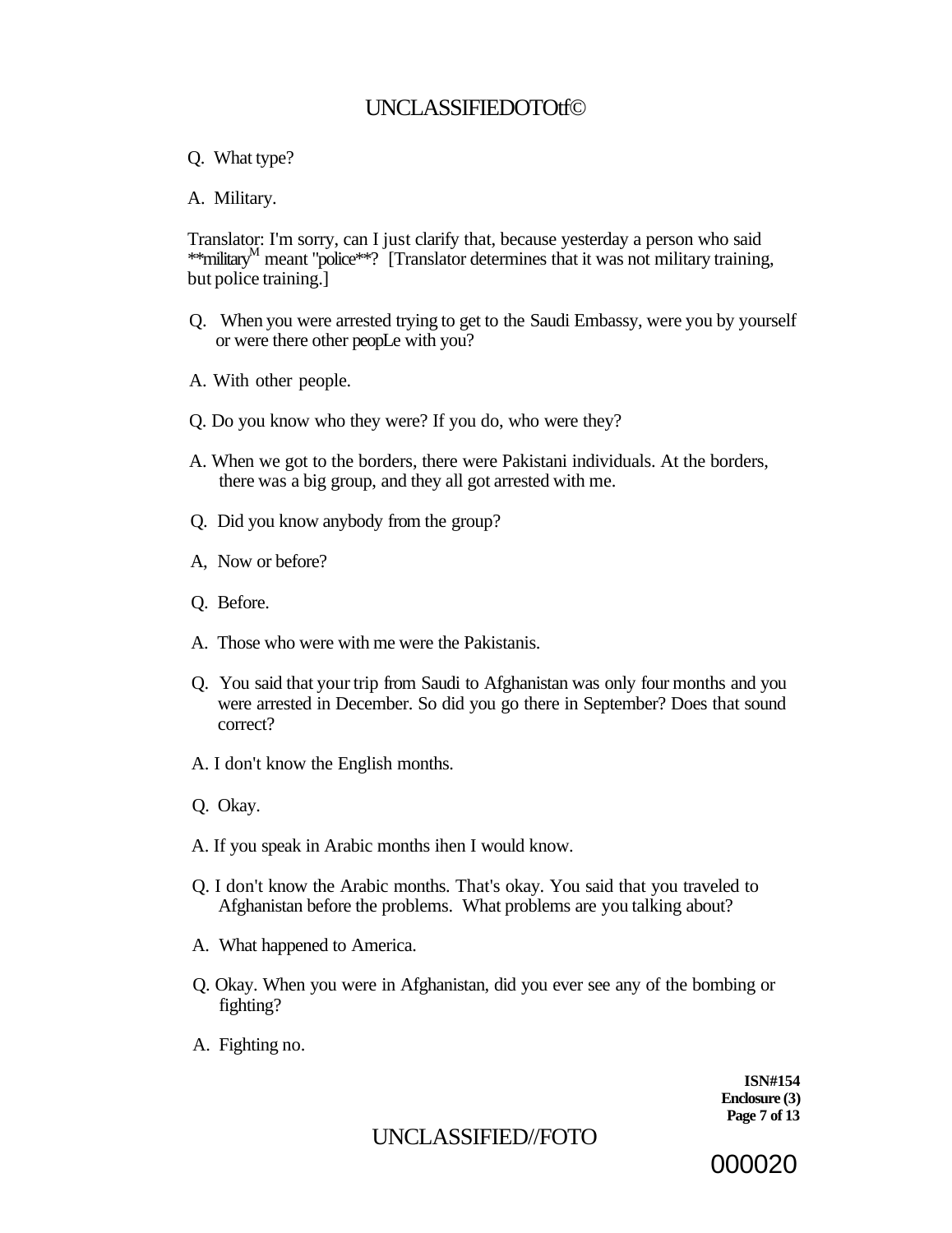# **UNCLASSIFIED//FWO**

- A. You knew of if. Was I sure, no.
- Q. You said that persons brought you to the house in Kandahar from Pakistan. Who were those people that brought you to the house in Kandahar?
- A. After I arrived at the airport in Quetta they took me. Two of them, they looked Afghan. To the house.
- Q. How did they know to pick up at the airport?
- A. After I arrived in Pakistan. I got to one of the hotels, someone from the outside, an Arab, came to me, he said are you going out to the airport in Quetta? He said as soon as you get there two people will come and get you, they will know you. I don't know how they could have known me. Maybe by me clothes, maybe the man gave them a description. So they came and they got me.
- Q. How did this man know to arrange these people? Did you ask them, or had someone helped arrange your travel into Afghanistan?
- A. No, he did not arrange my trip. Before, a person in Saudi Arabia had given me a number that was in Pakistan. So I called him and then what happened, happened
- Q. When you were in Afghanistan did you receive any type of military training at all.
- A. No. I did have a weapon. When I got to Kabul someone gave me a weapon. I had a weapon for about four or five days.
- Q. Why did they give you a weapon in Kabul.
- A. He said to me here, maybe you'll need this for protection. I didn't know if I was going to need it or not need it, he gave it to me and then after I was done he took it back from and said you don't need protection.
- Q. What were you doing at the time that you needed to carry the weapon for?
- A. I didn't understand what their process was when you got into Afghanistan. So he gave me the weapon and I just carried it.
- Q. WasitanAK47?
- A. Yes. I said I know this one because I trained on it in Saudi Arabia. The time period, it was impossible for me to use it. It was only about four or five days.
- Q. Was this at a house in Kabul, where the person gave you the weapon?

ISN #154 Enclosure (3) Page 8 of 14

# **UNCLASSIFIEDWOW**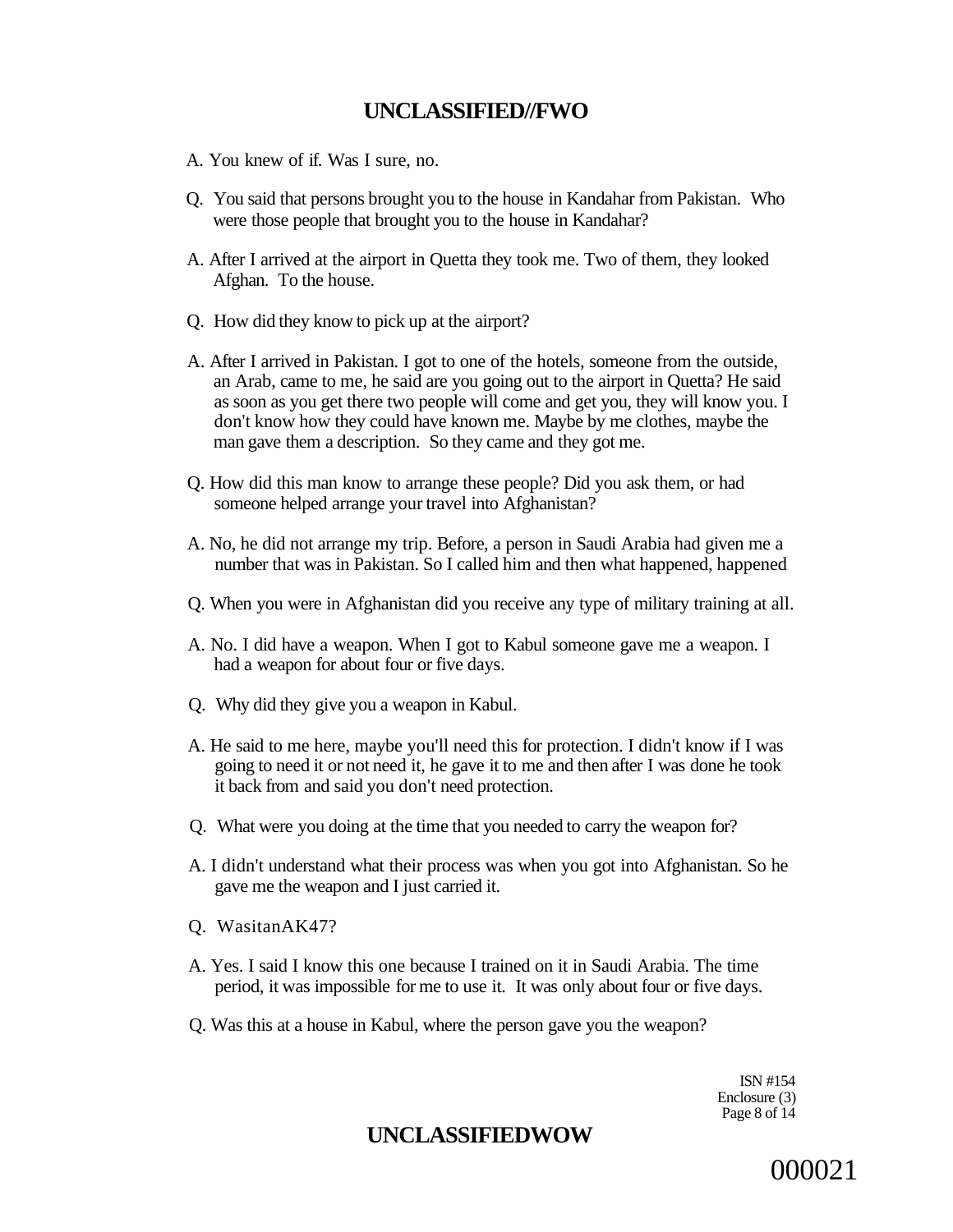# **UNCLASSIFIED/^seW)**

- Q. Was mis at a house in Kabul, where the person gave you the weapon?
- A. Yes. It's considered a house in Kabul.
- Q. Were other people staying at the house, too?
- A. Yes.
- Q. Did they carry weapons, as well?
- A. Some people had and some people did not have them.
- Q. Were any of those people fighters that were coming back from the front around Kabul?
- A. The people were Pakistanis. It was hard to communicate with them, except for those who knew Arabic. I wasn't able to speak with every one of them.
- Q. Was this near the time when you first arrived in Afghanistan, or was this when you were getting ready to leave Afghanistan to go back to Saudi Arabia, when you had a weapon?
- A. After I arrived in Afghanistan, in the beginning.
- Q. How did you get out of Afghanistan to Pakistan? What route did you take?
- A. I don't know the routes in Afghanistan because I was new. But I told them one of the people in the group that I was with, the person who was responsible, a Pakistani - that I wished to go to Pakistan to go back to Saudi Arabia. Before that, I wanted to go back to Kandahar for my passport, and he said it's not possible. So he said, okay, we'll all go to Pakistan. So we went to Pakistan.
- Q. Through Jalalabad and men through the mountains?
- A. Yes.
- Q. The Tora Bora Mountains?
- A. I found out from the interrogators that they're called the Tora Bora Mountains. They might have been different mountains, I don't know. I was with the Pakistanis and they were guiding me.
- Q. Did you see any fighting at all, or any bombing up in the Tora Bora Mountains when you were going through them?

ISN #154 Enclosure (3) Page 9 of 13

# **UNCLASSIFIED//FOUCL**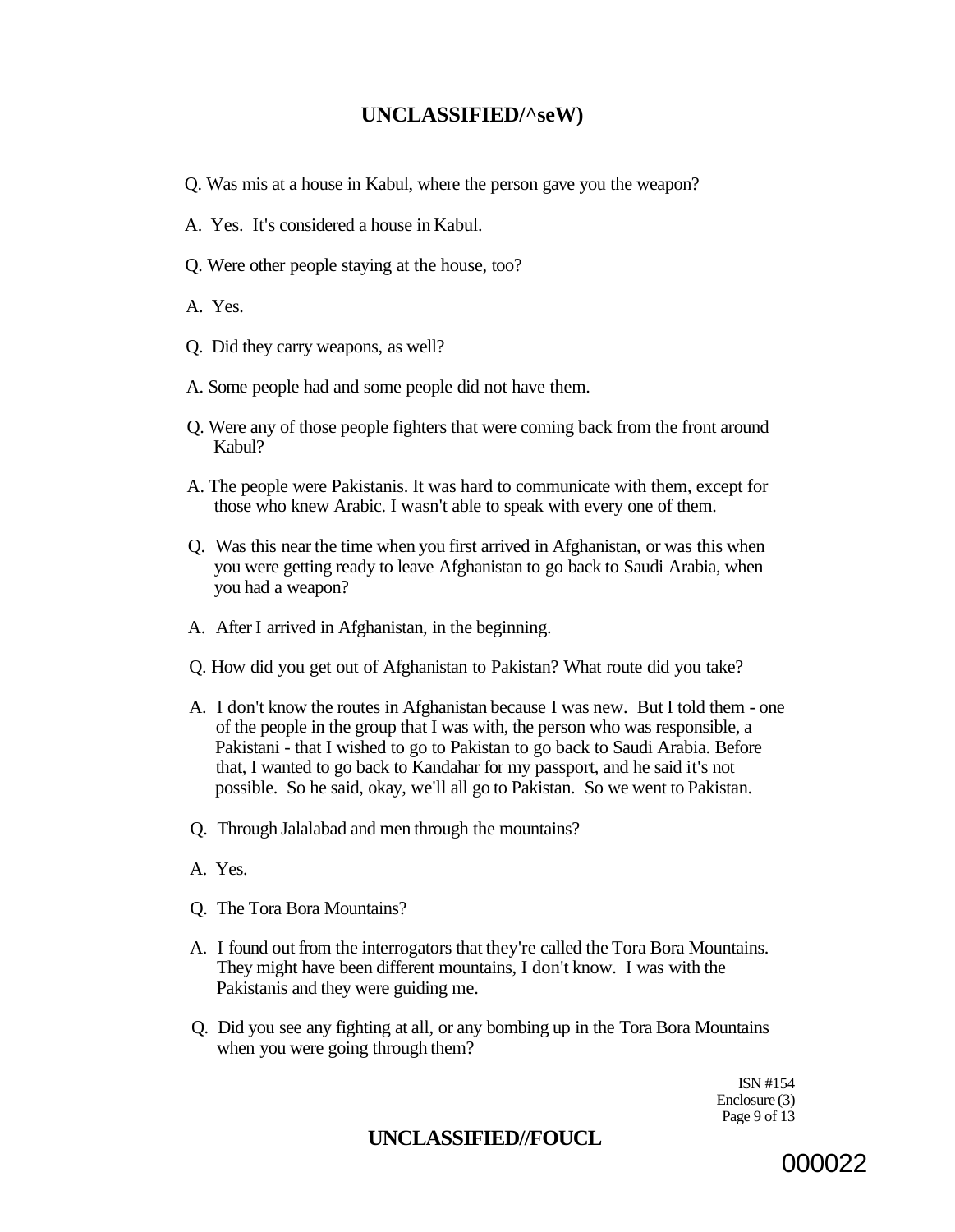# **UNCLASSIFIED//FGl?a**

- A. NO. I can't tell you. You might be talking about mountains that I wasn't in, so I do not know.
- Q. But in the mountains that you were in, did you see any fighting or any bombing?
- A. Hie bombing, obviously in Jalalabad, we saw it, but it was very far away. In the mountains, I did not see it
- Q. The people that you were captured with or that you were crossing with. Were any of those people fighters?
- A. They were with me in the same house. I did not know them from before in Kabul. I don't know if they were fighters or not
- Q. Were they carrying weapons? At any time along the trip, did they have weapons?
- A. Yes, I think so.

### Tribunal President's Questions

- Q. You said that you went to Afghanistan to provide humanitarian aid. What type of aid did you provide and to whom?
- A. Truthfully, my time in Kandahar, 1 was not able to provide anything.
- Q. What did you do while you were in Kandahar?
- A. I sat there. 1 told them that I wanted to help the Taliban, and he said stay here for a certain time. After I stayed for a few days, he told me 'then you can go."
- Q. So it was someone at the house that told you to wait at the house?
- A. Yes, I said that before.
- Q. They told you that you could help with the Taliban?
- A. Yes, because I said I would like to help the Taliban, and he said okay.
- Q. What kind of help did you give the Taliban?
- A. 1 did not help. I went to Kabul to help. After 1 got to Kabul, I was not able to help them because the person there said wait, be patient, and then you can help.
- Q. So what did you do the whole time you were in Afghanistan?

!SN#154 Enclosure (3) Page 10 of 13

# **UNCLASSIFIED//FW&**

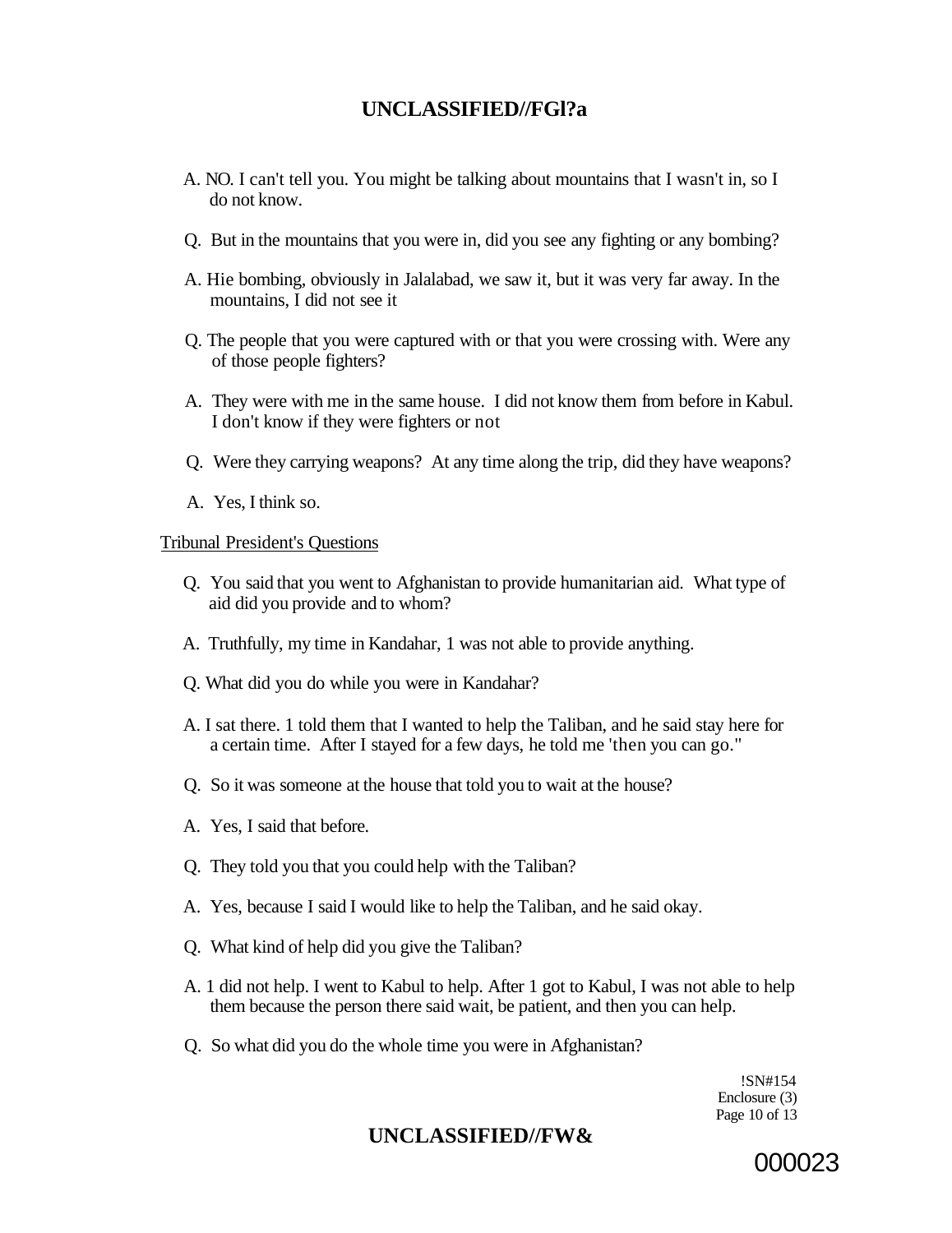# **UNCLASSIFIED//EOEO**

- A. In Kandahar, I was there for a short while. In Kabul, my time was about two weeks, so I stayed in the house. Based on the fact that I was going to help them, I was waiting for him to tell me what I was supposed to do. But the people were Pakistanis and it was hard for me to deal with them. After a short while, I saw that I had not done anything and it changed my mind. I got scared and I said I would like to go to Pakistan...
- Q. You said that while you were in Saudi Arabia, you met someone who told you to go to Afghanistan.
- A. Yes.
- Q. Who was that person that told you to go to Afghanistan?
- A. A friend of mine. My cousin. One of the first reasons for me going to Afghanistan was to bring back my cousin to Saudi Arabia to his family.
- Q. Was your cousin in Afghanistan?
- A. Yes, he had gone to Afghanistan.
- Q. So there were actually two reasons that you went? You went for the Jihad and to bring back your cousin?
- A. The first reason was to bring back my cousin. I did not mention this because you were talking about the accusations and there was no need to deviate from those points.
- Q. What was the name of your fiiend and your other cousin in Saudi Arabia?
- A. It's in my interrogation.
- Q. Can you tell me now? I don't have the interrogation papers.
- A. My friend was Abdullah, My cousin's name was Maher.
- Q. Abdullah is that his first name or only name?
- A. Yes, his name is Abdullah. Yes, he has his father's name and his tribe name, obviously, but that's his name.

### **The Tribunal President asked if the Detainee had any further evidence to present to the Tribunal.**

**ISN #154 Enclosure (3) Page]! of 13** 

# **UNCLASSIFEED//?0«a**

**UUUUJ4**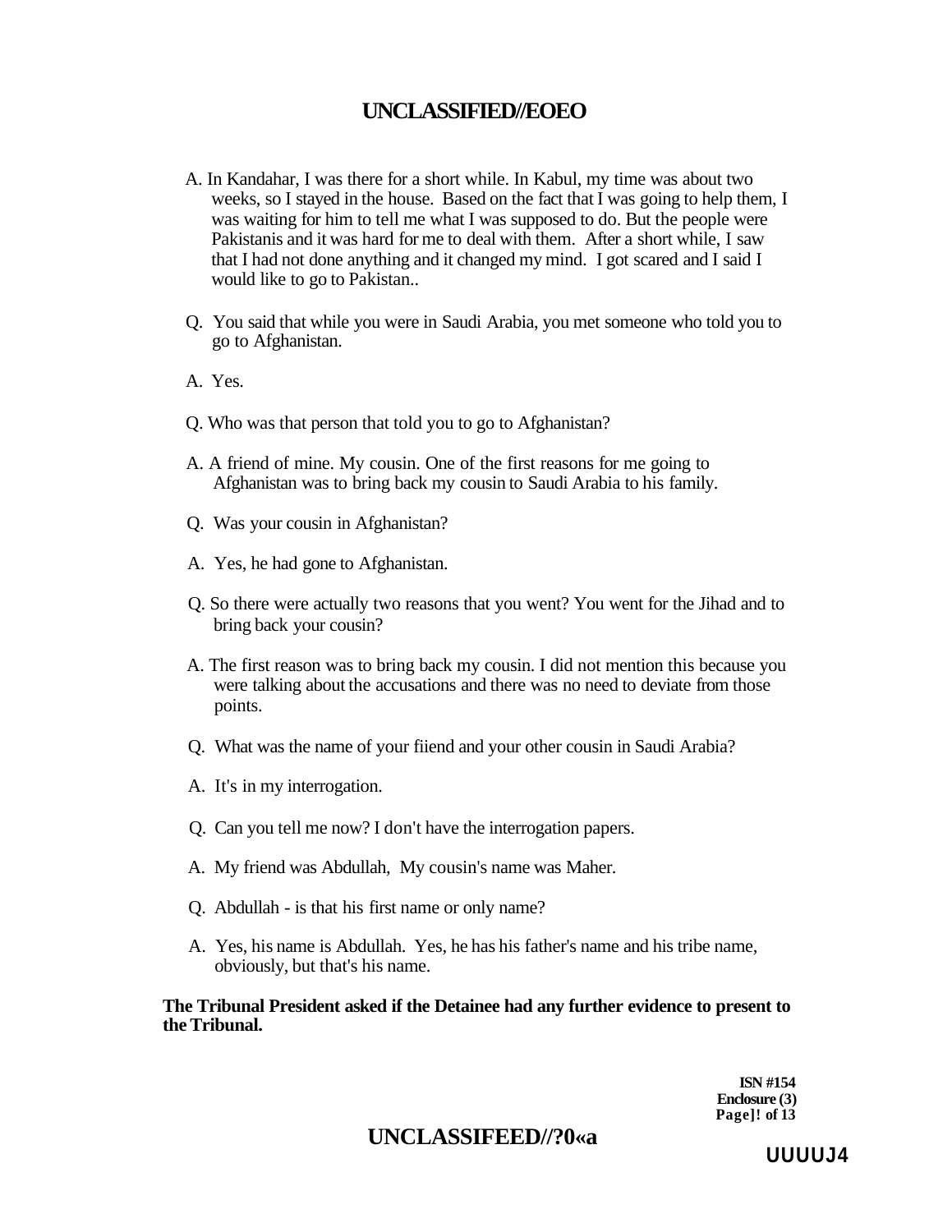### **UNCLASSIFIED/ZEOyO**

Detainee: I'm just a little shocked because they told me I would be an enemy combatant to America. I don't have anything to do with these accusations. That I'm involved against the United States of America - I'm very surprised at this.

Tribunal President: Why do you think you are here?

Detainee: Ofcourselknowwhy I'mhere.

Tribunal President: Why?

Detainee: Three years I've been here, and all the interrogations, 1 know why I'm here.

Tribunal President: You're saying you don't know why or you do know why?

Detainee: I know.

Tribunal President: Why?

Detainee: Because, as far as I know, Al Qaida did things against America.

Tribunal President: Are you Al Qaida?

Detainee: No. Impossible. Also, these are the words of the interrogators, not my words.

### **The Tribunal President asked if the Persona] Representative had any farther questions.**

Personal Representative: Just one, ma'am, based upon some of the questions that were presented. You went to Afghanistan for what you believed were good reasons. You wanted to help the Taliban for good reasons. Do you believe that the Taliban wanted to recruit you to be one of their fighters? You said no, which is why you might have wanted leave Afghanistan?

Detainee: No. They didn't give anything to do in the first place.

Personal Representative: Right. Okay.

Detainee: Then I changed my mind. I just wanted to return to Saudi Arabia.

Personal Representative: That is all.

**The Tribunal President confirmed that the Personal Representative had no farther evidence and that the Detainee had no previously approved witnesses to present to the Tribunal.** 

> TSN#154 Enclosure (3) Page 12 of 13

# **UNCLASSIFIED//EQUO** n n n n **--**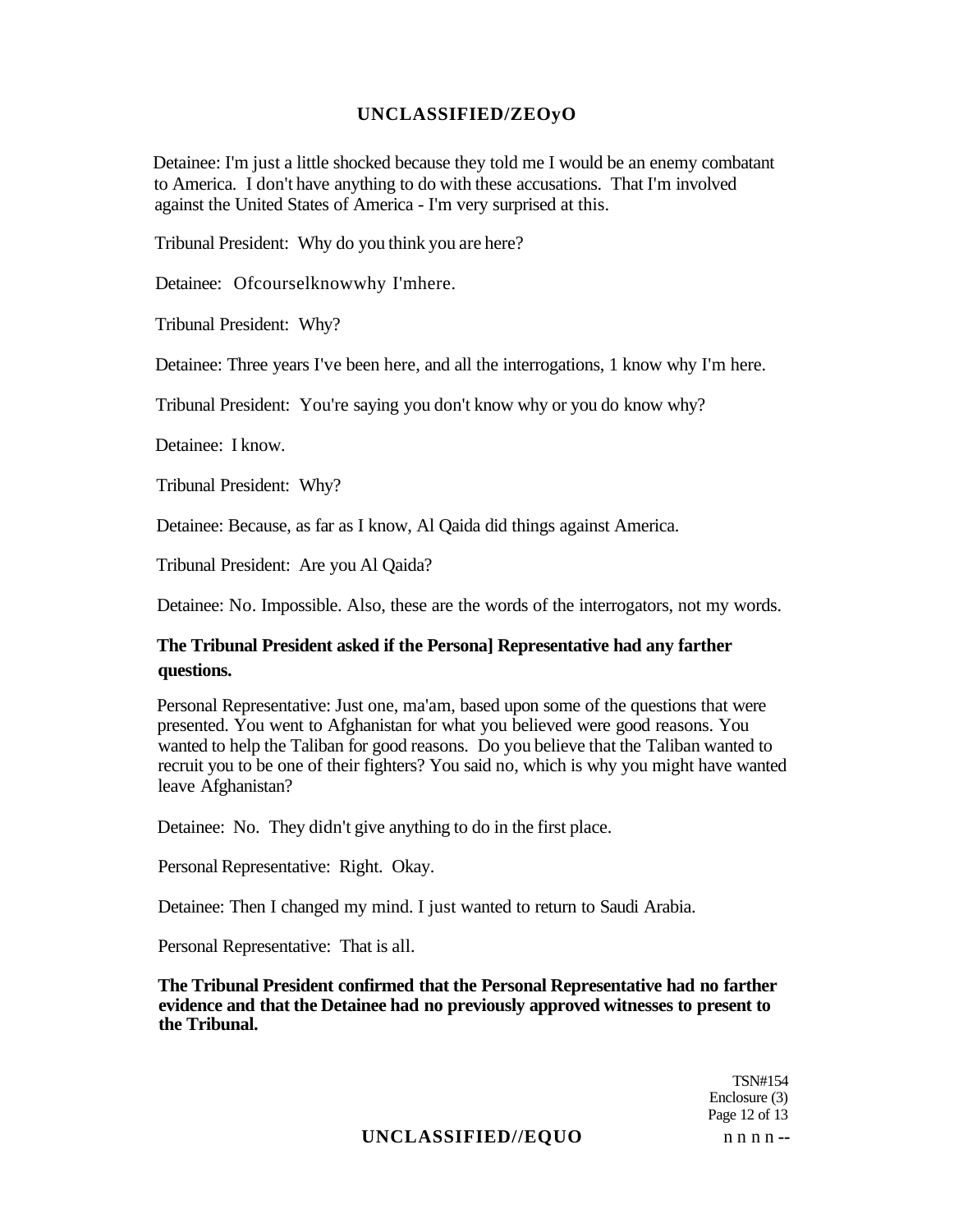### **UNCLASSIFIED//EOUO**

## **The Tribunal President confirmed the Tribunal Members had no additional questions for the Detainee and closed the open session of the Tribunal**

# **AUTHENTICATION**

I certify the matenal contained in this transcript is a true and accurate summary of the testimony given during the proceedings,



Colonel, U.S. Army Tribunal President

> **ISN#L54 Enclosure (3) Page 13 of 13**

UNCLASSIF1ED//FOTCL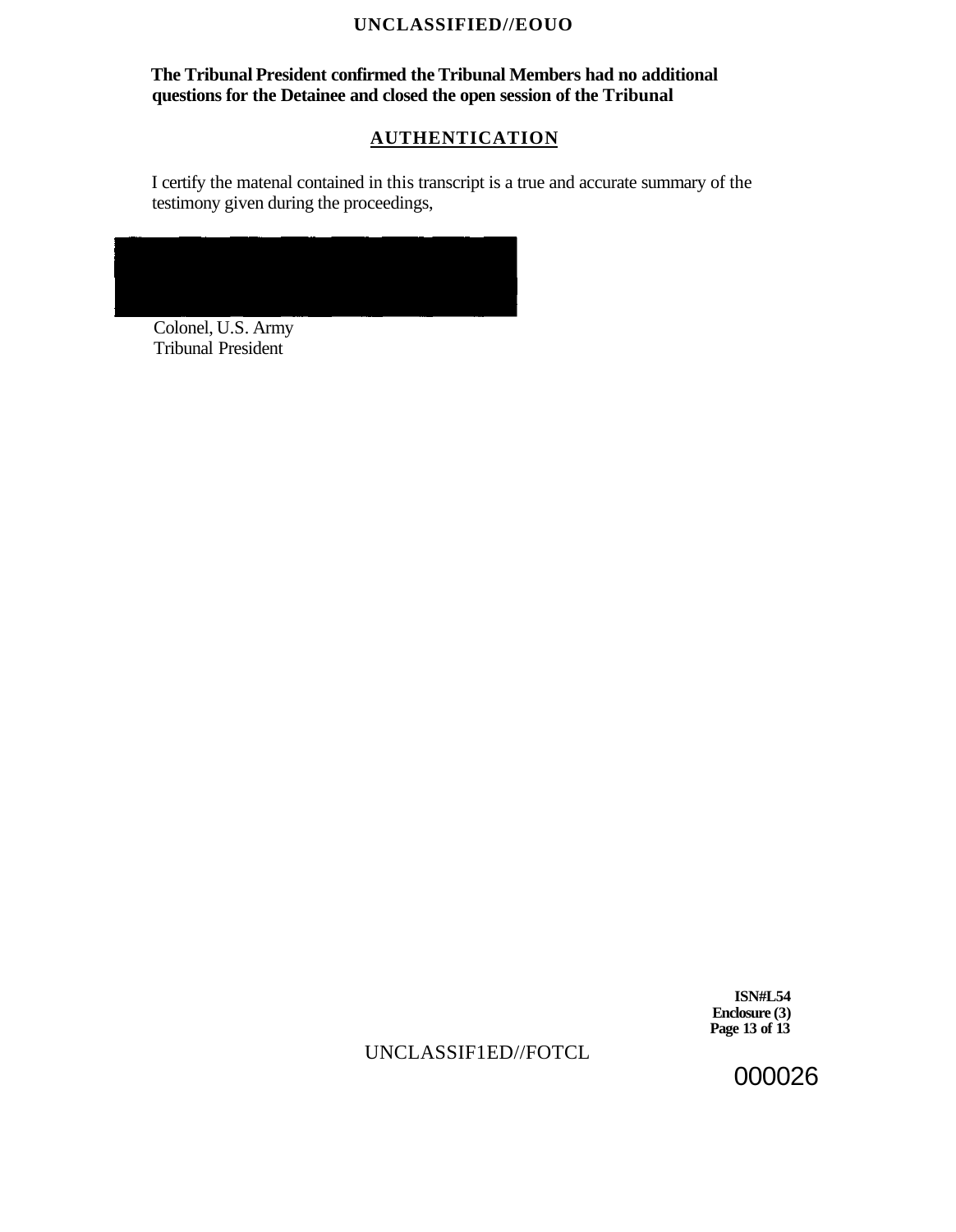### UNCLASSIFIED/#OUT>

### Summarized Unsworn Detainee Statement

*The Tribunal President read the Hearing Instructions to the Detainee. The Detainee said he understood the process. The unclassified summary of evidence was read in full to the Tribunal by the Recorder. After the evidence was read, the Detainee interrupted the proceedings and stated the following:* 

Detainee; Please tell me when it's my turn to speak, because I don't know what is going on here.

Tribunal President: Wc will tell you. HI address you by name and the translator will let you know when it is your turn.

Detainee: Sure, no problem. Any time my name is mentioned, I will start speaking.

*The Tribunal President then asked the Detainee if he would like to take the Muslim oath.* 

Detainee: Anything to make you believe, 1 will do that. If it's your wishes for me to swear, I will do so.

Tribunal President: It's up to you if you wish to. We will accept your oral statement either way.

Detainee: Anything to make you believe me. I will do it that way. I will present you with my verbal statement.

Tribunal President: Either way will be accepted.

Detainee: Ifyou tell me to swear, I will swear. If you tell me not to swear, I will not swear. I have the witnesses all over my province.

Tribunal President: We can't make that selection for you, so why don't we just proceed.

Detainee: Please start.

Personal Representative; When we met, we discussed that I would read these first, and then you could say more, do you still wish to do it that way?

Detainee: What do you mean? What should I say?

Personal Representative: When we met, I wrote notes down. Do you want me to read these first, then say more ifyou want to?

> ISN#974 Enclosure (3) Page 1 of 14

UNCLASSIFIED/^OUO-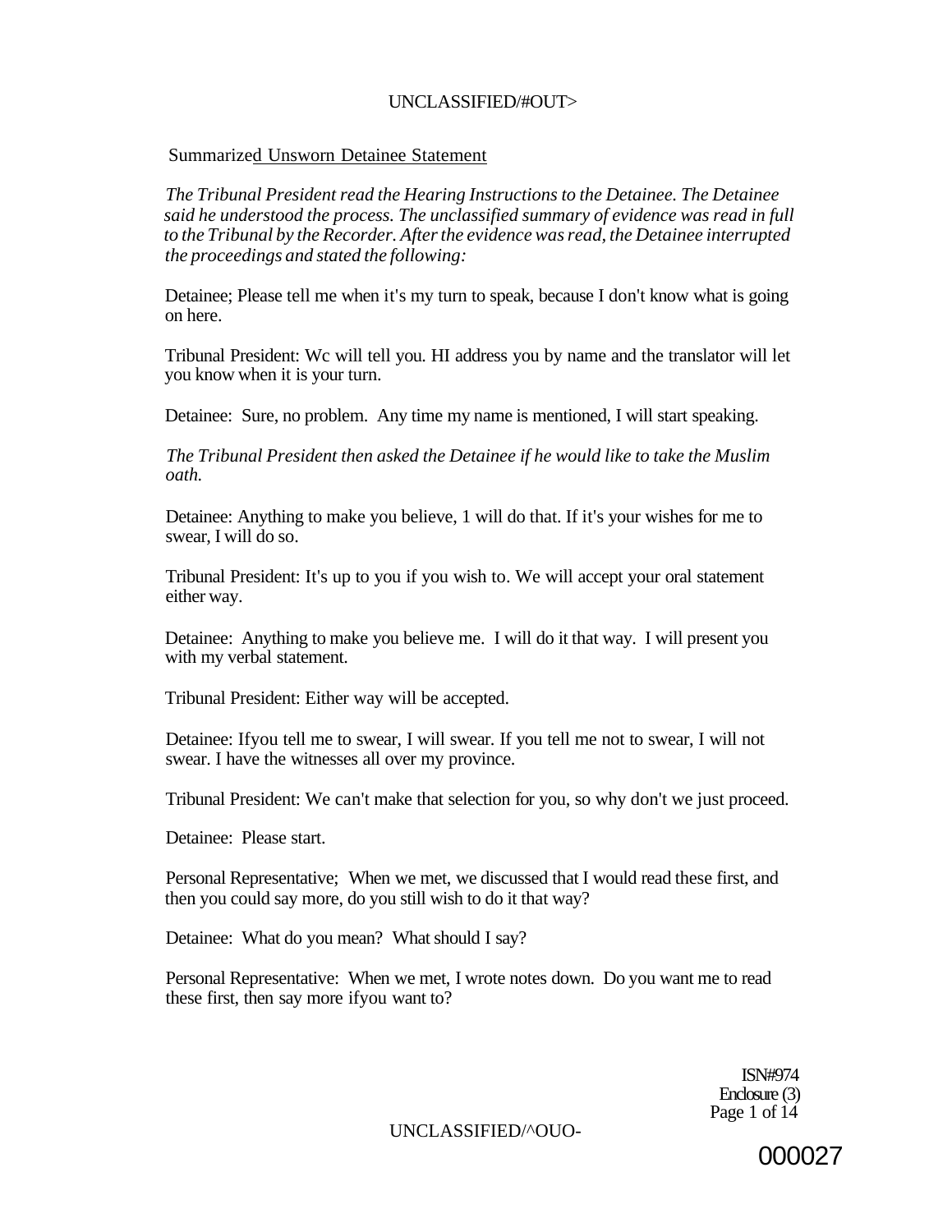#### WTCLASSIFIED//FOU0

Detainee: If you want to read it, read it. I know what I told you, so I could say the same thing.

Personal Representative: OK. I'm going to read it, and ask you if you want to say more. On 3.a-l, it states that on 22 February 2003, you were involved in a fireftght with United States Special Forces. The detainee's written response to the Personal Representative (as read by the Personal Representative) was as follows:

It was nighttime. I heard firing about midnight, or between 3 and 4 a.m. Where I lived, there was lots of fighting going on all the time between each other, and lots of thieves in the area that robbed people's homes at night and killed the owner. I was sleeping when I woke up because of the fighting. I came out of my bedroom to the center of the courtyard. I heard firing. This time I was scared and I thought some thieves were coming.

Personal Representative: (3.a-2) Regarding that the detainee admitted to firing his weapon in the firefight (the Detainee then interrupted).

Detainee: I didn't say I fired my weapon in a firefight.

Personal Representative: That is the second accusation, and I'm going to explaining it. He (the Detainee) stated the following (in previous discussion):

I fired three times in the air to scare the burglars away. Then after that, flares went up into the sky and lit up the sky. When I saw the light, I stopped firing. I was able to see muzzle fire from weapons. So I stood in the courtyard for 5-10 minutes, and did not move. Then aircraft came and I understood then that it was not a burglar. The airplanes came a second time and dropped a bomb, and I was injured. After that, I don't know what happened. I never worked with the Taliban, or talked with them or ate with them. I was a bus driver.

Personal Representative: (3.a-3) Detainee knew that he was fighting soldiers during the firefight He (Detainee) said to me (from notes previously gathered):

I never saw soldiers to fire at I never knew which way the firing was coming from. The only time I fired was three shots into the air when I came out of my bedroom.

Personal Representative: (3.a-4) During search of compound for weapons cache, detainee fired with intent to kill or harm U.S. forces. We talked and the detainee had stated the following:

I never fired during any search. After the bombing, I was injured and laid there until morning. My dad and mom took me from the courtyard to a room in my house. My younger brother was outside the house and came back in to tell my father that lots of cars were coming. My father said, "No problem, it's good they are coming." When the

> 1SN#974 Enclosure (3) Page 2 of 14

UNCLASSIFIED/^©\*\*^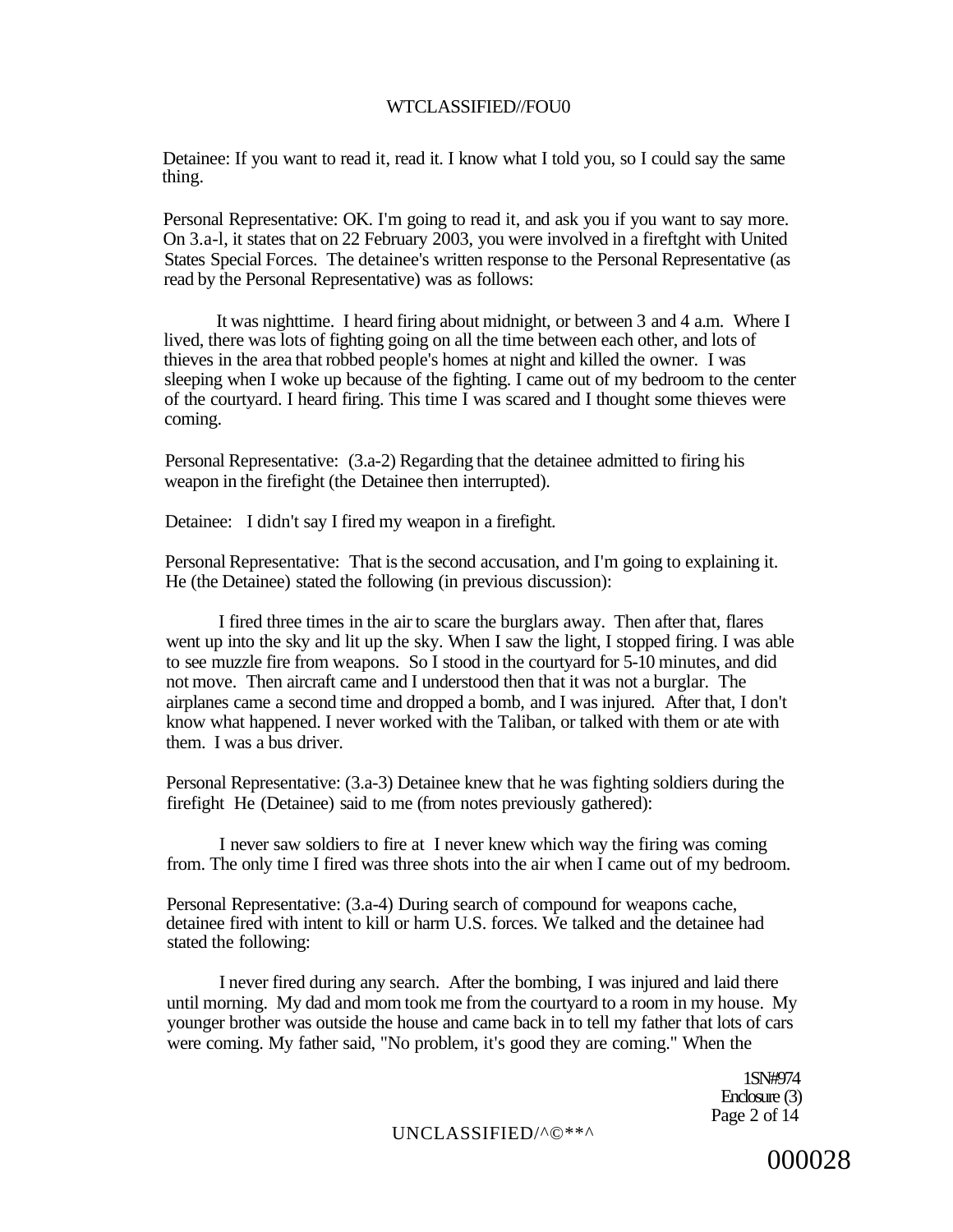### UNCLASSIFIED//£W0

American Army came inside, they helped him to control the blood, and took me to a hospital. My father told me the Army was coming there to help him.

Personal Representative (to the Detainee): Would you like to add more?

Detainee: I have one question to ask the American forces. How did you know where I lived and how did you find me7 Who told you the wrong accusation that you came to my house?

Tribunal President: The only information we have about you at this point is the unclassified summary.

Detainee: My house is in the middle of all the other houses. From my house, you cannot fire upon anyone. When I thought the thieves were coming to steal from my house, I went outside and fired my weapon three times in the air.

Personal Representative: (3.a-5) I'll go on to the last two accusations. This one says the Detainee received wounds consistent with grenade injuries.

Detainee: All I can say is I was not wounded by a hand grenade. The aircraft threw a bomb, and one could see it broke all the windows in my house, and everybody knows about that.

Personal Representative (to the Tribunal): That is what he said to me. He only remembers being injured from the bomb in the courtyard.

Detainee: Yes. The aircraft threw a bomb.

Personal Representative: (3.a-6) The last accusation says the detainee knew that the compound to be searched belonged to a member of the Taliban.

Detainee: Nobody could tell me that the place I was arrested belonged to the Taliban. No Taliban checkpoints existed in my area, Everybody in my area knows we have a large compound. There is no Taliban around us.

Personal Representative (to the Tribunal): He also stated that he has lived there all his life and has never left there.

Detainee: I want to add that even my fether was born in the same compound, in the same house.

Personal Representative: One last statement that he said to me was (from notes):

If I was fighting Americans, why did they not take me that night? My dad got them, the Americans, and brought them to me because I was injured.

> ISN#974 Enclosure (3) Page 3 of  $14$

UNCLASSIFIED/^eiIQ\_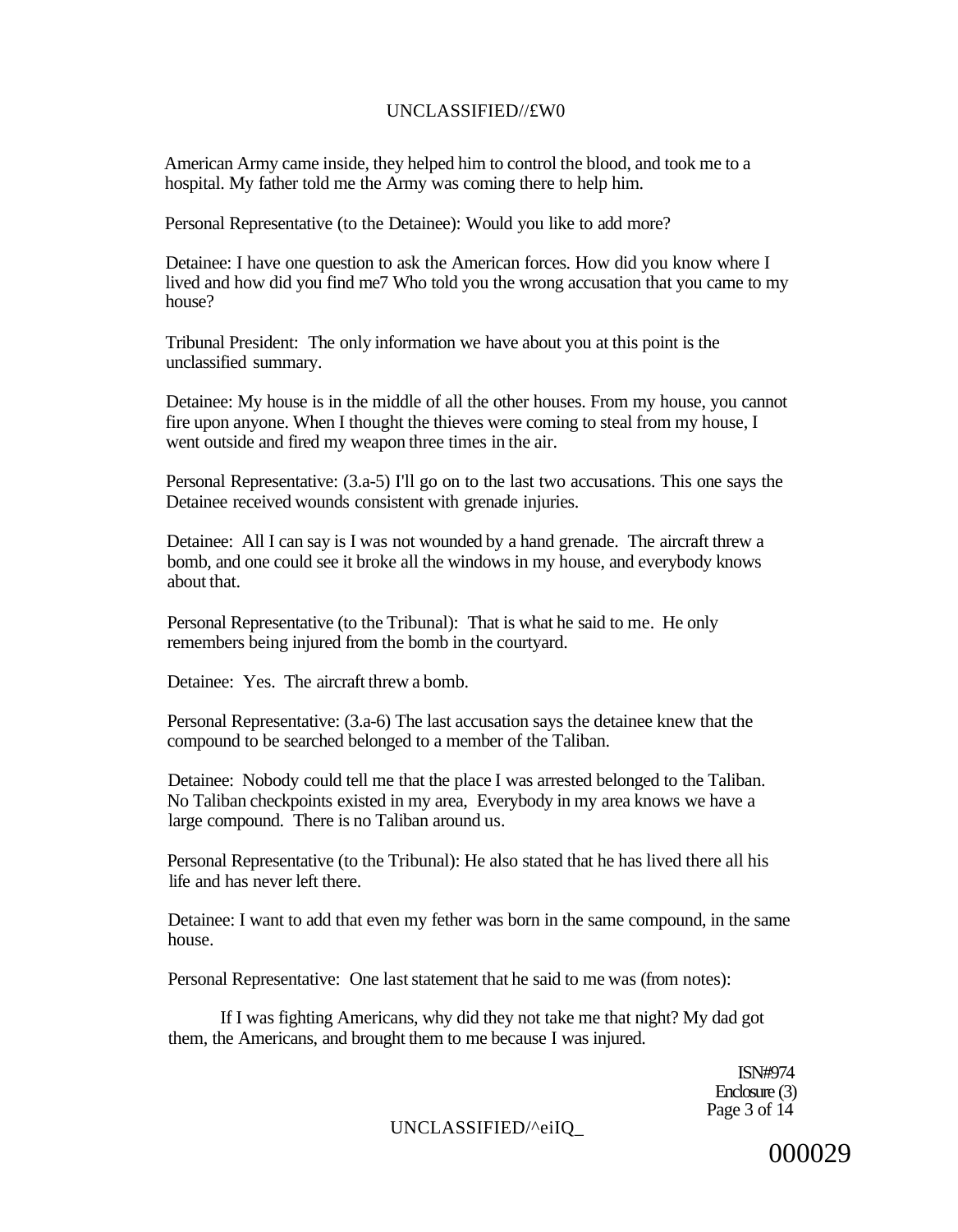### UNCLASSIFIEIWFOTO

Detainee: All I want to add is, why when I was injured did they not capture me? Why did they go back to the bazaar or marketplace, then come back the next morning to capture me at my house? If I did something wrong, they should've captured me that night.

Personal Representative: That's the end of the accusations. Are there any more statements you'd like to make?

Detainee: I want to add that we were not the Taliban, and didn't need to be afraid of Americans. The Americans did not know where 1 lived to arrest me; my father went to them (Americans) to bring them over. My father is still writing in the letters that the Americans took me because I was injured, and when you are better, they will release me. He is still saying this. *(The Detainee had letters with him)* I wrote him to tell him that my leg is better and am not in hospital, and I'm ready to come home. My father wrote and asked, why then if you are not in the hospital and you're wounds are better are you still in jail? My father said the Americans promised me they would let you go; why aren't you coming home?

### *The Personal Representative then presented the Detainee's father's letters to the Tribunal President*

Tribunal President: Had you previously talked to your Personal Representative about witnesses?

Detainee: I spoke to him. He knows and I told him I would swear when he asked me about witnesses. The whole province knows me, that I was a driver and not working with the Taliban whatsoever. I am very happy to be in the Tribunal, because for the past oneand-a-half years, nobody asked me any questions. My father keeps writing me asking me why I am not coming home. What should I write him?

Tribunal President: I'm sure it would be difficult to answer that for you. The people that knew you that could say you weren't Taliban would not be relevant. Right now we have no accusation against you that says you were Taliban. Would that be all right if we asked you some questions?

Detainee: I am ready to answer all of your questions. If any individual comes forward and tells you that I was a member of the Taliban, then I am wrong and I told you lies. I was not a member of the Taliban.

Tribunal President: Thank you.

*The Tribunal President then asked the Personal Representative if he had any questions for the Detainee. The Personal Representative stated he would, and asked ike Detainee the following questions;* 

> ISN# 974 Enclosure (3) Page 4 of 14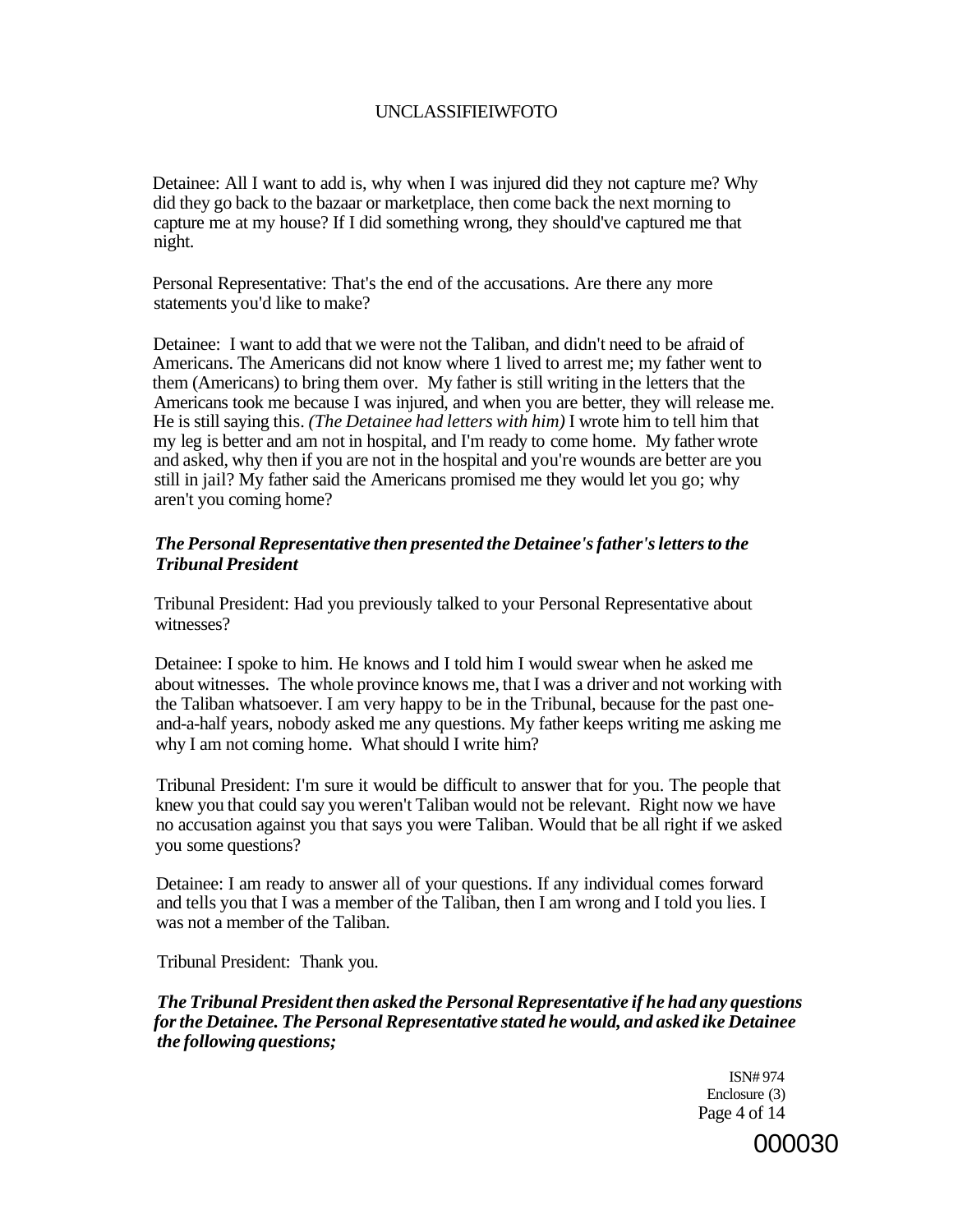### UNCLASSIFIED/flPetfe

Q: Could you explain what kind of driver you were?

A: I had a big bus to drive, and the bus was next to my compound when the Americans came. They saw it I was driving that bus for a long time. Recently, before my capture, I bought a station wagon.

Q: Do you have any idea why the Americans came to your village?

A: You should answer that question because we were against the Taliban. During the Taliban rule, we could not play tapes or cassettes. After that, we could play tapes. We were happy. They (Americans) came to build our roads.

Q: Did you ever see any uniformed fighters or any fighters firing at you in your direction?

A: I did not see any soldiers with uniforms. I thought that it was thieves. When I heard the gunfight, I went outside and fired my weapon towards the air. I did not know they were Americans, or that they belonged to any government I did not see anybody.

*The Personal Representative then stated he had no further questions. The Tribunal President then asked the Recorder if he had any further questions. The Tribunal President then asked if any Tribunal Members had questions for the Detainee. At this time, one Tribunal Member wished to address the Detainee\** 

### *Tribunal Member Questions*

Tribunal Member: (to the Personal Representative) Before I address this gentleman, I would like for him (the Detainee) to give us a sketch; is there a particular pen they are allowed to use?

### *The Detainee then interrupted and addressed the Tribunal Member*

Detainee: I don't know how to write even my name, how could I draw something?

Tribunal Member: (to Detainee) And just so you know Pm not interested in any words, I'm more interested in a stick picture or sketch of your compound.

Detainee: 1 could tell you my house was in the middle, and surrounded by different homes. You could have the pen and draw it You could go to my area and see the compound to see if I'm telling the truth or not. You could go to my area and see. This is not a lie; this is not the time to lie, I would not lie.

*The Recorder men excused himself momentarily to locate the supplies needed for the sketch. The Tribunal Member announced that the Tribunal would wait until the* 

> ISN# 974 Enclosure (3) Page 5 of 14

### UNCLASSIFIED//FOU6-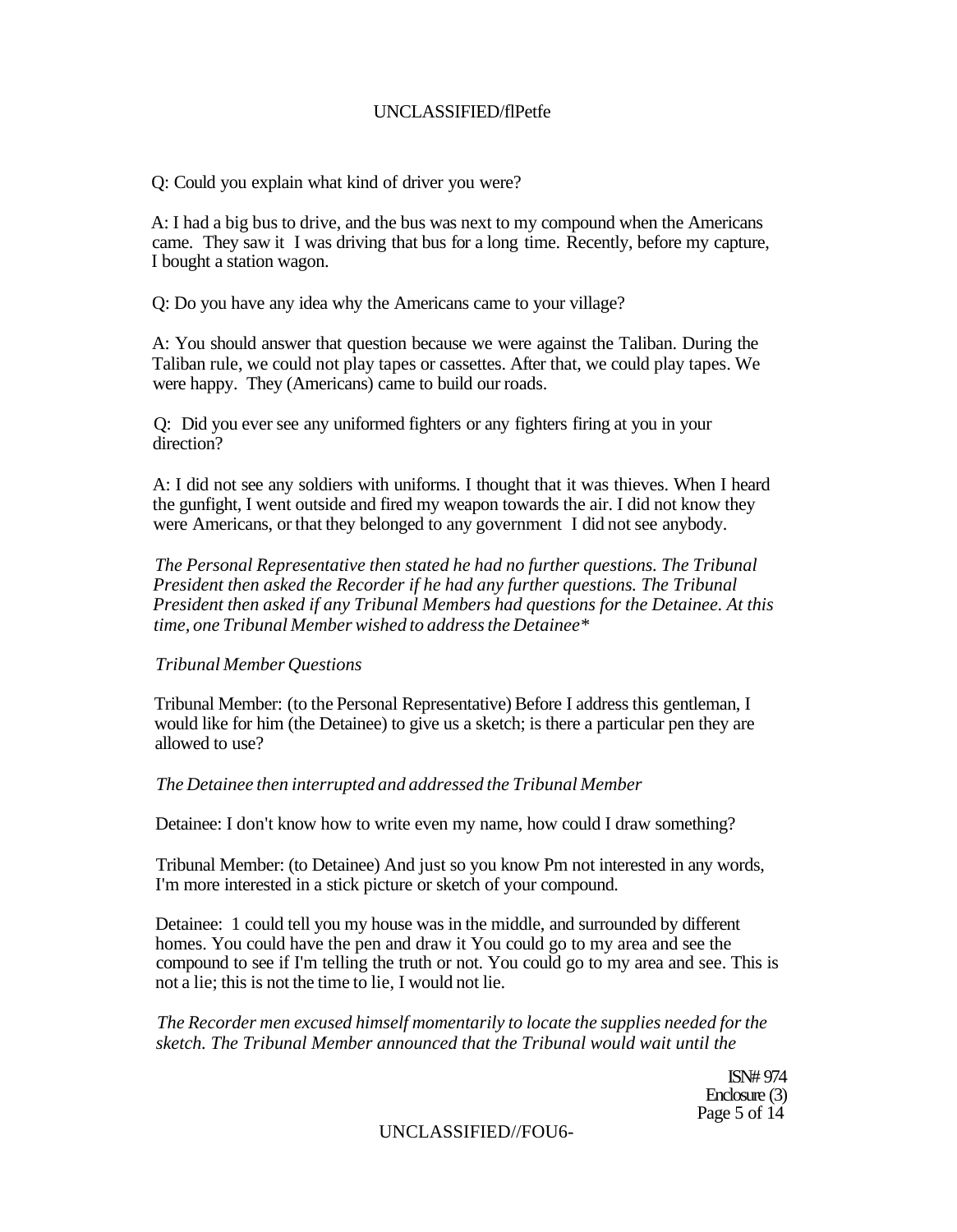### UNCLASSIFIEB//FOU0

*Recorder returned with the materials. Upon the Recorder's return, the Tribunal Member announced that the Detainee indicated he would be more comfortable describing the layout of his compound (for the sketch) to the Tribunal Member. At thattime, the Tribunal Member approached the Detainee with the blank paper and pen for the drawing\* The Tribunal Member knelt in front of the Detainee and took instructions from him describing his compound The paper was also placed in front of the Detainee so he could draw directly on it to clarify the layout of the area he was from. This layout included the Detainee's home, surrounding homes, die courtyard, a garden and area roads and rivers.* 

Detainee: When you go to my house, you will see that it is surrounded by other houses. This is the front of my house (referring to drawing), and you can't see anything because these houses block our view.

Tribunal Member: I am going to place the letter "D" for the Detainee's house in the middle of the circle (on the drawing).

Detainee: This area is a big garden. We have a pomegranate garden.

Tribunal Member (still knelt in front of Detainee) Then I'll write garden here. When you say garden, what kinds of things are in this area?

Detainee: We have huge garden. There are grapes, plants, and pomegranate trees.

Tribunal Member: Is there a road anywhere near by (referring to the drawing)?

Detainee: The road is all the way up in front of our house.

### *The Tribunal Member continued to take direction from the Detainee as to the layout of thearea, and applied it to the sketch. The TribunalMemberremaineddiredfy in front of the Detainee, and referring the Detainee's attention to the sketch, asked the following:*

Tribunal Member: When you stepped out into the courtyard, where did you step out to? Put a dot where you stepped out to.

Detainee: Just (place a dot) in the middle of it We have lots of rooms in our compound. I left the room, I went to the courtyard and I stood in the middle of it

Tribunal Member: In the middle of this circle, here, that *Vm* pointing at now?

Detainee: The dot is where I was standing.

Personal Representative: His house has a specific courtyard.

ISN# 974 Enclosure (3) Page 6 of 14

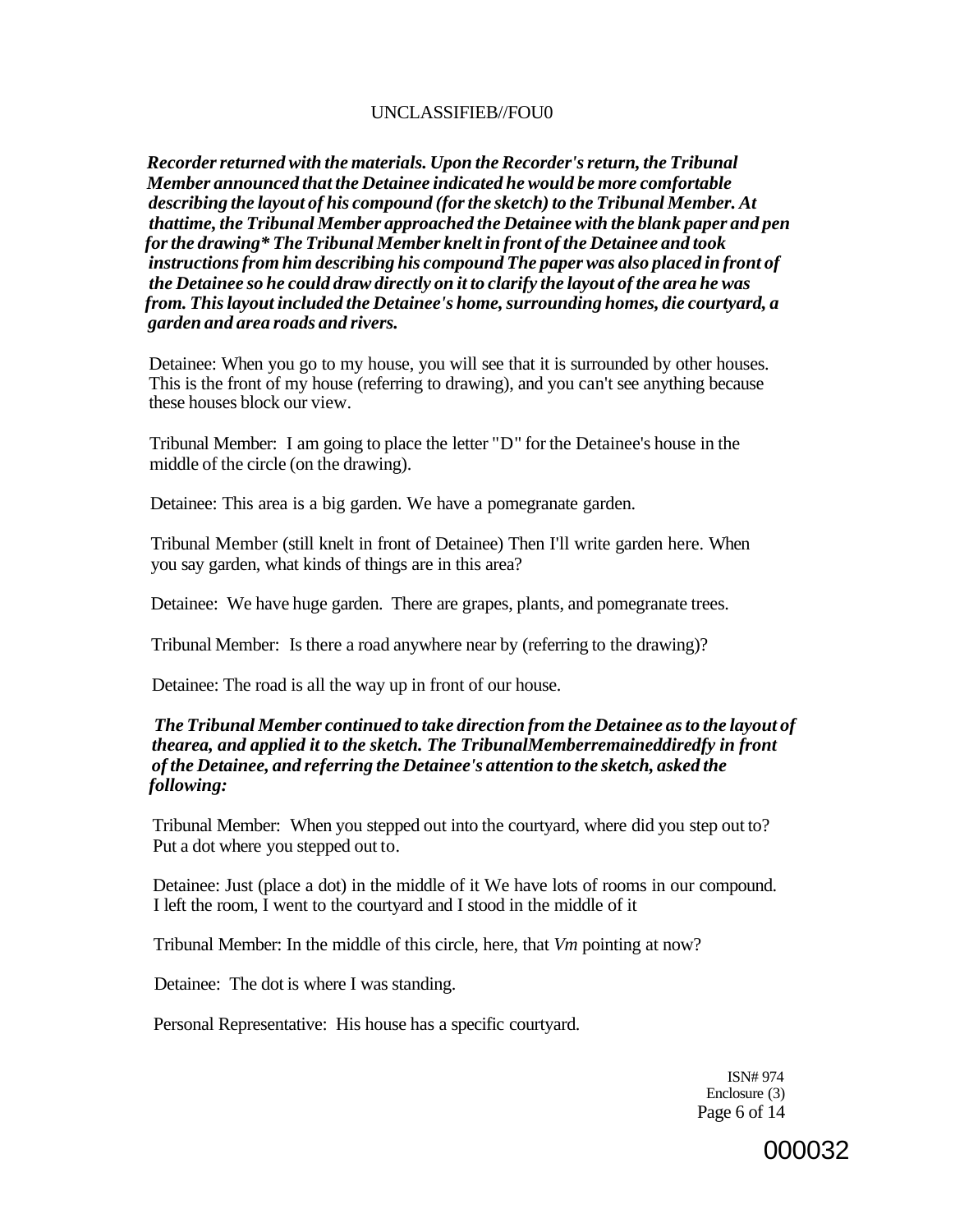### UNCLASSIFIED/ZEQtfe-

Detainee: You did not see the compounds in Afghanistan? Our house was 40 meters by 40 meters. For example, my compound has rooms with 6-7 meter tall walls. We built a huge door and 6,7 or 8 rooms inside.

Tribunal Member: I think I understand the layout of the compound. Would the Personal Representative mind if we submitted this exhibit (drawing; labeled D-C) on the Personal Representative or Detainee's behalf?

Detainee: It's good you understand about my house. When you stand in the middle of the compound, the walls are too tall to see outside.

Tribunal Member: I understand that. I just have a few more questions for you.

Detainee: Please, I'm ready for your questions.

Tribunal Member: At your house, who did you live with?

Detainee: My father and my mother.

Tribunal Member: Anybody else?

Detainee: My mother, father, my baby brothers, chickens and cows all live together in my compound.

Tribunal Member: How old are your brothers?

Detainee: I swear I don't know about my own age. We are five brothers.

Tribunal Member: Are you the oldest?

Detainee: Yes.

Tribunal Member: You don't know what your age is?

Detainee: No.

Tribunal Member: What type of weapon did you use?

Detainee: Everybody has a machine gun, or Kalashnikov in their home.

Tribunal Member: How many Kalashnikovs do you have in your home?

Detainee: I had one.

Tribunal Member: Did anybody else in your house have a Kalashnikov?

ISN#974 Enclosure (3) Page 7 of 14

#### UNCLASSIFIED//EOU0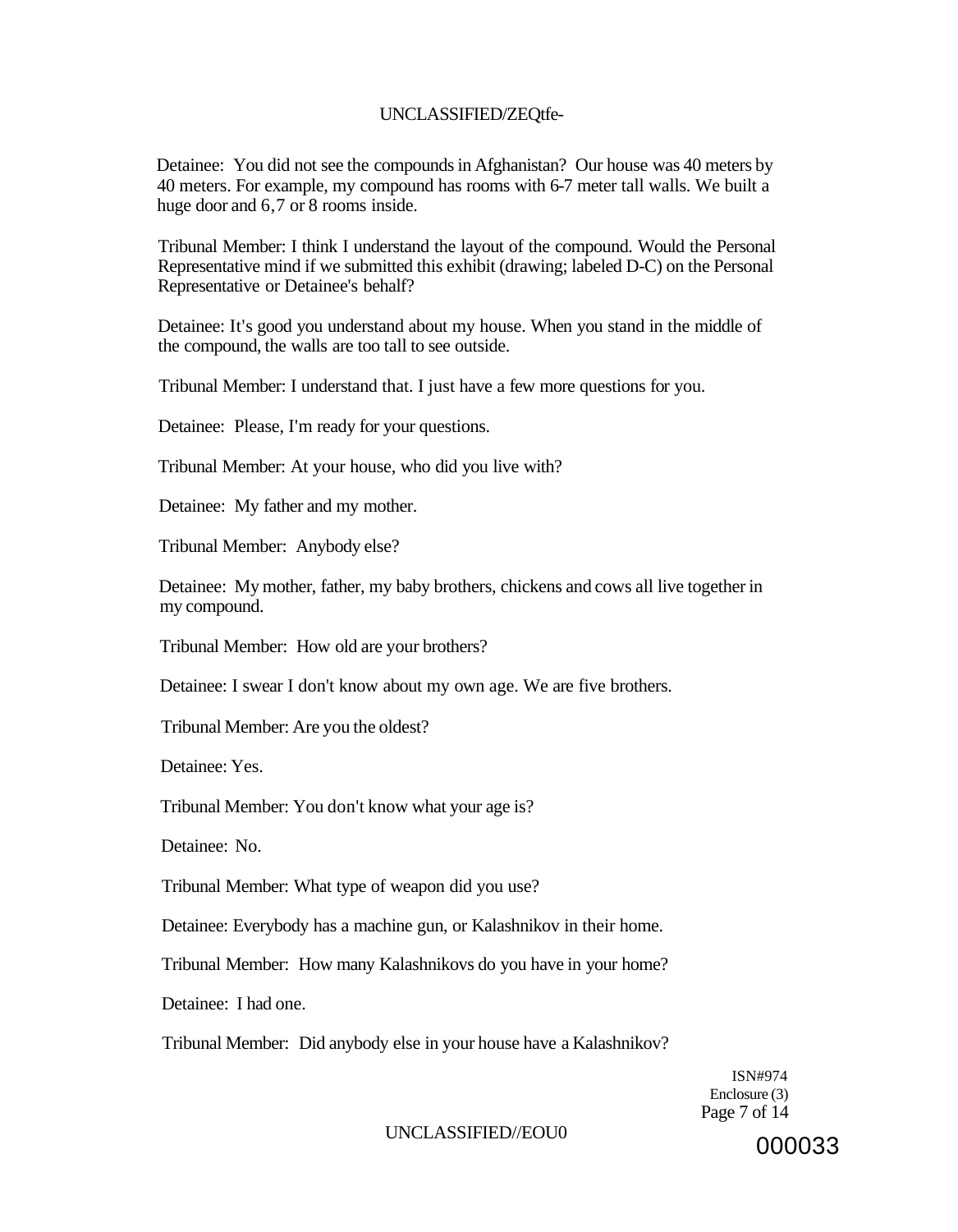### UNCLASSIFIED//F6tJ0

Detainee: No, we had only one.

Tribunal Member: Did you have any other weapons in your house?

Detainee: I did not need to have any other weapons. The reason this was kept was to defend our home from thieves, or someone that might come to take our ladies away.

Tribunal Member: Ijust want to clarify. So there weren't any other weapons, just the one Kalashnikov?

Detainee: Yes.

Tribunal Member: Are you the member of any political party?

Detainee: [No.no.](http://No.no) I don't know about any political group. Everyone knows me as a driver.

Tribunal Member: Have you ever been a part of the military?

Detainee: No, no, no. I never went to the military. I was a bus driver; I was driving my bus.

Tribunal Member: Ever had any weapons training at all?

Detainee: Nobody trained me but everybody has a machine gun and knows how to use it.

Tribunal Member: Do you have any enemies?

Detainee: I don't have an obvious enemy. In Afghanistan, everyone has enemies. This letter (from my father) indicates thieves came and stole my station wagon. When I bought the station wagon, I was taking passengers from one point to the other. My father's letter makes reference to a time when my car was stolen at gunpoint, and the thieves took me out of the car and took it away from me, You could see the exhibit here (letters) that my father makes reference to the time my station wagon was stolen. He (the father) says things are that bad (stilt).

Tribunal Member: When did that happen in relation to your arrest?

Detainee: 1 have been here almost two years, so it was the Ramadan before that. It was two Ramadan's prior. This is the third Ramadan (now). I spent two Ramadan here.

Tribunal Member: Describe for us the gunfire that you heard.

**ISN# 974 Enclosure (3)**  Page 8 of 14<br>0 0 0 0 3 4

UNCLASSIFIED//FOtrCr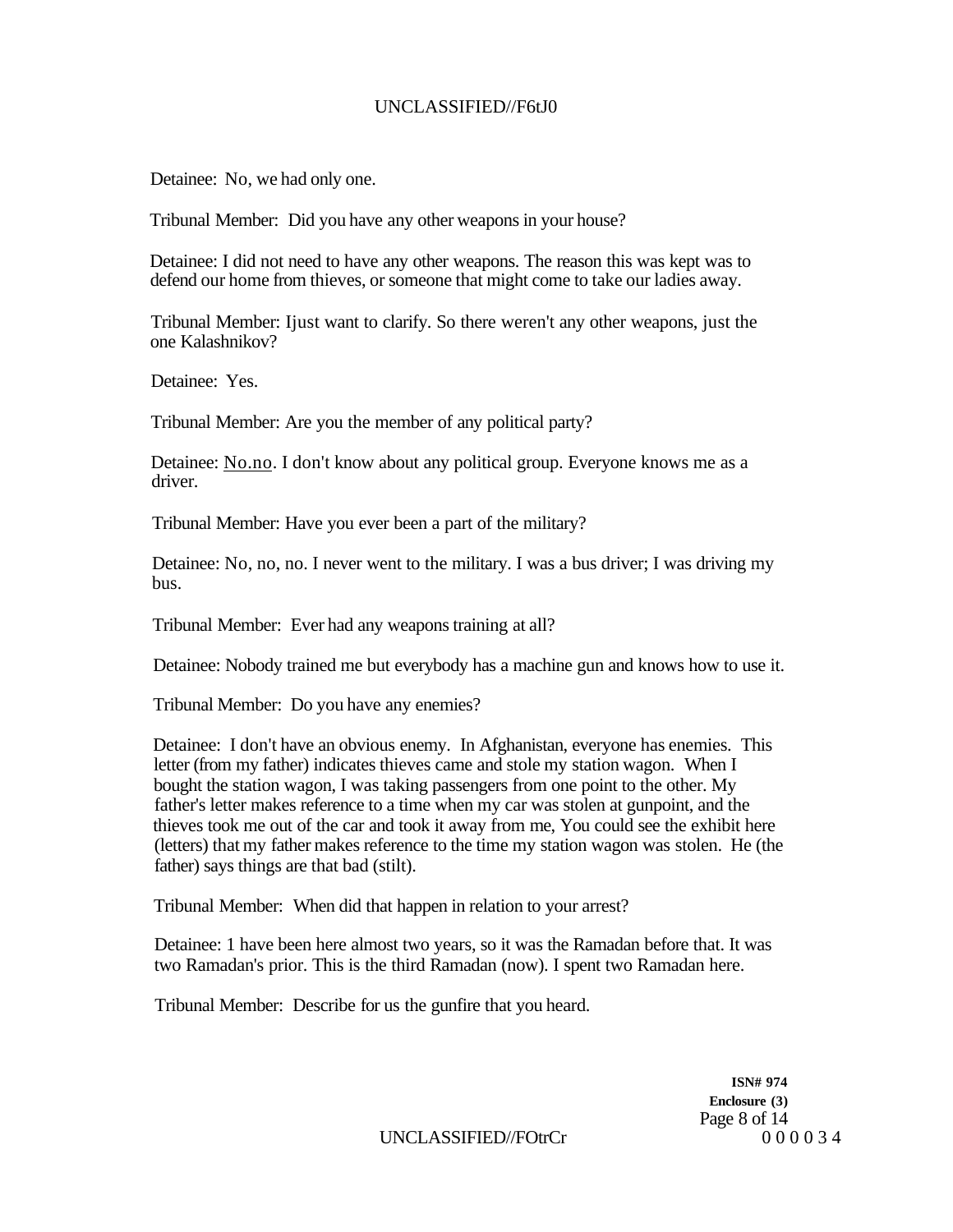### UNCLASSIFIEDWPWO

Detainee: Basically I left my room to the middle of the compound when I heard the gun's firing. I did not know from which direction it was coming from. When I heard the gun firing, I thought they were thieves, so I fired three rounds into the air. After that, I saw two big lights (flares), and thought to myself, what is going on.

Tribunal Member: Could you tell the direction the gunfire was coming from?

Detainee: I don't know. When I left my room to go into the middle of the compound, I did not know from which direction it was coming from. I was standing at the same point for 5-10 minutes. After that, I saw two big lights on top of my house. Then I decided that no, these are not thieves; this is something else. The thieves cannot have this (flares). I was standing for 5-10 minutes and saw an aircraft pass my house first. Then when it returned and threw a bomb on me while I was standing there.

Tribunal Member: One thing you testified about I'm a little confused about. You said you lived in this location your whole life. You also mentioned there was some Taliban near where you were living. Is that correct?

Detainee: I did not see (the Taliban). If you can prove to me that a Taliban or member of the Taliban crossed my house or area then I am guilty.

. Tribunal Member: Did you ever tell anybody that members of Taliban lived in your area?

Detainee: I am responsible for my own house and my own neighborhood. I did not see any Taliban members come to my neighborhood, but I'm not responsible for the village. Probably the Taliban came to the village; I don't know. I'm not responsible for the village; I don't know if the Taliban came to the village or not

Tribunal Member: Was anybody else arrested with you?

Detainee: I don't know; I was wounded. I could not even see. I don't think somebody else was arrested.

Tribunal Member: Were you unconscious?

Detainee: I could not see or speak, but I could hear the background noises. I could hear my brother say there were cars coining.

Tribunal Member: Was it dark?

Detainee: No. I told you it was the next morning. A big piece of shrapnel hit my head; I don't know. It took a piece of bone out of my head. I also have a wound under my right eye you can see. My eye was blinded because I could not see; my eyes were closed.

> ISN#974 Enclosure (3) Page 9 of 14  $n n$

UNCLASSBFIED//FetfCT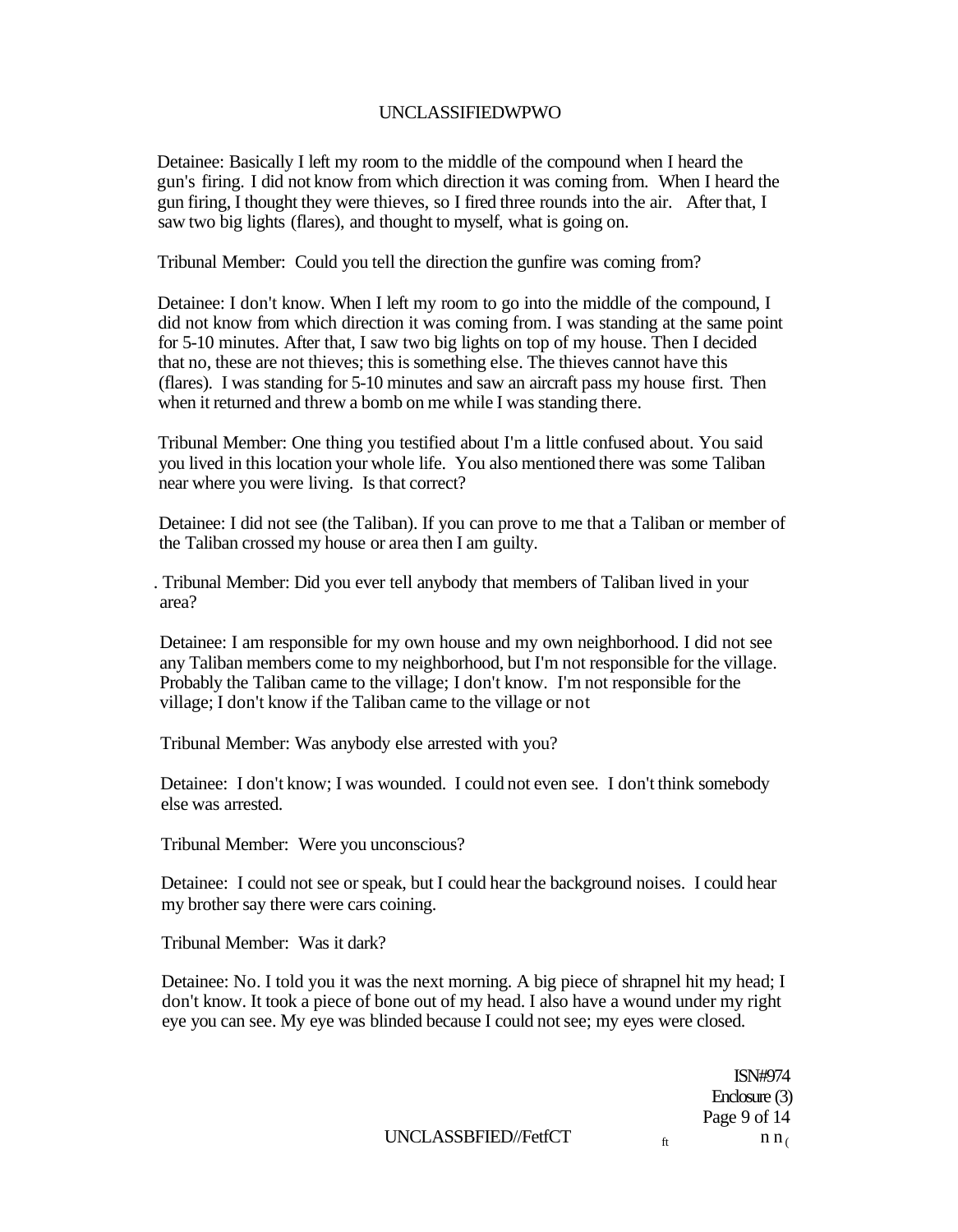### **UNCLASSIFIED/AWO**

**Tribunal Member: Both eyes?** 

**Detainee: One piece of shrapnel wounded me in the left side of my head; the other one wounded me under my right eye. Both were bloody and I could not see anything. My cheekbone was broken, then my leg and then my body (were hurt). That was too much to talk about.** 

**Tribunal Member: What did your father do for a job?** 

**Detainee: At one point he was a shopkeeper, but he does not have the shop any more.** 

**Tribunal Member: Was he Taliban?** 

**Detainee: No, no. If anybody tells you that he was a Taliban member, then I am guilty. The Taliban did not even cross my house or the surrounding compound.** 

**Tribunal Member: Thank you for answering my questions.** 

*At this time, the Tribunal Member then allowed me other Tribunal Member to question the Detainee,* 

**Tribunal Member: Is that letter from your father?** 

**Detainee: All of them are from my father.** 

**Tribunal Member: What does that letter right there say?** 

**Detainee: My father wrote in the letter that the Americans promised him that they were going to take me to the hospital in order for my wounds to get better. They (the Americans) promised they would release me. My father is writing asking why I wasn't released. They promised him.** 

### *The translator then read a passage directly from the Detainee's father's tetter.*

Translator (from Detainee's father's letter): The Americans told me you don't have any problem, so why aren't you released? You try your best to cooperate, and I will send letters to the Americans asking them why you are not released. It indicates in the letter that they took you to heal your wounds.

Detainee: Please read the whole letter.

Tribunal Member: Earlier when we asked you to draw a picture, you stated you could not read or write, so how could you draw?

> ISN# 974 Enclosure (3) Page 10 of 14

UNCLASSIFIED/^eeO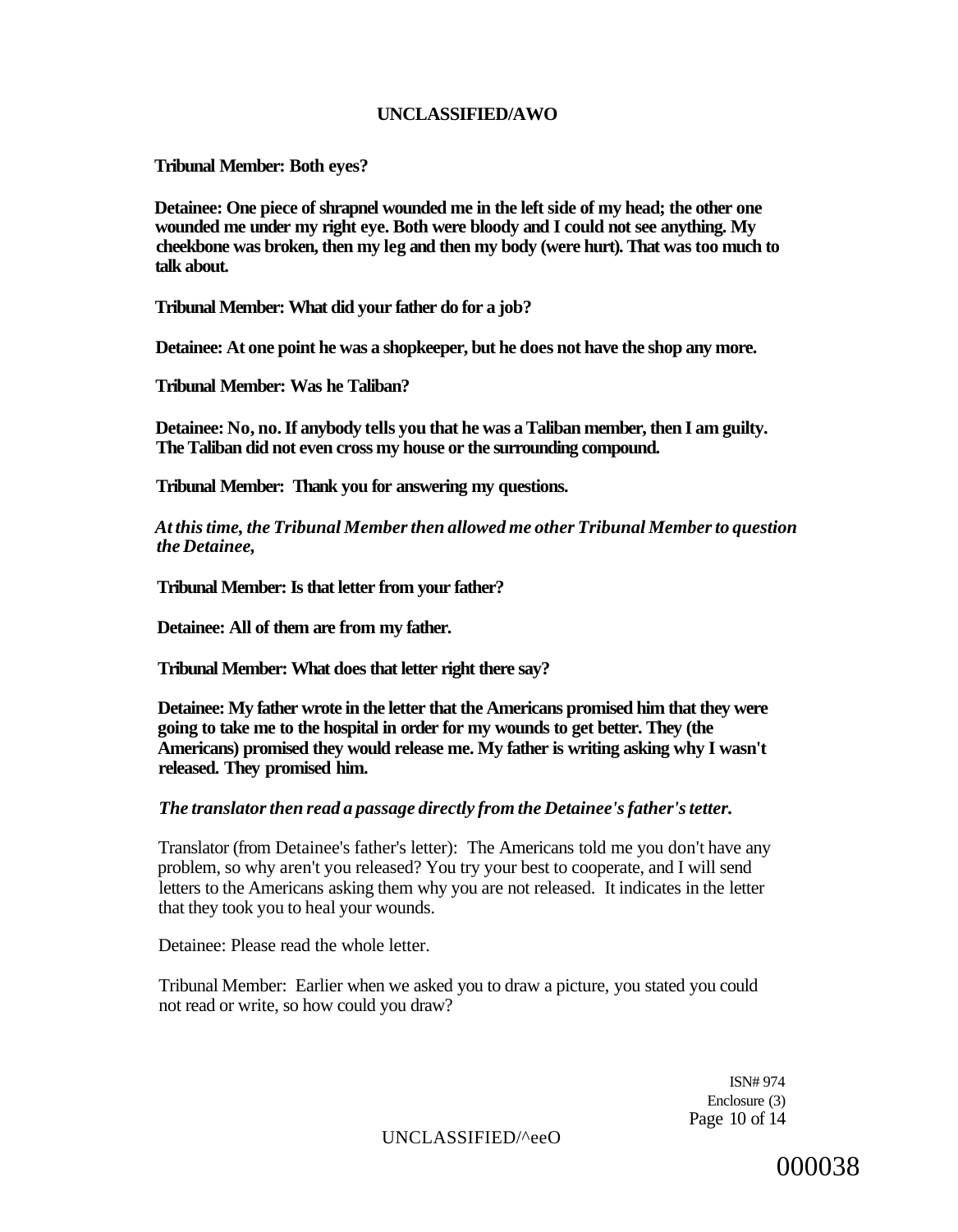### UNCLASSIFffiD/^FeeO

Detainee: I told you mat they put me through Pashtu class here over the past two years. I learned how to write and 1 learned how to read.

Tribunal Member: That's not what you told us earlier when we asked. You said you could not read or write. The reason I bring this up is that I would like for you to tell us the truth, so we could ask questions.

Detainee: I told you that they put me through school here. All I know is how to read a little bit, and how to write my name. When the gentleman asked me to draw, I drew circles of my house.

Tribunal Member: Did you hear a lot of gunfire before you fired your gun?

Detainee: I was asleep and was awakened by the sound of the gunfight. Then I went to the compound and heard another round of firing. At that point, I fired three rounds into the air.

Tribunal Member: How many guns did it sound like shooting?

Detainee: When I was awakened by the sound of the guns, I didn't see which direction they were coming from or the weapons that they were using. At that point, I was afraid. I was scared. When I heard the second round of gunfire, I took my weapon and fired three rounds into the air. After that, I saw two flares, then the aircraft on top of my house. After that, I did not see. I do not know what happened.

Tribunal Member: I understand that If you thought they were thieves, who did you think they were firing at?

Detainee: I don't know who they were firing towards. When I came outside I thought if they were thieves, they'd run away when I fired my weapon, Tm not lying to you. You could go to my area and see that you couldn't fire at anyone from inside the compound. You could ask the people about me. My father will take you to my compound and you could see the bomb crater in the middle of the courtyard.

Tribunal Member: Did you see anyone in the compound firing at what you thought were thieves?

Detainee: No, no. Nobody else was in the middle of the compound. I confess that I fired three rounds into the air. I confess that. I'm not against the Americans and I am not lying. I was not working for any government or against any government. I told you I fired my weapon, and that is what I confessed to.

Tribunal Member: Did you live in a small or large village? How many houses7

Detainee: 15-20 homes in the village

ISN# 974 Enclosure (3) Page 11 of 14

UNCLASSIFIED//K©ycr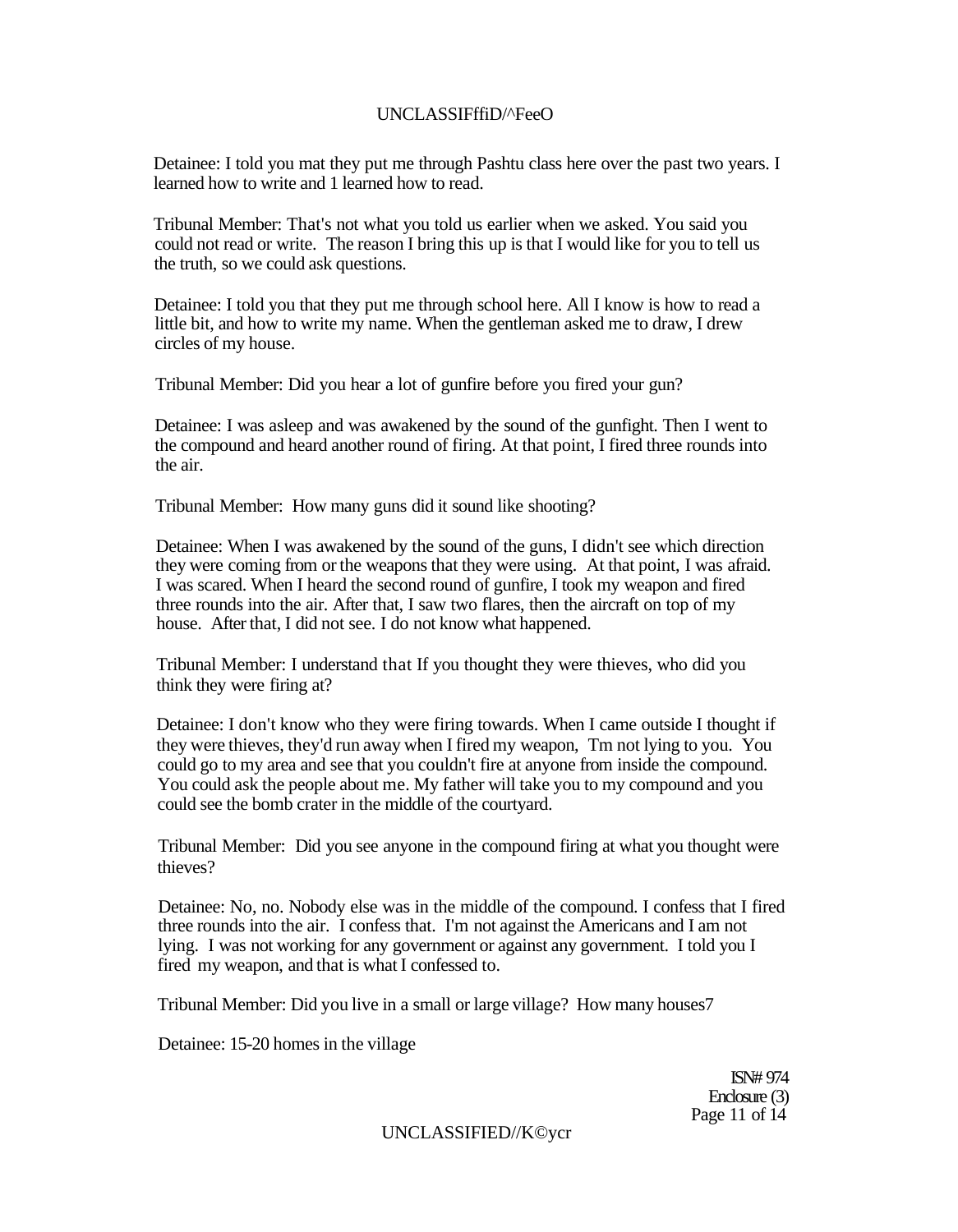### UNCLASSIFIEDflFOtfO

Tribunal Member: You lived there all your life?

Detainee: Yes. I told you my rather was born there.

Tribunal Member: Did you know the other people in the 15-20 homes?

Detainee: Obviously, they are my villagers.

Tribunal Member: You did not know if they were Taliban?

Detainee: No. No Taliban in our village. I cannot recall that I witnessed the Taliban. Probably Taliban came to try to contact some people. I left in the morning for work, and at nighttime I came back. I was busy. Every morning I took my car to the bazaar, and every evening I came home.

Tribunal Member: Where is your village in relation to a larger city in Afghanistan?

Detainee: No more large cities; I am close to the province.

Tribunal Member: Your village is not near Kanduz, Kandahar, Jalalabad or Khost?

Detainee: Only city that I went to was Kandahar to buy stuff, but it was not close to my village.

Tribunal Member No more questions; thank you.

Detainee: I am ready to answer all of the questions that you have. My dear brother, you could ask anybody, even the ladies or little kids in my area, that I was a bus driver and nothing else.

Tribunal President: Did the bus belong to you or a company you worked for?

Detainee: No. It was my personal bus. I would go to the bazaar and pick up passengers. We buy our own car and pick our own passengers.

Tribunal President: Where did you normally take your passengers to?

Detainee: Every morning, I started my bus, and went towards the bazaar. I was driving down a road, and anybody that raised their hand I would pick up. I took them to the bazaar. At the bazaar I would take the rent I was stopped at the bazaar until my bus was iull again. When it was full, I left and went towards the village.

Tribunal President: So your normal passengers were villagers from your home?

**ISN# 974 Enclosure (3)**  Page 12 of 14

UNCLASSIFIED//\$eWQ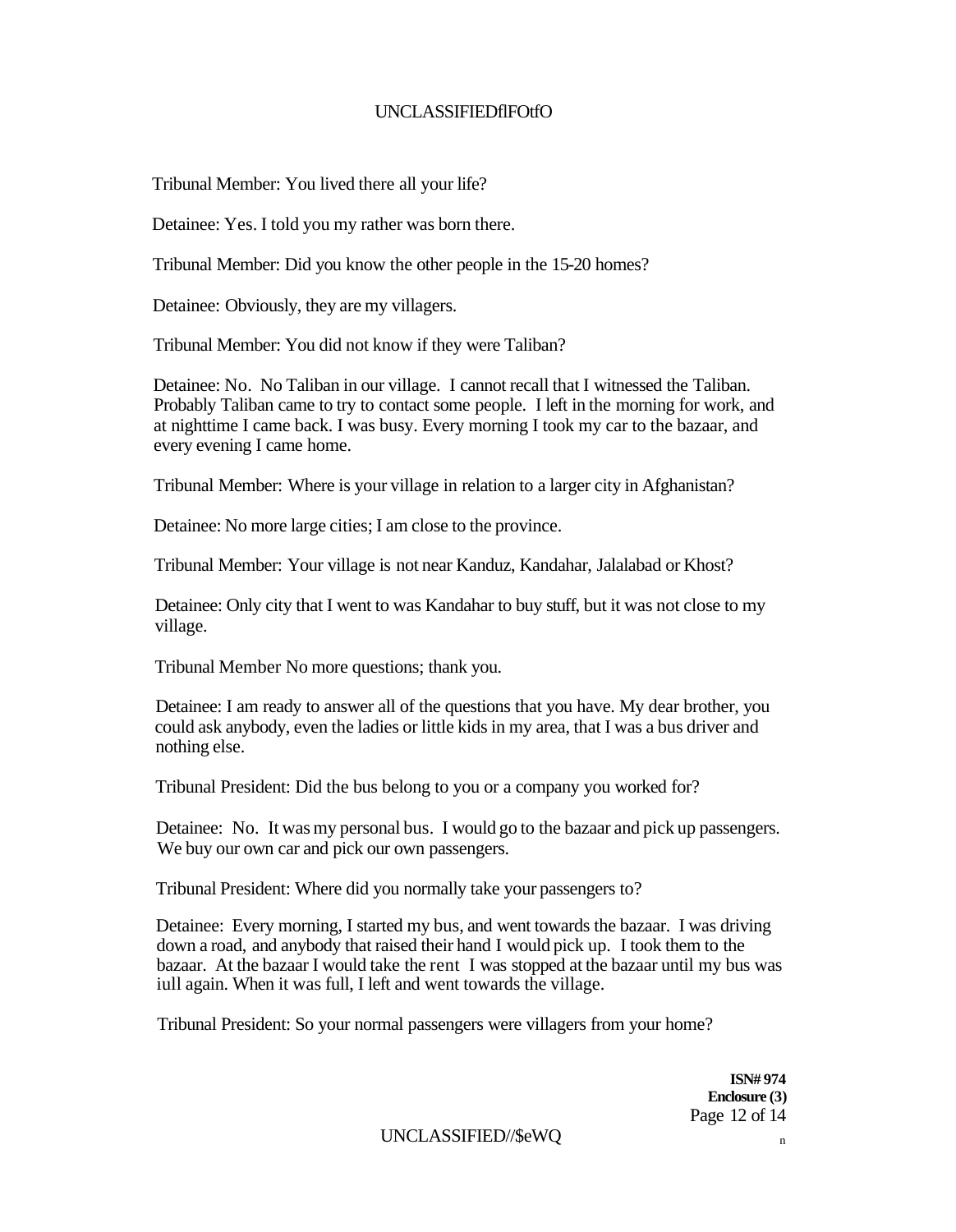### UNCLASSIFIED//F6ff6

Detainee: They are not all my villagers. They are people irom my province. I go to the main road and pick up anyone that raises their hand. I take them to the bazaar and then I take them home.

Tribunal President: Could any of your passengers been Taliban? Would you have known?

Detainee: How would I know? Anybody that raised their hand I would pick up, Probably they could be Taliban, but I did not know if they were Taliban.

Tribunal President: Is there any way that you could identify that someone was with the Taliban?

Detainee: No. I don't know. If they were Taliban I could not know. There were 60-70 passengers, ladies, in my bus, how could I know?

Tribunal President: You traveled the roads a lot, had you already seen U.S. forces in your area?

Detainee: No, I did not see. Nobody told me the American forces were in our area. In the marketplace, though, I saw the Americans riding in their cars.

Tribunal President: How far is the bazaar from your village?

Detainee: Approximately one hour or less than an hour driving. It takes one hour because of stop and go; you don't drive fast. I have to drive slow so I can pick up passengers.

Tribunal President: I want to thank you for participating in this Tribunal today.

Detainee: I thank you for coming, because I want you to tell me why I am still here in jail. If you did not bring me here, 1 would be in my cell and nobody would ask.

Tribunal President: And again, all we know about you at this point is what they put on this piece of paper. We appreciate hearing your side of the story.

Detainee: I swear I will do anything to make you believe me.

Tribunal President: Do you have anything else you'd like to say to this Tribunal?

Detainee: Only thing I want to say, is that I was not Taliban. I was not against the Americans. I was a bus driver. Why am I still here? 1 want to go home.

> ISN#974 Enclosure (3) Page 13 of 14

UNCLASSIFIED//^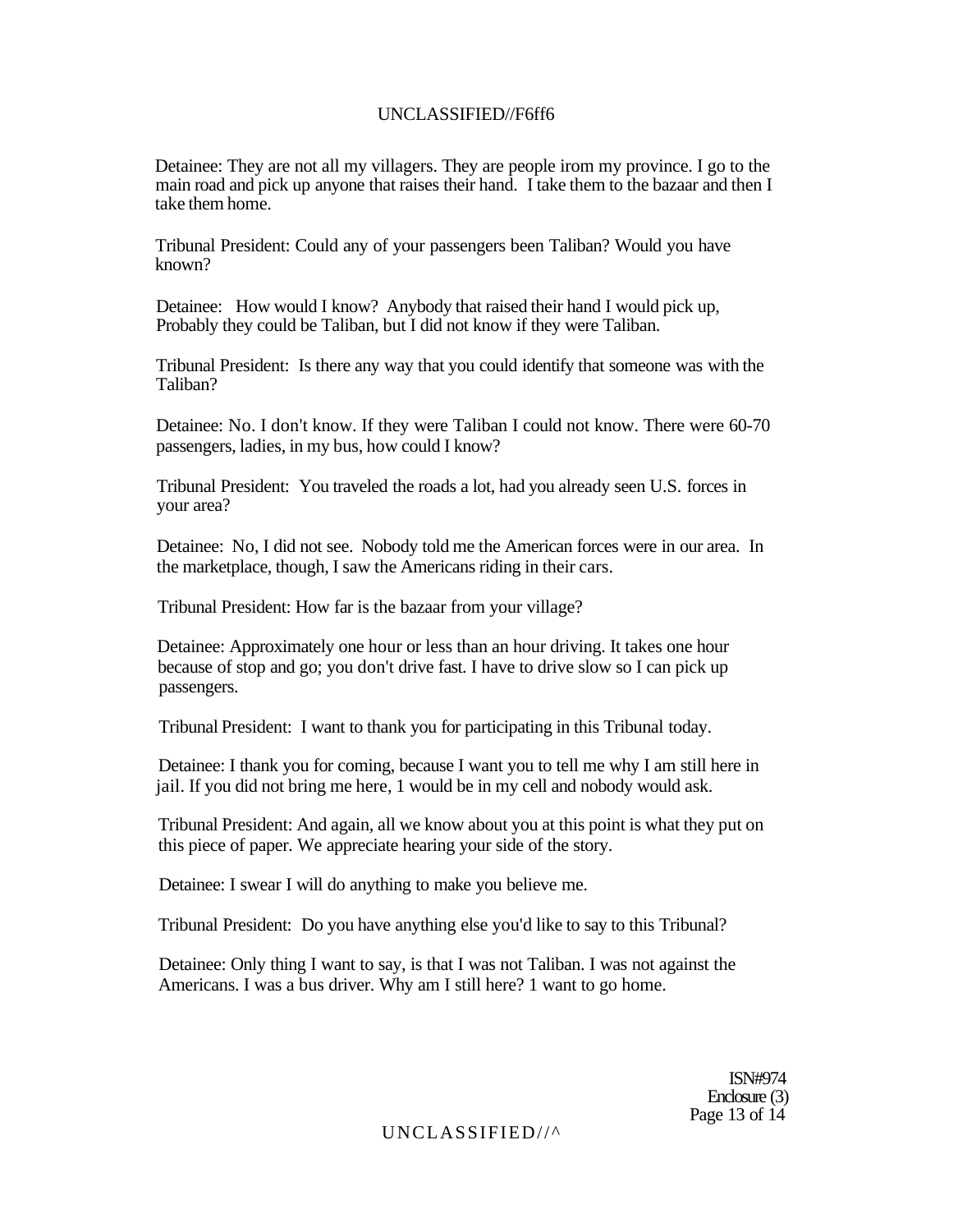# UNCLASSIFIED//FetJO

*At this time, the Personal Representative submitted 2 documents (exhibits D-B and D-C) on the Detainee's behalf. Exhibit D-B were letters from the Detainee's father, and D-C was the drawing provided by the Detainee\** 

*The Tribunal President then explained the remainder of the Tribunal process to the Detainee, and adjourned the open session.* 

# **AUTHENTICATION**

**I** certify the material contained in this transcript is a true and accurate summary of the testimony given during the proceedings.

Colonel, U.S. Army Tribunal President

> JSN# 974 Enclosure (3) Page 14 of 14 000040

UNCLASSIFIED//EGU0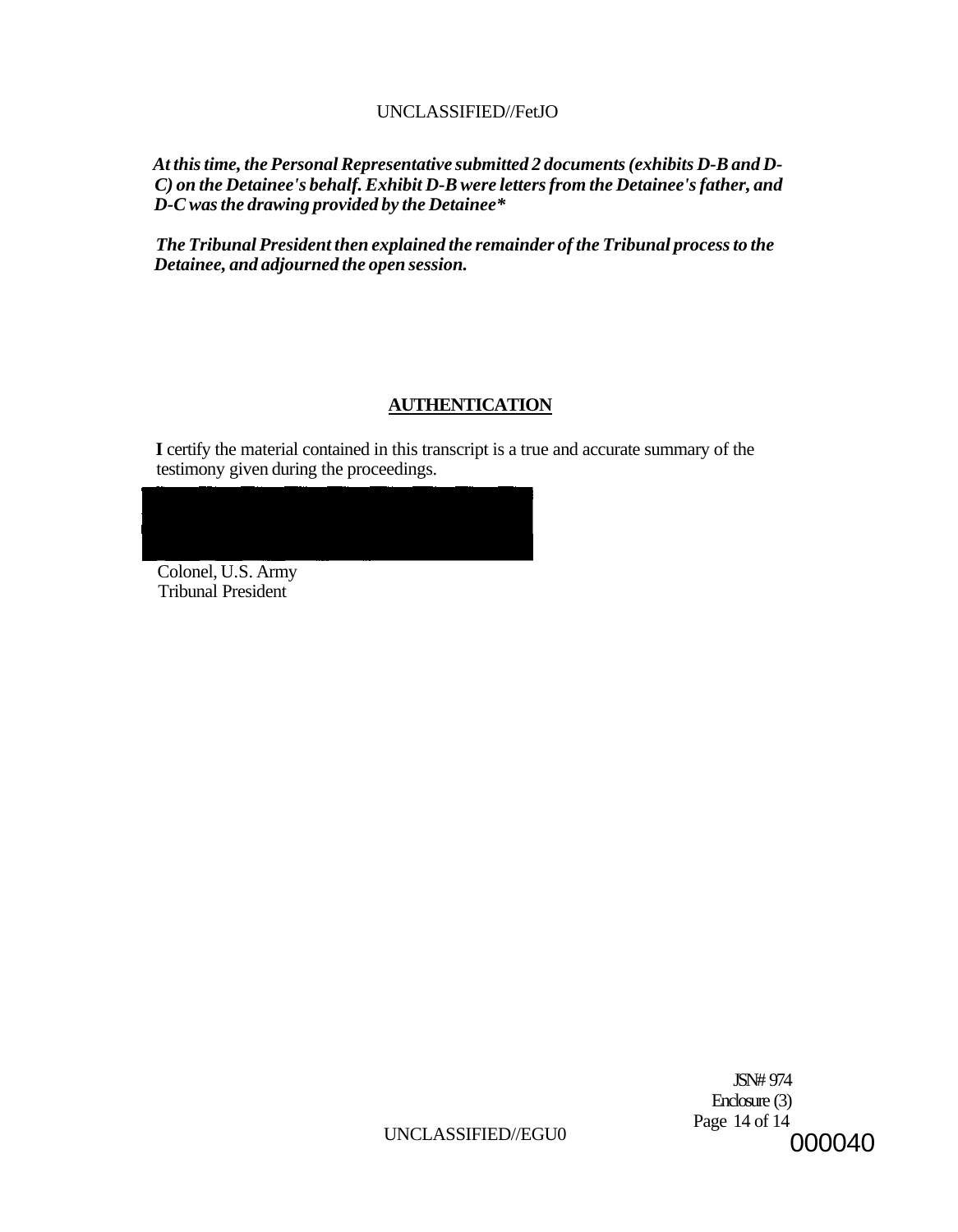flP\*' *INCOMING rvrniui. Item Number: 1-007393 ISN:JJJ- LID* 

| Hem Number: 1-00/393          |                                    | ISIN:JJJ- LID      |                   |  |
|-------------------------------|------------------------------------|--------------------|-------------------|--|
| Date Translated: June 19,2003 |                                    |                    |                   |  |
| Sender's Name:                | Hajji Yar Mohammad                 |                    |                   |  |
| Addressee:                    | Muhebullah                         |                    |                   |  |
| Address:                      | Uberda village, Treenkoot district |                    |                   |  |
| City:                         | Urozgan                            | Country:           | Afghanitan        |  |
| Language Used: Pashto         |                                    | <i>Family: Yes</i> | <i>Translator</i> |  |
|                               |                                    |                    |                   |  |

Greetings from Yar Mohamad Kaka to my dear son Muhebullah. I present to you my greetings full of love to you. I hope you accept it After greetings, Dear we are thankfully well and fine. And wishing for your health from Allah.

Your letter arrived my happiness was without boundaries. But 1 couldn't understand where are you. Next time when you write please write your complete address. V.'e are also will try to work for your release. The Americans have promised us that they know that you haven't committed a crime and as soon as your injuries are healed you will be released.

#### *Interpreter's Comment:*

- **(1) Allah's peace and blessing on his messenger and prophet Mohammed.**
- **(2) Peace and Allah's mercy and blessing upon you\family.**
- **(3) I bear witness that there is no God but Allah, and Mohammed is his servant and messenger.**
- **(4) God willing.**
- **(5) All praise due to Allah.**
- *(6)* **God the great, and almighty**

*Date On Mail: 22/03/03* 

# **UNCLASSIFIED**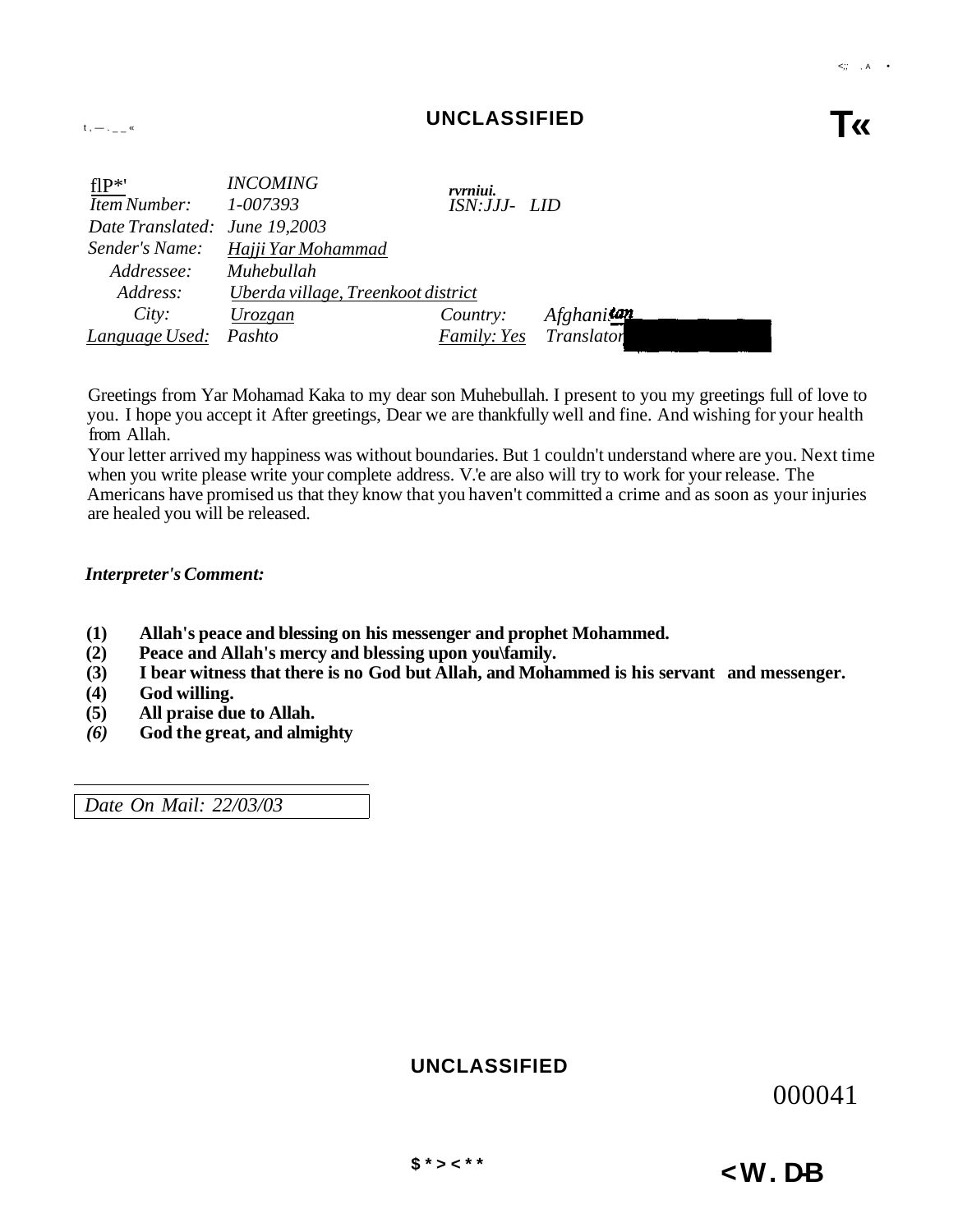# **UNCLASSIFIED**



2661

**<•** 

**8. SENDER/^Av^^y** 

| <b>ICRCNo.</b>                                                                                                                                       | \P^''WW' <r></r>                                                                                                                                          |  |  |  |
|------------------------------------------------------------------------------------------------------------------------------------------------------|-----------------------------------------------------------------------------------------------------------------------------------------------------------|--|--|--|
| <b>Full name</b>                                                                                                                                     |                                                                                                                                                           |  |  |  |
| <b>Father's name</b>                                                                                                                                 |                                                                                                                                                           |  |  |  |
| <b>Grand-father's name</b>                                                                                                                           | $3'^{\wedge} XGO$ $\ldots$ $r^{\wedge}H^{\wedge}$                                                                                                         |  |  |  |
| <b>Nationality <i>Nationality</i></b>                                                                                                                | 1^'' ll'-l''*''^ I<br>$\sim A^1$<br>$\wedge$ $\wedge$<br>$1^{17}$                                                                                         |  |  |  |
| Date of birth<br>village/Jf/v<br>Place of birth                                                                                                      | \ »'j=*<br>$\mathbf{r}$ i $\mathbf{r}$                                                                                                                    |  |  |  |
| Refugee camp/Oetention piaq                                                                                                                          |                                                                                                                                                           |  |  |  |
| Street                                                                                                                                               |                                                                                                                                                           |  |  |  |
| Village, District or City                                                                                                                            |                                                                                                                                                           |  |  |  |
| <b>Province/Country</b><br>{∙:                                                                                                                       | House Not                                                                                                                                                 |  |  |  |
|                                                                                                                                                      | 9.ADDRESSEE/ $\land$ fcAw/«if $\left(4\right)$                                                                                                            |  |  |  |
| $^{\rm M}$ $\wedge$ H u W 4 i $\wedge$ $\wedge$ * $\wedge$ - $\cdots$ $\wedge$ $\wedge$ $\gg$ /                                                      | $I^{**}$                                                                                                                                                  |  |  |  |
|                                                                                                                                                      |                                                                                                                                                           |  |  |  |
| Grand-father's nufic                                                                                                                                 | <b>J**_** *** ^</b><br>$_3$ / , o!.                                                                                                                       |  |  |  |
| Mother's name                                                                                                                                        | $f \rightarrow^* r''$<br>.<br>1916 – La característica de la característica de la característica de la característica de la característica d<br>i / y j y |  |  |  |
|                                                                                                                                                      |                                                                                                                                                           |  |  |  |
| $\ldots$ f village/ <i>Jf<sup>t*jj</sup></i> distHci/Ju <sup><math>\land</math></sup> province/ $\sim$ Y <b>PC</b> oStry                             |                                                                                                                                                           |  |  |  |
| Refugee camp/Detention place $O C^{\wedge} T C O 2/ 83 Q$ ? $J^{\circ} >^{L_{11}} J^{\wedge} Z^{\wedge \wedge_{\sim} \wedge} W \cdot ^{tf} jV f^{u}$ |                                                                                                                                                           |  |  |  |
| <b>Street</b>                                                                                                                                        | $/$ " J $\frac{1}{2}$                                                                                                                                     |  |  |  |
|                                                                                                                                                      |                                                                                                                                                           |  |  |  |
| <b>Province/Country</b>                                                                                                                              | House No.                                                                                                                                                 |  |  |  |
| <b>10. INTERNATIONAL COMMITTEE OF THE RED CROSS</b><br>$\text{for}^1$ vJ^ ^ <e ***<="" td=""></e>                                                    |                                                                                                                                                           |  |  |  |

**J«\* <sup>s</sup> <sup>r</sup> ^!JS / Ve^» ».>-» 19, ar. de la Palx - 1202 Geneva, Switzerland** 

**MCR/EN-DA-PUT10.01/ACR** 

**UNCLASSIFIED** 

• 000042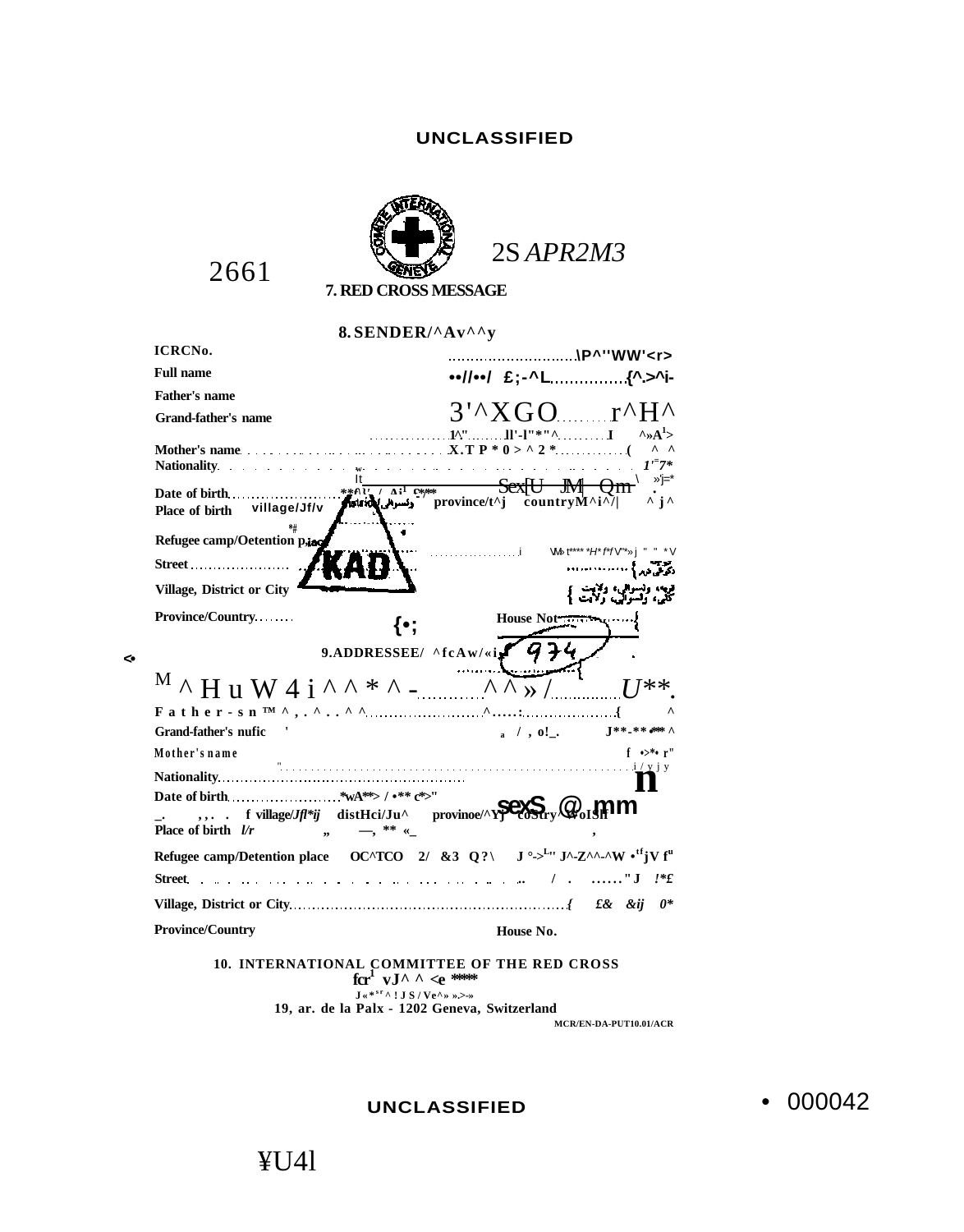### **UNCLASSIFIED**



**UNCLASSIFIED** 

000043

# **fcScte**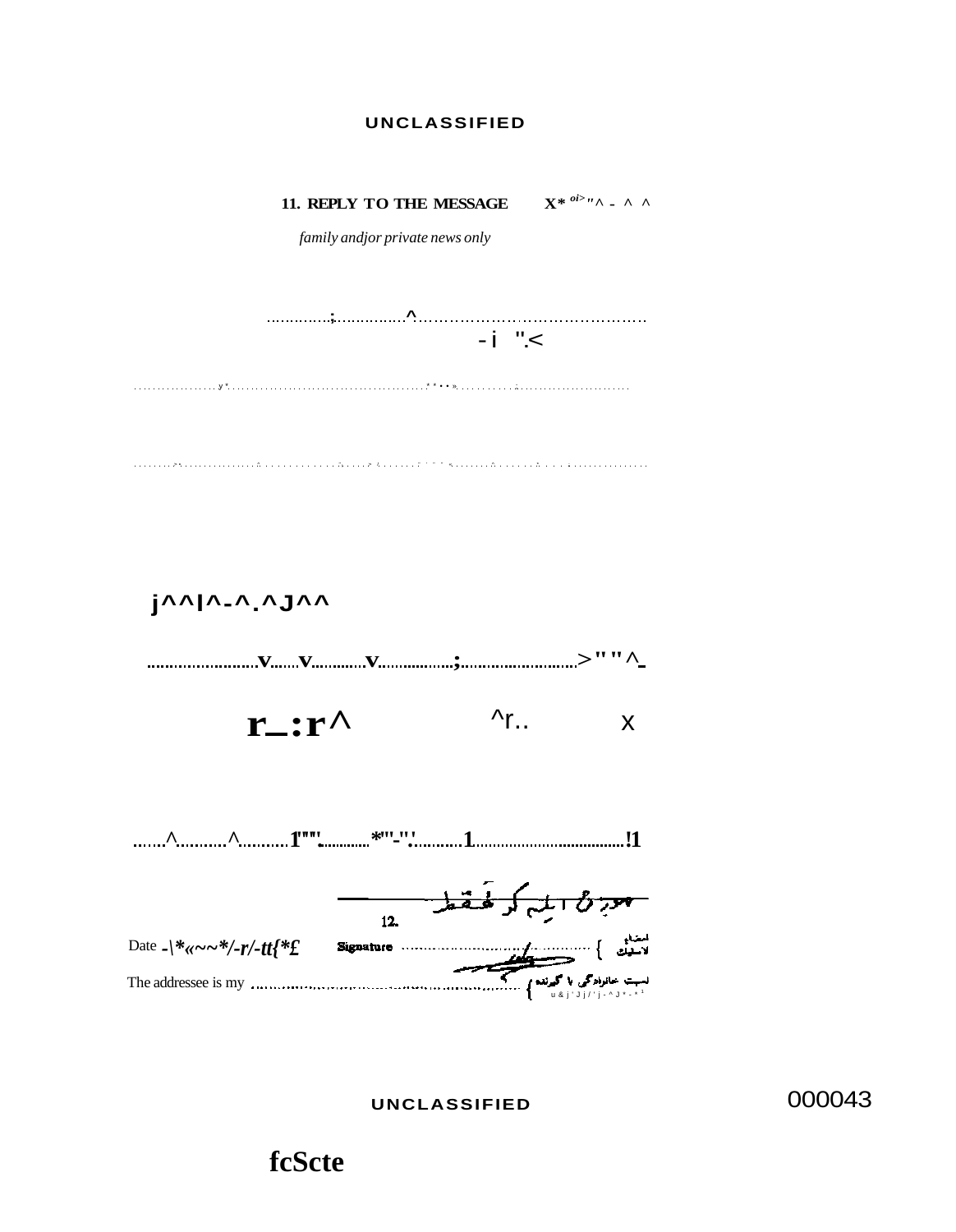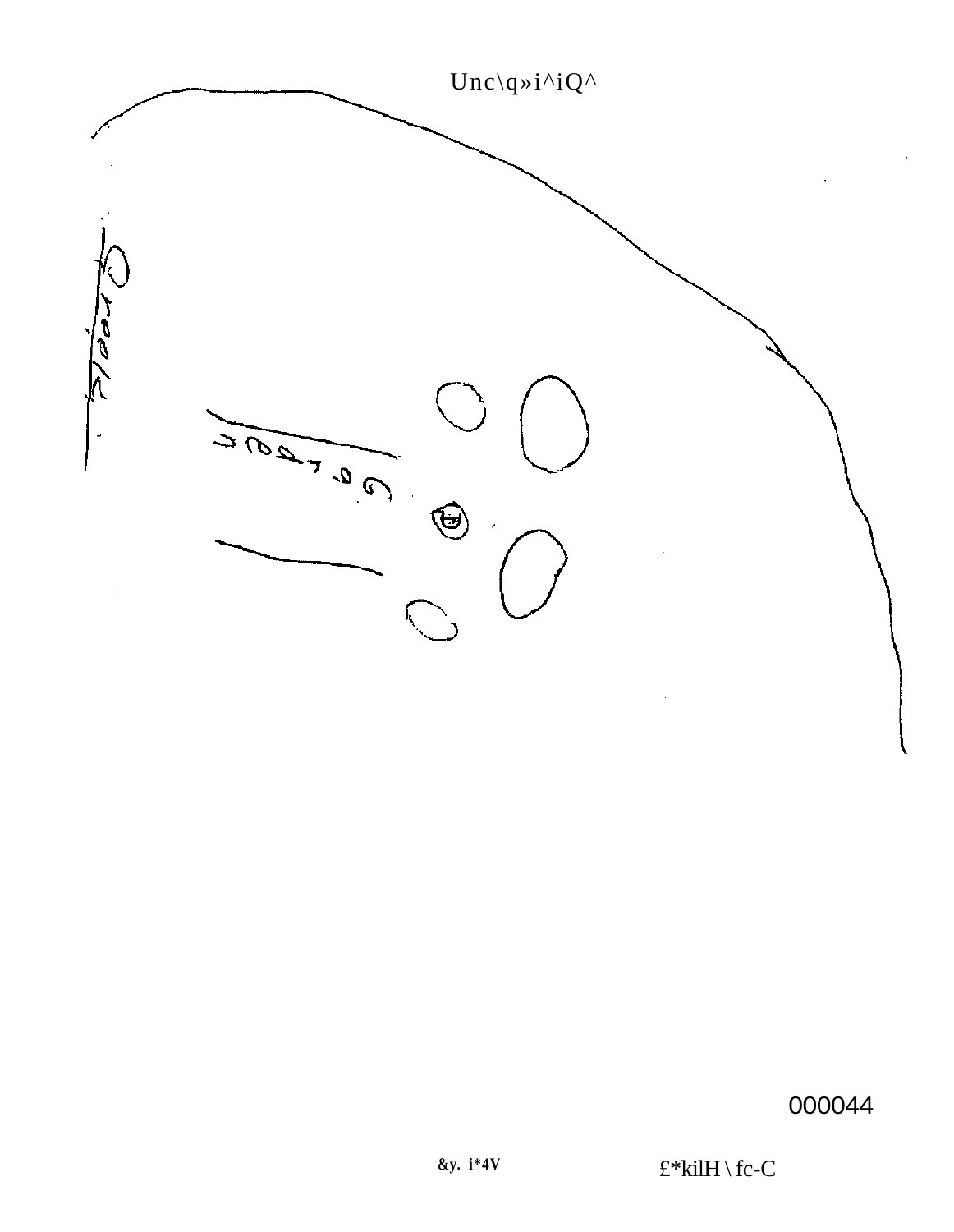# **UNCLASSIFIED /FOBQ.**

### **Summarized Detainee Statement**

[Regarding the Unclassified evidence, the Personal Representative commented he doesn't show Detainees the FBI redaction letter, which in this case was Exhibit R-2.]

The Personal Representative provided the following statement based on comments the Detainee made on the unclassified evidence:

Regarding paragraph 3.a, [The Detainee is a member of al Qaida,] the Detainee stated he wasn't Taliban or al Qaida.

Paragraph 3.a.l, [The detainee traveled to Afghanistan via Kyrgystan to receive training at a Uighur training camp/safe house.] the Detainee said east Turkistan was his home country.

Paragraph 3.a.2, [The Detainee arrived in Kabul on 26 July 2001 to begin training.] the Detainee had no comments.

Paragraph 3.3.3, [The Detainee received training on the AK-47 rifle and a Makarov pistol while at the Kabul Uighur training camp/safehouse.] the Detainee saw these things, but did not train on them. It was a small house and not a training camp. There wasn't any room for training.

Paragraph 3.a.4, [When the bombing began in Kabul, the Detainee and all of the Uighurs ran in all directions for safety.] The Detainee said that is correct

Paragraph 3.a.5, [When the bombing began in Kabul, the Detainee and all three others were arrested by the Pakistani police while trying to evade detection {dressed in burkas}.] The Detainee said he threw away his burka before he was captured.

# **AUTHENTICATION**

I certify the material contained in this transcript is a true and accurate summary of the testimony given during the proceedings.

Colonel, United States Army Tribunal President

> **ISN#584 Enclosure (3) Page 1 of 1**

UNCLASSIFIED  $/*$  Ot?0 000045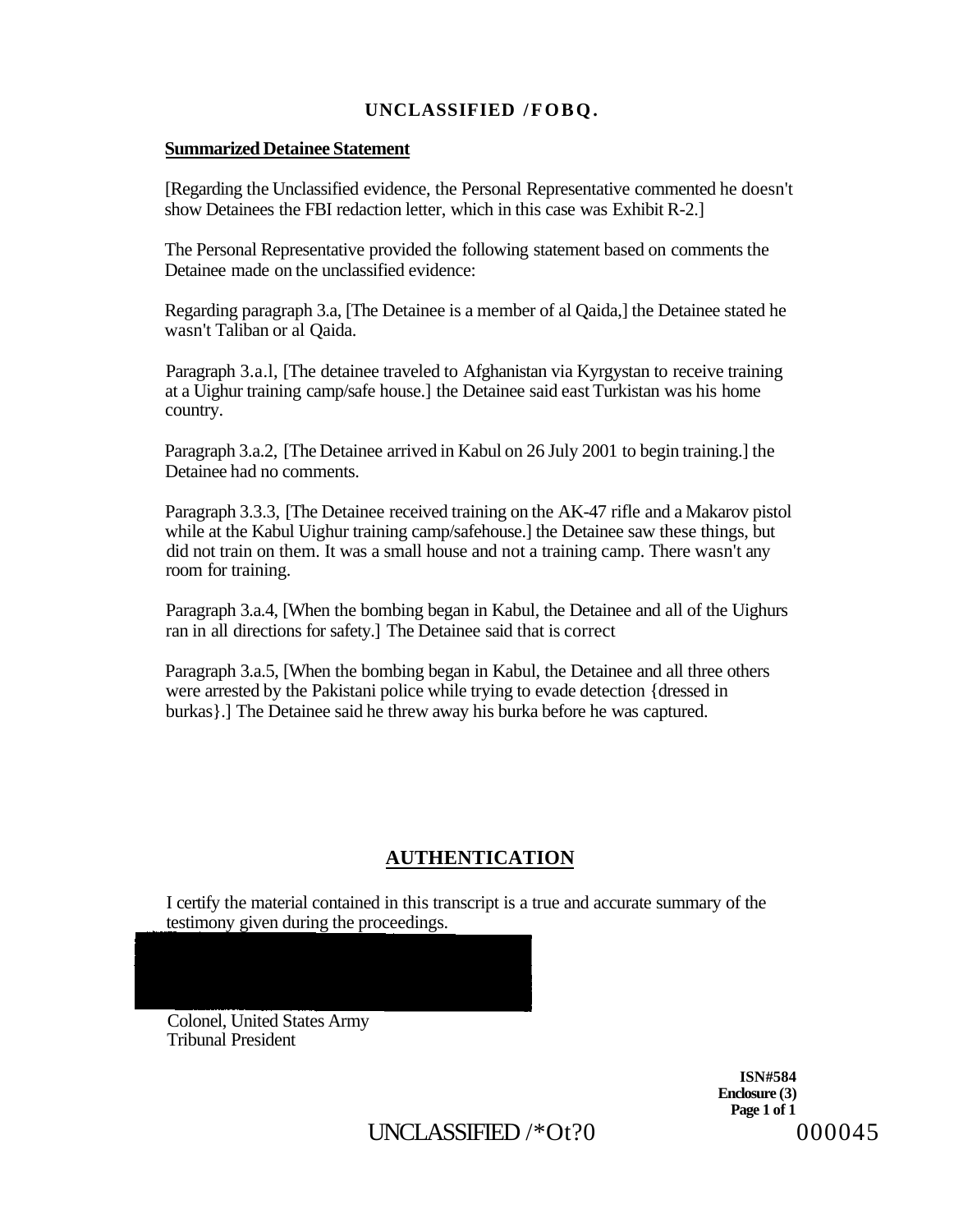# UNCLASSIFIED/£QU©

# **Sammarized Unsworn Detainee Statement**

# *The Tribunal President was explaining the hearing instructions to the Detainee\* The Tribunal President asked the Detainee if he had any questions about the Tribunal process\**

Detainee: No. My Personal Representative will let me know everything that is said and if I have to speak, do I speak about my life history?

Tribunal President: You will have the opportunity to address the allegations or the summary of evidence against you. And then you are welcome to tell the Tribunal anything else that you feel is relevant to our determination of your enemy combatant status. We may have questions for you and will allow an opportunity for your Personal Representative to present anything else on your behalf. Do you have any other questions?

Detainee: No.

# *The Recorder read the summary of evidence and the Detainee had a question.*

Detainee: The charges you are alleging against me, are these during the period when I was in Indonesia or span across the entire period of my life?

Tribunal President: These charges would expand on your entire life activities. I can't be for certain, as we have not seen your entire file. At this point, we have only seen these two pieces of evidence and we know nothing else about you.

# *The Tribunal President was covering the Detainee Election Form and the Detainee had a question.*

Detainee: I did not understand the points that you addressed before. What time period are you talking about?

Tribunal President: The time period would take in all of these actions listed on the summary of evidence.

# **Sammarized Sworn Detainee Statement**

*The Tribunal President instructed the Detainee that he (the Detainee) could mate an oral statement and could present any evidence with the assistance of his Personal Representative.* 

**• 3(a)(1) The Detainee is a member of al Qaida. The Detainee is an al Qaida operative\*** 

> ISN# 743 Enclosure (3) Page 1 of 13

UNCLASSIFIED//FDUO <sup>f</sup>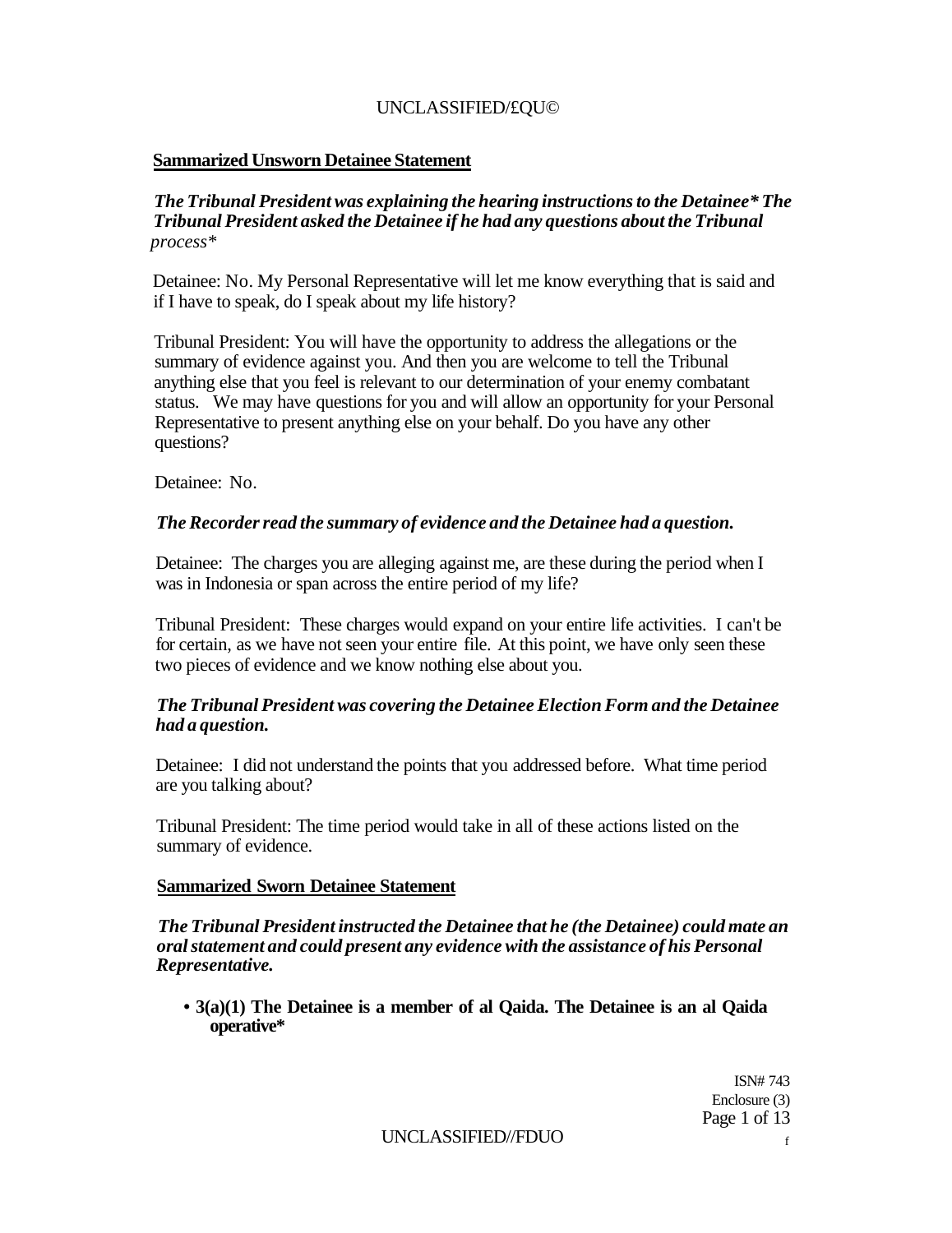#### UNCLASSIFIEB4£0«0

First of all, I would like to say that in my past, I had no links with any organization, political or religious. I have never signed any card and I never had a card from any organization. That will prove that I wasn't a member of any organization. I am not talking about any specific organization, I am not a member of any organization. There were several reasons for me to go to Indonesia. If you want to listen to those reasons, I can explain. When I came back to Pakistan, in June 1992,1 did not travel until 2001. I would like to explain two things. Iflhad links with any organization, I would not go to Indonesia. Instead, I should have gone to Afghanistan. Instead of going from Pakistan to Indonesia, I would have gone to Afghanistan for the Jihad and fight against you people.

The other reason is that many traveled from Pakistan to Indonesia. I took all of the documents with me about my entire life. Those documents held the proof that I went with very quiet intentions. If someone goes for terrorism, they would not leave proof behind. What kind of terrorism is this, that at the time I was captured, I held all the documentation with me about my entire life? When the American government started the war in Afghanistan, our religious organizations in Afghanistan were known to have the Jihad against America, or fighting against America.

I ignored the Jihad and the fighting against America. I went to Indonesia. Anyone from my family or relatives can prove this. They have never seen me with links to any political organization or religious organization. Whatever reports you need from me, I can give you the proof for any year and I can give you the proof for all those things with the dates and the times. They represent that I am innocent

The traveling to Indonesia in the year of 2001 was because my father passed away. He died on February 17,2000. He was working in Indonesia from 1992 to 1998 for the government of Saudi Arabia. He was a diplomat from the Saudi Arabia government. If any member of my family or I had ties to terrorist groups or any other organizations, they would not give us a diplomatic position.

My father had a stroke and he was paralyzed in 1998 and he came back to Pakistan. He died in 2000. There were many reasons for me to go back to Indonesia in 2000.

First of all, I went to see my stepmother and my brother because, since she got married to my father, I did not see her and she was not the reason for the death of my father. She is an Indonesian national. The other reason was that I wanted to bring back my brother and the other mother back to Pakistan.

The third reason was that I wanted to go to the office where my father once worked to let them know about his death and to complete my education and apply

> ISN#743 Enclosure (3) Page 2 of 13

UNCLASSIFIED/ZFOOT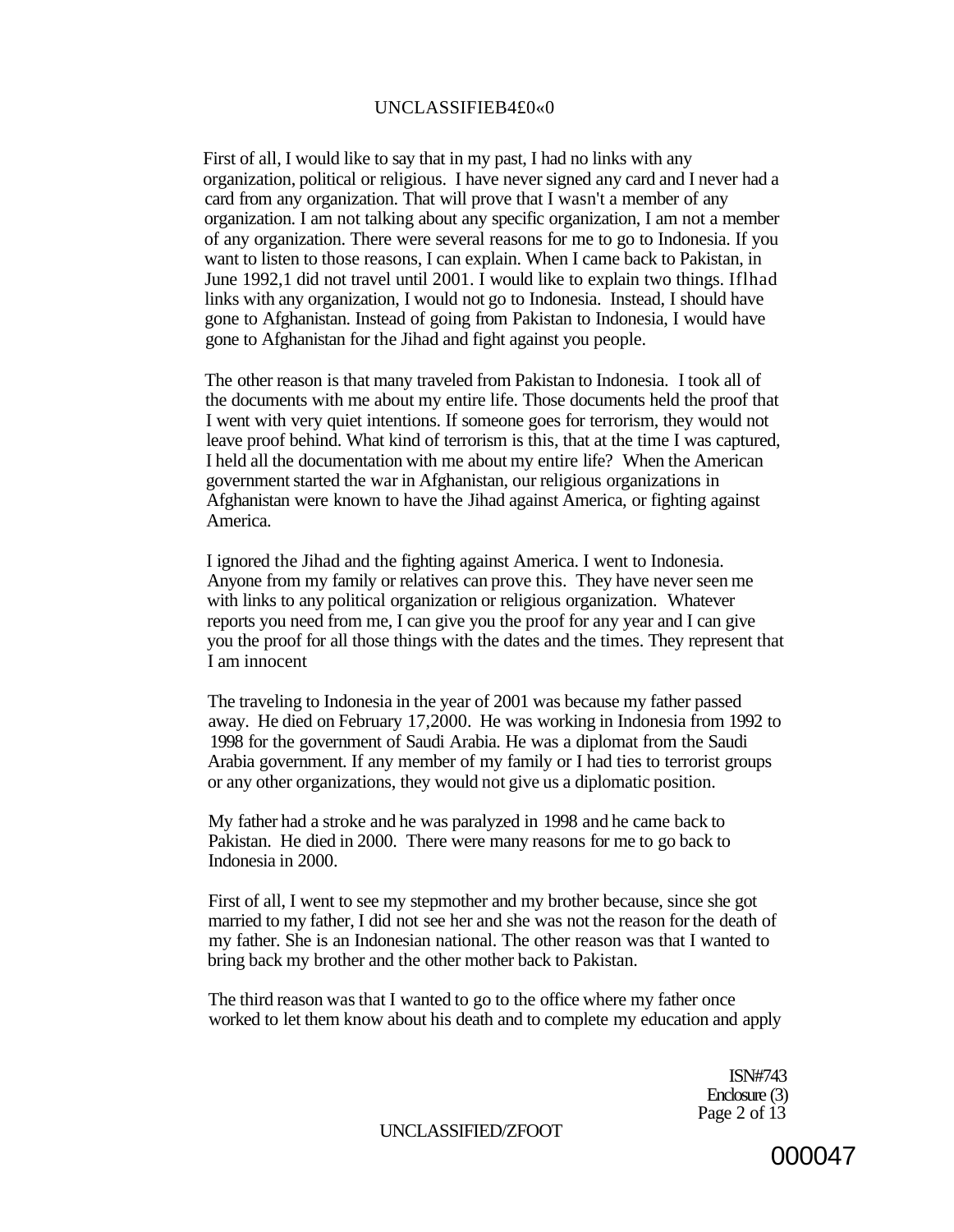#### UNCLASSIFIEDflEGSS)

for my father's position. The whole family knows of the reasons I went to Indonesia.

For the first charge, I have explained everything. I am not a member of any organization, even if it is al Qaida or any organization. As I told in one of my interrogations, I liked one of the organizations, but I was not a member of that organization. Do you understand this point?

Tribunal President: Yes.

Detainee: I don't say that I didn't have links with any organization. What I am saying is this, that I was not a member of any organization, especially al Qaida. When I was in school in Pakistan, there was a religious organization in Pakistan. I liked that organization and I used to go to the meeting in the open sessions. Beside this organization, I never physically dealt with any other organization. That organization was against the Shiites.

### • 3(»X2) **The Detainee ascertained the plans and movements of a US government official for the purposes of inflicting harm or death to that official.**

The second charge that you are trying to place on me, that I was trying to kill an American officer or I was watching his movements is totally baseless. I don't know any American in the world or in Pakistan. But, I have two friends that work in two American departments. One name is Fazzi Mohammed; he works at the World Bank in America. That person is now in Pakistan. The other person that I know that works for America works for American Express in Pakistan. He is the President for American Express in Pakistan. He is the General Manager, and his name is Igbar. Besides those two people, 1 don't know any Americans all over the world.

#### • **3(a)(3) The Detainee claimed prior knowledge** of **a terrorist act**

I have not confessed to any planning for any terrorist act

### • **3(a)(4) The Detainee engaged in planning of and surveillance for, a proposed terrorist act**

The fourth charge that you say, that I was planning for a terrorist act, I told you before that I never dealt with any terrorism organization, physically, nominally or in any way.

Detainee: I have this question, that you people did not capture me from Afghanistan. You arrested me from Indonesia, how are you charging that I am an enemy combatant?

> ISN#743 Enclosure (3) Page 3 of 13

UNCLASSIFIED//F0tfCf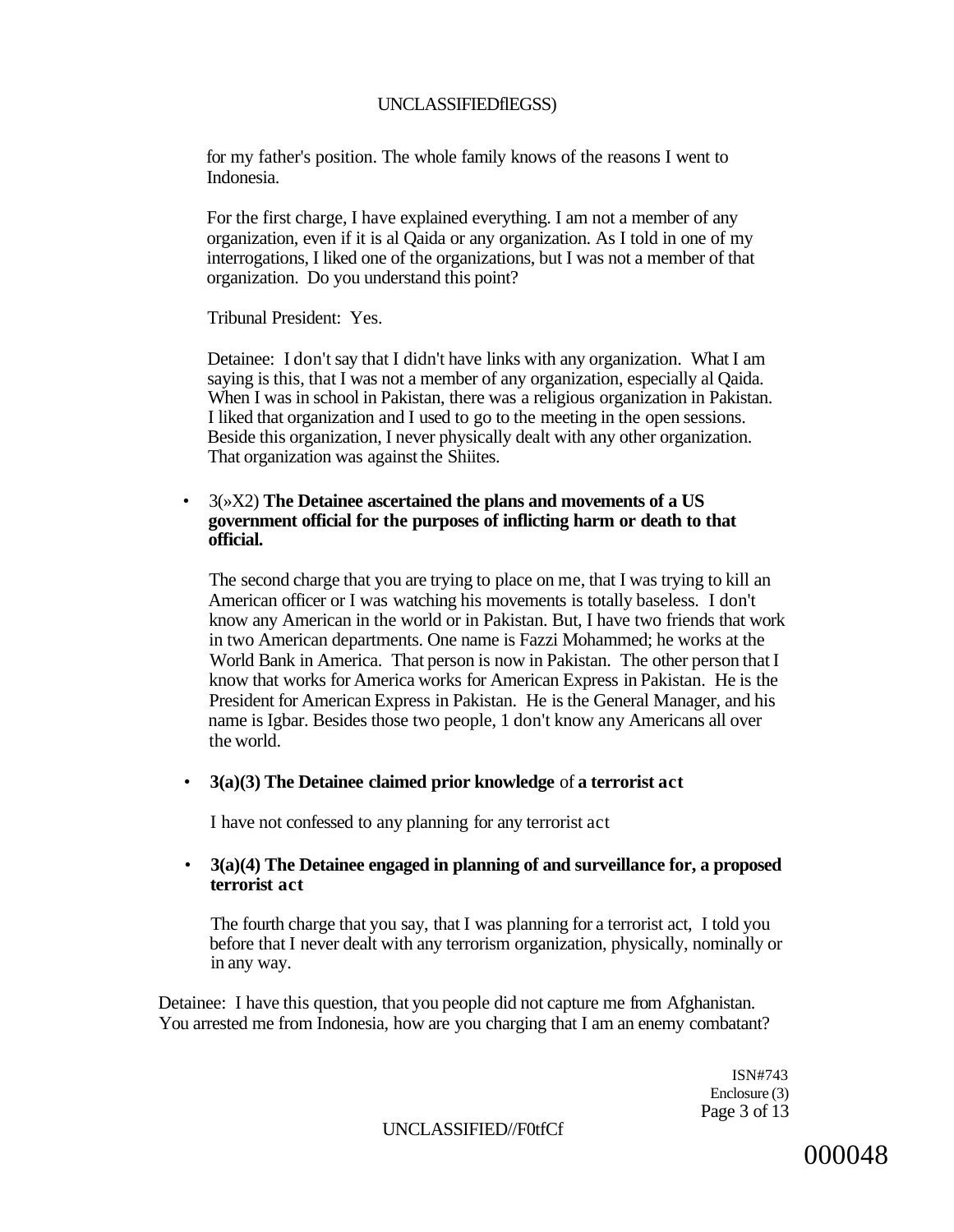### UNCLASSIFIED/ZEOUO

Tribunal President: That is what we are going to determine; whether mere is sufficient evidence or preponderance of evidence that will confirm your classification as an enemy combatant. We want to be certain that you are properly classified.

Detainee: I have already told you that during that period I stayed in Indonesia for 52 days, what I was doing there and who I met while I was there. I want to talk about points four and five.

Tribunal President: Ifl may interject on something. Keep in mind we have not seen your file. We do not know what you and the interrogators discussed.

Detainee: That's why I want to explain in front of you those four and five points. After I went to Indonesia, I got introduced to some people who were not good. They were bad people. Maybe I can say they were terrorists. When someone gets introduced to someone else, it is not written on their foreheads that they are bad or good. After dealing with the person, you can figure out if he is good or bad. Due to these reasons, I got introduced to four terrorists in Indonesia.

I have taken the oath and I am telling you the facts and truth. The first person's name was Ham Yahya Saqqaq. The other person's name is Lupfi Faisal At-Haneb (ph). The third person's name is Habib Rizq. Habib Rizq is the President of an organization, IDF, like, Islamic Defense Front It is said about him that he has connections with Usama bin Laden. Telephone connections. Habib Rizq and bin Laden talks through the telephone. Habib Rizq is also the guardian of the al Qaida organization in Indonesia.

I can't remember the name of the fourth person. If during the process, I remember the name, I will let you know. They were getting the fourth person ready for some terrorist act. I got introduced to these four individuals and I believe that is why I am here today. The first reason of how I got introduced to these four people is that I went into the area where my father used to live. We stayed there before for three years. There was one of my mother's friends there and her name was Lulu. She invited me to breakfast at her house on the second of Mandan (ph) and I accepted. One of these three men was at her house.

All three of the people that I met were Yemeni nationals. I got introduced to Lupfi Faisal Al Haneb (ph) at Lulu's house. He asked to see me again at the hotel where I was staying. I said OK. He came over to see me and Hani Yahya Saqqaq was with him. Hani Yahya Saqqaq introduced himself to me, saying he was a journalist for the general public. But inside he was a "Ma Jihad," the Secretary General of IDF. I showed Hani Yahya a picture that I took with the scientist who made the nuclear bomb for Pakistan. His name is Abdul Khalid Kahn (ph). The picture had some other assembly members also. That is when Hani thought I was such a high level person. He said that I was a "Ma Jihad," and I told him that I was.

> ISN#743 Enclosure (3) Page 4 of 13

UNCLASSIFIED//?©\*\*)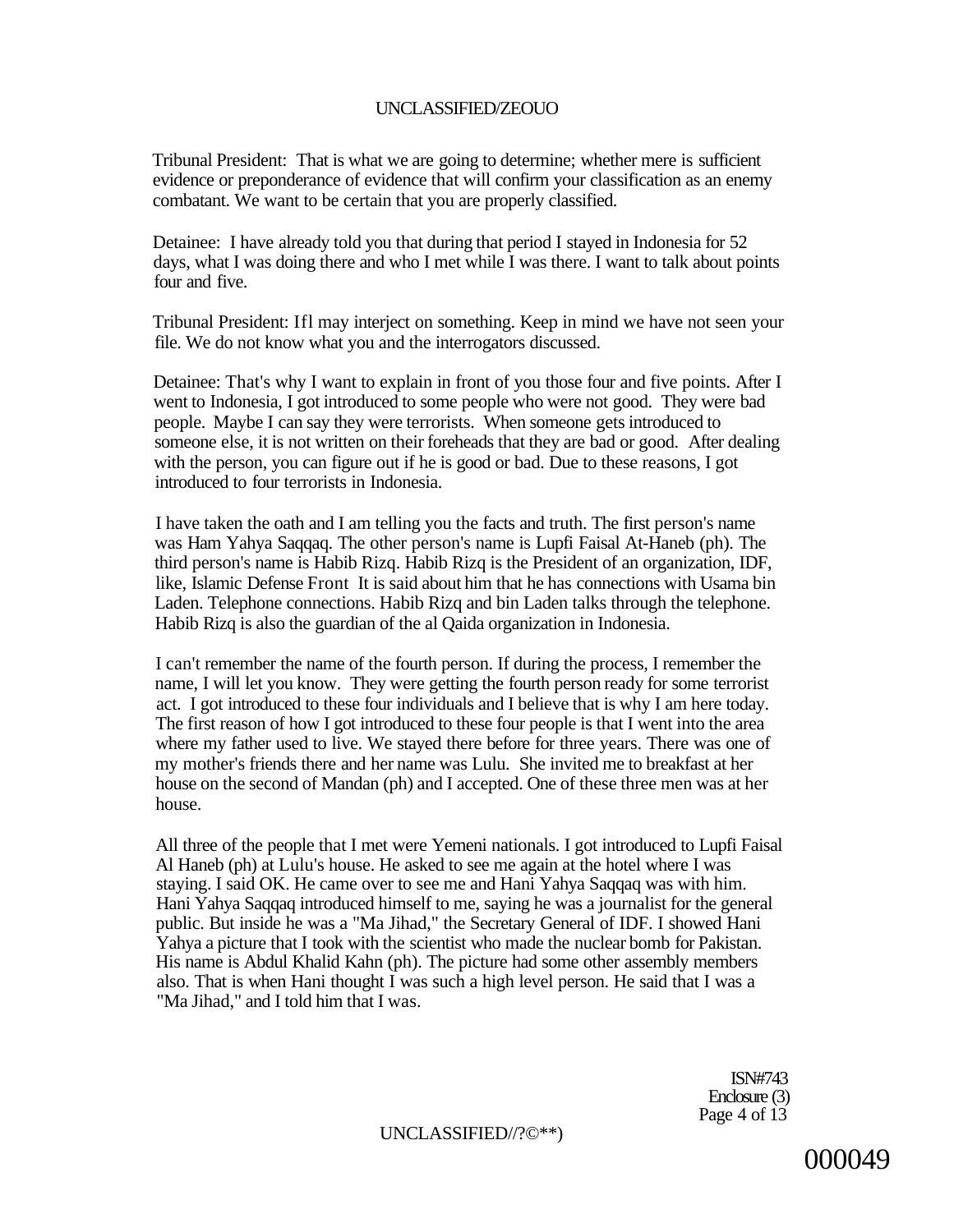#### UNCLASSIFIED/^eee

After that, he explained to me that one year ago, he tried to blow up the American embassy in Jakarta. Then he took me to see the President of his organization. The name of the President is Habib Rizq. When I went there, I saw approximately 50 to 100 people sitting in the rooms and they were having a meeting. I asked, what are these people are doing over here? He told me that the New Year is coming and the actions we are taking, the terrorism acts; we are having a meeting about that. He asked me for economic help. He also told me that he has a group of people from Indonesia to Pakistan to fight against the Americans.

When I found out about this, that these were very bad people, 1 tried to get away from them. There are many other points; if you want, I can also explain those.

Tribunal President: We may have some questions for ask you to clear up some items, but please, feel free to continue to tell us any information that you feel will be important for us.

Detainee: I accept the fact that I showed actions in Indonesia to portray that I was a high level person. I didn't go to see them; those people came to see me. The fourth person's name I cannot remember. One day, Hani Yahya invited me into a classy hotel. There were four people there including myself. Hani Yahya told me that this fourth person was getting himself ready to harm himself in a terrorist type of way; self suicide. To show that I was such a big person, I talked about Osama bin Laden and they asked me, did I see Osama bin Laden and I told them yes, when I was coming from Pakistan, I heard one of his announcements, in which he announced that the Muslims should not travel on non-Muslim airlines. If the Muslims were to travel on non-Muslim airlines, then al Qaida and Osama bin Laden are not responsible for their lives. He asked me, did I know about the Ma Jihad from Pakistan. I told him yes. It is true that I met many of the leaders from the organization in Pakistan. I have pictures with them. I was on my way to Jakarta and when I reached home, I was arrested.

In the last days, I was trying to stay away from him (Hani Yahya). He was calling me and I was trying to avoid him. The second charge in the summary of evidence, I think it is about what I just explained. (Hani Yahya) told me they were planning to blow up two hotels on New Year's. An American Ambassador had a program in one of the hotels. He also introduced me to his father who was responsible for three schools that trained terrorists. When I found out about all these things, I was trying to go back to Pakistan. It is obvious that I went to Indonesia and Jakarta after ten years and I don't know anyone over there. The only people I know over there is my mother and brother.

If I have committed any crime, I am ready for the punishment, but I know that I am innocent. That is why I am here.

Tribunal President: I want you to understand that we are not here to punish you here today. We are here to determine whether you have been properly classified as an enemy

> ISN# 743 Enclosure (3) Page 5 of 13

UNCLASSIFIED//FeTO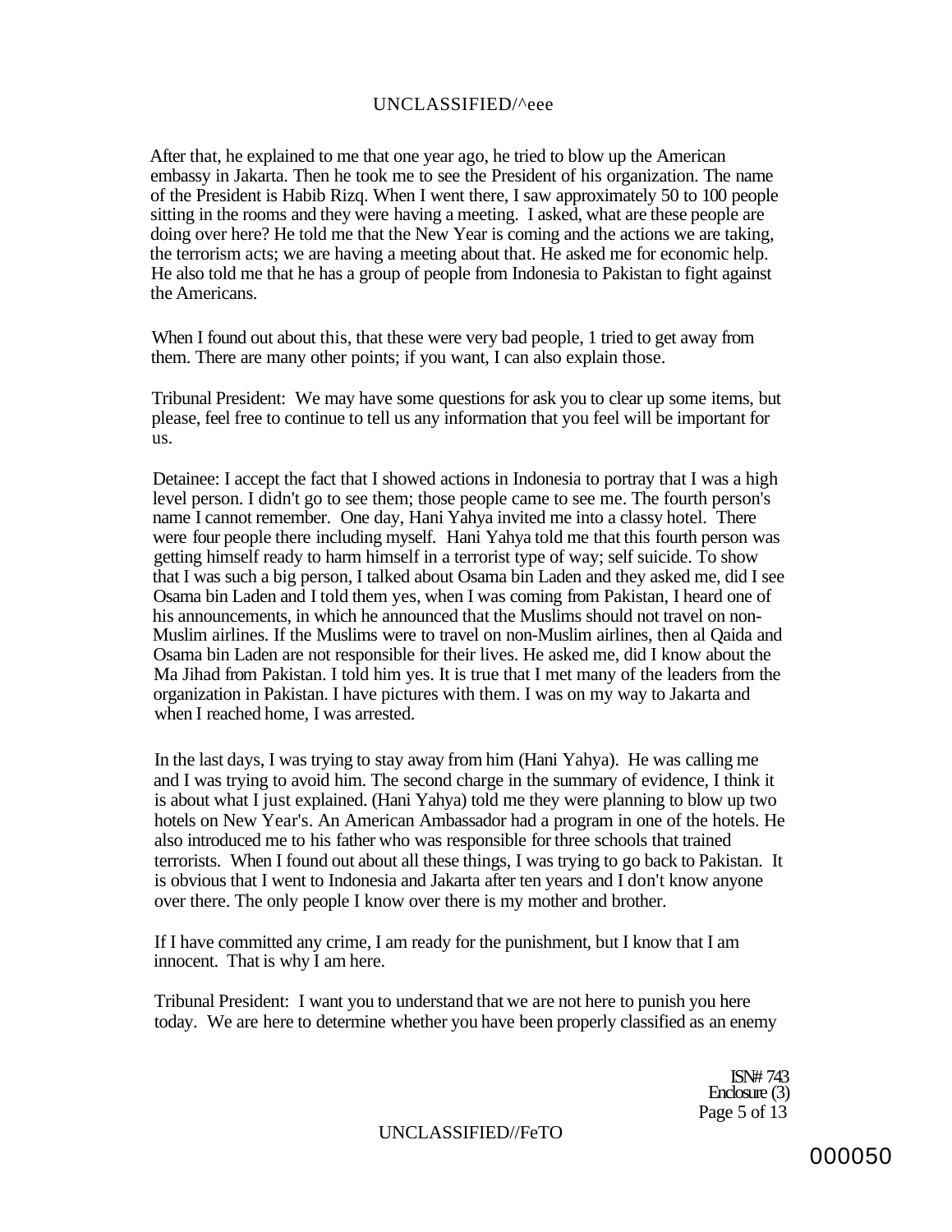# UNCLASSIFIED//FeeQ

combatant. We welcome your participation and your openness in your statements. We may have some questions, but does this conclude your statement at this time?

Detainee: Yes. My statement is over.

#### **Tribunal Members' Questions to Detainee**

- Q: That was quite a story that you told us today. But it will assist us to ask questions that make sense.
- A: I am aware that for the truthfulness I speak, these things may harm me, but to be honest, I have told you everything.
- Q: That\* s good because we want to be able to understand what happened and why it happened. During the time when you met these people that you told us about, you were only in Indonesia for 52 days?
- A: Yes. From November 18,2001» Sunday, 8PM until January 9,2002, Wednesday, 4AM.
- Q: You remember it very well. Are you from Pakistan originally?
- A: Yes. But when I got into the census I was in Saudi Arabia. I was born October 17,1977.
- Q: Your father, you said, was a diplomat for the Saudi government?
- A: Yes. He also stayed in America for one year for the Saudi government.
- Q: Where did you learn your English?
- A: I studied English in Indonesia for one year. And I also learned English over here. I speak nine different languages.
- Q: Were there times when you lived in Indonesia different times?
- A: I traveled to Indonesia my whole life about three times. Tne first time was in 1990. 1 stayed there for six to eight months. Then I came back to Pakistan for a vacation. Then I went back to Indonesia in 1991. I stayed for one year. Then I went to Indonesia in June of 1992. I traveled over there for the third time in 2001.
- Q: The first two times you went to Indonesia; was that the before your father began his duties there?

ISN# 743 Enclosure (3) Page 6 of 13

UNCLASSIFIED//FOtlO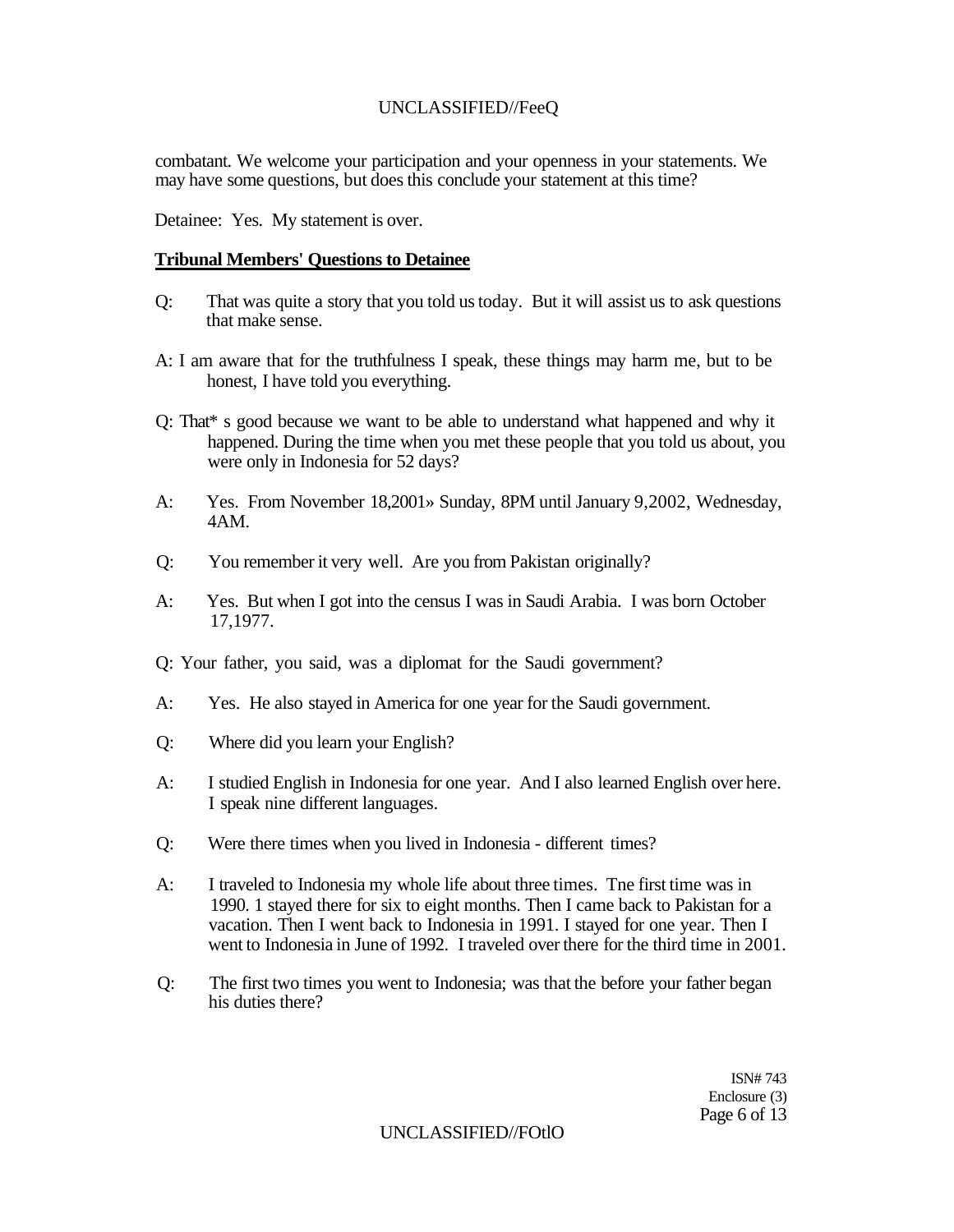# UNCLASSIFIED//EQy©

- A: No. My father started his duties over there after that time. My father was working for Saudi Arabia. He got transferred from Saudi Arabia to Indonesia. Due to that we left Saudi Arabia and went to Indonesia.
- Q: That is the reason why you started traveling to Indonesia, because he had been sent there?
- A: Yes.
- Q: When he went there, he married another wife and had a family there also?
- A: When our entire family came back to Pakistan in 1992, my father went back to Indonesia alone. And then he got married over there for a second time. I found out about his other marriage when my father came back when he got sick in 1998.
- Q: The main reason, the only reason you wanted to go in 2001 was to take care of business when he died?
- A: Yes, for that and for my stepmother and brother.
- Q: That was when you met these people you talked about and all the bad things happened to you?
- A: Yes.
- Q: Before that time, have you ever been in trouble with the authorities anywhere?
- $A:$  No.
- Q: Did you have a job or were you a student? What were you doing during this time?
- A: In which country?
- Q: In Pakistan.
- A: I worked for three departments. From 1998 to 2001,1 did not travel. The first department was the Per-Continental Hotel. I was a chaplain in a five star hotel. I was a translator for an Arabic delegation. I worked this job for one year. I worked in an institute, the Institute of Leadership. Then an institute in Pakistaa It was a university in Karachi.

Q: How many years of formal education have you had?

ISN# 743 Enclosure (3) Page 7 of  $13$ 

UNCLASSIFIED//FOtfcT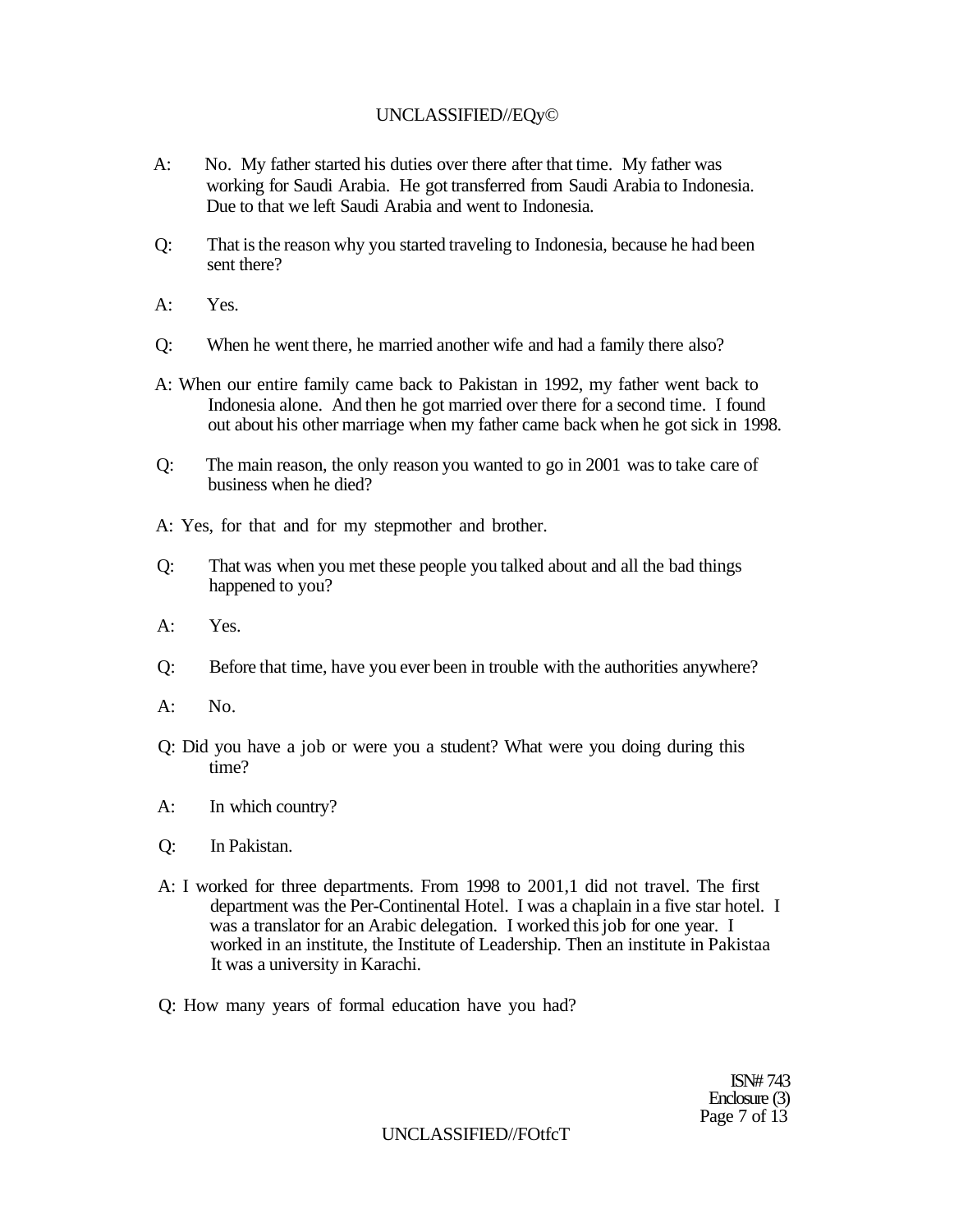# UNCLASSIFIED//EQUO

- A: I got an education in different countries. For 10 years in Saudi Arabia, tor two years in Indonesia, and four years in Pakistan.
- Q: You were telling us about a conversation you had with the men in Indonesia. You said, he asked you if you were Ma Jihad and you said yes. Was that true or were you trying to impress him?
- A: What I said was true. It has two different meanings. People think to shoot a bullet is Jihad. My education has taught me that if you stay away from bad things, it is also Jihad. The verbal meaning of Jihad is that you stay away from the bad things and to do the good things.
- Q: Is that what you meant when you told the Yemeni men that you were a fighter?
- A: Yes.
- Q: Did they think that you meant fighter?
- A: Yes.
- Q: Have you ever actually been a fighter in the military?
- A: I have never had any training and I have never been in the military. I remember one incident, in my life; I picked up a weapon only once. It was a small pistol. When I tried to chamber a round and load it, I cut my finger and I still have the scar today. After that, I have not picked up a weapon.
- Q: Have you ever fought in any wars?
- A: No.
- Q: It sounds like you had prior knowledge of a terrorist act that concerns the fourth man who was getting ready to do the suicide attack on the hotel. Is that right?
- A: I am giving you my opinion. Maybe it is about that
- Q: Did the three Yemeni men tell you about other things that were planned to happen?
- A: They told me about another actions. There was an island inside Indonesia, where there is war going on between the Muslims and the Christians. Hani Yahya and the people of his organization were getting ready to send people over to the island to fight against the Christians.
- Q: This is Aceh or Timor or one of those places?

ISN#743 Enclosure (3) Page 8 of 13

UNCLASSIFIED/ZEOUG 000053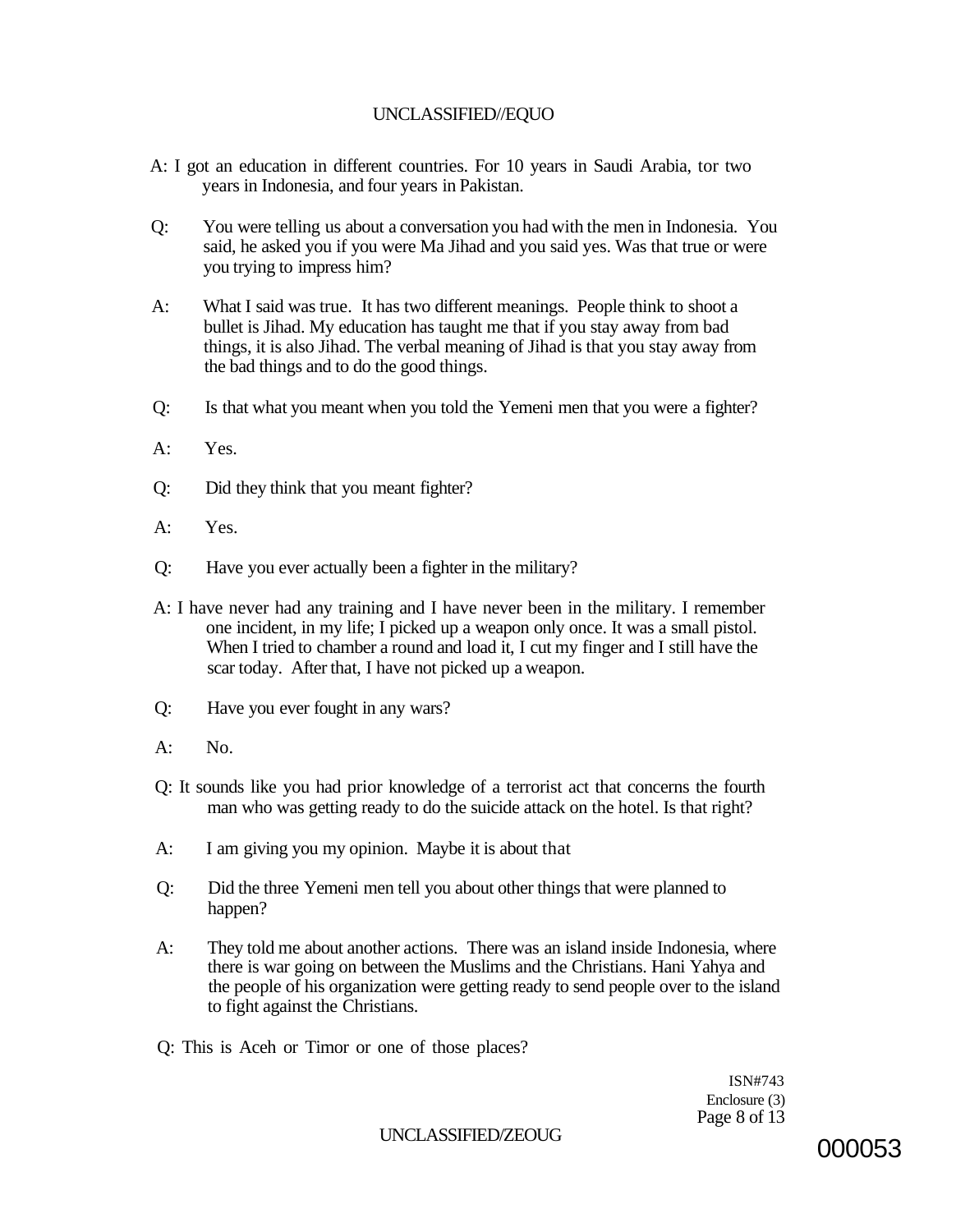# UNCLASSIFIED//FetJO

- A: Yes. They also told me that Hani Yahya's aunt lives in America in San Diego. They also told me the aunt and her husband eloped because the American government wanted to arrest them. They asked me if I knew anybody in America that could help my aunt. He asked me if I knew a person that could act as a sponsor that could help his aunt.
- Q: I think you were right before. Conversations like that is probably why you are here.
- A: Yes, I accept that.
- Q: Do you believe they said you were with Hani Yahya, you were with Lupfi, you were with Habib, and therefore, you did all these things with them?
- A: Yes.
- Q: But you tell us today that you didn't do these things with them?
- A: No. I have not done anything bad in my whole life. I am not a heathen person, everybody knows about me. Even the scientist who made the nuclear bomb for Pakistan, I took pictures with him.
- Q: How was it that you were able to get your picture taken with Doctor Kahn?
- A: I was in a program as a guest. Doctor Kahn was there as a chief guest I recited the Holy Koran. After 1 did my recital, they took the pictures. And I took those pictures with him. I have over 100 prizes for that recitation. I also saw King Fahd from Saudi Arabia. I have an award from King Fahd and I have an award from Indonesia and I have a gold medal from the government of Pakistan. In every Muslim country, every program starts with the recital of the Holy Koran. I saw many leaders in the programs. Leaders from "Maha Jahdid" organizations.
- Q: What are your feelings about the United States?
- A: On what topic?
- Q: Do you consider the United States a friend, an enemy? How do you feel about the United States?
- A: American is the second host because one of my aunt's is an American citizen. When my uncle went to America, he started a business. And due to that, our family got a strong position and we started three businesses in Pakistan, one factory and two plazas. My father also stayed in America for one year. Also, more than five million Muslims live in America.

ISN# 743 Enclosure (3) Page 9 of 13

UNCLASSIFIED/ZEQUq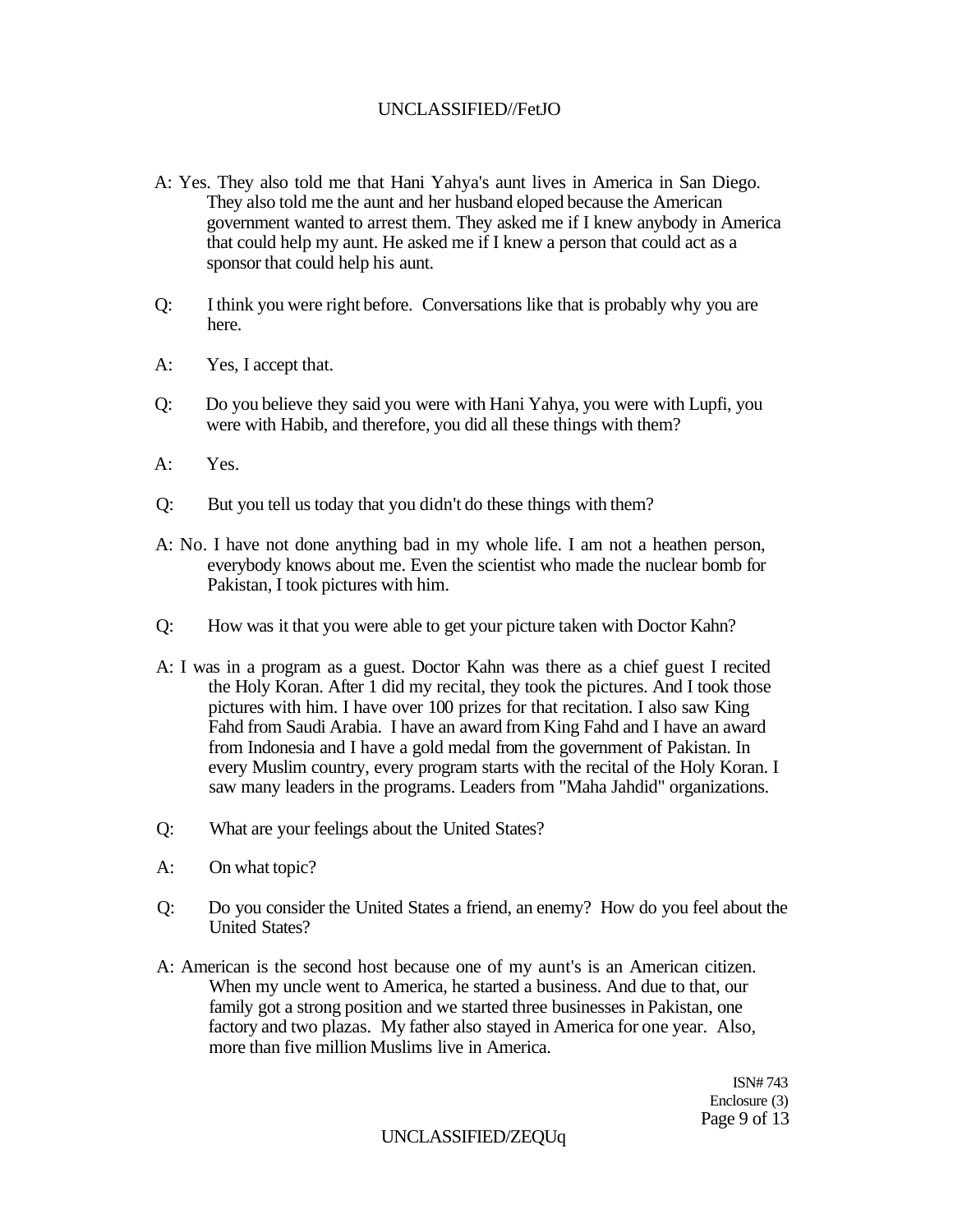# UNCLASSIFIED//FQTO

# Tribunal Members' Questions to Detainee

- Q: What business is your uncle in, in New Jersey, you said?
- A: His business is in New York. His home is in New Jersey.
- Q: Is that the business that generated three factories in Pakistan?
- A: Yes.
- Q: What is that business?
- A: Medical. Pharmaceutical.
- Q: Distributing or manufacturing?
- A: Distributors.
- Q: And the factories in Pakistan, distributors or manufacturing?
- A: They make leather shoes.
- Q: OK, complete line of business then?
- A: Yes. My uncle and his wife are both doctors.
- Q: It amazes me that you would associate with people that you associated with. You must have a very big ego and want to be a popular person.
- A: I think I'm stupid; otherwise, I would not be here today.
- Q: You are very cooperative, very truthful, you seem to want to make amends and I've met many individuals doing my job here and I notice that you are wearing an orange uniform. Why is that?
- A: I don't know.
- Q: You don't know that there are other colors or you don't know why you are still in orange?
- A: I know about the other colors, I think I am still in this color of uniform, because once 1 tried to commit suicide after being here 191 days.

ISN# 743 Enclosure (3) Page 10 of 13

UNCLASSIFIED//Fee&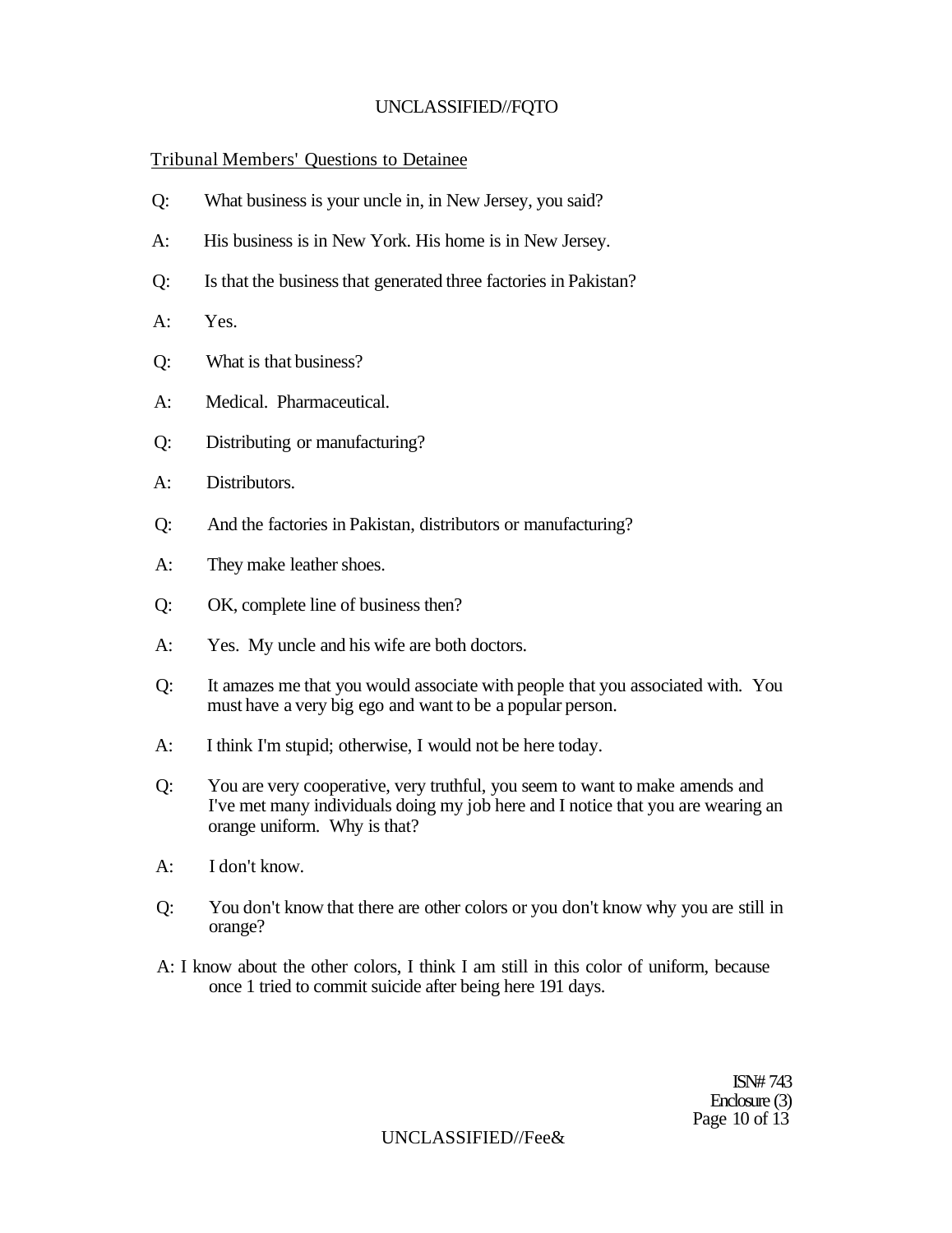# UNCLASSIFIED/#9U0

### **Tribunal President's Questions to Detainee**

- Q: I understand your rather to be a Saudi Arabia diplomat. How did he acquire residence in Pakistan?
- A: Before going to Saudi Arabia, my father had three bungalows in Pakistan. We put them up for rent and we lived with our grandfather. The rent we received for the bungalows, we took care of everyday business.
- " You maintained your Saudi Arabian citizenship?
- No. **A:**
- You have a Pakistani citizenship? **Q:**
- Yes. **A:**
- You wanted to attempt to replace your father's position after his death? **Q:**
- Yes. **A:**
- How could you work for the Saudi government as a Pakistani citizen? **Q**
- We were using the passport from Pakistan as Pakistani, but the stamp they put on the passport, this gives us the facilities to the Saudi government The organization at the department where my father was working, there were also other people working but they were working as Saudi nationals. And they were from different nations. **A;**
- Q: You indicated that you spent 52 days in Indonesia. Why did it take you so long to take care of that business?
- A: I saw the director of the office where my father worked only once and I presented him the file and told me that he would see me after our holiday. It was the holy month. After that, I went to my grandfather's home. Then I started the process for my mother to go back to Pakistan. Another obstacle we were facing was ray younger brother has to be eligible to use my father's passport. It's according to the law of Indonesia. But my father was dead. My brother didn't have the passport and was not allowed to have it

Detainee: Will there be another Tribunal session?

Tribunal President: No.

ISN# 743 Enclosure (3) Page 11 of 13

UNCLASSIFIED/TEG^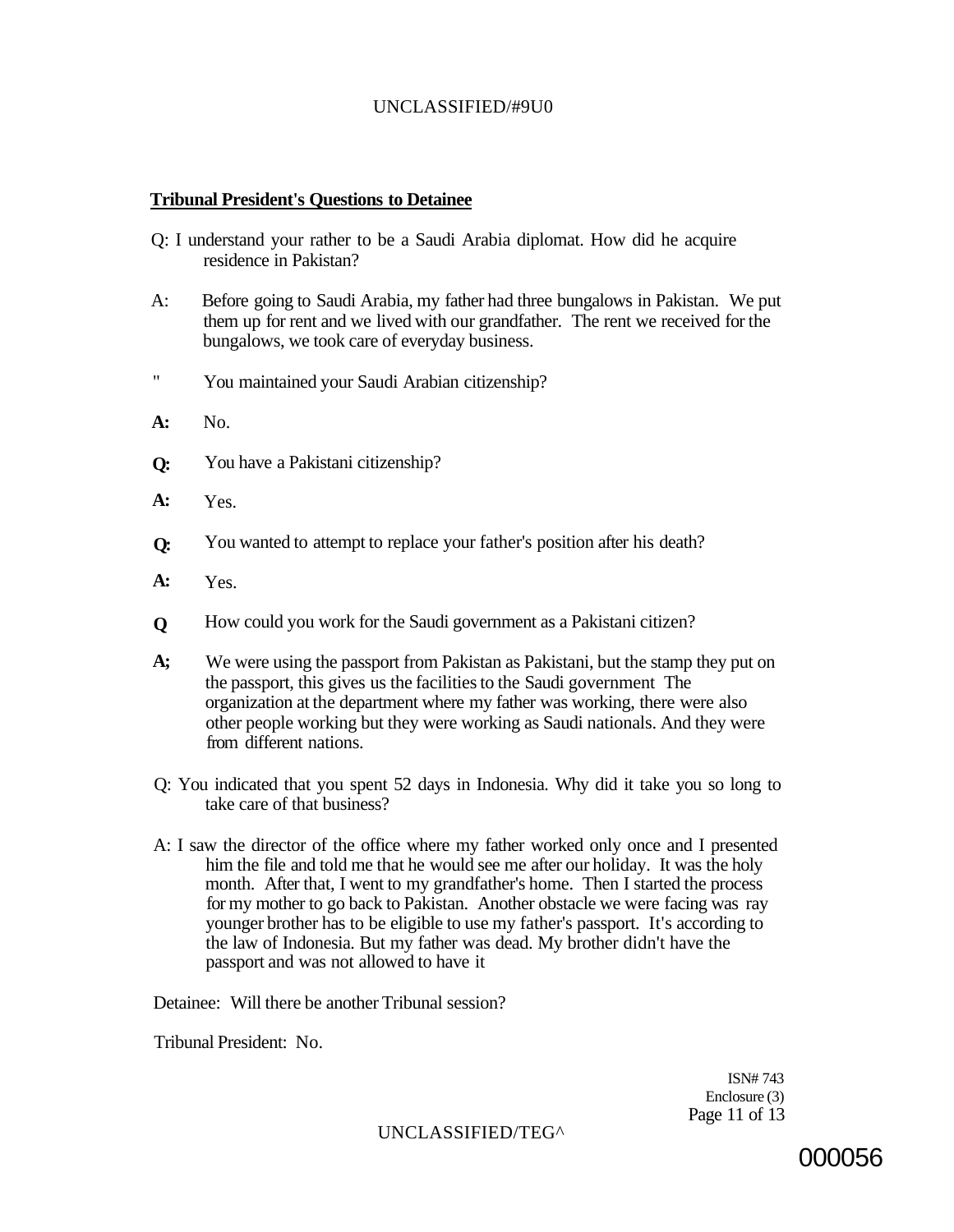# UNCLASSlFIED/#effO

Detainee: When will I know about the outcome of this?

Tribunal President\* I will explain what lies ahead after this process and hopefully within 30 to 60 days, no longer than that, once the convening authority reviews our decision, then you will be notified of our decision.

Detainee: There is one more point that I want to make. When I was talking to Hani Yahya Saqqaq, he asked me one question. And I told bim that when Osama bin Laden said not to travel on non-Muslim planes, he asked me what I thought about that? I said, I think there will be more terrorism. He asked my how it\*s going to happen? He also asked me what did I know about the "Majahadid?"

I told him three things. I told him there was a type of glasses that once placed on your face, you can find out what weapons your enemy has, like X-ray glasses. I also told him that there was a type of chewing gum, if you chew it and throw it, it would explode like a bomb. I also told him that there was a type of shoes in which you could hide the bombs.

I want to ask a question. My briefcase; all of my papers are in my briefcase. How can I get my briefcase?

Tribunal President: We will go to review all the other evidence and if we feel that this information that might be in your briefcase may be of relevance then we will have that evidence produced

Detainee: Is this the final Tribunal?

Tribunal President: I will explain that. But we have one more question.

#### Tribunal Members' Ooestions to Detainee

- Q: Your memory is better than mine but, you arrived in March 22,2003 and you mentioned you spent 92 days in Cairo, Egypt in detention. Early I believe you said it was 2002, How many different places have you been detained and when were you initially arrested?
- A: They arrest me, January *%* 2002 in Jakarta. *I* stayed in Jakarta for two days. They sent me to Egypt I stayed in Egypt from January 11,2002 to April 12, 2002. Then they sent me to Afghanistan by Pakistan. I was in Afghanistan April 13,2002 to March 22,2003.

**ISN#743 Enclosure (3)**  Page 12 of 13

UNCLASSEFIED//F0ffO^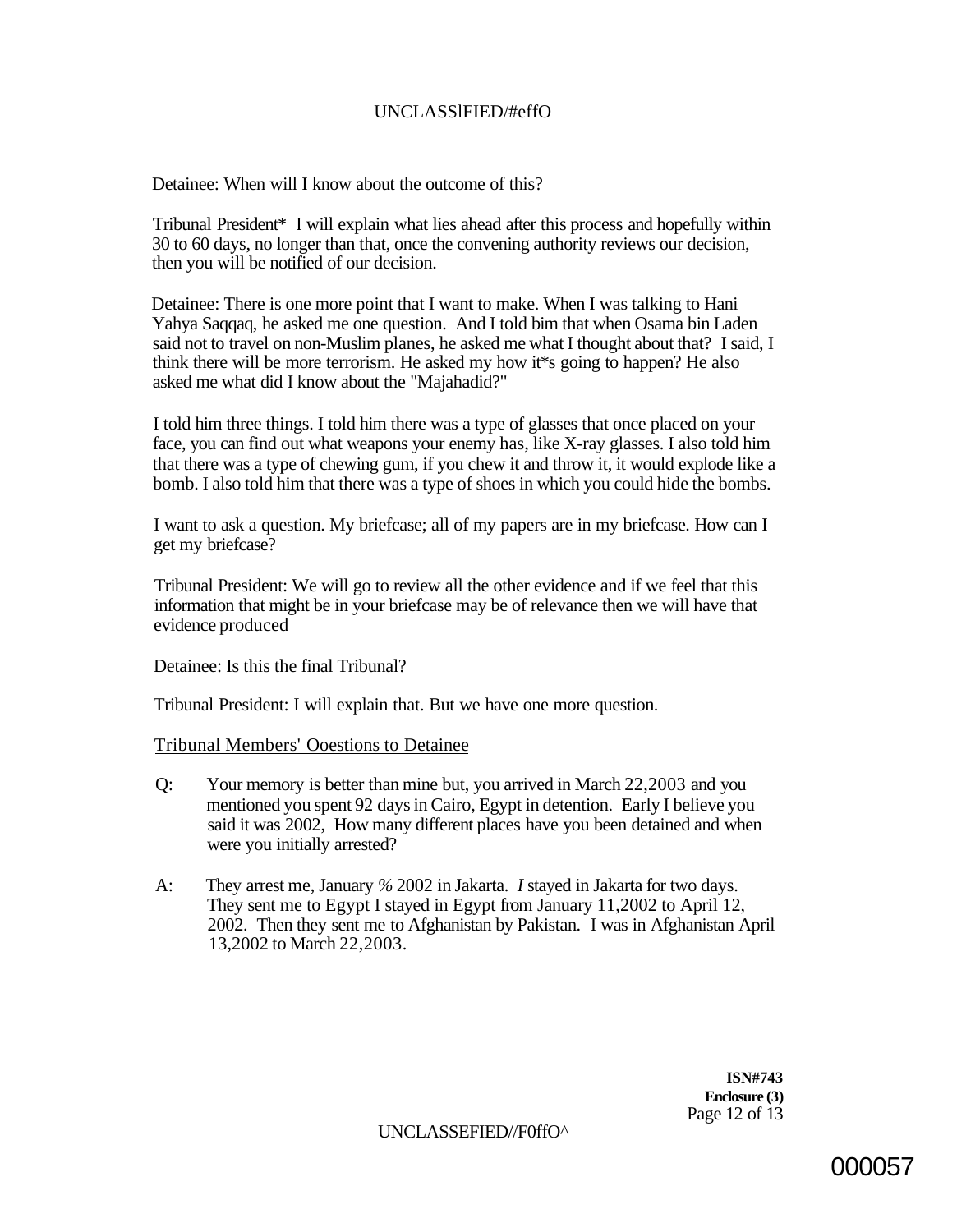# UNCLASSIFIED//FOTO

# **AUTHENTICATION**

I certify the material contained in this transcript is a true and accurate summary of the **testimony given during the proceedings.** 



**ISN#743 Enclosure (3)**  Page 13 of 13

UNCLASSIFIED//F©tJ(5'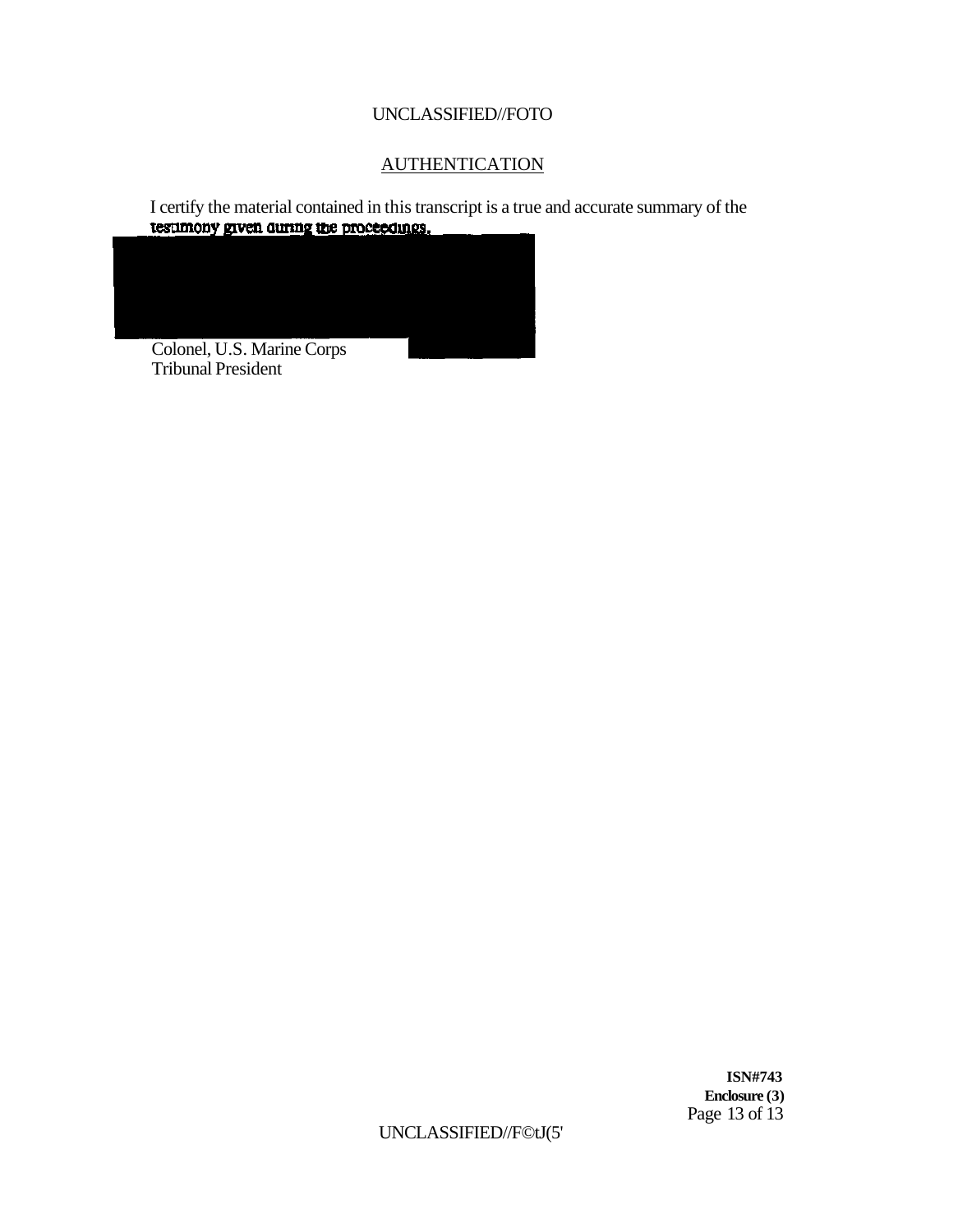# UNCLASSIFIED/^ro3

# **Summarized Sworn Detainee Statement**

# *The Tribunal President read the hearing instructions to the Detainee\* The Detainee confirmed that he understood the process, but made a statement*

Detainee: Yes, I'm ready.

Tribunal President: Do you have any questions concerning the Tribunal process?

Detainee: First of all, peace be upon you. I have been here for almost two years; what kind of government do you have that no one understands why I've been here two years for no reason?

Tribunal President: I understand you don't have any questions about the process we are going through today.

Detainee: You are leaders, and we were not against the Americans; we were happy when the Americans first arrived into our area. I've been sitting here for the past two years for no reason; we were happy for the coming of Americans.

Tribunal President: We are going to proceed with the hearing. There will be an opportunity later for you to provide more information about why you were apprehended and why you believe you should be released. More specifically, why you should not be classified as an enemy combatant.

*The Tribunal President then reiterated the purpose of the Tribunal, and that none of the Tribunal Members had seen any information prior to the Tribunal other than the Detainee Election Form, The Tribunal President also explained in further detail the purpose of the Tribunal and offered to allow the Detainee the opportunity to ask questions at any point during the proceeding,* 

*The Personal Representative submitted the Detainee Election Form (Exhibit D~A).* 

*The Recorder then read the unclassified evidence.* 

*The Tribunal President addressed the Detainee Election Form, and confirmed with the Detainee the identity of the Witness he requested. Although the Witness was in V.S. custody, he was unable to be present due to Force Protection concerns; the Witness was, however, able to provide an alternate form of testimony by sworn statement as provided to the Personal Representative\** 

*The Tribunal President then offered the Muslim oath to the Detainee, and that it was a promise to tell the truth,* 

Detainee: Yes, yes; I am ready. I am ready to testify because I was innocent. I was very happy you helped us to be freed from the oppressors; for the past two years, my interrogations never ended.

mCIASSIFIED//EGUD ISN# 966

Enclosure (3) Page 1 of 6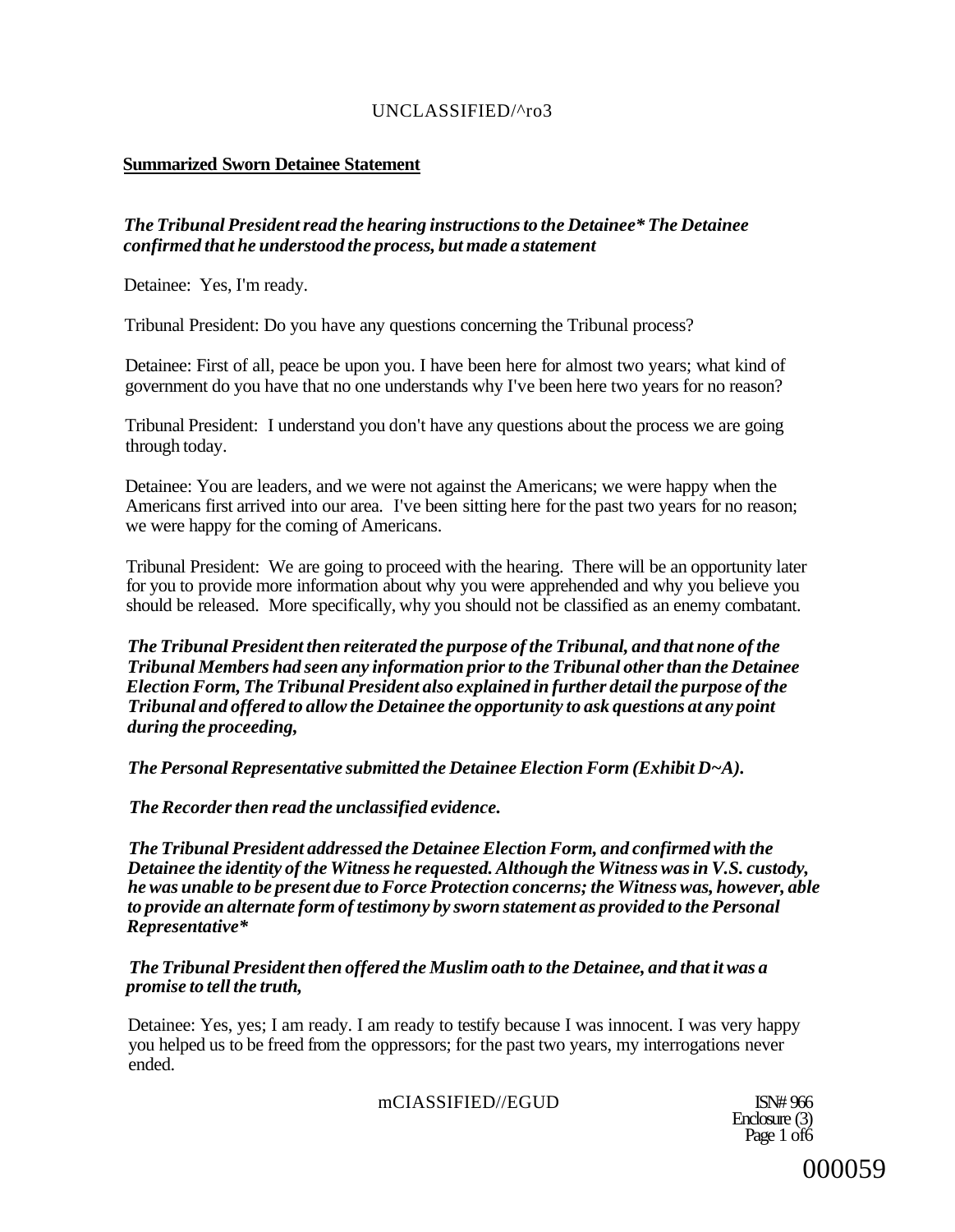#### *[\jiy\sljS\i30ll- H](file:///jiy/sljS/i30ll-)}Uirv\*enu\j*

Tribunal President: As I understand, you'd like to make your statement under oath?

Detainee: I am ready to swear twenty times because I'm innocent.

# *The Recorder then administered the oath to the Detainee. After the Muslim oath<sup>t</sup> the Detainee stated the following:*

Detainee: I'd like to notify all of the leaders, that I owe 200,000 rupees, and I was taking care of my family; I owe all that money, and now I'm here.

# *At the Tribunal President's request, the Personal Representative men stated each point of unclassified evidence separately, to allow the Detainee the opportunity to respond,*

*3-1. The Detainee, when captured, was wearing an olive drab green jacket. He was stopped at a checkpoint because he was with a group observed caching weapons, which had recently been used against United States forces.* 

Detainee: All lies. 1 assure you all over Afghanistan no one could prove this. I only had two donkeys with which I was taking care of my family.

*3-2. The Detainee suffered hearing loss, which was caused by firing weapons.* 

Detainee: All lies. I assure you that since childhood, I had this problem, and it wasn't from firing weapons.

3-3. *The Detainee had knowledge of an early warning system used to warn villagers of approaching United States or coalition forces.* 

Detainee: AH lies. I didn't ever go very far from my house, ever.

*3-4. The Detainee operated an intelligence collection network in support of a former Taliban Chief of Intelligence.* 

Detainee: All lies. I swear to Allah that I don't know what the Taliban is; all I know is that Karzai is the President.

3-5. *The Detainee was scheduled to meet with other Taliban leaders who discussed an upcoming jihad against the coalition and Afghanistan Transitional Authority.* 

Detainee: 1 swear to Allah that I don't know these leaders as I was providing for my family; all over Afghanistan nobody would tell you I know these leaders.

Personal Representative: (addressing the Tribunal President) Sir, this concludes the Summary of Evidence for the Tribunal.

UNCLASSIFIED//FeTO~ ISN# 966

Enclosure (3) Page 2 of 6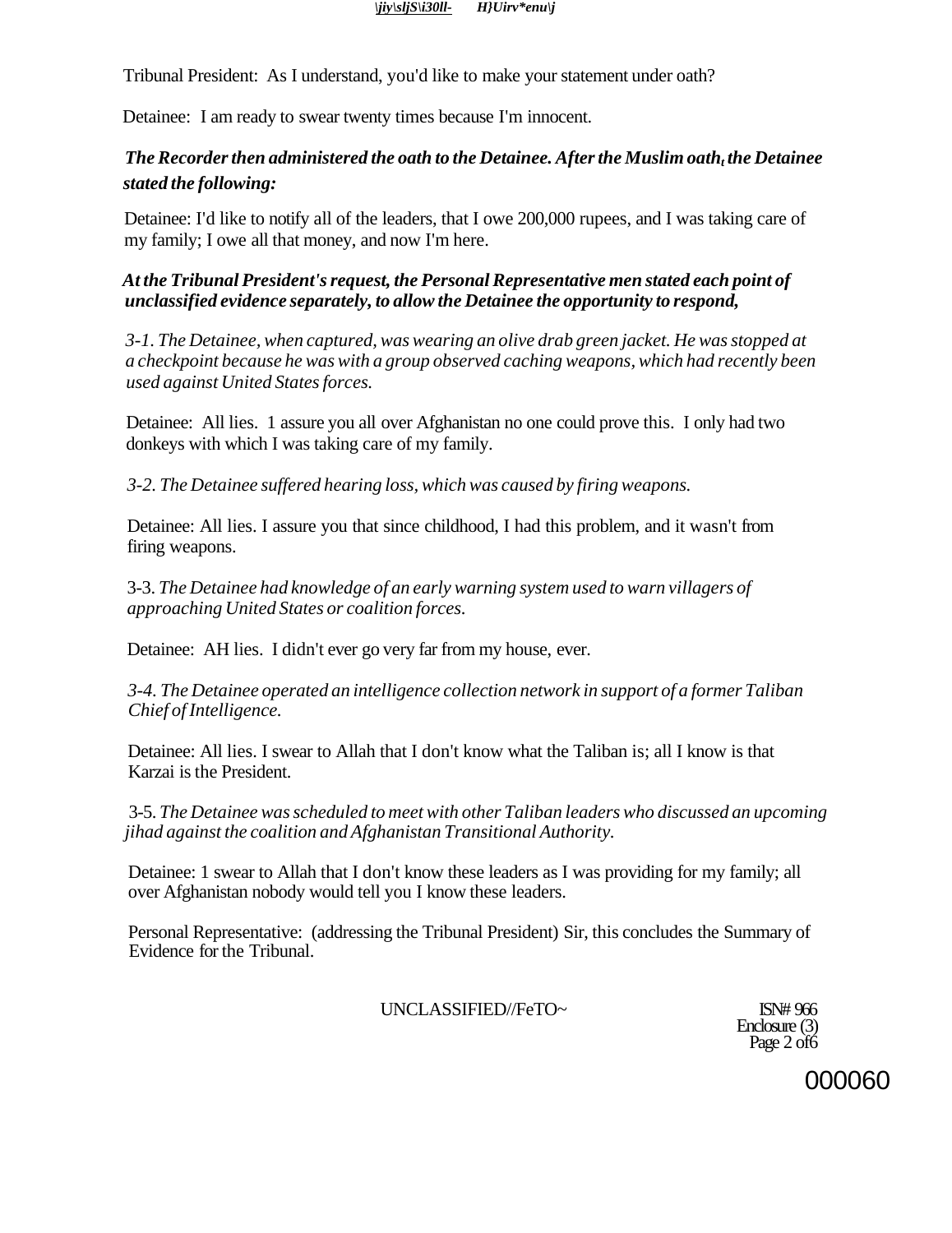### UNCLASSIFIED//FOtf©

Detainee: I was working day-by-day to provide for my family; I was very happy for the coming of the United States forces. I would like to tear up my clothes in front of the Tribunal; I'd like to tell the President of the Tribunal that we were happy. I'm not al Qaida or Taliban, and they came to get rid of the oppressors of Afghanistan. God willing, in the future, anyone who accused me of these bad things I would hand over to the United States. I am ready to tear up my clothes if you want to slaughter or kill me; all over Afghanistan there are no individuals that would tell you anything wrong about me to you. I swear if I was guilty I would not swear, but I am innocent which is why I'm ready to swear. Thank you very much, and I say greetings to you, whatever you want to do.

### *The Tribunal President then requested that the Personal Representative present the statement from the Witness,*

Personal Representative: The Witness made a statement on 16 December 2004, to each of the allegations on behalf of the Detainee. On #1, (the Witness) answered that everyone has a drab olive green jacket. Wintertime is cold, and everyone wears it Yes, you may buy one at any bazaar, and he has a new one. At time of capture, he was outside of his house on the wall wrapped in goatskin, because he has TB and was sick. On #2, he was deaf since childhood, not from firing weapons. On #3, no one had knowledge of early warning systems; three people told lies from the village because they didn't like me or the Detainee. They had worked for the Russians. Americans had come before, and they ate at my table. On #4, the Witness stated no, he was a poor man, and Taliban never came to our area. How could he work for the Taliban? Our people were against the Taliban. He had no education, and is unable to read or write. On #5, the Witness stated no; the Detainee never stayed out of the village for a day, and never had a relationship with the Taliban, because he was just a fanner. That completes the Summary of Evidence, but I asked the Witness several other questions.

### *Below are questions asked by the Personal Representative (PR) and the PR<sup>f</sup> s summary of the Witness (W) testimony.*

- PR: How long have you known the Detainee?
- W: I have known him since childhood; he is the son of Kowaskakhi (ph), and the grandson of Anwar Babu; he has TB and is treated here with IV's, and he is weak. They treated him for eight to nine months for this. Next month will make it two years we have been here.
- PR: Did the Detainee have any weapons?
- W: No; he was a farmer for another person that is disabled. The name is Lakik (ph), and the Detainee was fanning for this person, and is where he got his money. He had no weapons or education.
- PR: Does he have any possessions?
- W: Two donkeys.

UNCLASSIFIED//FeJ0O ISN# 966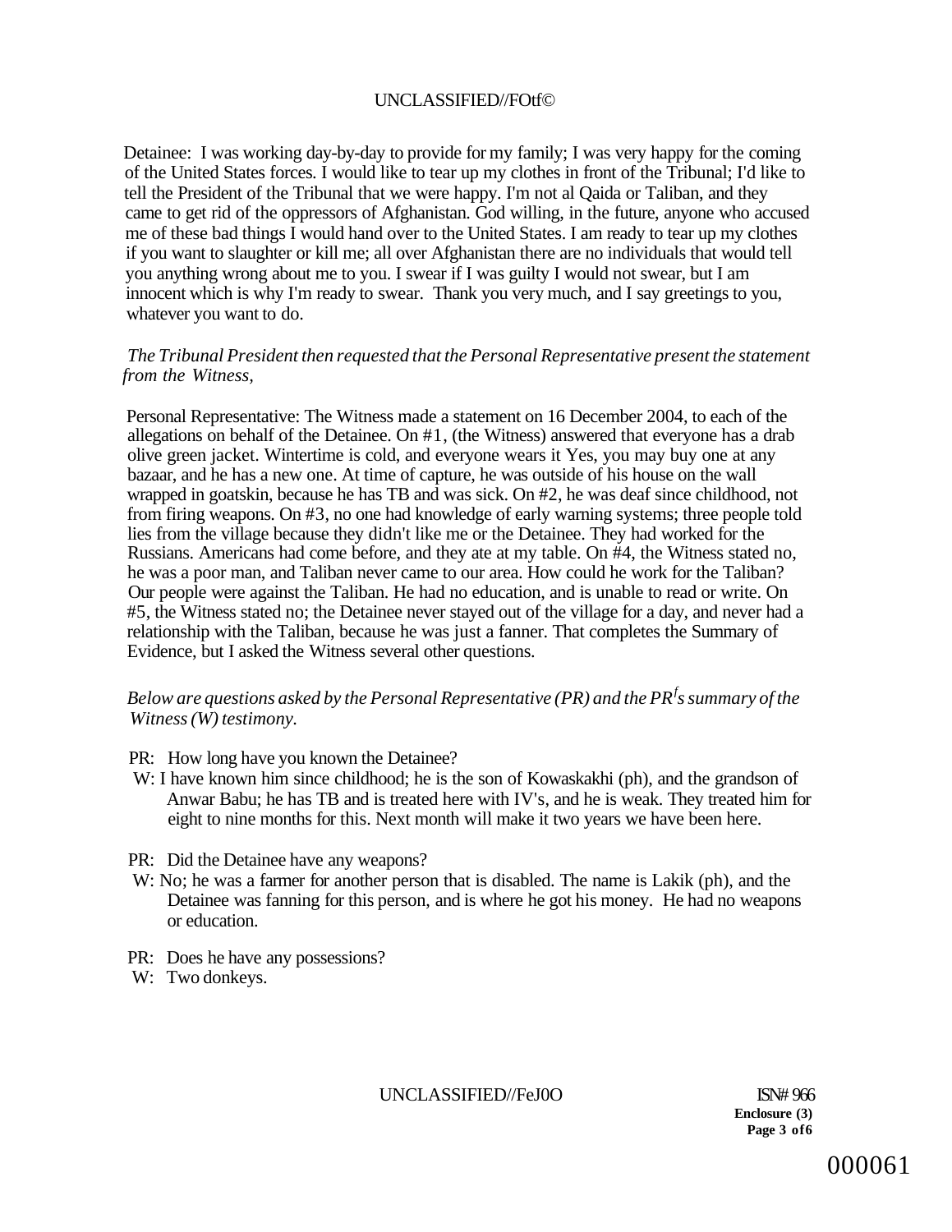# UNCLASSIFIED/ZFOTO

PR: Did the Detainee fight against American or allied forces?

W: No, he never fought the Americans. He was happy for the Americans, happy to see them, welcomed them, and supported them. We believed in them, with the same God, better than the Communists- Everything I say is true, and I will say under oath.

Trihiinal Members Questions to Detainee

- Q: As the Tribunal President told you, we've seen no evidence about you, so please bear with me; where do you live?
- A: In my village.
- Q: Where's your village?
- A: Lejay.
- Q: And where's the nearest large city?
- A: The city is far away; our village is in a mountainous area. We are close to the District of Bagron (ph).
- Q: Is there an American or coalition base near you?
- A: No, no, not near my village.
- Q: How were you apprehended?
- A: Americans came from a different village and were going through my village when they captured me.
- Q: Why did they capture you?
- A; I was sitting outside my house, because the day before I'd been wearing a goatskin; I had a jacket silting outside, and they probably thought I was al Qaida, came and arrested me, and took me to an old house. The next day they took me somewhere else.
- Q: You said you'd never heard of the Taliban; is that correct?
- A: Yes, yes, I didn't hear of the Taliban because they never came to my area. The people against you probably told you that Taliban exist in my area; no Taliban existed in my area.
- Q: So who did you think was the governor of the area in which you lived?
- A: A friend of the Americans, named Shar Mohammad (ph), was the governor of Helmond Province.
- Q: Had there been any attacks on American or coalition forces in your province?
- A: I swear to Allah I did not hear even one shot; my village is located between two other villages. Again, I swear I never heard a shot.

Q: It seems that you're hearing [is] fine; is the problem gone away or are you getting treatment? A: My left ear is fine; my right ear is blocked, and I can't hear with my right ear.

UNCLASSIFIED//FetJO ISN# 966

**Enclosure (3) Page 4 of6** 

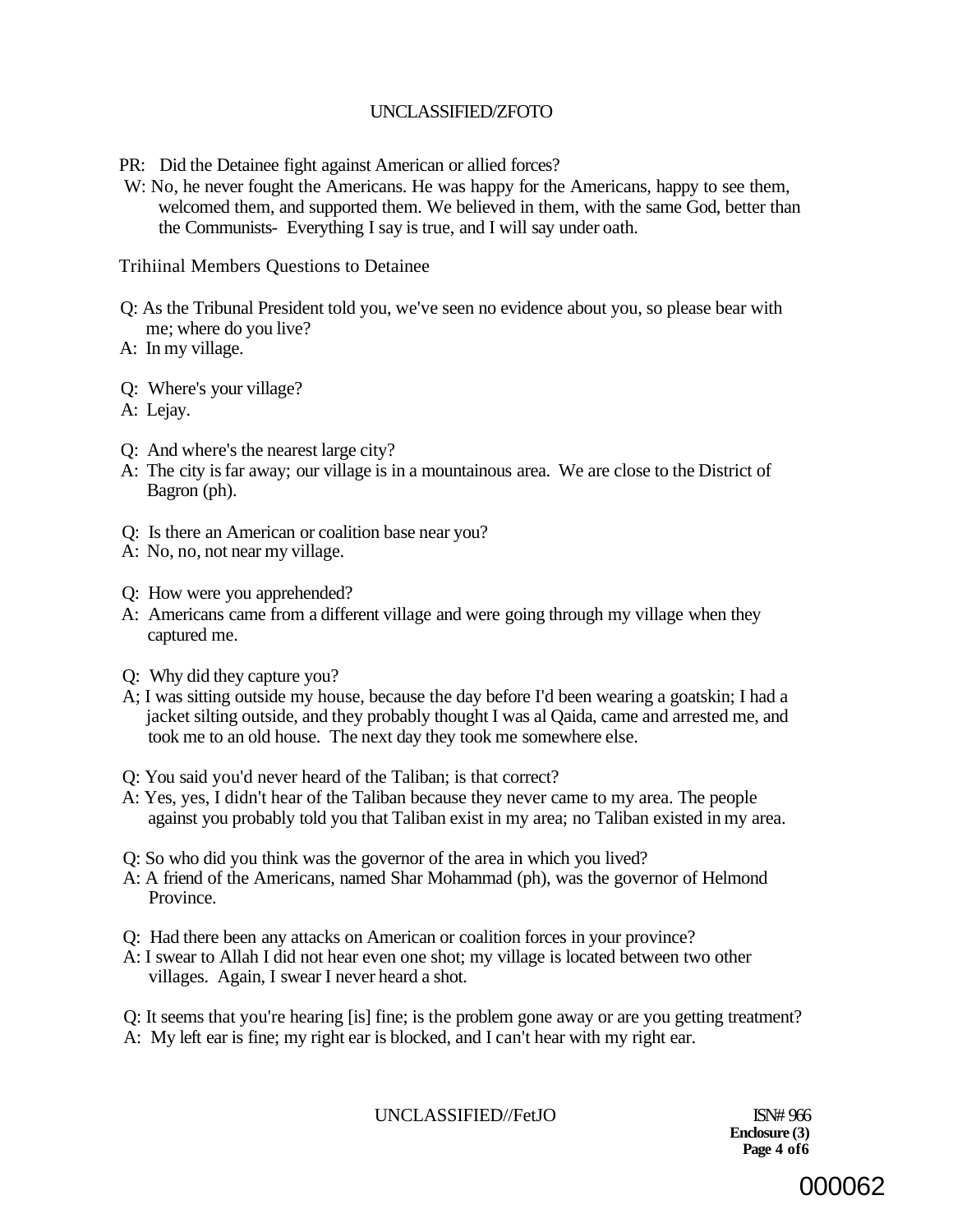# UNCLASSIFIED//F©fcK)

- Q: Can you confirm what the Witness said that you can't read or write?
- A: I cannot even write my name; I swear to Allah I can't read or write. A letter I received from Afghanistan I had to ask a translator to read.
- Q: Did you travel very far from your village?
- A; No, no, no; I never traveled to the cities; sometimes I went to the bazaar for sugar or candy. Sometimes I went to the next villages for work, but I did not go to the main cities.
- Q: Did you ever see a group caching weapons anywhere near your village or location?
- A: No, no, no; I swear I never heard someone even had a weapons cache. .
- Q: What were the names of the Communists you said accused you of these allegations?
- A: I swear to Allah that I don't know their names, but probably my Witness would know their names; he would definitely know. I have a request, as you are my leaders, that my family doesn't have anyone to support them.
- Q: You just said you had a request, what was that request?
- A: I have a request that since you are my leaders, for you to know that I did not do anything wrong, that my family may have nothing to eat for dinner; all of these accusations about me are wrong accusations. If you are supporting the government for farmers, if not, I am sitting here.
- Q: How do you know the Witness; how is he related to you?
- A: I've known him since childhood; he's in my village, and is an older gentleman. We have a drought problem in our area, and were working day by day.
- Q: You said you were a farmer; what did you farm?
- A: I grow wheat. One year the profit was (incomplete; translator couldn't convert to a dollar amount).
- Q: It [the profit or dollar amount] is not important; just that you were growing wheat.
- A: Basically, the first season we grow wheat, and the second season, we grow corn. Except buttermilk, we had nothing else to eat We often ask our neighbors for cornbread and buttermilk because we did not have it
- Q: Regarding the circumstances of your capture, I understood you were just standing outside of your home when they came up and took you away? Is that correct?
- A: I was in the house when I saw the Americans crossing my village; I came outside and greeted them. Then they told me to sit here and they arrested me.
- Q: I'd like to know about your family; do you have any brothers?
- A; 1 have 3 half-brothers; I have a son who is 6 years old.
- Q: Your half-brothers; do you know what they do?
- A: We work hard, farm, bring wood from the mountains on top of the donkey and make our living.

UNCLASSIFIEDZ/FeUtr ISN# 966

Enclosure (3) Page 5 of 6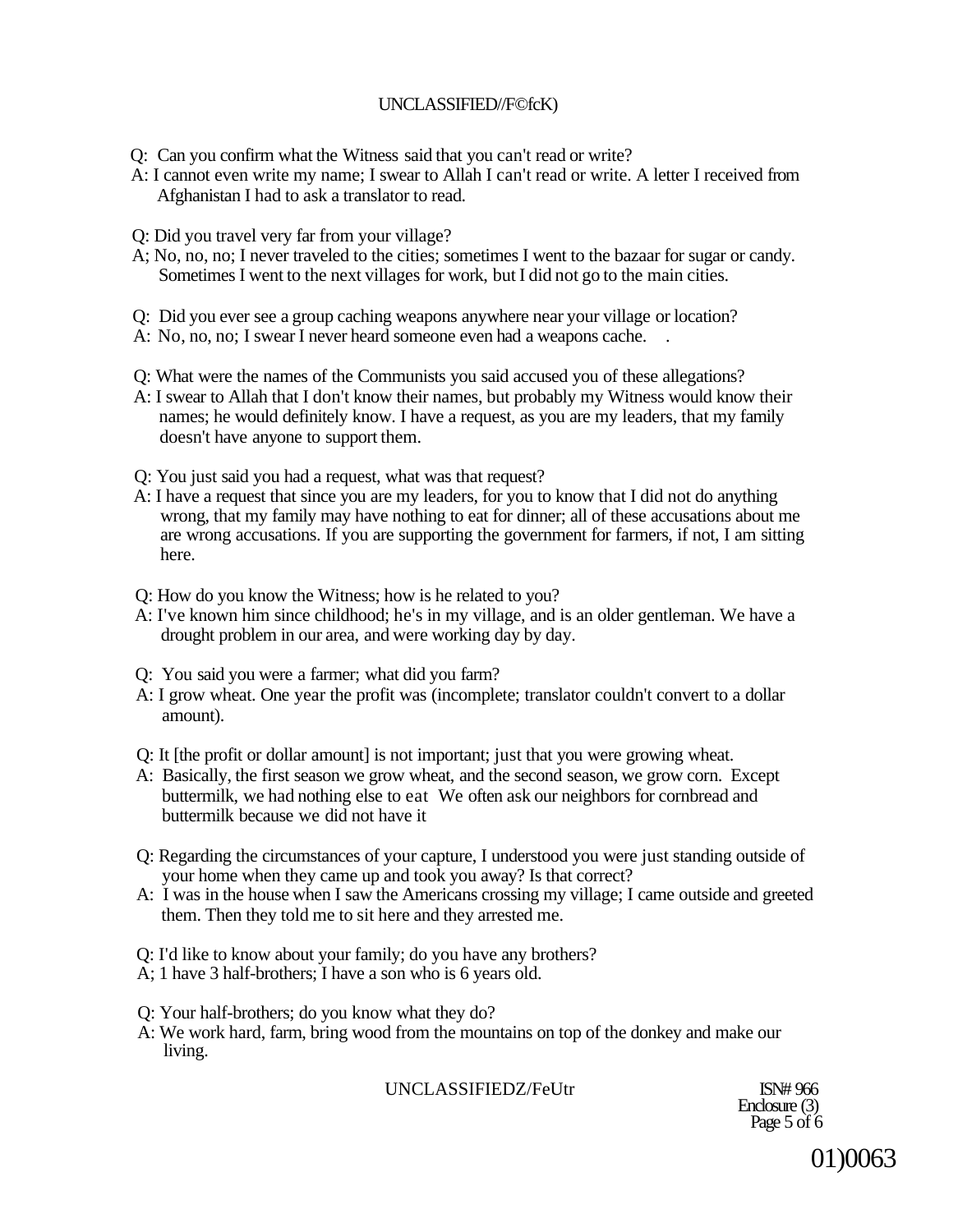# UNCLASSIFIED//EGTO

# *The Tribunal President then thanked the Detainee for his testimony, and asked if he had any further information to present to the Tribunal,*

Detainee: It hurts me I've been sitting here the past two years. I did not do anything wrong; I committed no wrong, but I've been sitting here for the past two years.

# *The Tribunal President explained the remainder of the Tribunal process to the Detainee, and adjourned the open session.*

# **AUTfflENTICATION**

1 certify the material contained in this transcript is a true and accurate summary of the testimony given during the proceedings.



Tribunal President

UNCLASSIFIED//FGtfe- **ISN#966** 

**Enclosure (3) Page 6 of6**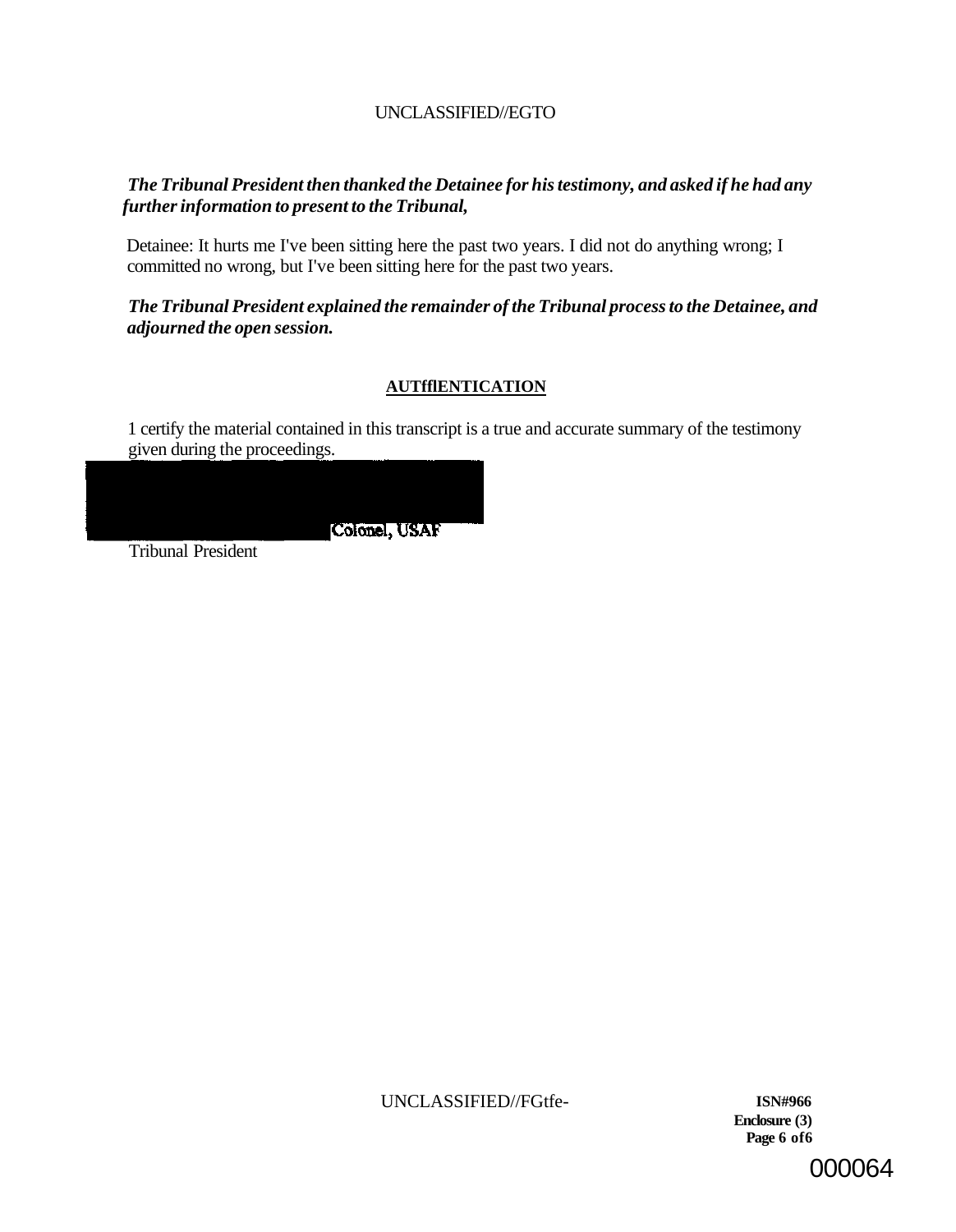#### UNCLASSIFIED/ZEWO

#### Summarized Sworn Peftflmf e Statement

*When asked by the Tribunal President if the Detainee understood the Tribunal process, the Detainee stated, "yes,"* 

*After taking the Muslim Oath, the Detainee made the following sworn statement:* 

Detainee: First, I would like to object that I am associated with al Qaida or the Taliban. [although] I did attend training at the camps.

Regarding paragraph 3.a.l [The Detainee traveled to the Philippines toward the end of 1996 or the beginning of 1997 to train for Jihad at Camp Vietnam], that is correct. I was in the Philippines and spent almost twenty days there. I was with MILF in Denau (the Phillipines) (that is, with the Moro Islamic Liberation Front). I know they were not related to al Qaida or the Taliban because it was in the Philippines. They were fighting the Philippine government because the government took their freedom. I went there to check out the situation and I received training on the M-I6 and RPG. I got the justification I needed and returned to my country. MILF is not related or associated with al Qaida or the Taliban.

I went to Afghanistan in 1997, to the Khalden Camp in Khost. The Khalden Camp is not associated with the Taliban or al Qaida. This camp has been open since 1988 during the time of the Soviet Union. At that time, al Qaida had some camps near Khalden Camp, but Khalden Camp wasn't under the direct control of al Qaida or the Taliban. It was open before the Taliban took over Afghanistan. Of course, the Taliban wanted this camp to run, but it wasn't under their control.

Paragraph 3.a.4 [The Detainee attended three courses at the Khalden Camp; The Basic, the Gunnery, and the Tactics course]. I did attend the Basic training and the artillery training. The 75mm rifle wasn't American, it was Soviet. The Urban Warfare Tactics course wasn't in the city, it was in the mountains.

I went back to my country and I stayed for a while before returning to Afghanistan in June 2001 to continue my training. I joined a private small camp outside of Jalalabad; there were only about ten of us. I skipped training to earn money, but it wasn't related to al Qaida. This camp also had no affiliation with al Qaida or the Taliban. A month later, the Taliban and al Qaida closed the camp in July 2001. I did receive training in mat Camp.

Paragraph 3.a.9 [The Detainee stayed at an al Qaida guesthouse in Kandahar, Afghanistan]. I was compelled to stay there, because when I first arrived in Afghanistan in 2001, they asked where I was going. Then they took me to an al Qaida guesthouse. Everyone was required to go to the house because they checked passports and wanted to know the reason you were visiting. They asked if I wanted to receive training. I told them no, I only came here to go to (inaudible) with my friends. I spent two weeks in the

> ISN# 155 Enclosure (3) Page 1 of 14

#### UNCLASSIFIED//TO1X0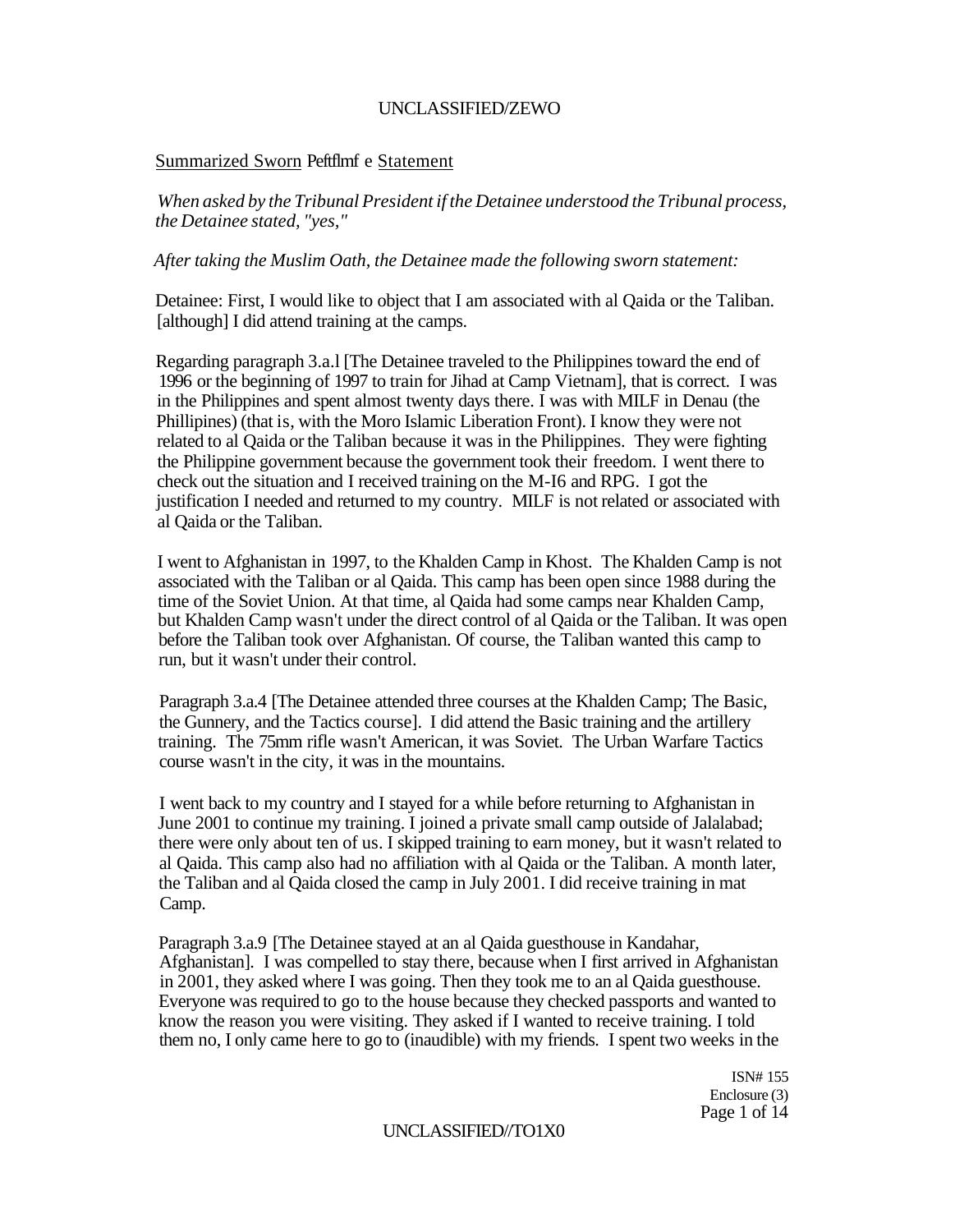### **UNCLASSIFIED//EOUO**

**guesthouse, and they told me I was tree to go wherever I wanted. I left the guesthouse and didn't return. I was compelled to go to the guesthouse because if I hadn't they would have classified me as a spy. I was convinced to go to the house and get help to find my friends that I have known since 1997. I stayed there because I was confused. When I got my thoughts together, I left.** 

**Paragraph 3.a. 10 [The Detainee was apprehended by Pakistani authorities in Pakistan]. When I left Afghanistan in September, I took a long trip through the mountains by myself to the Pakistani checkpoints. It was very tiring. I asked the authorities to take me to my Embassy.** 

#### **Summarized Answers in Response to Questions bv the Personal Representative:**

**Q: Paragraph 3.a.3, [The Detainee traveled to Afghanistan in 1997 and trained at the Khalden Camp]. Was that camp ever closed?** 

**A: Yes, this camp was closed in early 2000 because it didn't belong to al Qaida. I wasn't in Afghanistan at the time; I was in my country. But, I heard they put pressure on the camp and closed it because it was out of their control.** 

**Personal Representative: Your testimony, then, is that it wasn't an al Qaida camp?** 

**Detainee: It wasn't an al Qaida camp because when America bombed al Qaida camps in 1998, they didn't bomb this one. I believe the reason they didn't bomb it was because they knew it didn't belong to al Qaida.** 

**Q: Paragraph 3.a.7 [The Detainee's Tactics Course consisted of learning camouflage, map reading, urban warfare, and small unit tactics]. Did you do any urban warfare training there?** 

**A: We learned tactics and map reading but nothing about urban warfare.** 

#### **Summarised Answers in Response to Questions bv the Tribunal Members:**

- **Q Are you from Saudi Arabia?**
- **A**  Yes.
- **Q Do you have a background in military service?**
- **A No.**
- **Q What kind of military training have you had besides what we have heard today?**
- **A None, that was alt the military training I had.**

**ISN# 155 Enclosure (3) Page 2 of 14** 

#### **UNCLASSIFIED//EQLK>**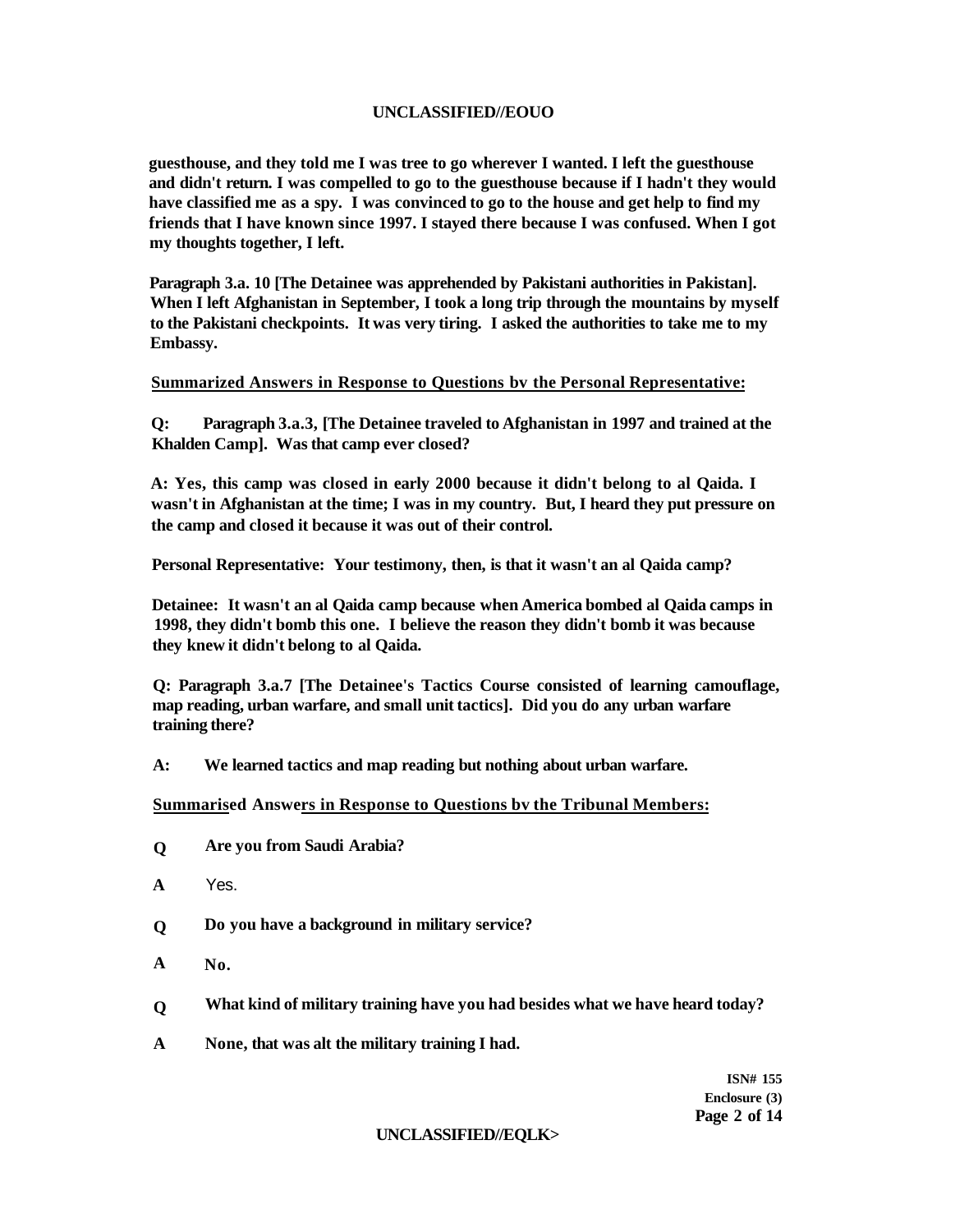# UNCLASSIFIED/#©Er©

Q: The first point says the reason you went to the Philippines was to train for Jihad, is that correct?

A: I went there to check out the situation, not just for training. I wanted to see if they were right, and good people. If they could convince me, I would support them. After I got there, I realized it wasn't for me because at the time, I didn\*t have adequate training. I wanted to be a soldier, but the training there wasn't any help. After I saw the situation, I got some training and left. I was only there for twenty days.

Q; When you made the decision to go, was it for a religious reason also?

A: I felt I had to help those people in the Philippines. I looked at many cases and saw what was happening in Bosnia-Herzegovina and Chechnya. It was convenient and the opportunity was there for me to go and help.

Q: The Moro Islamic Liberation Front, they are the Muslims who are there now?

A: Yes, they are the Muslims who are there now.

Q: They were fighting the Philippine government?

A: Yes, for a long time, since President Marcos was there. I believe in Jihad to struggle for your rights and freedom. I went there for that reason, not to be a terrorist or part of al Qaida. I wasn't a member of al Qaida or on the front lines with the Taliban because I don't believe in what they are doing. I believe what the Taliban did in Afghanistan was ethnic war. Al Qaida is a terrorist organization. I was with MILF and MILF has no relation with al Qaida.

Q: Tliey were related with Abu Sayyaf, weren't they?

A: TTiey are different Abu Sayyaf is a small group. MILF had talked about making peace with the government MILF doesn't just fight about money and they are not linked to Abu Sayyaf. When I was there, I heard about Abu Sayyaf but there was no relationship between MILF and Abu Said.

Q: You got your training in the Philippines, went back to Saudi Arabia, then you went to Afghanistan to get training?

A: Yes, as I told you, when I went to the Philippines there wasn't anyplace to receive adequate training. When I was in the Philippines, I had met some guys that had been in Afghanistan. They gave me some advice and told me about the training in Khalden Camp. When the opportunity was available, I went back to Afghanistan for training.

Q: The real reason you wanted all this training was, in case you were called upon to be a warrior, you would be ready?

> ISN# 155 Enclosure (3) Page 3 of 14

UNCLASSIFlED//FXa^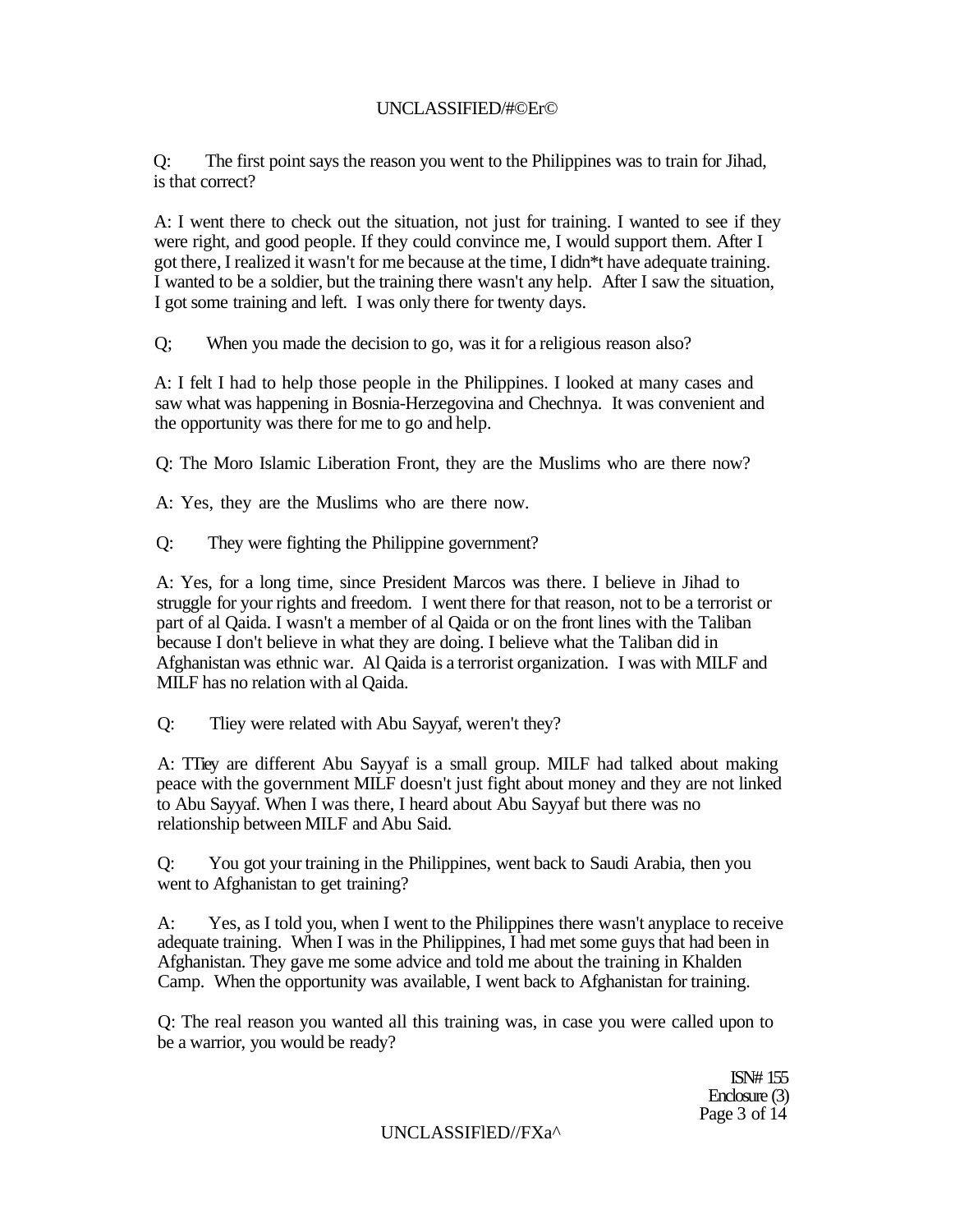# UNCLASSIFIED/^etJO

A: That's right, to be ready to be a Jihadist or a soldier. That is what I believed at that time.

Q: We have heard that many people were being encouraged to live in Afghanistan to help the Taliban because it was a pure Muslim state or trying to be a pure Muslim state? Do you share that view?

A: I wasn't sure with them on this point because I believed it was an ethnic war between the Norm and South, Farsi and Pashtu. I learned this was happening in Afghanistan, but I didn't feel this was the right struggle or Jihad. Some people believe the Taliban is pure Islamic, but I don't believe that.

Q: You didn't think the people in Afghanistan in the South were being repressed by the people in the North?

A: If the opportunity arose in the North, the North would do the same. I believe what happened in Afghanistan was an ethnic war.

Q: When you went to Pakistan, you mentioned when you were at the guesthouse you had to check in?

A: When I went to Afghanistan the second time because the first time Khalden Camp was in Afghanistan. When you have connections with the people in Khalden Camp, you have to go to the houses in Pakistan and Afghanistan so you don't end up in an al Qaida guesthouse. I joined in 2001, after they closed the camp in 2000. Because it was closed, there wasn't a guesthouse for the Khalden Camp. I knew how to get into Afghanistan because I had been there before. When new people arrive in Afghanistan, the Taliban stops them because they are strangers. They are asked who they are and where are they going. I went to get training, so they took me to that guesthouse. I was checked out and so was my passport When I got to the guesthouse I said I had been in Afghanistan before and I told them whom 1 knew. I was told they didn't know these people but they were sure I did, so they told me I was free to go, and travel wherever I wanted.

Q: When you went back there the second time, if Khalden Camp had already been closed, how did you expect to find your friends if they had left the camp?

A: Because they were famous and everyone knew them. I knew they were still there. When I went back, I asked about them and I found them.

Q: Your famous friends, what were their names?

A: Abu Zubaydah and Meshir.

Q: When you stayed at the guesthouse, did they ask you to leave your passport there for safekeeping?

> ISN# 155 Enclosure (3) Page 4 of 14

UNCLASSIFIED//FetTCr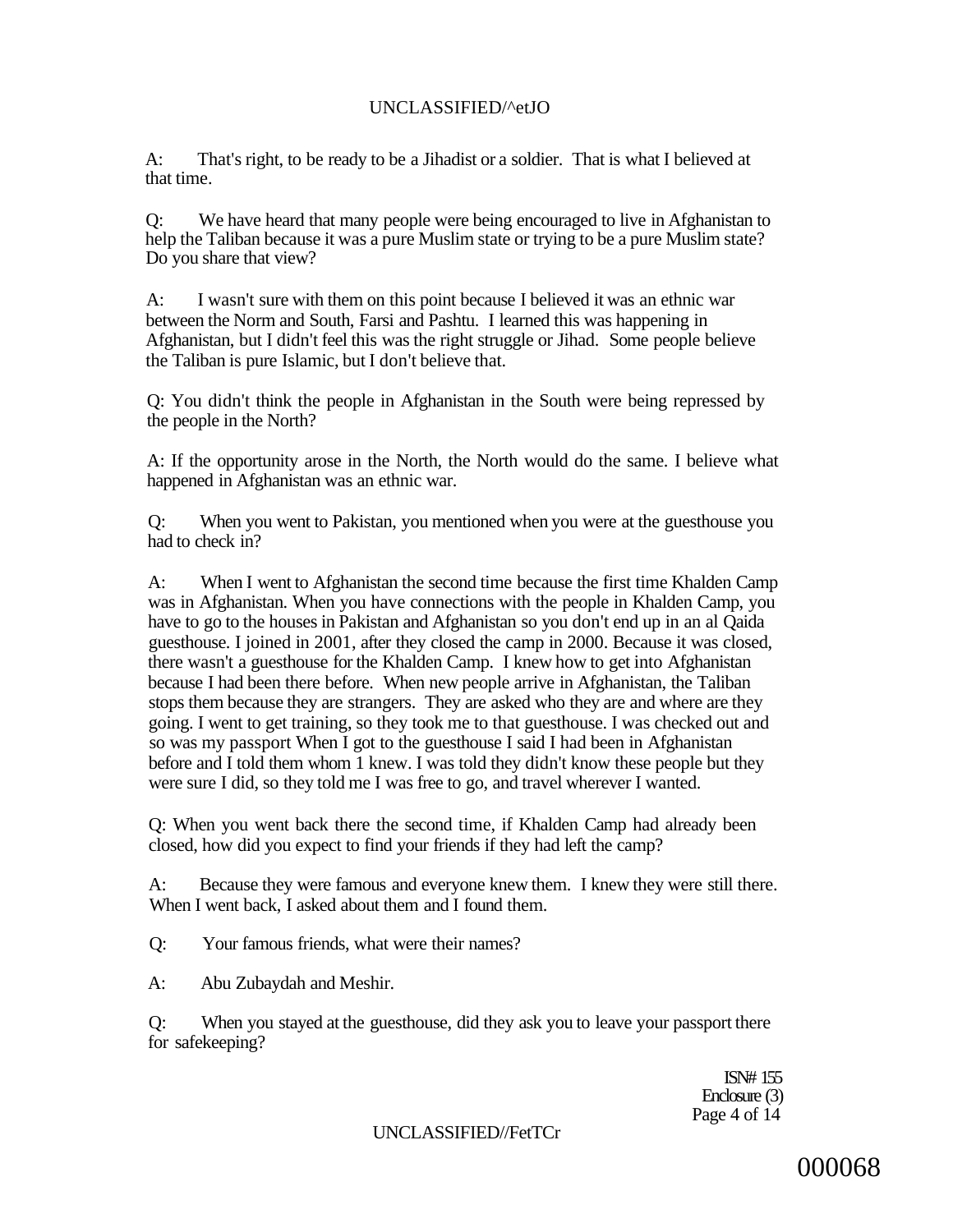# UNCLASSIFIEDtfpetK)

A: No, actually they gave me a choice as to whether I wanted to keep my passport there or not They asked me if I wanted to leave my passport and attend training, or I could stay there. I told them I already had the training, so I didn't need it They said okay.

Q: You were able to keep the passport with you the whole time, even when you were leaving to go?

A: Yes, I could keep it with me if I wanted.

Q: When you were apprehended in Pakistan did you have it with you?

A: No, actually it wasn't my passport. It's a long story. It was my brother's passport; I didn't have one. It's a long story. When I got to the guesthouse I sent it back to him.

Q: One of the reasons the Pakistanis apprehended you was because you didn't have a passport?

A: Yes. I went to them so they could help me get to my Embassy. I wanted to get a new passport so I could return to my country.

Q: When you were in jail, did a Saudi representative come see you?

A: Yes, he came. He couldn't get us before the Americans did.

Q: Do you consider the United States to be an enemy?

A: No. I'm an educated guy and I understand politics. Just because the United States doesn't help us in some places, it doesn't mean they are our enemy. I have my beliefs since I first started Jihad. I don't have to believe everyone. I have my knowledge and mind. I have to think about everything. I don't consider the United States an enemy. The United States government has made some wrong decisions, but that doesn't give me the right to consider them an enemy or to kill their people. I don't believe that way. Many members of my family are Americans. My brother married a woman from America. They have four kids who are also American. My other brother had daughters mat were born in the United States. My cousin lives in America and has a United States passport, an American wife and children. They all live in America and all have American passports. I believe America is like any nation. They are the superpower. They are wrong in some points and they are right in some points. That doesn't give me the right to consider them an enemy or to kill their people. I was sorry about the 11 September attacks because it was hard to believe it was done in the name of Islam. I believe in struggle. If you are a soldier and you want to struggle, you have to fight man to man on the front line if you are right. Killing people in their houses is wrong. What

> **1SN# 155 Enclosure (3)**  Page 5 of 14

UNCLASSIFIED//FOtTO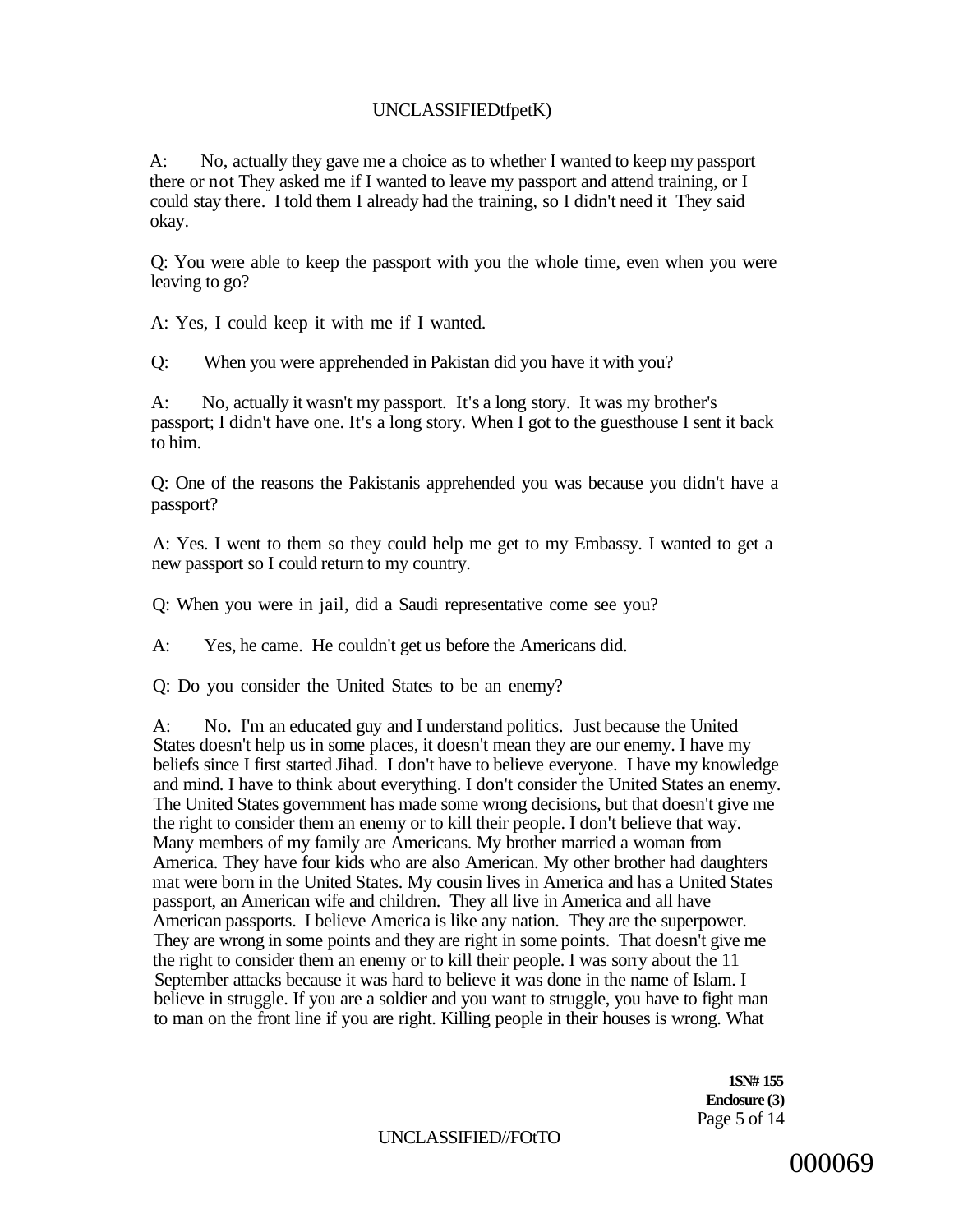### UNCLASSIFIED//FOUO

happened was wrong and it affected everyone. I can't change it, but I wish I had had a chance to stop it.

Q: If you were released from the camp, what would you do with the rest of your life?

A: 1 made mistakes. When I left my country I felt my family didn't need me because they had money, they had everything. I wanted to find people that needed my help. I was twenty-one at the time. I was away from my family because my job was almost one thousand miles from my home. When I was away from my family, strange ideas came to my mind. I wanted to go help Muslims get their freedom. I went to the Philippines, then to Afghanistan, and got involved in all these things. I had to continue, I couldn't stop at that point. The three years I spent here was a good time for me to think about the mistakes I had made. I left my family. I think they need me to be with them. If I go back, I will stay with my family and give them advice and explain to them the difference between struggle and terrorism. I have experience now and can direct them. I don't want them cheated by someone like Usama Bin Laden, or the Taliban. I want to educate them so they think before they make any decisions. They must first care about their family and country. Then, if they want to help others, they have to find out what is happening. I shouldn't have been in Afghanistan because it was a place for bad people, good people, neutral people, everyone. Americans went there and took everybody and brought them here. I shouldn't have been in Afghanistan. I'm twenty-nine now, and I won't make this same mistake again.

Q: Originally, before you left for Jihad, you said you were working a thousand miles from home?

A: Yes.

Q: Doing what?

A: I was working in an electric company as a control operator at the Saudi Electric Company.

Q: What function at the electric company?

A: Operator.

Q: When you went to the Philippines and later to Afghanistan, where did the money come from to do that?

A: I saved the money when I was working. They paid well, so I had enough money to live in Afghanistan, ft was alt from my money.

Q: No one helped you to get money to go to...?

**ISN# 155 Enclosure (3)**  Page 6 ofH

UNCLASSIFIED//EOUe-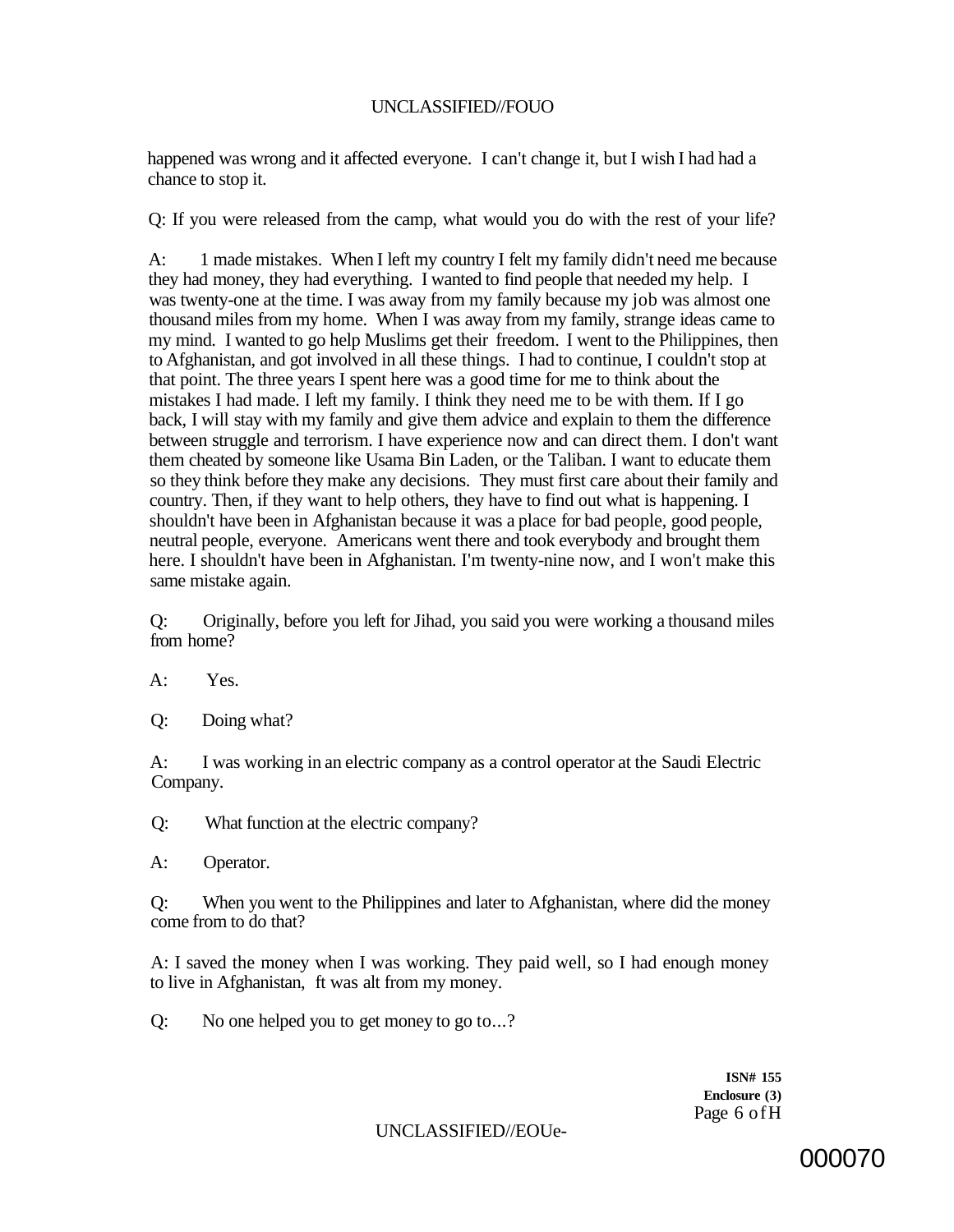# UNCLASSIFIED/yFOTje

A: No, because I didn't need it If I had to help people, I had to go by myself. I had the money so I didn't need to ask for help.

Q: You mentioned you were educated and you could think about the situation and make your own decisions. Did you follow any fatwas or anyone else's ideas?

A: We had fatwa about Jihad for a long time. The right Jihad, the right struggle, to help people get their legal rights. That is what I believed and that was the fatwa I gave. I decided to give the reward of the God so I had to help these people. It didn't mean I had to be a soldier and go fight. When there was a war, I would be fighting. When there was peace, I would be a teacher to the kids. That is what struggle meant to me.

Tribunal Member: You sound like a man of conviction.

Detainee: Yes.

Q: You mentioned if you considered someone an enemy, you believe it is okay to take an action (do whatever is necessary, to meet them on the front lines)?

A: Yes, if he is a real enemy and there is war. If there is peace or there are talks about peace, I have to follow what the people I am with want to do. If there is fighting, I would have to fight

Q: It would be fighting on the front lines?

A: Yes, but not attacking civilians. I would leave my family because they're not involved in that.

Q: If you have strong beliefs and you would fight an enemy you believe is a rightful enemy, but you don't have the power to compete with that enemy, what would you do?

A: There are other things. If they attack you or your country, you have to fight. If you're not ready to attack them, you don't have to. This happened in the Philippines. Marcos killed several Muslims and didn't give them rights. That case has built up until now. The war now isn't like it was in 1970. When I went there, it wasn't a big fight. I went there because these people needed my help. I wanted to get their hearts. If there are any cases like what happened in Bosnia-Herzegovina I would go there. At that time, Bosnia-Herzegovina was finished, so I wasn't needed there.

Q: What about now; if you were needed outside of Saudi Arabia, are you saying you would or would not be available?

A: After what has happened now?

Tribunal Member: Yes.

ISN# 155 Enclosure (3) Page 7 of 14

UNCLASSIFIED/ZEQyO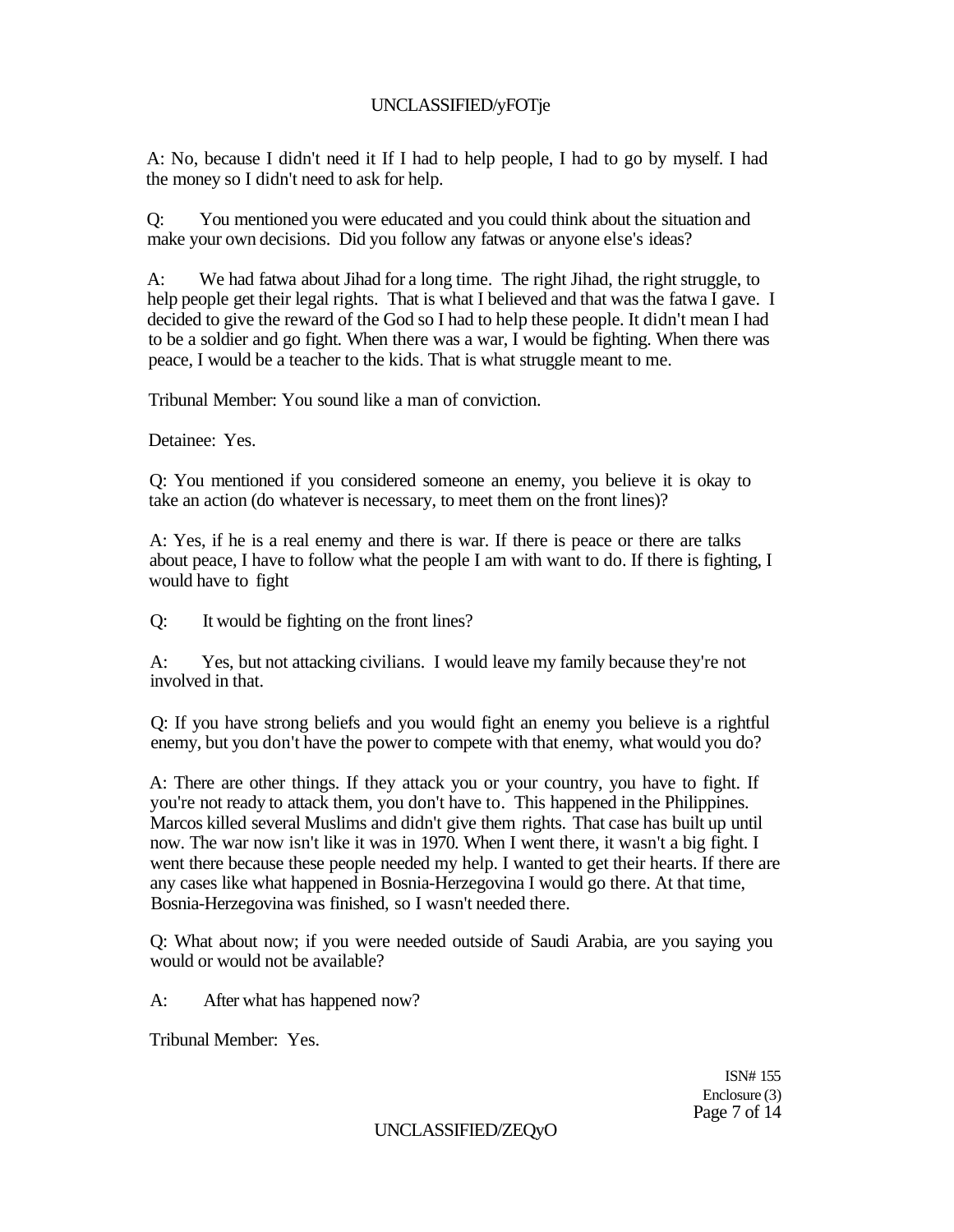# UNCLASSIFIED/flFetfO

A: I think I would have to be with my family now because they need me and I need to be with them. At that time I was young, only twenty-one. I was zealous. I believe the people should have their legal rights and freedom, but I don't think they need me there to help them. I have to take care of my family.

Q: Have you helped the Taliban or al Qaida in the past?

A: No, I haven't. I may have had some friends in al Qaida that I knew before they were al Qaida, because I met them in the Philippines or in the camps in Afghanistan. Maybe they joined al Qaida, but that doesn't mean I am part of al Qaida. Maybe they are friends of al Qaida but they're not members of al Qaida. Maybe al Qaida had their names. Each one knows each other.

- Q: Have you ever fired a weapon other than in training?
- A: I went hunting sometimes in Saudi Arabia.
- Q: What do you hunt in Saudi Arabia?
- A; Rabbits.

Q: I understand you traveled back to Afghanistan in July 2001. You traveled later that year to Pakistan before being detained by the authorities in Pakistan. What month would that have been (November, December)?

A: I got to Afghanistan in June 2001. 1 began the training in Jalalabad in July. I stayed in the guesthouse for two weeks. I was ready to leave Afghanistan before the 11 September attacks. I got a new passport and was headed back to the Philippines. I went to Afghanistan for training and found a place I believed needed my help. When the 11 September attacks occurred, I was stuck in Afghanistan because it was hard to leave during that time. I had to stay until the situation changed. It was dangerous for all Arabs and even some Afghanis to stay in Afghanistan. It was the middle of December 2001 when I was with the Pakistani authorities.

Q; That seems to be a lot of time in between July and December. I'm not sure why you didn't leave before December?

A: In July, August and September, I received training at the camp, In September, I was trying to find a passport. I told you I had come to Afghanistan by using my brother's passport I sent the passport back, and then I tried to find a passport. It's not easy to find a fake passport that fits you, personality and age. All that time I was looking for a passport and receiving training. One or two weeks before 11 September, I received a passport. I had made plans to return to the Philippines but after the attacks, *it* was hard for anyone to leave Afghanistan.

> ISN# 155 Enclosure (3) Page 8 of 14

#### UNCLASSIFIED//FQy©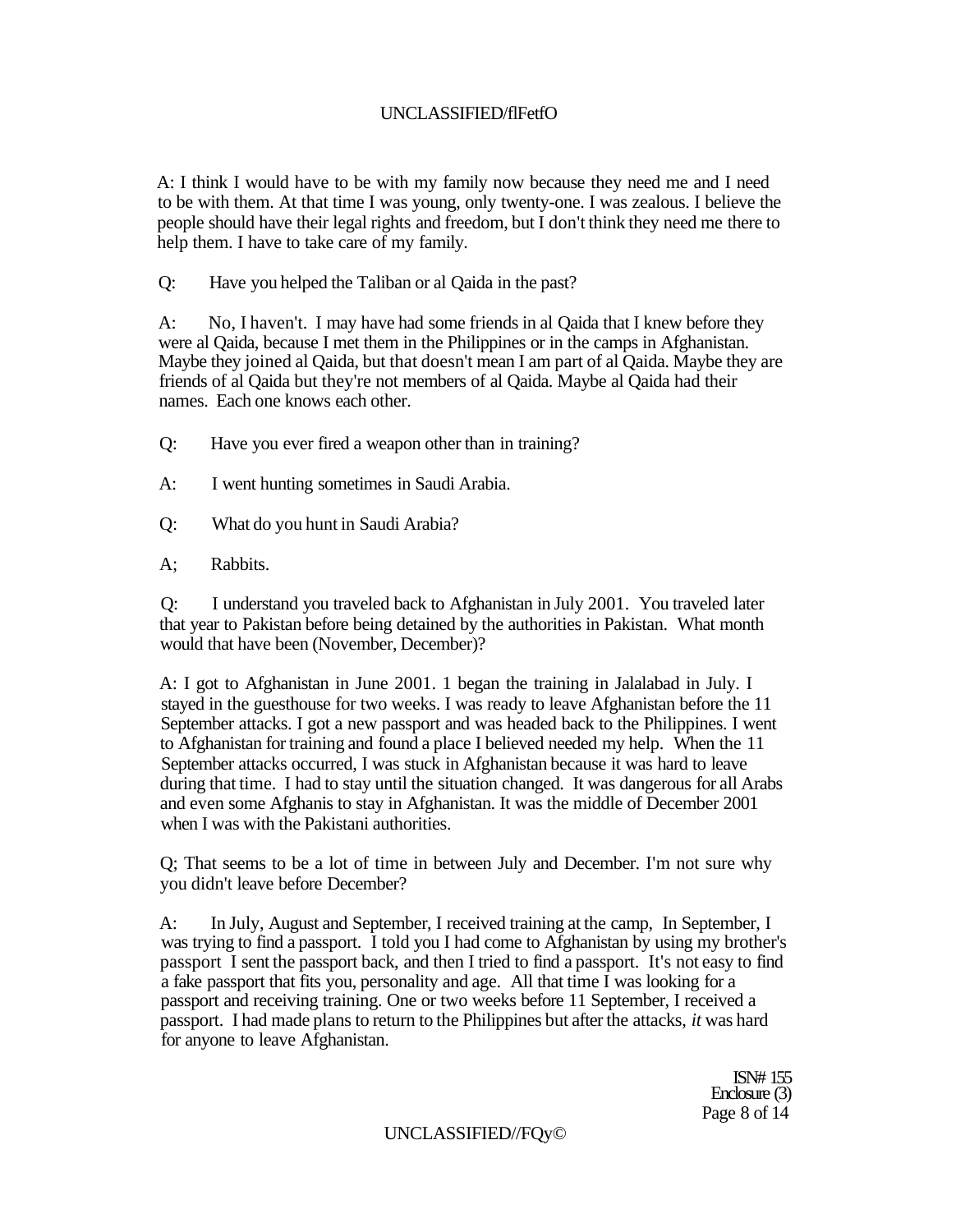# UNCLASSIFIED//F©yO

Q: I would have thought with such famous Mends you wouldn't have much difficulty finding a new passport.

A: It's hard, really hard. Sometimes you find a passport with the incorrect age or with a nationality you can't pass for. They arc famous friends but they also have other people they have to take care of. I looked and found a passport. It was for someone younger than I. He was sixteen. I was going to leave Afghanistan using anything. I had to use that passport.

Q: You had your passport now. How did you attempt to leave Afghanistan?

A: At that time, before the attacks of 11 September?

Tribunal President: You had your new passport before 11 September?

A: Yes. I got it one week before the attack.

Q: Why was it so difficult for you to leave? Once you have another passport, you were good to go.

A: The passport wasn't ready. I had to change the picture. You had to take pictures that make you look young. The process wasn't complete. I had to go to Pakistan to take pictures because I couldn't get photos in Afghanistan. I was worried about the passport since it was for a sixteen year old. I wasn't sure if I wanted to use it or not It takes time and it's not easy to get things done in Afghanistan.

Q: Where did you stay outside of the training camp?

A: The second time, in 2001,1 stayed with people at a camp outside of Jalalabad. I traveled between Jalalabad and Kabul. I stayed in Jalalabad at the camp and traveled to Kabul so I could contact my family or to meet Abu Zubaydah or Meshir to get the passport.

Q: Who did you stay with in Kabul?

A: With Abu Zubaydah's assistant. He was an Iraqi. He had a house and lived with his family on the second floor. We lived downstairs. Sometimes Abu Zubaydah came to visit at the house, and that's when I would ask him if he found me a passport.

Q: Outside of the training camp, did you carry any weapons with you as you traveled around Afghanistan?

A: No; even though I traveled alone, it was safe.

ISN#1SS Enclosure (3] Page 9 of 14

UNCLASSIFIED//E0U©^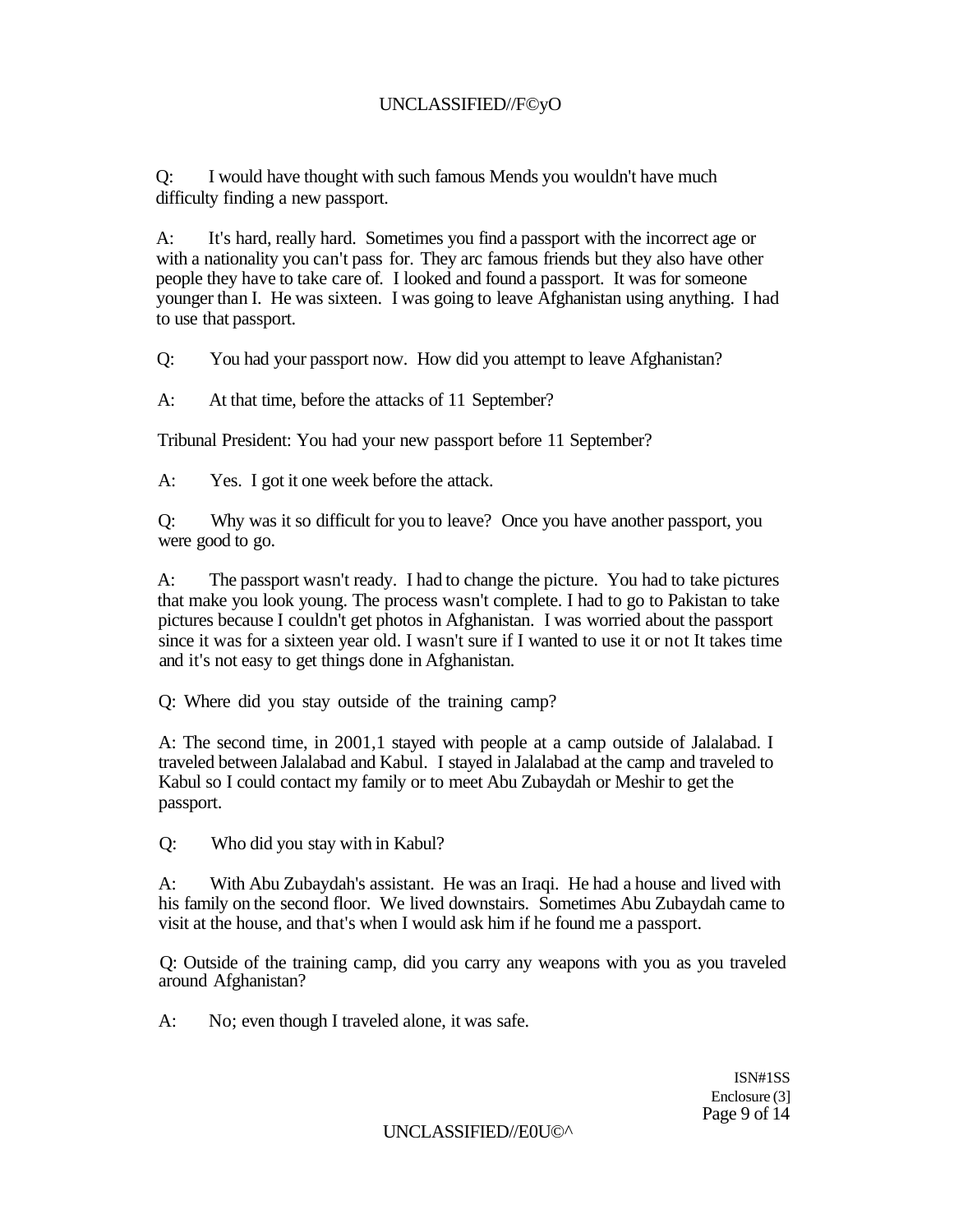# UNCLASSIFIED//F0t?e

Q: Were you ever transported, or did you ever travel, to the areas where they were fighting?

A: No, because the fighting was in the North of Kabul and I haven't been there. The area of Jalalabad was safe.

Q: When you finally crossed the border of Afghanistan to Pakistan in December 2001, who else was with you?

A: Two friends of mine that I attended training with. They were from Tunis. We were all living in the same house in Jalalabad. When I found out it wasn't safe in Jalalabad any longer, we left and stayed in another small village outside of Jalalabad until we had the chance to leave Afghanistan. We divided into two groups and left after about two weeks. We walked. It was a long trip through the mountains. I was sick and tired and that is why I went to the Pakistani authorities. I thought they would take me to my Embassy. I was wrong and they were right.

Q: Did you at any time pay for your training or accommodations while you were in Afghanistan between July and December of 2001 ?

A: The first time, when I was in Khalden Camp, I didn't have to pay anything. Profit (ph) Camp didn't have a sponsor so I had to pay for the training I received there. On some occasions, I also had to pay for the house and for food.

- Did you have much money with you?  $\overline{O}$
- Almost three thousand dollars. A
- How much did you have with you when you were detained in Pakistan?  $\overline{O}$
- Almost twelve hundred dollars. A
- But no passport?  $\overline{O}$
- No passport A
- No weapons?  $\Omega$
- No weapons. A
- Twelve hundred dollars?  $\overline{O}$

A: Twelve hundred dollars. That is enough money for Pakistan and Afghanistan. Tribunal President: It sounds to me like you could almost buy a passport with twelve hundred dollars.

> ISNtf 155 Enclosure (3) Page 10 of 14

# UNCLASSIFIED//FOWO-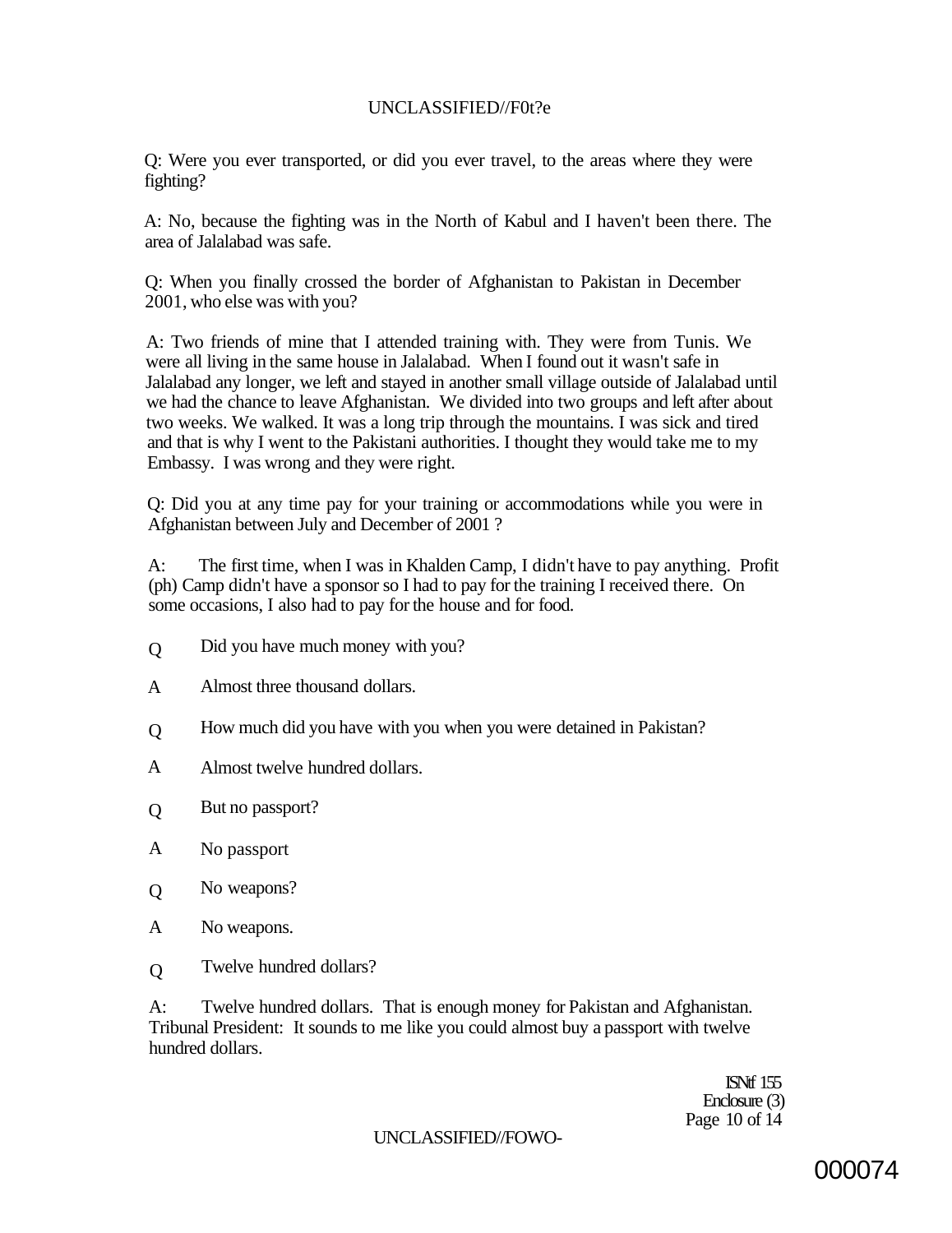# UNCLASSIFIEDtfFOyO

Detainee: No, I didn't buy the passport. I met with Abu Zubaydah and he gave me the passport Sometimes you can get a passport for free. After I mentioned my situation to Abu Zubaydah, he told me he would try and find me a passport. Abu Zubaydah found one and told me I had a choice if I wanted to bid for it or not. I told him we were friends and I have money, but you got the passport for free, why do you want to charge me? He gave me the passport but it still needed work and I had to go to Pakistan to take care of it I didn't have the time to take care of all of it.

Q: If you had to pay for a passport, it would be a very valuable commodity?

A: Yes. It could cost approximately five hundred dollars to one thousand dollars. Of course, I was looking for a passport to leave Afghanistan. Several people looked for these passports.

Tribunal Member: It's a commodity that brings a good price.

Detainee: For a business?

Tribunal Member: Well, five hundred to a thousand dollars. You said you had twelve hundred dollars in Pakistan and Afghanistan and that was a lot of money. Five hundred is a pretty good amount.

Detainee: Yes, this is the cost of the passports and several people want them. These passports come from many places around the world, not necessarily from Pakistan. They get them from Saudi Arabia and Europe. The prices are based on the world market That was okay with me. I would pay anything within limits. I had money at home that I could have my brother send me.

Tribunal Member: I guess you knew Abu Zubaydah pretty well and he just gave you the passport as a friend.

Detainee: As I told you, he tried to charge me.

Tribunal Member: You went back and form until he decided to give it to you.

Detainee: Yes, that is what happened.

Q: Why didn't you just use your real passport from Saudi Arabia?

A: It is a long story.

Q: There is a reason you didn't have it with you?

A: It is a long story if you would like to read it. It is in the file.

ISN# 155 Enclosure (3) Page 11 Of 14

#### UNCLASSIFIED/^QWO

000075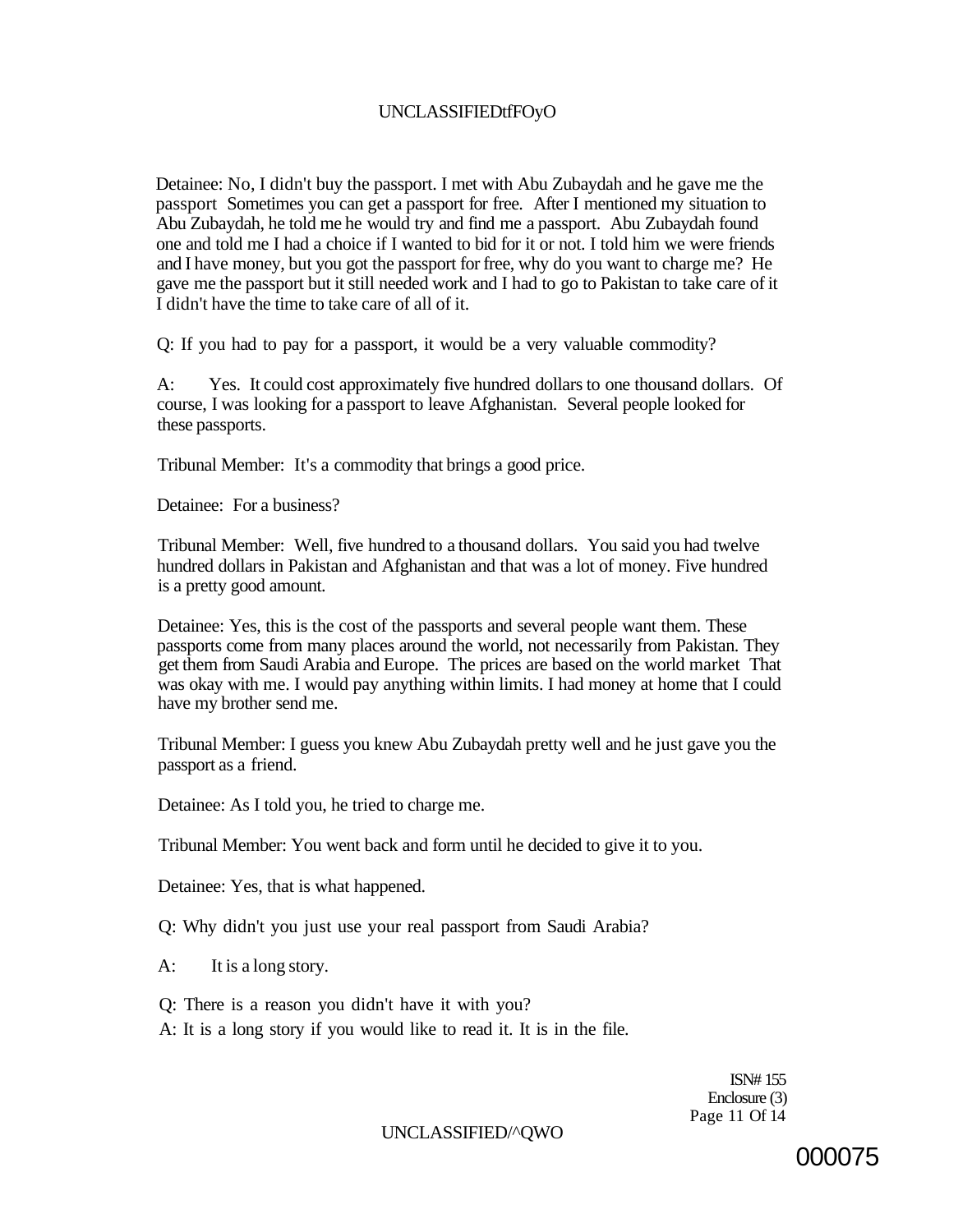## UNCLASSHTEDAFetfe

Q: There was a reason? That is what I wanted to know.

A: I didn't have a passport because it was taken away from me. The authorities were looking for me in my country. I was in Afghanistan. I went to Afghanistan in 1997 and went back in 1999. The Pakistani government took my passport away from me. 1 didn't want to be put in jail. I lived there for two years and I found a house to stay in. It's hard to live somewhere when someone is looking for you. I had to leave again for Jihad. The second time, when I left in 2001, it was because I didn't want to be arrested by the Saudi government After staying in the village for two years, I decided I had to leave for Jihad. If the authorities hadn't been looking for me, 1 might have stayed in my country because I already had a job. It was hard to live with the feet that 1 was wanted (by authorities), so I left.

Q: It was because you had gone to Afghanistan the first time?

A: Yes, the first time in 1997.

Q: The Saudis considered that to be (inaudibleXobjectionabie)?

A: When I was in Afghanistan and tried to leave in 1998, the Pakistani Intelligence captured me at the airport because they were Looking for Abu Zubaydah. At the time, Abu Zubaydah worked at the Khalden Camp receiving people and financing the camp. Meshir was in Afghanistan taking care of the camp. Abu Zubaydah was in Pakistan taking care of business. I was with Abu Zubaydah in Pakistan. The authorities looked for me at the airport because Abu Zubaydah had purchased my tickets. The Pakistani authorities arrested me in 1998. I was in jail for two months. The Pakistani government couldn't catch Abu Zubaydah so they went after the guys getting the training. I was money for them. I was released after two months. I tried to get my passport returned, but they told me they sent it to my Embassy; however, they didn't provide me with anything to show this. In 1998 the Saudi government arrested many Jihadists, so I was afraid to go the Embassy by myself.

After they took my passport I made bad decisions. I was told I didn't have to go the Embassy, or I would be sent back to Saudi Arabia. They put me in jail and tortured me. I decided to get a fake passport and returned to Saudi Arabia in 1999. During that time, I had to wait for the passport I was in Pakistan, not in Afghanistan. I spent almost nine months in Afghanistan and fifteen months in Pakistan between jail and trying to get my original passport back. I went back to my country in 1999. I wasn't sure if the Saudi government had my passport or not. I found out I was wanted, but I didn't know why. I didn't know if it was because my passport had expired or if it was because they knew I had been in Afghanistan. Immigration was looking for me. They caught me and turned me over to the secret police. I was contused because they didn't look for me at my house. I went back to my job and was there for two years. It was hard for me to stay there because my brothers got married and my rather wanted me to get married. I couldn't get married because it would create too many variables. I didn't want to make it

> ISN# 155 Enclosure (3) Page 12 of 14

UNCLASSIFIED//FQtfe-

00007B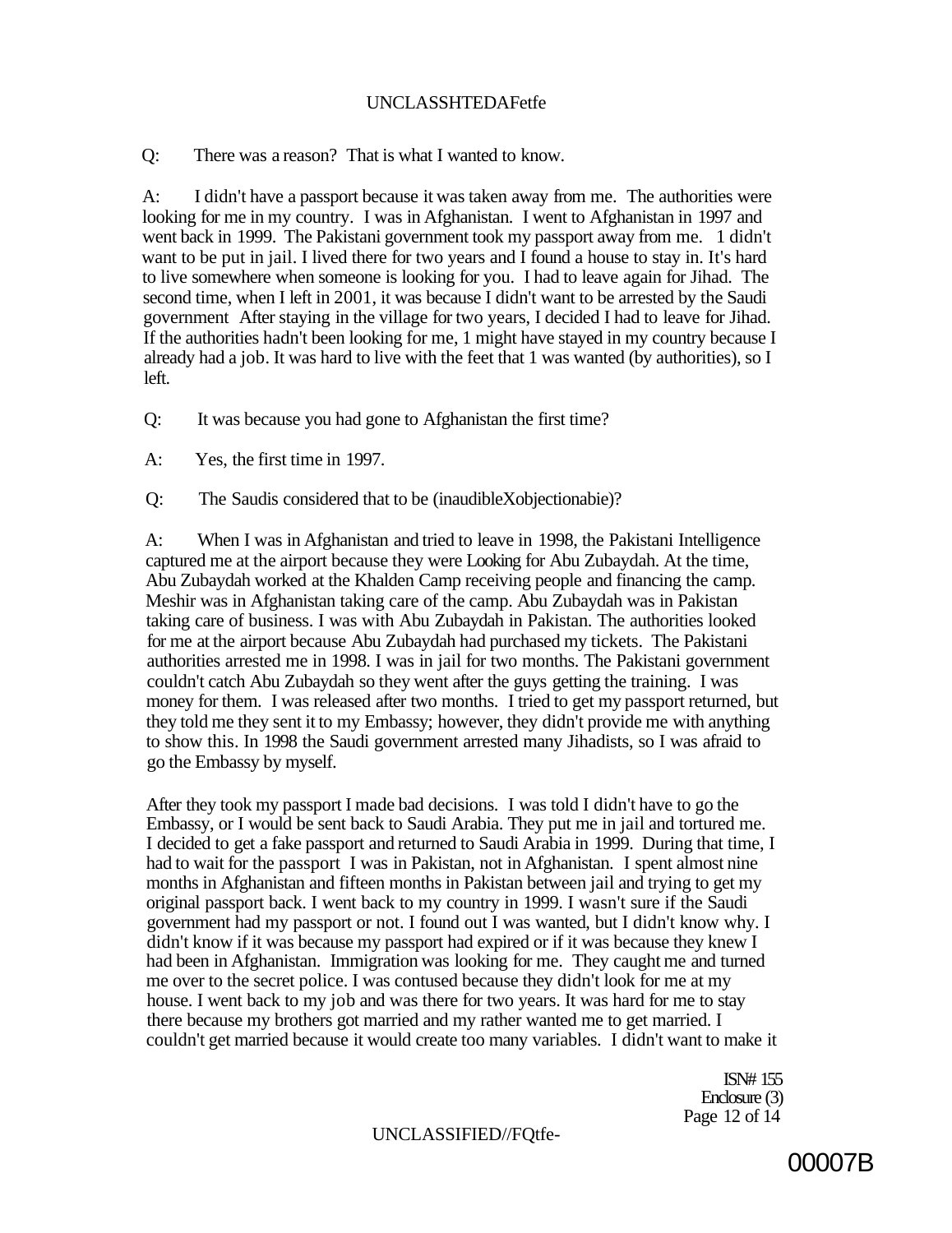### UNCLASSMED/ffOTO

difficult for my family. They supported me going to Afghanistan. I went back to Afghanistan so I could get a passport and renew my training. As you have said, it's not easy to get a passport. I had friends in Afghanistan that could help me. I went to Afghanistan. I found a guy that was going back to Saudi Arabia, so I gave him my brother's passport so he could return it. The Saudi government captured the guy and they found my brother's passport with my picture on it- I didn't want to make things difficult for my family. I told mem I was okay. 1 chose this life for myself.

The first time I went to Afghanistan was for training. Tne second time I wasn't prepared to go. The first time I left Afghanistan, I said I was never coming back. I was compelled to go back to Afghanistan to get the passport. I think that was my first mistake. I should have gone to my Embassy in 1998 and told them who I was and that I was in Afghanistan. They might have put me in jail for a while, but they would have released me. At the time, when you are free, it's hard to stay in jail for six months. I won't make this mistake again. I have told the truth here. After I was captured, I told them from the beginning about my training, my relationship with Abu Zubaydah, and what I know about al Qaida. This is the best way to clear myself. I told you what I did. They will do what they have to do. I'm not going to speculate. If I say this they will put me here forever, or think I am al Qaida. I told them everything. I hope that will help me.

Q: When you were with Abu Zubaydah, did you ever see Usama Bin Laden?

A: No. As I told you, he (Abu Zubaydah) was working in Pakistan. He had no relation with Usama Bin Laden in 1998. In 2001, Khalden Camp was closed and Abu Zubaydah didn't have a job. In 1998, Abu Zubaydah and Usama Bin Laden didn't like each other. In 2001,1 think the relationship was okay. Usama Bin Laden put pressure on Meshir to close Khalden Camp. Everyone that wanted to be a Jihadist needed training. I'm sure you will find several people here are not from al Qaida but they received training at Khalden Camp because of an agreement I think Usama Bin Laden is wrong, He just wants to be famous. He doesn't care how he does it, killing people, killing Muslims, or destroying countries. I think he got what he wanted - to be famous. I don't need to meet him. I don't understand the politics. People look at the vision of Usama Bin Laden and believe America is their enemy. They don't understand what is going on or what happened in Afghanistan in 1980. People consider Usama Bin Laden a god. These are my feelings about al Qaida and the Taliban.

### AUTHENTICATION

**ISN# 155 Enclosure (3)**  Page 13 of 14

UNCLASSIFIED//EOU©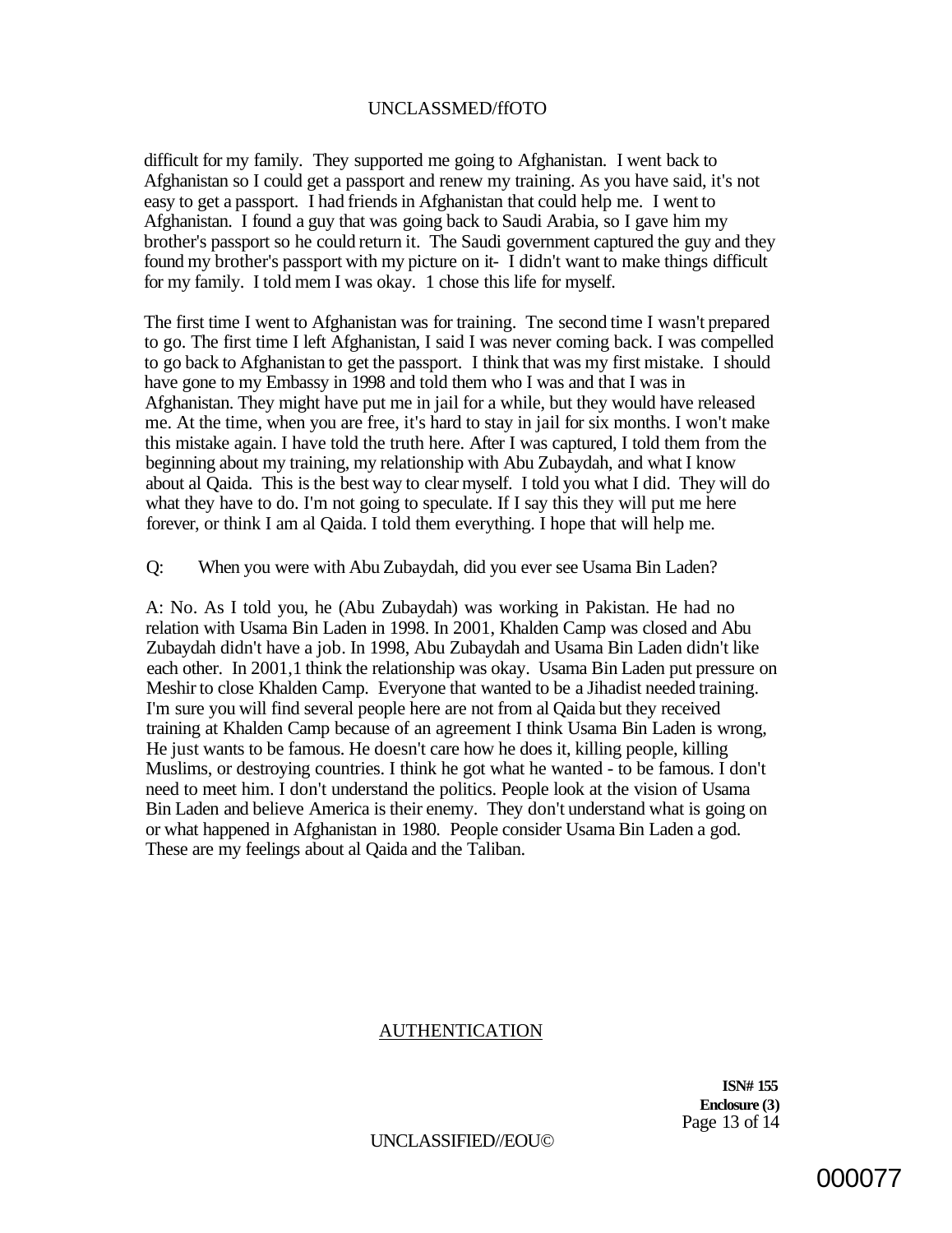# UNCLASSIFIEMEQUO

I certify the material contained in this transcript is a true and accurate summary of the **testimony given during the proceedings** 



**ISN# 155 Enclosure (3)**  Page 14 of 14 000078

UNCLASSIFIED/ZPetfO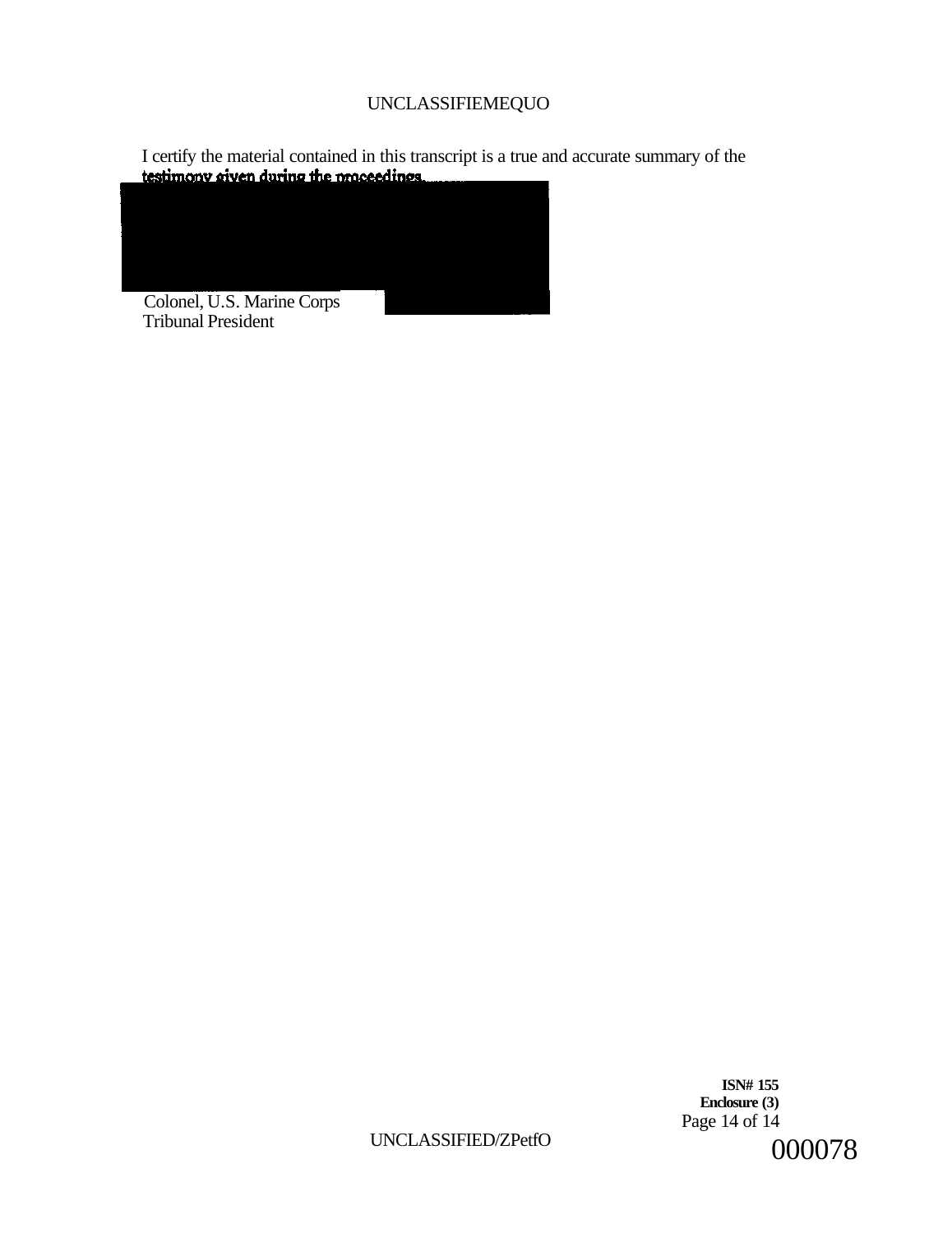# UNCLASSIFIED/ffOUO

# **SummariiMrf Detainee Sworn Statement**

*The Tribunal President read the Hearing Instructions to the Detainee, The Detainee confirmed that he understood the process and had no questions.* 

## *The Personal Representative presented the Detainee Election Form (Exhibit D-A) to the Tribunal*

Detainee: What is D-A?

Tribunal President: D-A is the way we label the exhibits so that we know it's the Personal Representative that presented it to us. Recorder, please provide the Tribunal with the unclassified evidence.

*The Recorder presented ihe Unclassified Summary of Evidence (Exhibit R-1) and Exhibit R-2 into evidence.* 

*The Recorder gave a brief description of the contents of the Unclassified Summary of Evidence (Exhibit R-1),* 

# *The Recorder confirmed that he had no further unclassified evidence or witnesses and requested a closed Tribunal session to present classified evidence.*

Tribunal President: I see by the Detainee Election Form that you have elected to participate today as evidenced by your being here. I also see that you requested one witness and this witness, Ghurzang will be here later in these proceedings. SharifuUah, you may now present any evidence you have to the Tribunal and you have the assistance of your Personal Representative in doing so. Do you wish to present information to this Tribunal and would you like to make your statement under oath?

Detainee: Do I have to stand and get the oath?

Tribunal President: No, you can remain seated. That is fine. Recorder, would you please administer the oath?

# *The Recorder administered the Muslim oath to the Detainee.*

Tribunal President: You may now begin.

Personal Representative: I'll read each point of evidence and you can make your response, just let me know when you're finished.

# **5.a. /.** *The Detainee trained at the Gund Talimi Military School.*

Detainee: I've never been in a military school at all. But, when the Taliban was taken out of power and we entered in Afghanistan from Jalalabad into Afghanistan I was by myself. I am

UNCLASSIFIED//K0fJf5 ISN# 944

**Enclosure (3) Page 1 of 19** 

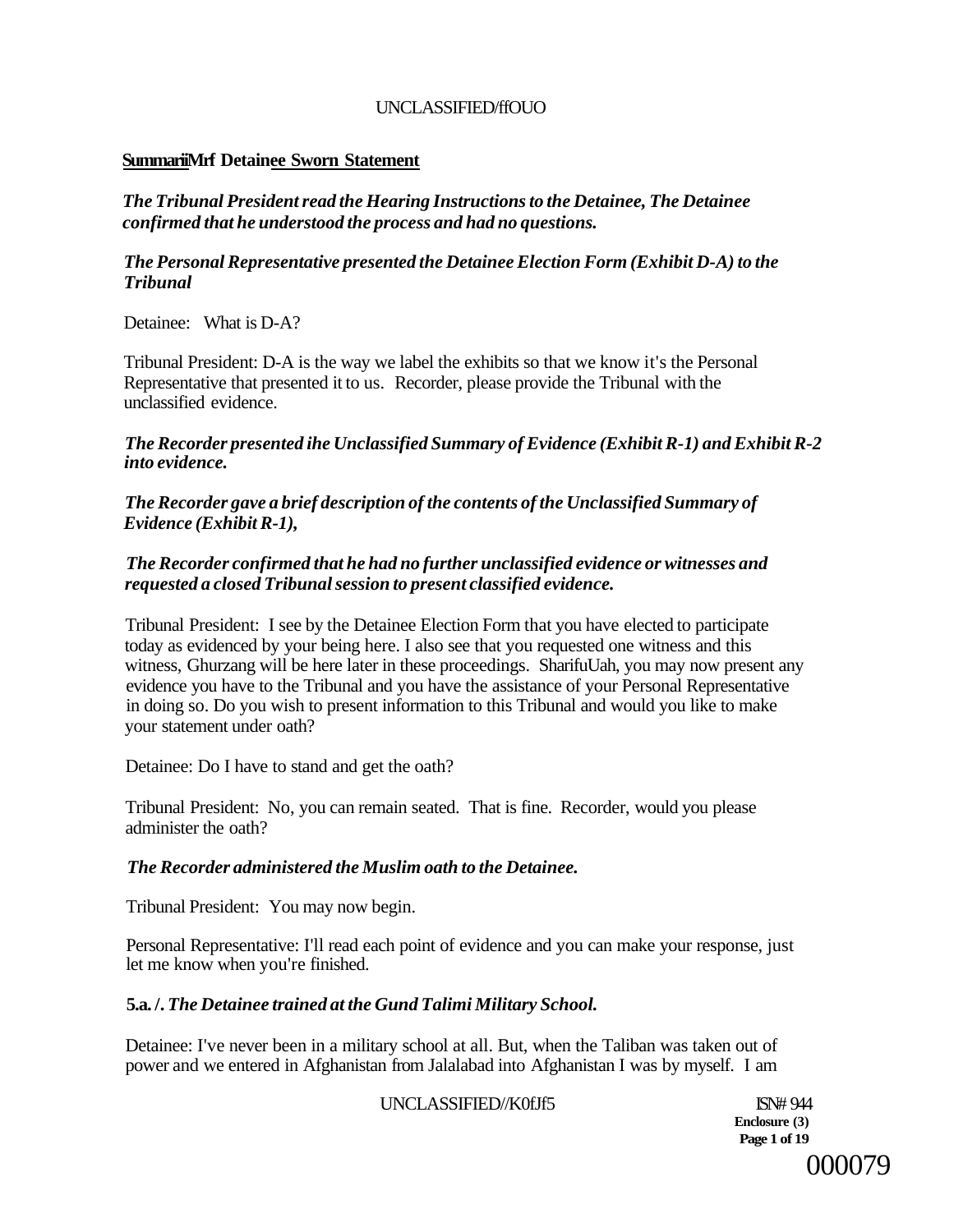# UNCLASSIFIED/ZEOyO

opposite of the Taliban. After that when the Taliban dropped out of power, there was a brigade to be beginning over there. It was supposed to be in Kabul. This brigade, everybody came to get membership from different states. I came from my state to be working over there.

Tribunal President: I think I'm getting lost in the translation. Could you repeat for me again, something about a brigade?

Translator: Yes. When the Taliban fell out of power, he came from Jalalabad, because he was opposite of the Taliban. The temporary government started to build a brigade up there in Kabul city and every person in that brigade was from different states and he says that he was from Jalalabad.

Tribunal President: Okay. Thank you. Sorry about that

Detainee: I was a member of one of the battalions in that brigade. When I got membership in that battalion, the leaders of that battalion were British and Turkish and also some Nepal people. There were also some Italians and other countries also that I couldn't understand. That was the battalion for training in Kabul and I got my training in that battalion. The training was up to two months.

*S.a.2. While at the Gtmd Talimi Military School, the Detainee was trained on the Kalashnikov, low crawl and riot control with the use of shields.* 

Detainee: The military school phrase is completely wrong. This was a training battalion. I was mere to be trained and that is referring to the two months I was over there. That battalion was by the order of the American officers and we were trained.

*S.a.3. The Detainee also trained for 10days at military camp in Zakar Khel Village.* 

Detainee: This is completely wrong. In my whole life this village and compound name I have never heard.

*S.a.4. At this camp, the Detainee was trained in the use of personal weapons, the disassembly of landmines and the production of bombs from parts of the disassembled land mines.* 

Detainee: This is completely wrong. I don't know how to take apart the land mines or their parts and the only thing I know about the Kalashnikov is to take it apart. I learned marching and defending against the actions of the youths.

Tribunal President: From the what, I'm sorry?

Translator: The Detainee was getting training on controlling violence and youths actions.

Tribunal President: Oh, youth actions. Okay, I'm sorry.

*3.a.S, The Detainee stayed at the Shamshato Refugee Camp in Pakistan.* 

UNCLASSIFIED//F©eO ISN# 944

**Enclosure (3) Page 2 of 19** 

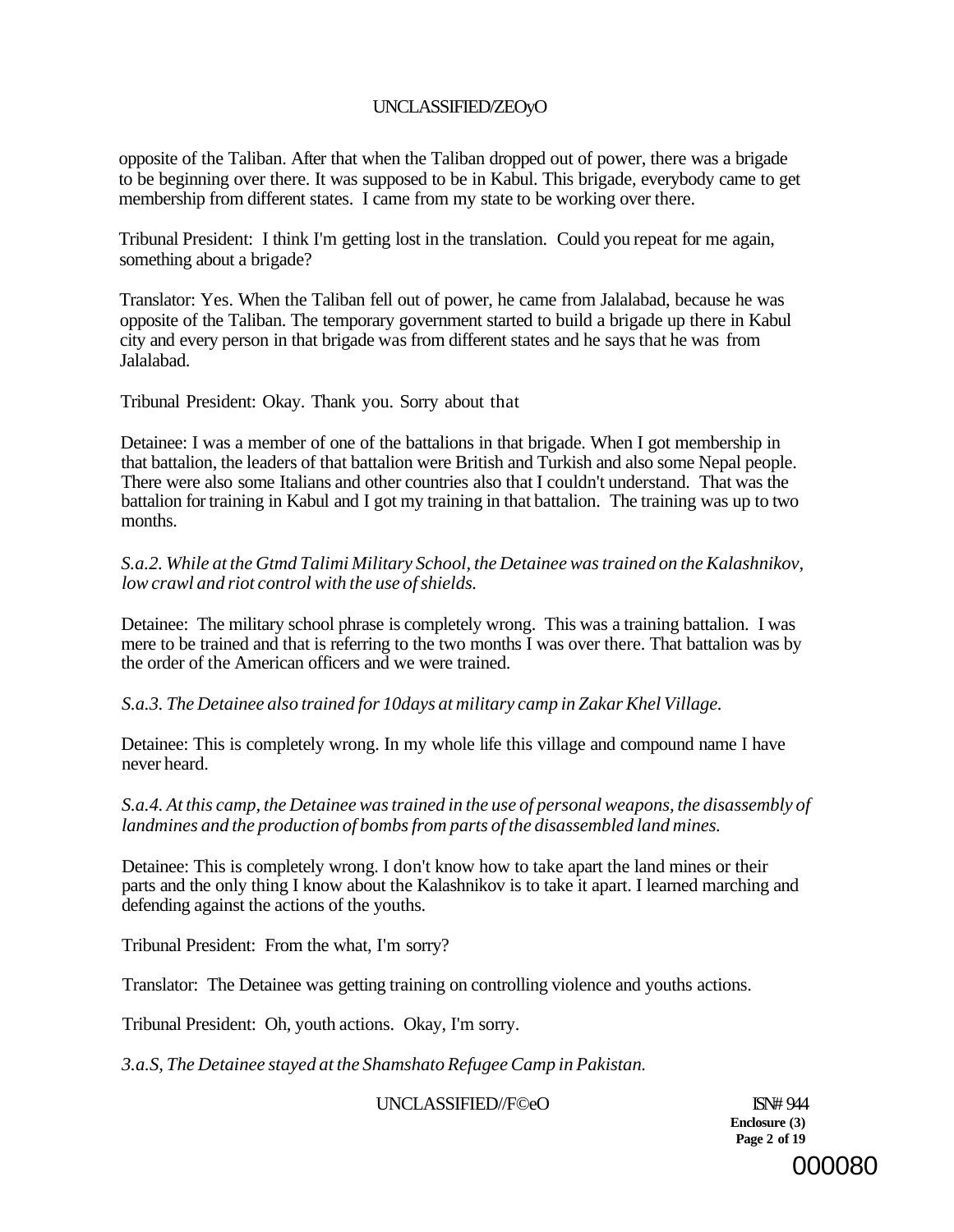# UNCLASSlFIEEWFe^O

Detainee: Yes, I was in the Shamshato Refugee Camp because I was living over there and it belonged to the refugee people. There were no places for us to live so we had to stay in the refugee camps and live there. I was there one and half years in Shamshato Camp and from that place I went to another place.

*3.0.6. Hezb-E-Islam/Gulbuddin (HIG) members recruited young and impressionable radical men from the Shamshato Refugee camp to train at camps focusing on advanced training including remote controlled Improvised Explosive Devices (IEDs) and electronics.* 

Detainee: If this sentence is representing that Gulbuddin and this party is recruiting young and impressionable radicals for training, that is their mistake. It doesn't belong to me. That is his crime and is not related to me.

### *3.a.* 7. *When the Detainee was arrested, a search revealed the storage of Improvised Explosive Devises (IEDs).*

Detainee: Like I stated before that I'm opposite of al Qaida and Taliban and I started righting against them. How could I bring search material against myself? Is it possible if I stood beside my enemy, although I was in the righting with them before that? I'm asking the Tribunal President also, is it possible that you stand with your enemy?

Tribunal President: Does that conclude your statement or would you like to provide us with any other information?

Detainee: I have to say this also. When I was arrested, I stayed for three days in Jalalabad. In these three days nobody showed me what kind of mines or bombs. All they used was the name of the bomb for me and I was arrested because of it. After three days when I came back to Bagram, they showed me some pictures and they said that they found some bombs that belonged to me. That was in the spot where I was over there. At the place I was over there, the place didn't belong to me. It was a military place and I wasn't the leader of that place. I wasn't an officer over there and I've never been a president over there, I was either a guard or a soldier over mere. How come over the past two years I have had this allegation and that place didn't even belong to me?

Tribunal President: I'd like to tell you mat at this time the only information that we've seen about your case is this unclassified summary.

Detainee: I want to state that also after training, Karzai personally met us. We were hired as guards over there to protect him and his office. However, if I had any crime on me and I wanted to make a problem, I could have done anything I wanted, because I was in the security force of Karzai. But I never did. I didn't want to do that and I don't want to take any wrong steps. More than that, over all twenty Jialicar (ph), which is unity between tribes, this tribal union has from 1,500 to 2,000 people participated and most of them were governors and ministers. There were some high-ranking leaders there also. We were responsible for the security of that tribal union. What I mean is that I could have done anything I wanted over there also but I didn't want to do anything wrong. I never wanted my county to be destroyed. About Jalalabad and Nangarhar,

### UNCLASSIFIED//EOWO ISN# 944

Enclosure (3) **Page 3 of 19** 

000081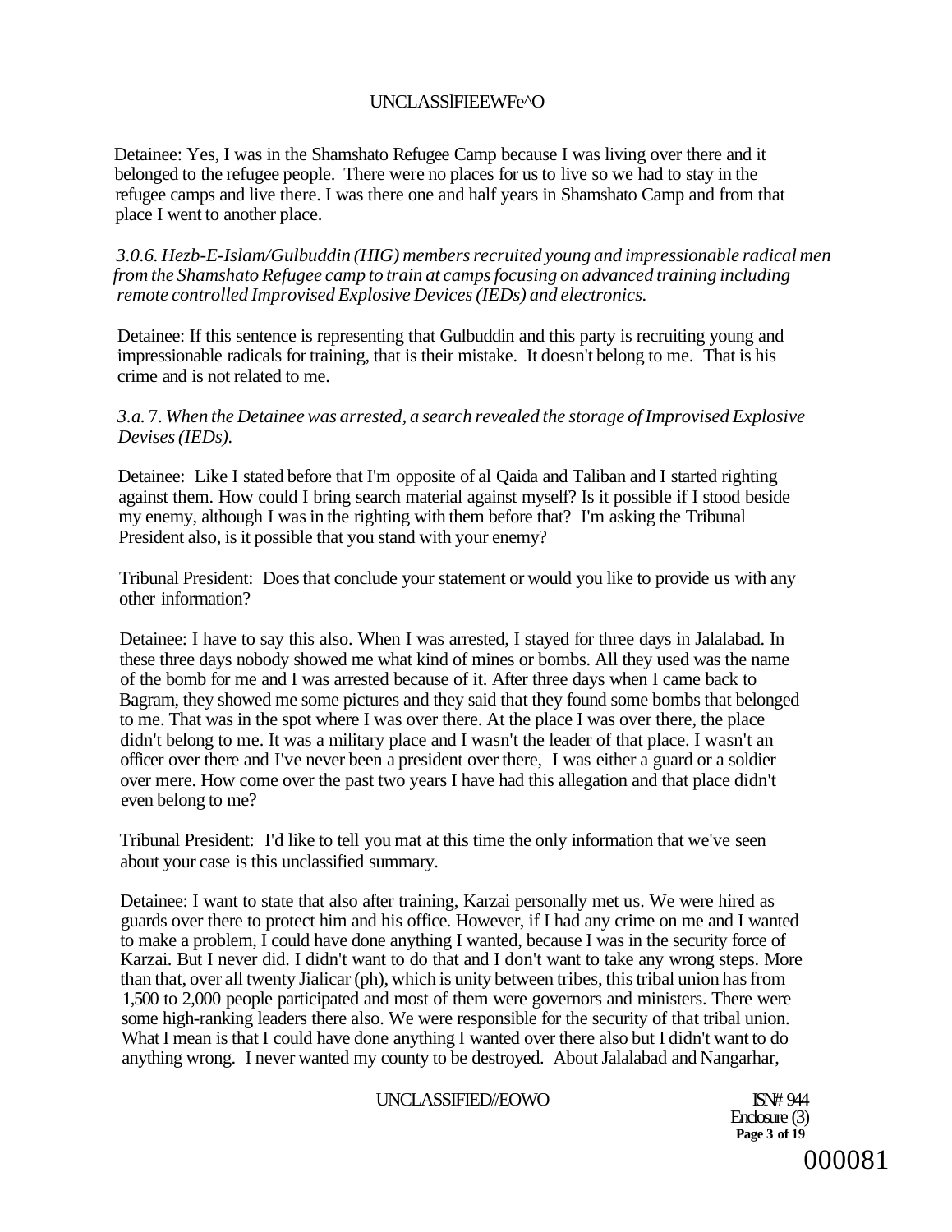### **UNCLASSlFIED/^etJO**

**never be replaced by Kabul because Jalalabad is much more beautiful. 1 was arrested in that bad Jalalabad and they accused me of putting bombs in that place and that is a pity. You can use your judgment now. These are all lies and it is correct or not?** 

**Tribunal President: At this point we may have some questions for you. Would you be willing to answer some questions?** 

**Detainee: Yes.** 

**Tribunal President: Personal Representative, do you have any questions for the Detainee?** 

**Personal Representative: Yes ma'am.** 

**Personal Representative's questions:** 

- **Q. Td like to ask you some questions to clarify to the Tribunal the story that you shared with me during our initial meeting. When you left Shamshato, where did you go?**
- **A. When I moved from Shamshato Camp, I went to another refugee camp. They call it Mahaji Barsare (ph), which is in Kabul station and it belongs to Abdullgul Sayat (ph).**
- **Q. At what point did you decide to join the military and oppose the Taliban?**
- **A. At the time the Taliban was out of power and I was with Haji Qadir. He was our leader and his location at that time was in Nooristan. After the Taliban fell from power in Nangarhar I passed for three months then when the temporary government came into power, I moved to Kabul to join the military. That was by the order of our leader Haji Qadir.**
- **Q. Okay, so Haji Qadir sent you to get the training that you mentioned to the Tribunal?**
- **A. From the other states, everybody was participating in that training including our Jalalabad. Our leader, Haji Qadir, he didn't tell me directly but he told his officers and they ordered us to go and participate in that training. At that time we were in Jalalabad and my commander's name was Said Agha, and he ordered me to go get that training.**
- **Q. Okay, so at some point you left Haji Qadir's forces and joined Karzai's security detail?**
- **A. Basically in Nooristan the leader at that time was Haji Qadir and his deputy was Said Agha. When we came to Nangarhar, Haji Qadir was appointed as the governor of Nangarhar. The rest of the soldier force belonged to (inaudible), his deputy. He was appointed as a Topei (ph) Commander. Topei (ph) has two or three brigades. After that I went to Kabul to join and participate in that training.**
- **Q. As part of Karzai's security forces, how close did you get to Karzai?**

**UNCLASSlFIED/ZKOycT ISN0 944** 

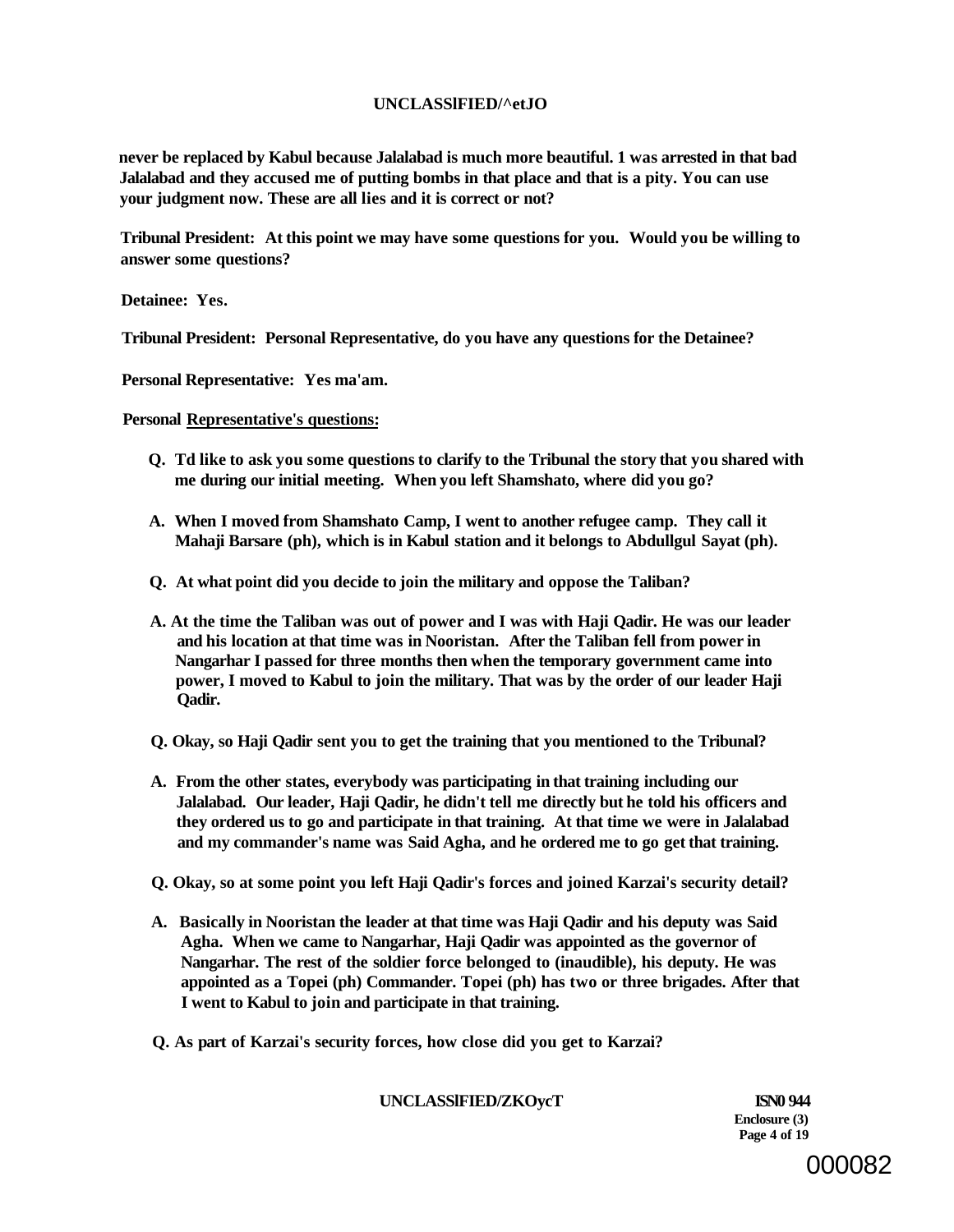## UNCLASSIFIEEWP9U0

- A. Yes, 1 was in security. After training I was completely used for the guard of President Karzai for his security.
- Q. Why did you return to Jalalabad?
- A. When I was coming towards Kabul, the officers told that when we got the training they would give us the rank of an officer. When we finished our training, Karzai came and asked for us and told us that we were the personal security forces for him. For seven months after training, I was his guard. We asked the leaders about us being offered officer rank when we finished training and they told us no and mat this was the job tor us. We had to be the guards. I told them that I'm an educated person and why did we not receive any rank that they offered us before the training. They told us no; they would not give us a rank. That was the reason that after a while I asked for permission to go to my home because it had been a long time. My officer gave me permission to go. When I came to Nangarhar my brother, Naquib Ullah, who is an officer working General Said Agha, He asked me how I came up with my job over there. I told him that nobody gave us a rank or position. He told me that in his brigade they needed some officers and to make request from Said Agha and he would hire me as an officer his brigade. That is why I left my job and went to Jalalabad.
- Q. What did your brother do in Jalalabad?
- A. My brother is an officer in brigade of Jalalabad with General Said Agha, who is the leader of tile Topei (ph).
- Q. Did you stay with your brother when you visited him?
- A. When I forwarded my request, I was some nights with the brigade and some nights I was with my brother.
- Q. Where was your brother staying in Jalalabad?
- A. My brother was living in a spot in Jalalabad, which is near the University Hospital on the street about one kilometer away from the front. They call it Arab houses. These houses belonged to Arab people and when the Taliban was taken from power, these Arabs escaped and their houses remained.
- Q. Were these houses part of the military compound?
- A. Now-a-days it belongs to the military. But before that *I* don't know what Arabs did in it.
- Q. So you were staying in a house with your brother when you were arrested?
- A. Like I stated before, sometimes I was in those houses with my brother and sometimes I was passing my night with the brigade.

UNCXASSIFIED//F£Ue- ISN# 944

Enclosure (3) Page 5 of 19

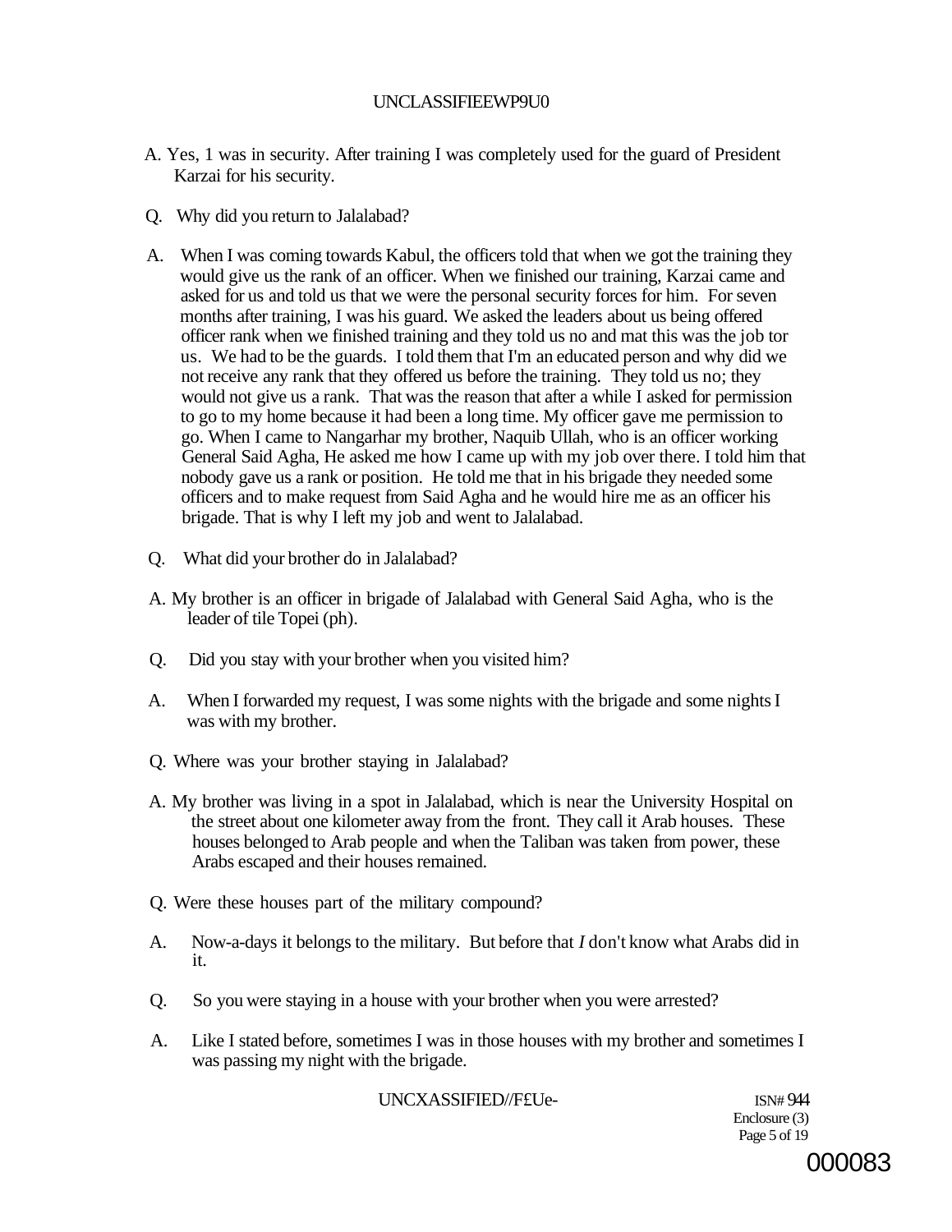# UNCLASSIFIED//F©tJO

- Q. When you were arrested though, where were you sleeping or staying?
- A. I was arrested at the place where my brother was living. My brother has a room also and in another a little bit farther from my brother's room was for guests. I was in that guesthouse and in the morning we were surrounded and I was arrested.
	- Q. If your brother was an officer and you had nothing to do with the explosives they found, we didn't he come to your defense?
	- A. At that point, I didn't know where my brother was. He didn't know I was under arrest and I don't think he understood the situation to come over.

Tribunal President: Recorder, do you have any questions for the Detainee?

Recorder: No ma'am.

Tribunal President: Do any Tribunal Members have any questions for the Detainee?

Tribunal Members' questions:

- Q. Did you see the weapons that were actually in the facility?
- A. Are you talking about the bombs or mines? No I never saw them.
- Q. How big was the facility?
- A. The area was big and I can't say just how big but if you put this block with the land and the same block with the width of the area it would about that much. Exactly, I don't know how big it was,
- Q. How many rooms were there?
- A. In this area there were some people that belonged to General Said Agha, my brother and also his battalion was living there. The rest of them belonged to Haji Said. Haji Said is the son of Haji Qadir.
- Q. How many buildings were there?
- A. I don't know the number of the rooms or how many rooms were there. I never counted. When I was arrested it was my  $22<sup>od</sup>$  night
- Q. Was anyone else arrested?
- A. Yes. His name is Ghurzang.

UNCLASSIFIED//FeweT ISN# 944

Enclosure (3) **Page 6 of 19**  000084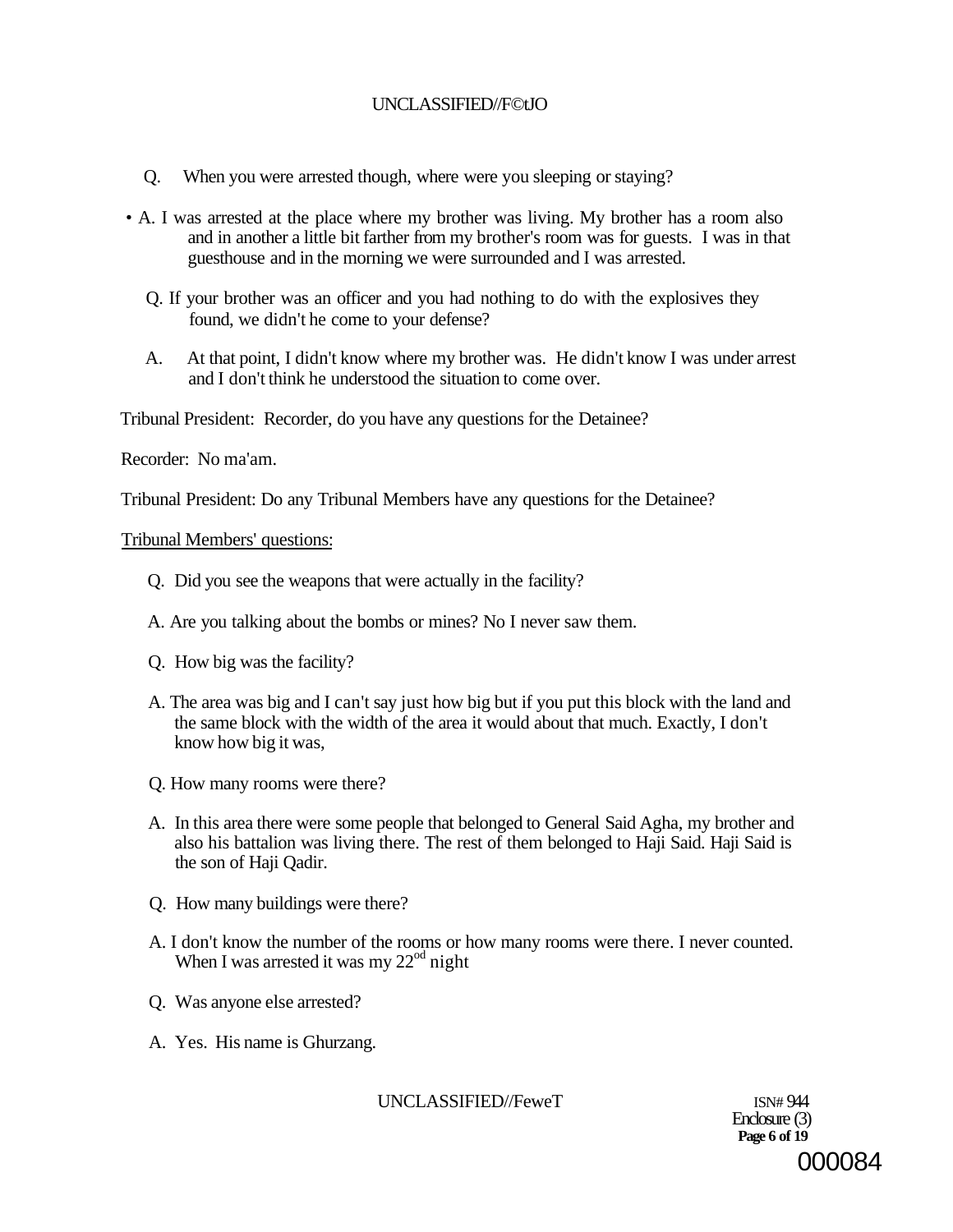### **UNCLASSIF1ED/ZFQUG**

- **Q. Is he here also?**
- **A. Yes, he came with me to Cuba also.**
- **Q. Did you know him before you came here?**
- **A. When Ghurzang was arrested and he was in the jail at Kandahar by the Taliban. When the Taliban fell from power, all of the Detainees were released from the jail of Kandahar and people were waiting for them. They were happy that people were released from the jail of Taliban. That is when I recognized Ghurzang. I know him from there.**
- **Q. Are you from Nangarhar?**
- **A.** *(no answer was given)*
- **Q. Does your family own land in Nangarhar?**
- **A. No, my family is living in Peshawar. At the time of the Taliban, they became refugees and never came back.**
- **Q. Why did your family become refugees? Why did they leave when the Taliban took power?**
- **A. Basically when the Russians attacked Afghanistan our family went to Pakistan. We were living in Pakistan until the Taliban came into power. In the foreign country we were not feeling good and we thought that the Taliban were good people and we thought it was time for us to go. When we came back to Nangarhar and the center is Jalalabad, we lived for five months in Jalalabad and the government situation was not good. They punished people on the length of their hair and beard. They ask people why your hair is not short and your beard is not long? Why don't you have a hat on top? Why is your hair growing longer? They bothered us too much and a couple of times I was arrested for my long hair and punished. They were not smart enough. They were stupid because this hair and beard belong to me not to them so why are they punishing me? This is not the kind of accusation that the schools of religion taught us. This was corning personally from them. We didn't accept it so we went back to Pakistan.**
- **Q. I want to clarify something. You say you were at your brother's for 22 nights before you were arrested?**
- **A. That was the whole length of time that I was in Jalalabad.**
- **Q. Your brother's brigade, the general who was in charge, was he against Karzai?**
- **A. No. I'm sure if he is still in that position or not but I'm sure he was still working over there.**

**UNCLASSIFIED//FetJfJ' ISN# 944** 

**Enclosure (3) Page 7 of 19** 

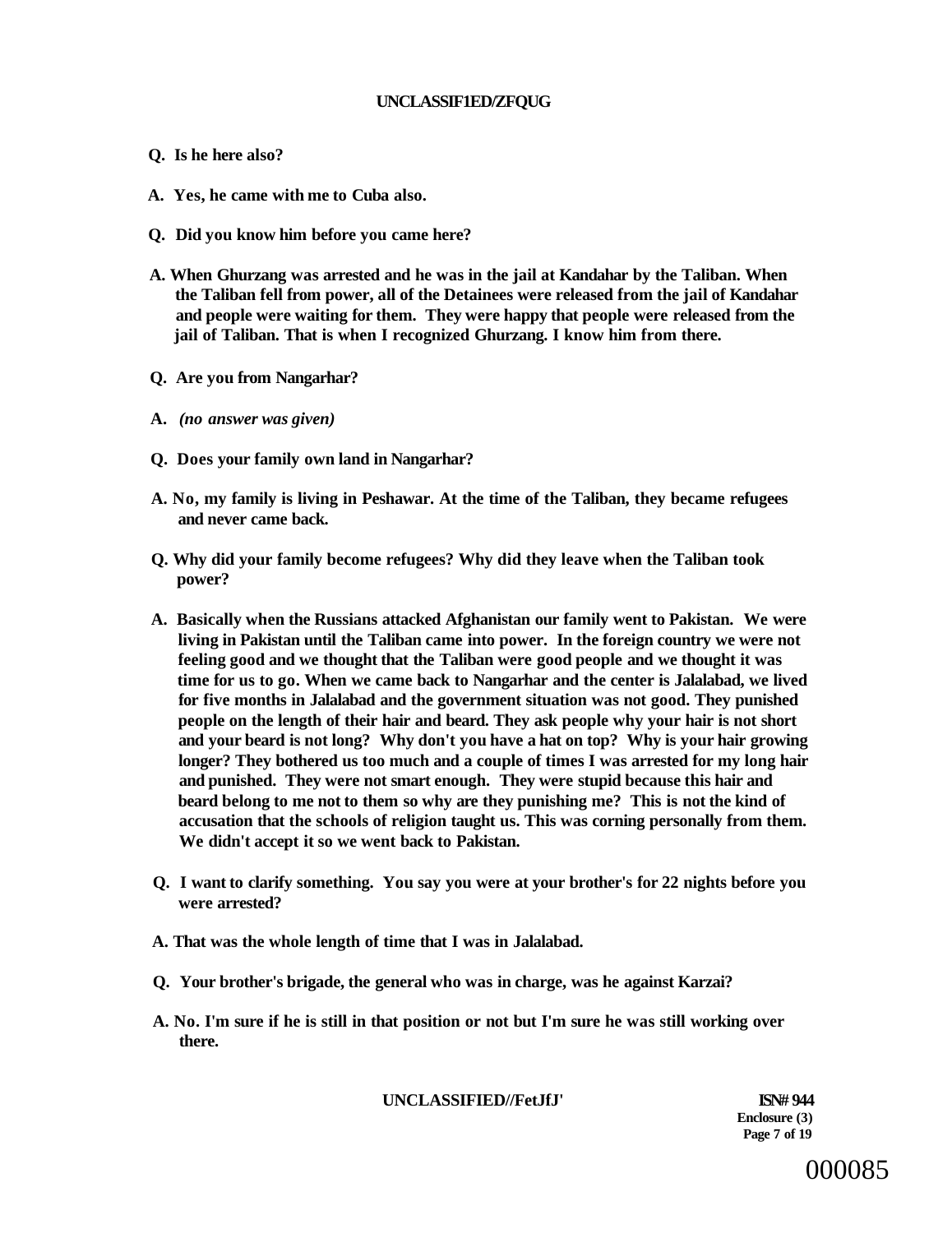# UNCLASSlFIEDtfPerj©

Q. When you were working as personal security for Karzai were you paid?

A. Yes.

- Q. So the sole reason you left was because they did not make you an officer?
- A. Like I stated before, at the time we wanted to go get training. We were in Jalalabad. They offered us a rank after training. After training we didn't receive the rank and I moved back to Jalalabad to get a job.
- Q. You said you were an educated person, how much education do you have?
- A. I studied nine years in the school.
- Q. Any particular subject: religion, science, math?
- A. The subjects were language, Pashtu, Farsi, history, geography, general science school. There are more subjects that I have forgotten.
- Q. How old are you?
- A. At the time I was arrested I was 23 years old, but right now I might be 25 years old.
- Q. Do you speak or understand English?
- A. No, I can't speak fluently and I can't understand fluently but at the time I was in school in the ninth grade they started a beginner's book for us. Very simple words were in it and we didn't continue after that.
- Q. Number three says that you trained in a military camp in Khel village and you said you did not. Were you ever in Khel village?
- A. In my whole life I have never heard the name of Zakar Khel Village. How come I should go over there?
- Q. The HIG, are you a member of the HIG?
- A. No.
- Q. Were any of the camps that you stayed in Pakistan run by the HIG?
- A. No.
- Q. Do you have a passport?
- A. What kind of passport?

UNCLASSIF1ED//F9W ISN#944

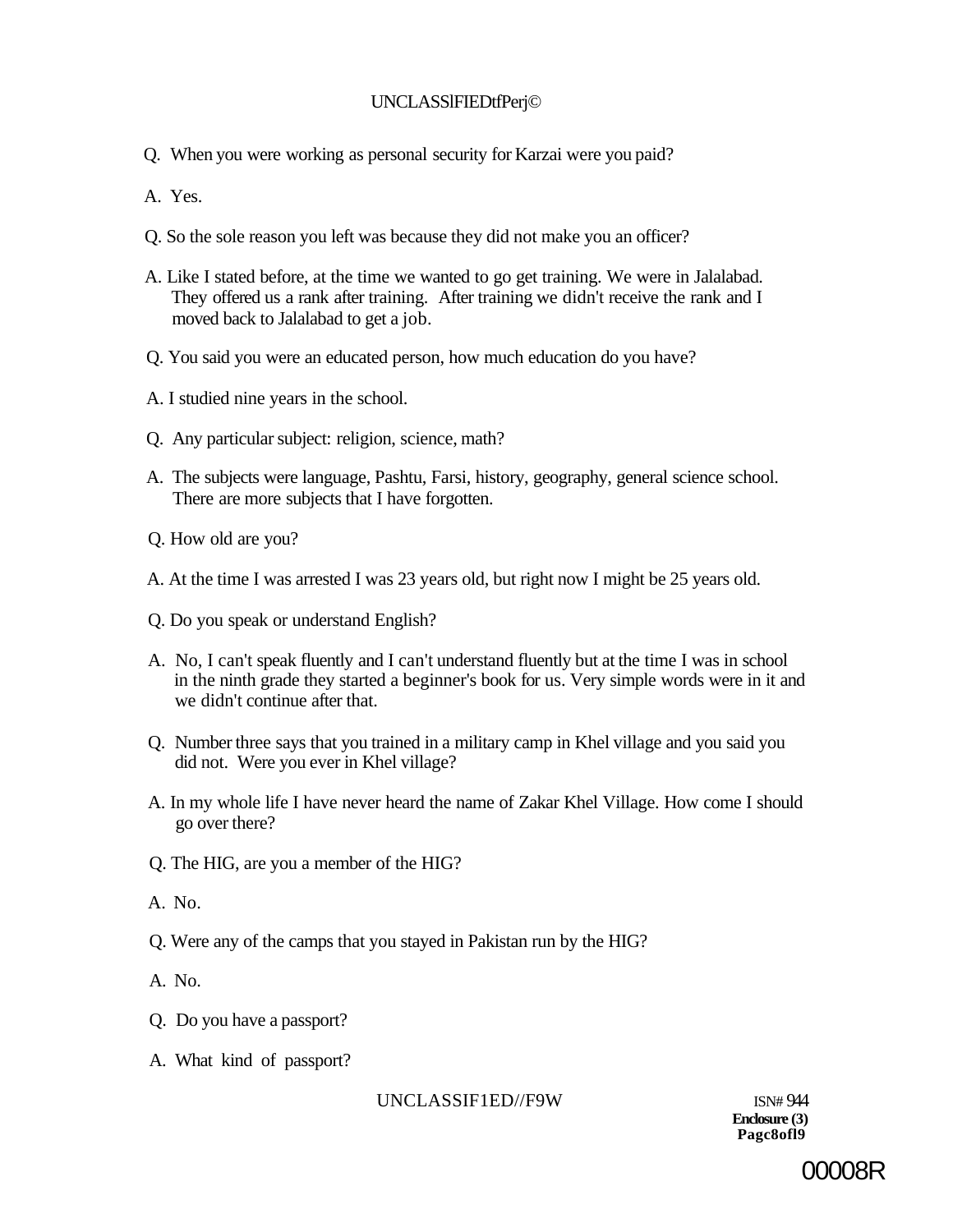# UNCLASSIFIED/ZFOtJO

- Q. A passport that allows you to go from Afghanistan to Pakistan or to travel.
- A. No, I don't have such a passport.
- Q. Okay, how did you travel from Pakistan to Afghanistan and back and forth?
- A. The majority of Afghan people at the time were refugees. They could pass the border and stay in Peshawar. A lot of people pass the Tohan (ph) border everyday. There is no problem for them without a passport.
- Q. You indicated that you were against al Qaida and the Taliban, did you ever fight them by using weapons or anything like that?
- A. No. I never fought against them on the front line or opposite together but as far as some people fighting on the front lines and some people have positions like guarding and some people were taking security for the others, I was one of the people for security.
- Q. One, final question. When you were in Nangarhar, you said the governor had a deputy and your called him commander; were you organized as a military unit in the camp?
- A. No. That was the initial time. I wasn't that one.

Tribunal President's questions:

- Q. He asked you about the governor; I want to back up a little bit before then. You said that Haji Qadir was your leader before he became the governor. What did he lead? Was it an organization?
- A. In that place, what I meant referring to Nooristan, he was the commander of the compound. Al! of the majority were working with him and living in the compound. He was the leader.
- Q. Mojahadeen (ph) as in Russian Mojahadeen (ph) or as in Taliban Mojahadeen (ph)?
- A. These were the Mojahadeen (ph) who were fighting against the Taliban.
- Q. Okay, so when you said he was your leader, does that mean that you were also Mojahadeen (ph)?
- A. Yes, I was on the security force and I was guarding around the compound.
- Q. How much did you know about this leader? Was he someone from your tribe? How did you come to meet him?

UNCLASSIFIED//FOWO ISN# 944

Enclosure (3) Page 9 of 19

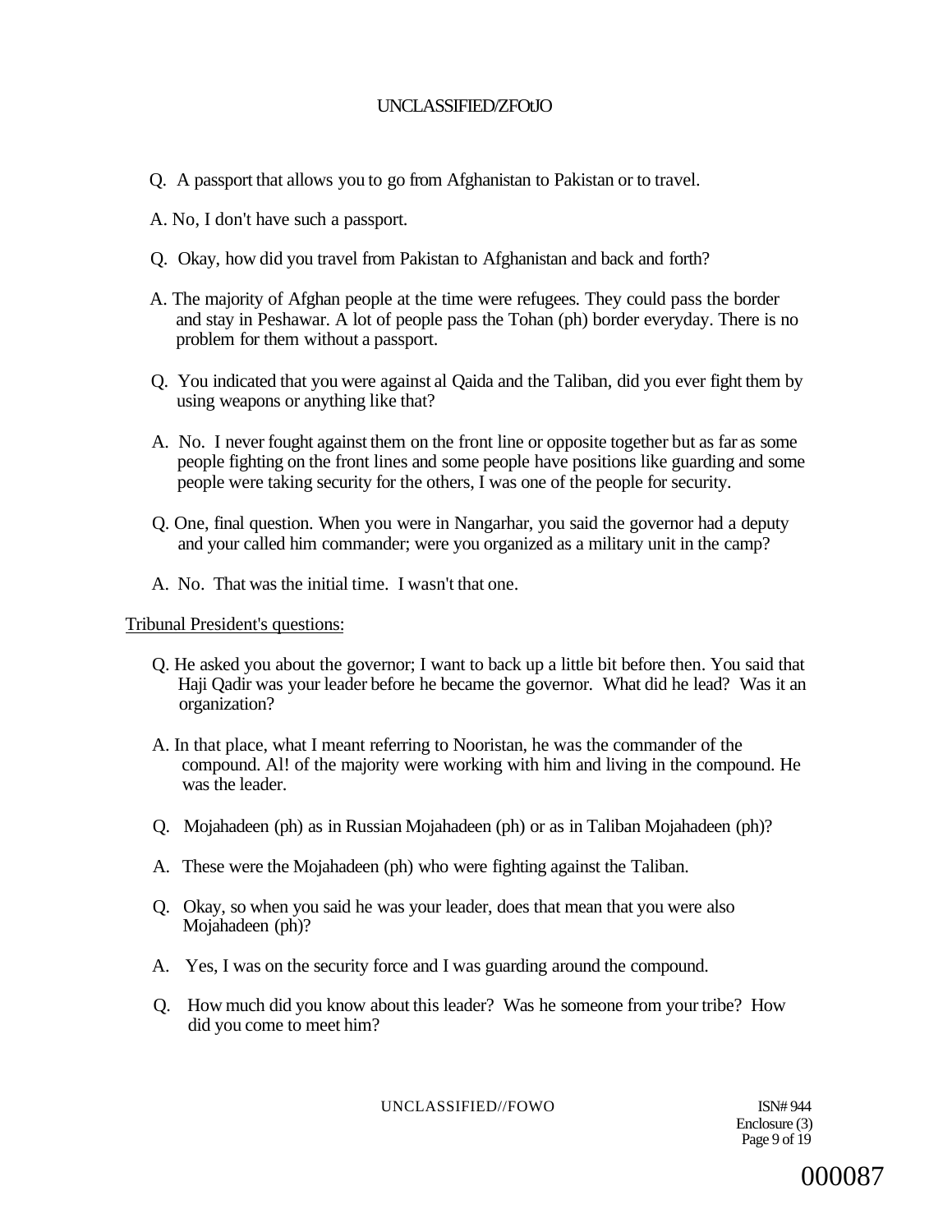# UNCLASSIFIED//FerOQ

- A. No, basically he is not from my tribe. He was not living with me in the same village. When we became refugees in the time of the Taliban, for the second time, he was living in Shamshato camp also. As soon as I heard that he had a front line against the Taliban, I joined with him and started serving.
- Q. How old would say you were then?
- A. At that time probably about 18 years old.
- Q. How did your parents feel about you going with him and then ultimately going back in Afghanistan?
- A. Of course they were concerned. I was young but the regime of the Taliban didn't sit good with either.
- Q. You talked about going to this training brigade or being part of a battalion that went to the training brigade. Was everyone in your battalion selected for this personal security mission for Karzai or was it selected individuals?
- A. That battalion in the compound where we started to get the training was already over there. By the order of the government went over there and started to get the training. Then they hired us for the security. The compound itself, I don't how long it was over there and existed.
- Q. Okay, I guess my question is though, you went through the training for two months and I'm assuming you kind of graduated from there. Was everybody in your class that went with you taken for the security mission for Karzai or was it selected individuals that the chose for that mission?
- A. No. In that brigade where we got the training, there were different battalions. From all of the battalions the chose only company D, which was the fourth company. Only company D was appointed to go and do the security for Karzai. The others were in the area of the center government also but in different spots. Not with us.
- Q. Did they come to each person in Company D and ask them questions about themselves? Did they do any kind of screening since you were going to be doing this mission so close to Karzai?
- A. No. They didn't talk with us before. When we finished our training they put a stage for Karzai and he came and announced in front of us after we marched in front him that we were the first forces for security in Afghanistan. He said he was proud of us and that we were the people making Afghanistan. He announced more that also. When he finished his statements we got into the cars and went to his office.
- Q. Did they tell you why your company was selected? Were you the highest scoring unit?

UNCLASSIFIED//POTJ^ ISN# 944

**Enclosure (3) Page 10 of** *\9*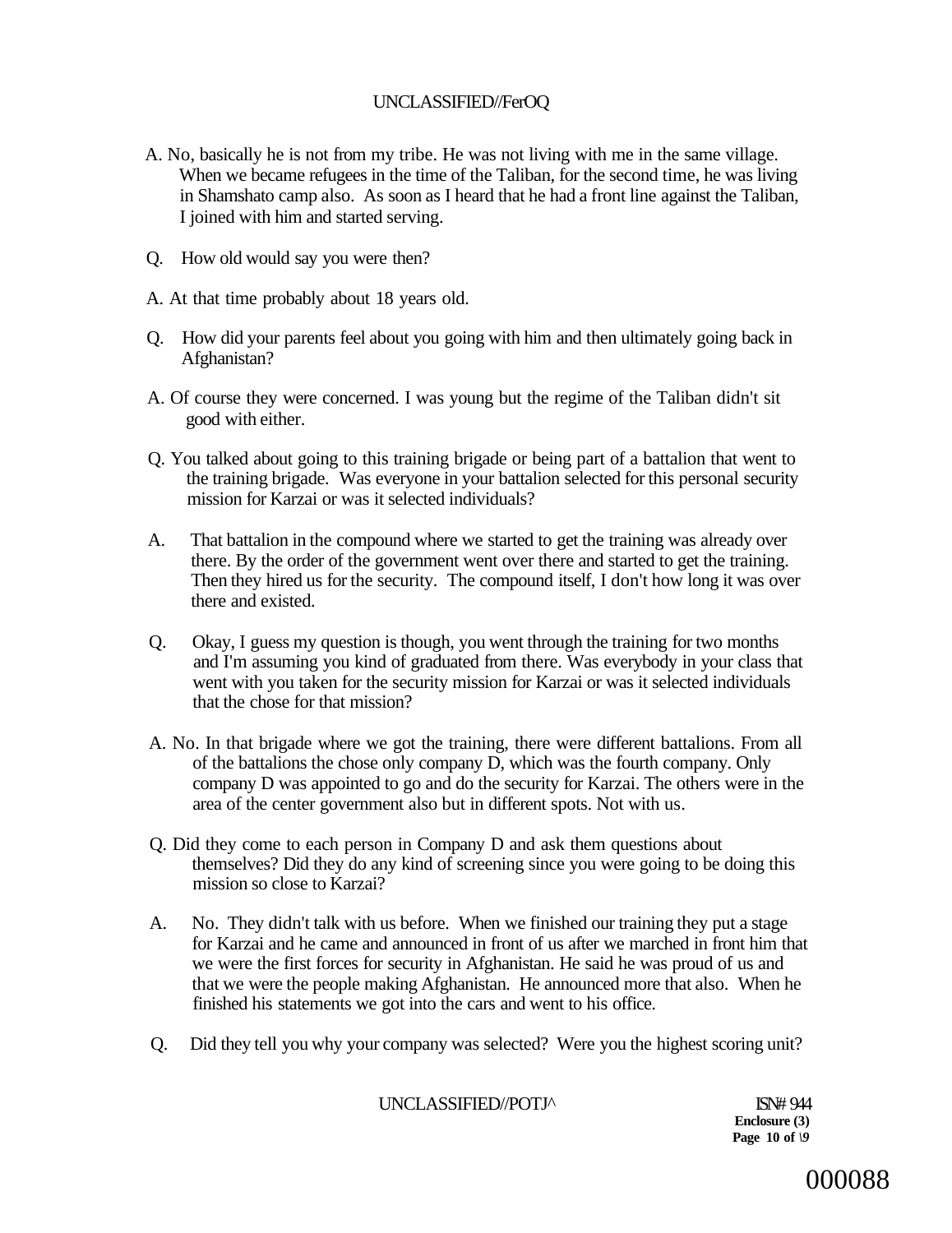# UNCLASSIFIED//EGTO

- A. No, there was not much more involved with it. After the marching and training and the watching of the British people, we became the highest scoring company and that is why the appointed us to go.
- Q. Was the transfer to your brother's brigade approved?
- A. Yes, it was approved. It was possible that after one week they would hire me as an officer.
- Q, But the transfer in and of itself, your leaving the security force and going to Jalalabad, everybody was fine with that?
- A. No. Nobody had any objections. When I filed my request for General Said Agha, he ordered for me. The procedure was that I had to report back to the division of criminals for a check to make sure I haven't done any crimes. Then there were another five divisions that signed also and I had to wait a few days to be hired. That was the procedure and he said that I passed all of the portions.

Tribunal President: At this time is there anything you like to tell us?

Detainee: At this point I'm just asking for you guys to make a good judgment on me. These are all lies on me. I didn't help my enemies anytime. Like I said, I was opposite of the Taliban and I fought against them. I'm asking you guys also if you are shaking hands with your enemies then maybe I would do that. Otherwise, if you guys don't do that, why am I sitting in here for two years? I wish for you to review my file again. This is my wish. Did you guys look at my file? I'm innocent without any crimes in the jail and that's why I've requested deeply from you guys look at my file and do your judgment If I am innocent, please send me quickly to my home. This company is still working over there and you all can ask that company if 1 did anything wrong or what type of job I had over there when I was working and what did I do. Did I do anything wrong? If I did anything I'm blamed for it.

Tribunal President: Personal Representative, do you have any other evidence or does the Detainee have any previously approved witnesses to present to the Tribunal?

Personal Representative: No further evidence but he does a previously approved witness. If I may, could I ask him one question to clarify a question that you asked him?

Tribunal President: Certainly.

Personal Representative: When you went to visit your brother in Jalalabad, were you transferred to his unit or were you on leave or vacation?

Detainee: I was on leave. When I came to Jalalabad, I talked to my brother and it was a good opportunity tor me. My brother said that since they didn't want give me the rank, they needed some officers in here. He said to please make a request letter and I will forward it to General Said Agha.

UNCLASSIFIED/ZFetJO ISN# 944

**Enclosure (3) Page 11 of 19**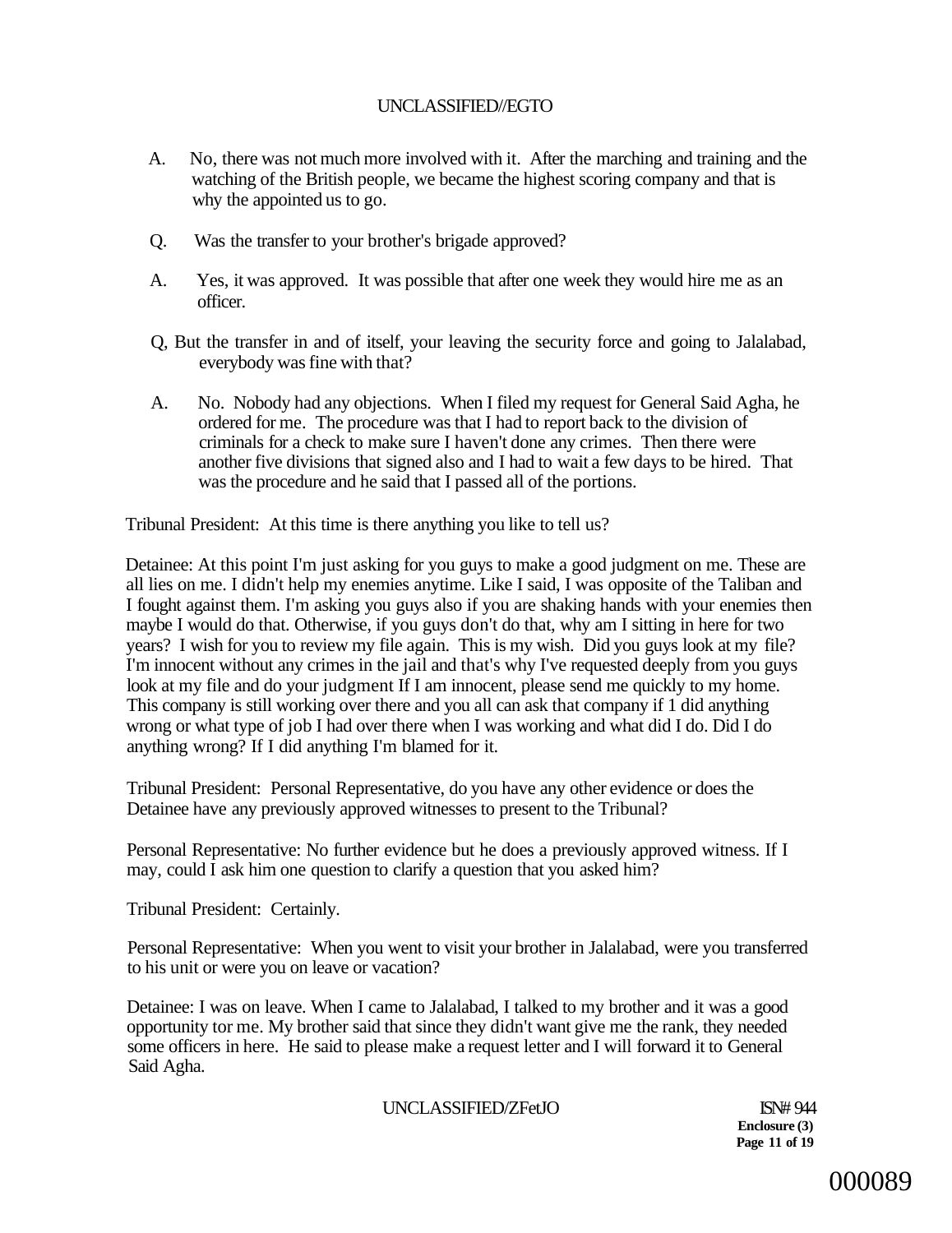#### **UNCLASSIFIED/ZFetJe**

**Personal Representative: So you were still officially assigned to the company providing KarzaTs security? You were looking for a possibility to transfer to your brother's unit and become an officer?** 

**Detainee: Yes, I was on leave and went to Jalalabad to see my family. I stayed with my brother and talked with him and he says if they don't give you a rank why are you going over there again? You can file your request here because they are short on officers so we can give you an officer job here.** 

**Personal Representative: Thank you.** 

*The Tribunal President explained to the Detainee how the Tribunal would be conducted once the witness was brought into the hearing room.* 

*The Tribunal took a short recess to allow the witness to be brought into the room,* 

*The Tribunal reopened with the witness present The Tribunal President confirmed the identity of the witness.* 

**Tribunal President: For the record could you please state your name?** 

**Witness: Do 1 have to tell it for him?** 

**Tribunal President: It's for the record. We record everything here, so it's so your name is on the record.** 

**Witness: My name is Ghurzang and I'm from Afghanistan.** 

**Tribunal President: You are here today to testify for Sharifullah.** 

**Witness: Yes.** 

**Tribunal President: That was going to be my next question. Are you still willing to do so and to do so under oath?** 

**Witness: Yes.** 

**Tribunal President: Recorder, please administer the oath.** 

*The Recorder administered the Muslim oath to the Witness,* 

*The Tribunal President opened the session to the Detainee to question the witness.* 

**Detainee: I have a question that he has to state for this Tribunal. I'm Taliban, al Qaida, or Majahadeen (ph).** 

**UNCLASSIFIED//I?eye~ ISN# 944** 

**Enclosure (3) Page 12 of 19** 

000090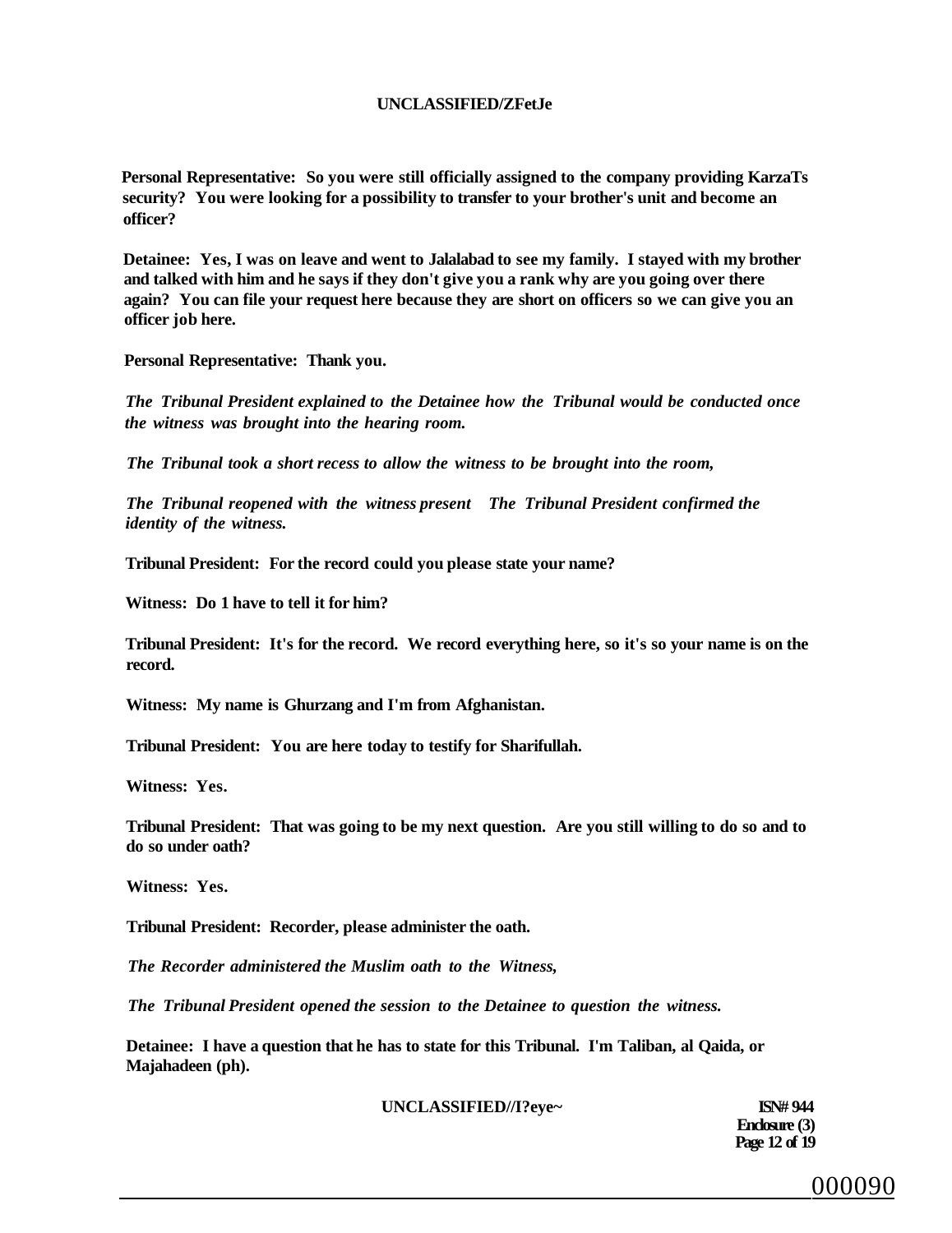#### **UNCLASSIFU3D//EPW0**

**Witness: You are Majahadecn (ph).** 

**Detainee: Did I do any cooperation with al Qaida or Taliban?** 

**Witness: No, no, no never.** 

**Tribunal President: Any other questions for him?** 

**Detainee: The allegation came on me that I was involved in mines and bombs to put over there. Did you know about me being involved in that issue?** 

**Witness: No, you don't have any deal in that issue and you never did that** 

**Detainee: Do you know that I was involved to work in the new government? Was I honestly working and working for the new government?** 

**Witness: This is correct You were working with the new government and he was involved with the Karzai government, in support of the Karzai government** 

**Tribunal President: Anything else?** 

**Detainee: This is all I can ask.** 

**Tribunal President: Personal Representative, dp you have any questions for the witness?** 

**Personal Representative: Yes ma'am.** 

#### **Personal Representative's questions to witness:**

- **Q. Ghurzang, when did you first meet Sharifullah?**
- **A. He is from Jalalabad and 1 was in Kandarhar as a Detainee and I saw him. His brother's name is Naqib Ullah and in the brigade number 744 he is an officer, The brigade was under General Said Agha and his brother was involved in that brigade also for working. I know his brother and for that reason I know him also because he is his brother. 1 know that he was in the Kabul government with Karzai working in the security forces. Haji Qadir was Abduli Haqa's (ph) brother. He was a minister in the Kabul government. Haji Qadir was a minister. He was a well-known person by the government He was not related to al Qaida or Taliban. With the willing of Haji Qadir, there were some people that were asked to go to Kabul for training and he (the Detainee) was one of them. If he was opposite of the government, Haji Qadir would have never asked him to come for training. He was involved in that company for training and the company was under the watching of British people and other western officers. We have to look at him as an ally.**
- **Q. How well do you know Naqib Ullah?**

**UNCLASS1FIED//POU0- ISN# 944** 

**Enclosure (3) Page 13 of 19**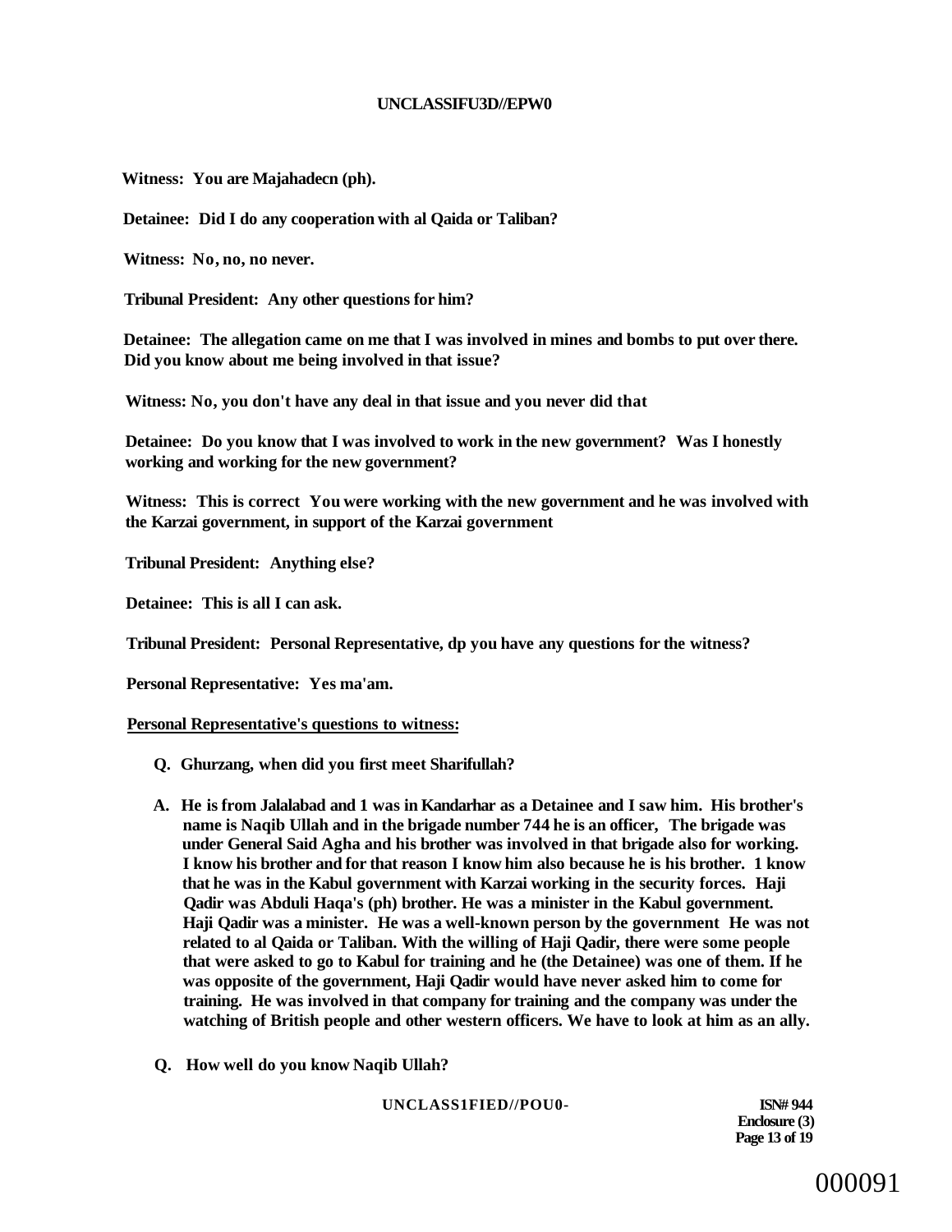# UNCLASSIFIED/ZFOtfO

- A. I know that Naqib Ullah is his brother. His brother was with us in the same Brigade 744 as an officer. Regarding what I have known from his brother, he was an officer and I was an officer and I was working for them in the same brigade, I know this is his brother because when he coming and he was going. I was watching them.
- Q. The night that you were arrested, were you asleep or were you awake?
- A. I was awake. Between my room and his room there was a 15-step distance walking, I stood between the two places and I was arrested
- Q. The night you were arrested, did you see any explosives in any of the rooms?
- A. I haven't seen it. I don't know about it. I have never dealt with it before.
- Q. Do you know what Naqib Ullah was doing that night or where he was the night you were arrested?
- A. I don't know where Naqib ULlah was but I want to clear up one thing. However Naqib Ullah wasn't with us in these fighting, today we couldn't resist against the Taliban. I'm gladly telling you that Naqib Ullah is not the kind of person that we should accuse him like that.

Personal Representative: I have no further questions.

Tribunal President: Recorder, do you have any questions for the witness?

Recorder: Yes, ma'am.

### Recorder's questions to the witness:

- Q. Please forgive me but Pm 1 to understand correctly that you worked in the same Army, Unit 744, as SharifulhuYs brother Naqib Ullah? Is that correct?
- A. Yes.
- Q. Did you report to him or were you somewhat equals.
- A. I didn't report to him, but I didn't have the same rank.
- Q. Okay. You were just aware because you were in the same unit?
- A. We were in the same unit
- Q. Were you told or did you know after you were detained where the explosives were supposedly found?

UNCLASSIFIED//Fe«e— ISN\* 944

**Enclosure (3) Page 14 of 19**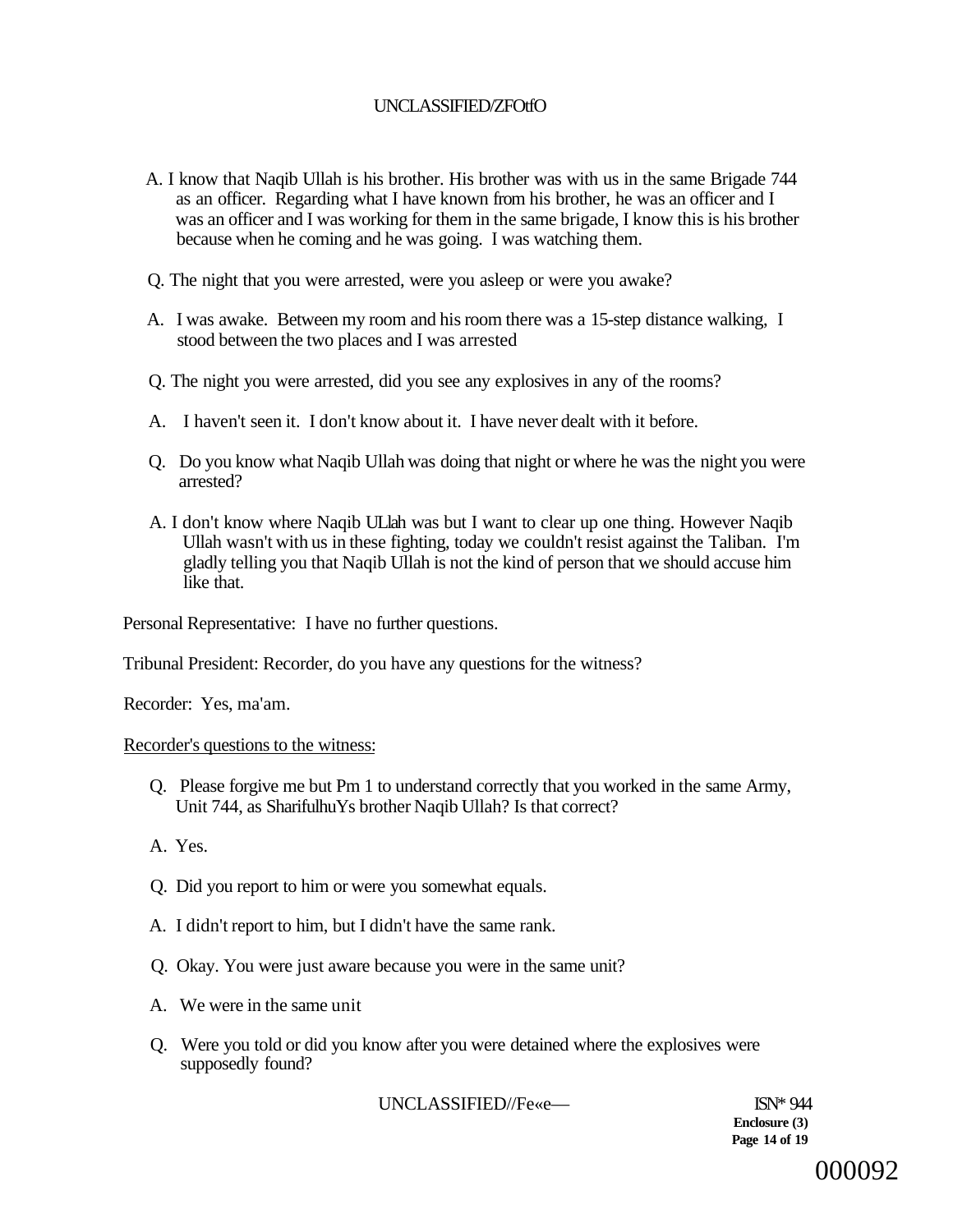### **UNCLASSIFIED//FOWO**

- **A. Basically, they didn't tell me and I don't trust them at all. When they arrested me they didn't show anything to me. They told me there was something but it's not trustworthy. Because when I was putting the suit on and I was working, they should at least tell me that there was something over there. I was involved in working over there and they didn't tell me about this issue.**
- **Q. Okay, just a follow up. From where they told him where they found the material, where was that in relation to the two rooms for himself and Sharifullah?**
- **A. I don't know about that.**

**Tribunal President: Do the Tribunal Members have any questions for the Witness?** 

#### **Tribunal Members' Questions to the witness:**

- **Q. What was your job in the unit?**
- **A. We were soldiers for military service. In Afghanistan since the chaos ended the majority of people are not educated and don't know what's going on. As far as they see that this is a commander and a few people are around him, that is the commander and the rest of them are soldiers for him. I was the same.**
- **Q. Can you describe Brigade 744? Can you describe the layout, like how many there were?**
- **A. It has a lot of rooms but I don't know how it's laid out I can tell you one brigade has five companies.**
- **Q. Was there a wall around the complex or compound?**
- **A. Yes, in the (inaudible) there is a wall around. The brigades, which are separate in some places don't have a wall around. The place where we were living has no wall.**
- **Q. Where you live, is it just one building?**
- **A. There was a kind of a building with both sides open with a few rooms on either side. It was open and everybody passing by could see in.**
- **Q. How long had you worked there?**
- **A. I wanted to pass the whole of my life over there for working. Like I told you, we are not educated people, we didn't know what was going on and what would be in the future. I'd like to pass my work and my life over there but since they came and arrested us and delivered us to Americans it's still not clear to me what will be in the future.**
- **Q. What I asked was how long had you worked there?**

**UNCLASSIFEED/ZFOWr' ISN# 944** 

**Enclosure (3) Page 15 of 19** 

000093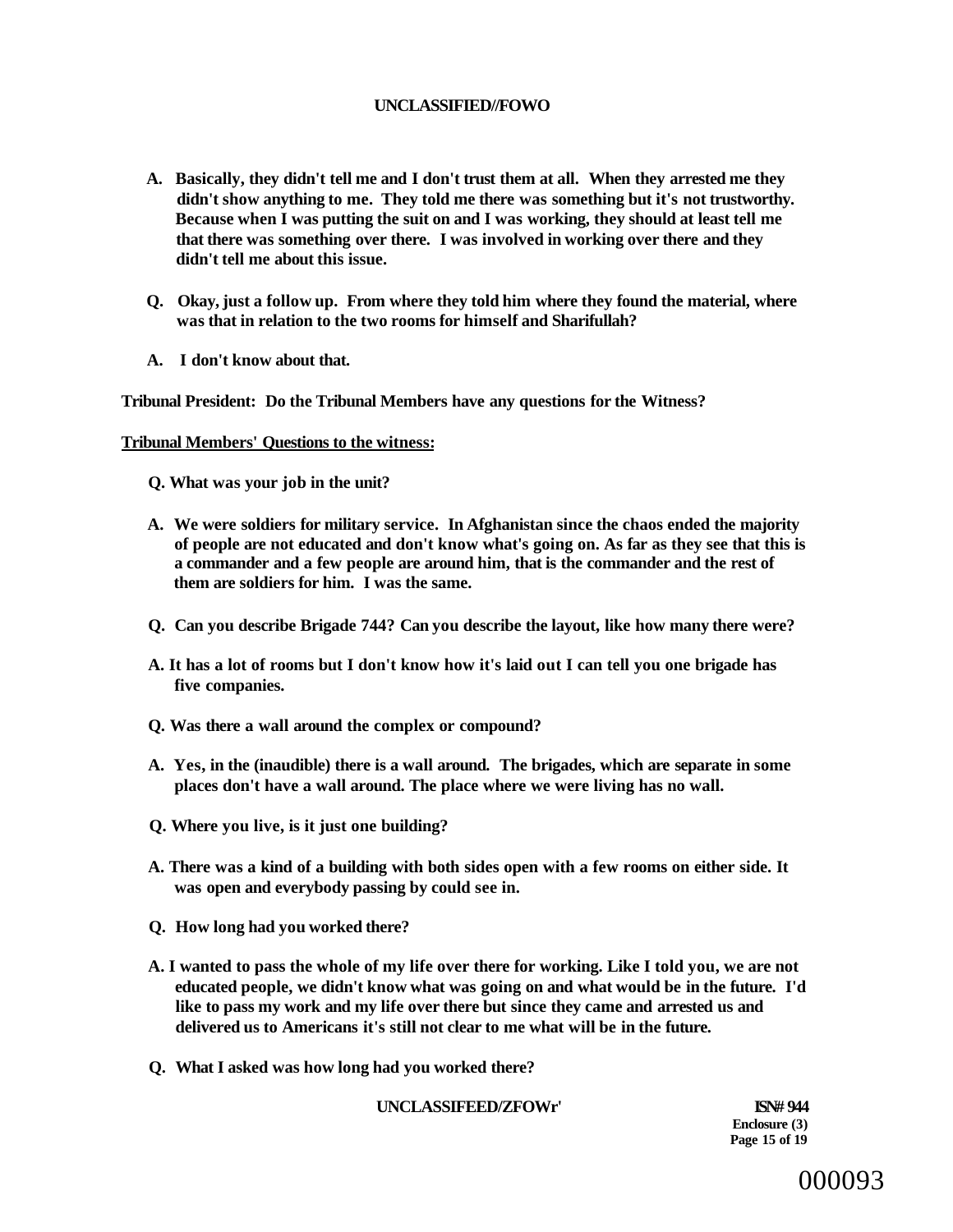# UNCLASSIFIED//Fetfe

- A. I don't know.
- Q. More than a year?
- A. It is possible.
- Q. What kind of weapons did you have in that facility?
- A. Kalashnikov. Those AK-47s belonged to the brigade. It was not everybody just pick them up and walk with them. The previous times had ended and there was a small depot and they put a few Kalashnikovs over there for when the time came for guarding, someone would issue them.
- Q. So they were kept in a locked room?
- A. Basically, that room has a lock and there is someone who is charge of the depot for distribution. It doesn't belong to us. When the time comes for us to do our job someone will issue them to us and we have to deliver it back to them.
- Q. Okay, were the explosives found in a different room then die weapons?
- A. I don\*t know where they were.
- Q. Are you originally from Afghanistan?
- A. Yes.
- Q. Were you also a refugee in Pakistan?
- A. Yes.
- Q. So you knew his brother but you didn't meet him until you were in Kandarhar?
- A. Yes.
- Q. In your brigade did you wear a uniform?
- A. Yes
- Q. Were you paid for being in the brigade?
- A. Yes.
- Q. What did you do before you were in the brigade? What was your occupation?

UNCLASSIFIED//EQU0 ISN# 944

Enclosure (3) Page 16 of 19 000094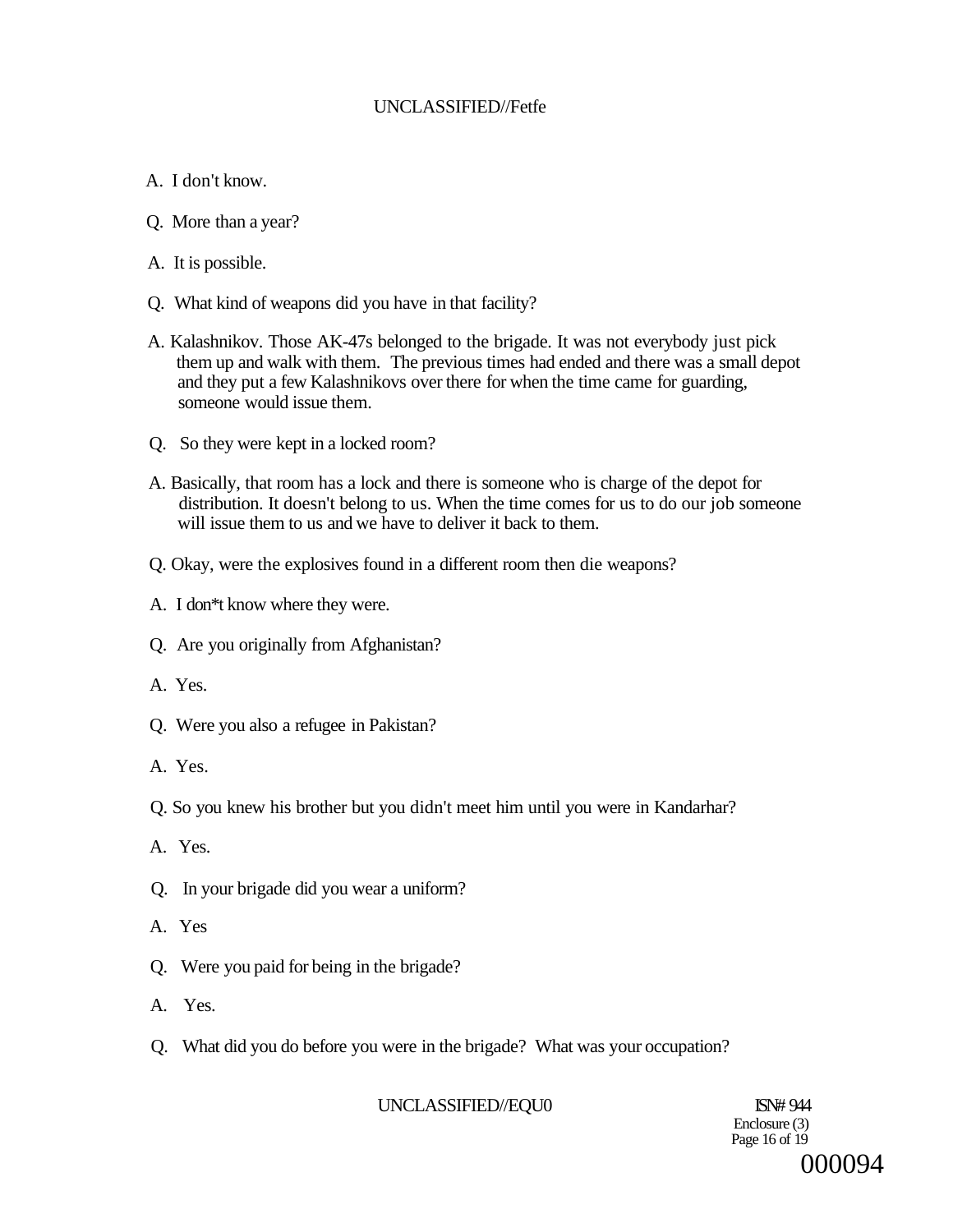#### **UNCLASSIFIED//FOUO**

- **A. I didn't do anything. When they gave me a job that was the first place and it was my job.**
- **Q. Did you have any explosives training?**
- **A. No.**
- **Q. The night you were arrested, you were the only two arrested?**
- **A. Where?**
- **Q. The night you were arrested in the military compound.**
- **A. We were arrested in the morning.**
- **Q. Okay, I'm sorry but only the two of you were arrested?**
- **A. No, I didn't know how many people were arrested. After five minutes we talked and he said that I was arrested and he was arrested. We were separated again and I didn't know how many people they arrested I really only knew about me being arrested I wasn't sure about him being arrested.**
- **Q. Since you have been here in Cuba, have you been together?**
- **A. Yes.**
- **Q. Alotoftiraeorjustalittletime? Are you in the same cell?**
- **A. I don't know. For about six months we were side by side.**

#### **Tribunal President's questions to the witness:**

- **Q. Just for clarification, the place where you worked and the place where you were arrested, were they one in the same?**
- **A. Yes, it is one place. It's a company.**
- **Q. Do you have any idea what prompted the raid of the building that you two were in?**
- **A. We don't know.**
- **Q. Did you have any reason to suspect that they were watching anyone in your house?**
- **A. I will describe it this way. Since the Americans came and the dollar currency came to Afghanistan there are some people that are working on the side of the government and we are working on the side of the government too but the taste of money is much more on them. So, there are people honestly working to pass those people to make an open**

#### **UNCLASS1FIED//Fetf5 KN#944**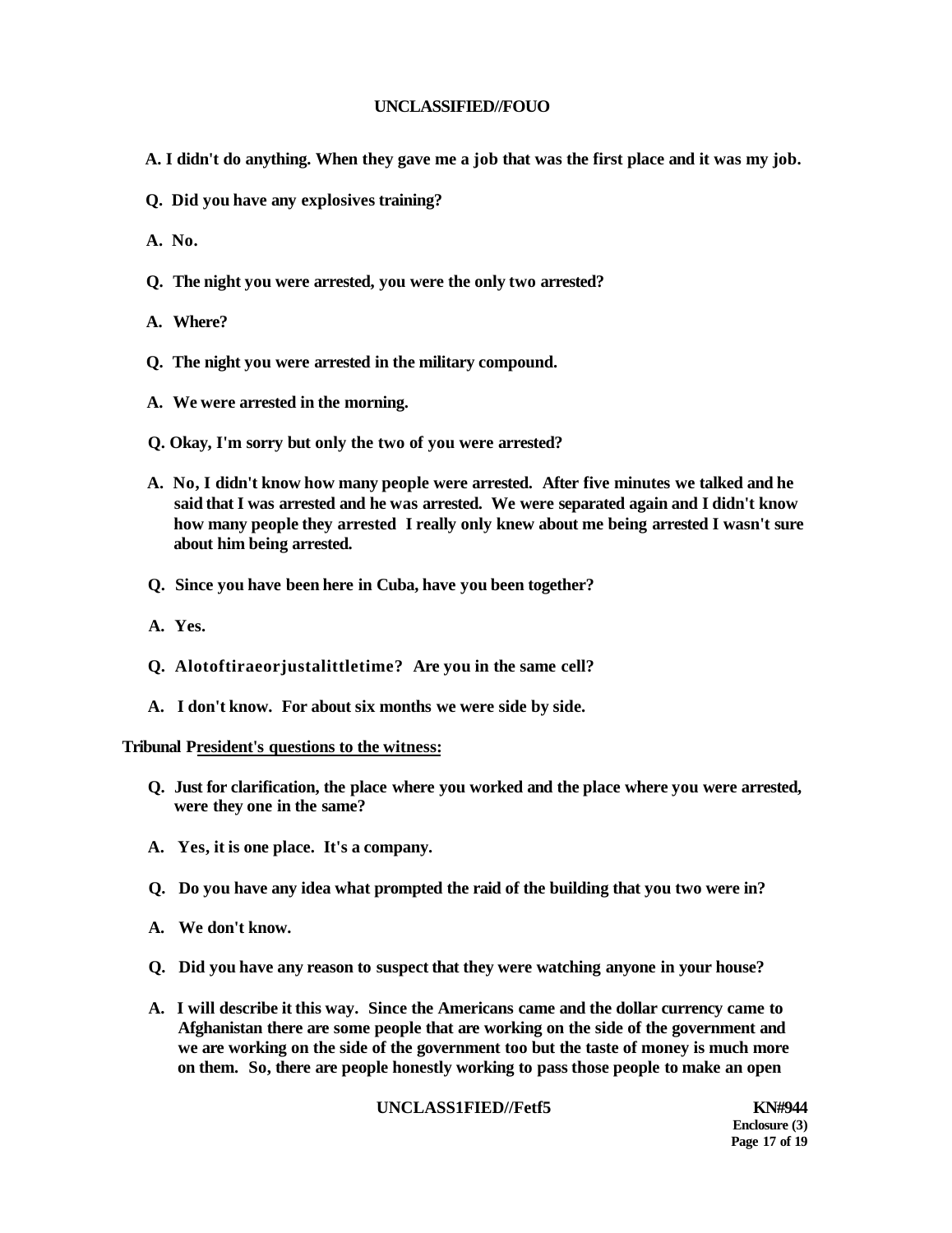### **UNCLASSIFIED/^etfO**

**way for them and are gaining dollars on each person from the Americans and at the same time they are receiving money from the al Qaida people also and passing innocent people in the name of al Qaida and Taliban. I will state it this way. The way we fight against Taliban and al Qaida, I don't want to describe myself as a very important person and pass a harsh time and pass the jail also. This is a kind of humbling. As much as I have passed through hard time even Karzai hasn't passed through hard times. Karzai came like a donkey. Came into power on our activity. Today we are suffering and living in the jail because of some of the people who are not working honestly. Since the Americans came to Afghanistan we were counting on those people and there was a lot al Qaida and Taliban in our country. In our Muslim people, culturally when some people help them it's brave to them and they will be proud of them and up to the end of their life they will support those people (Americans). But, unfortunately Americans don't have any ideology about that region. They can't use their mind because they don't know who is this Ohurzang person, how long he was fighting against al Qaida and Taliban, what activities he did for his country, and just you guys bringing them in the jail and they will be in here with nobody thinking about their life or about their age passing for nothing. Those people who were al Qaida and Taliban got released and you send them home. The people who are Majahadeen (ph) and fought against them are kept in the jail in here. This was a kind of mistake by us that we put green coats on us and fought against the Taliban and today we receive red coats from the Americans in the jail.** 

- **Q. Okay, let's move on. I understood you to say that there was not a wall around this particular compound. How easy would it have been for somebody to have gotten into your compound and put things mere that you didn't know about?**
- **A. This compound doesn't have a wall and it's on the side of the road so it's hard to control it I saw that on that night I came and in the morning I was arrested. This unfortunate guy also came over there and I don't know how many nights but he was arrested over there also.**

**Tribunal President: I'd like to thank you for participating in this Tribunal today.** 

**Witness: We appreciate it from you all also.** 

*The Tribunal President caUedfor a short recess to aUow the witness to be removed from the room.* 

*After taking a short recess the Tribunal was reopened with the witness now absent,* 

*The Tribunal President confirmed with the Personal Representative that he had no further evidence to present to the Tribunal. The Tribunal President explained the remainder of the Tribunal process to the Detainee and adjourned the open session.* 

UNCLASSIFIED//R9tf5 **ISN# 944** 

**Enclosure (3) Page 18 of 19**  00009P